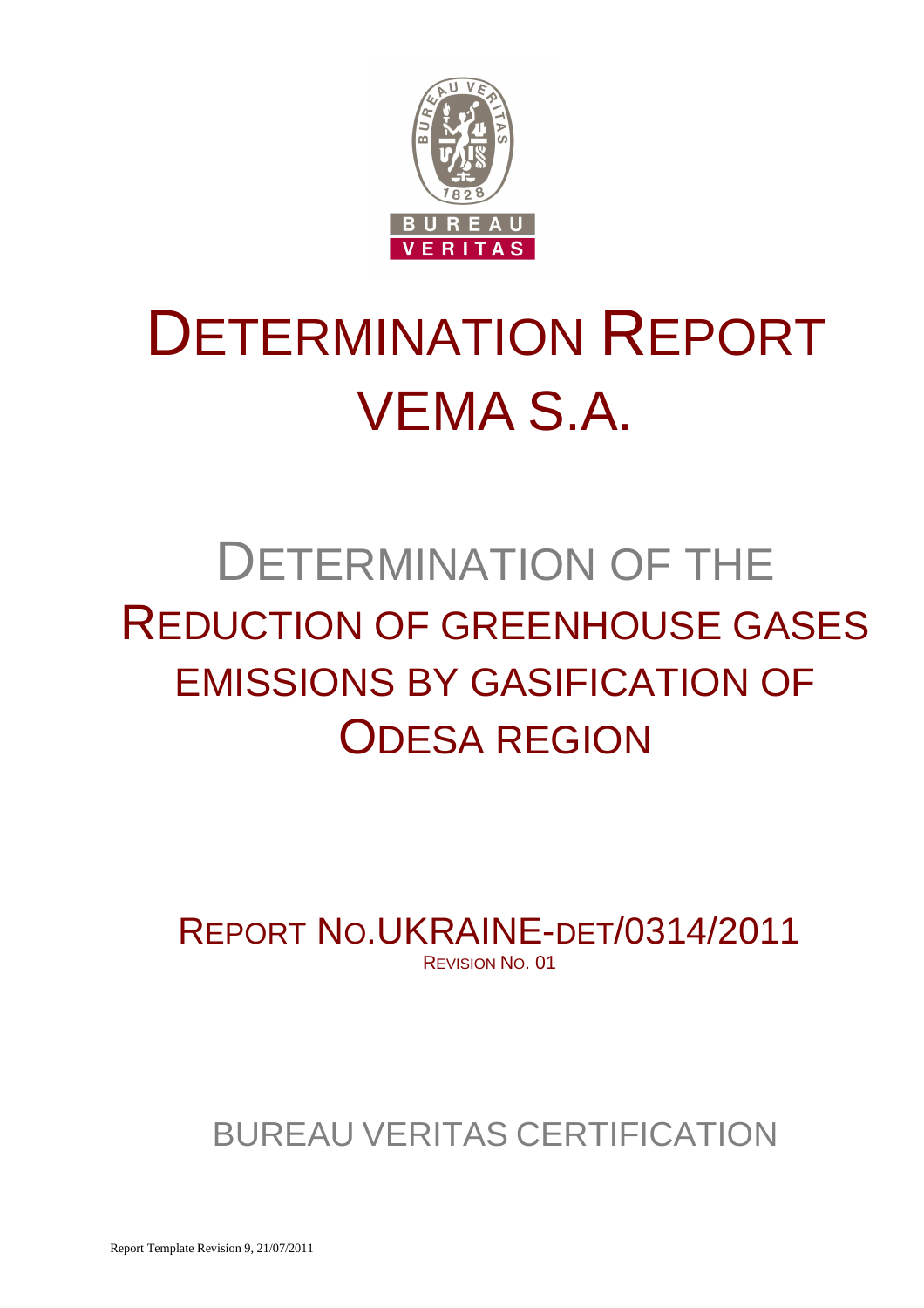

#### DETERMINATION REPORT

| Date of first issue:<br>10/08/2011                                                                                |           |                                 | Organizational unit:<br><b>Bureau Veritas Certification</b><br><b>Holding SAS</b>                                                                                                                                                                                                                                                                                                                                                                                                                                                                                          |  |
|-------------------------------------------------------------------------------------------------------------------|-----------|---------------------------------|----------------------------------------------------------------------------------------------------------------------------------------------------------------------------------------------------------------------------------------------------------------------------------------------------------------------------------------------------------------------------------------------------------------------------------------------------------------------------------------------------------------------------------------------------------------------------|--|
| Client:                                                                                                           |           |                                 | Client ref.:                                                                                                                                                                                                                                                                                                                                                                                                                                                                                                                                                               |  |
| <b>VEMA S.A.</b>                                                                                                  |           |                                 | <b>Fabian Knodel</b>                                                                                                                                                                                                                                                                                                                                                                                                                                                                                                                                                       |  |
| Summary:                                                                                                          |           |                                 |                                                                                                                                                                                                                                                                                                                                                                                                                                                                                                                                                                            |  |
|                                                                                                                   |           |                                 | Bureau Veritas Certification has made the determination of the "Reduction of greenhouse gases emissions by<br>gasification of Odesa region" project of VEMA S.A. located in Odesa region, Ukraine, on the basis of UNFCCC<br>criteria for the JI, as well as criteria given to provide for consistent project operations, monitoring and reporting.<br>UNFCCC criteria refer to Article 6 of the Kyoto Protocol, the JI rules and modalities and the subsequent<br>decisions by the JI Supervisory Committee, as well as the host country criteria.                        |  |
| conducted using Bureau Veritas Certification internal procedures.                                                 |           |                                 | The determination scope is defined as an independent and objective review of the project design document,<br>the project's baseline study, monitoring plan and other relevant documents, and consisted of the following<br>three phases: i) desk review of the project design and the baseline and monitoring plan; ii) follow-up interviews<br>with project stakeholders; iii) resolution of outstanding issues and the issuance of the final determination report<br>and opinion. The overall determination, from Contract Review to Determination Report & Opinion, was |  |
| the project proponent revised its project design document.                                                        |           |                                 | The first output of the determination process is a list of Clarification Requests, Corrective Actions Requests<br>and Forward Actions Requests (CL, CAR and FAR), presented in Appendix A. Taking into account this output,                                                                                                                                                                                                                                                                                                                                                |  |
| country criteria.                                                                                                 |           |                                 | In summary, it is Bureau Veritas Certification's opinion that the project correctly applies Guidance on criteria for<br>baseline setting and monitoring and meets the relevant UNFCCC requirements for the JI and the relevant host                                                                                                                                                                                                                                                                                                                                        |  |
| Report No.:                                                                                                       |           | Subject Group:                  |                                                                                                                                                                                                                                                                                                                                                                                                                                                                                                                                                                            |  |
| UKRAINE-det/0314/2011                                                                                             | JI        |                                 |                                                                                                                                                                                                                                                                                                                                                                                                                                                                                                                                                                            |  |
| Project title:                                                                                                    |           |                                 |                                                                                                                                                                                                                                                                                                                                                                                                                                                                                                                                                                            |  |
| Reduction of greenhouse gases emissions by<br>gasification of Odesa region                                        |           |                                 |                                                                                                                                                                                                                                                                                                                                                                                                                                                                                                                                                                            |  |
| Work carried out by:                                                                                              |           |                                 |                                                                                                                                                                                                                                                                                                                                                                                                                                                                                                                                                                            |  |
| Team Leader, Lead Verifier:<br>Team Member, Verifier:<br>Team Member, Technical Specialist: Oleksandr<br>Kuzmenko |           | Igor Kachan %<br>Victoria Legka | No distribution without permission from the<br>Client or responsible organizational unit                                                                                                                                                                                                                                                                                                                                                                                                                                                                                   |  |
| Team Member, Financial Specialist: Denis<br>Pishchalov                                                            |           |                                 |                                                                                                                                                                                                                                                                                                                                                                                                                                                                                                                                                                            |  |
| Work verified by:                                                                                                 |           |                                 | Limited distribution                                                                                                                                                                                                                                                                                                                                                                                                                                                                                                                                                       |  |
| Ivan Sokolov - Internal technical reviewer                                                                        |           |                                 | Certification                                                                                                                                                                                                                                                                                                                                                                                                                                                                                                                                                              |  |
| Work approved by:<br>Flavio Gomes - Operational Manager                                                           |           |                                 | Holding SAS<br>Unrestricted distribution                                                                                                                                                                                                                                                                                                                                                                                                                                                                                                                                   |  |
| Date of this revision:                                                                                            | Rev. No.: | $0\nu$<br>Number of pages:      |                                                                                                                                                                                                                                                                                                                                                                                                                                                                                                                                                                            |  |
| 10/08/2011                                                                                                        | 01        | 82                              |                                                                                                                                                                                                                                                                                                                                                                                                                                                                                                                                                                            |  |
|                                                                                                                   |           |                                 |                                                                                                                                                                                                                                                                                                                                                                                                                                                                                                                                                                            |  |

1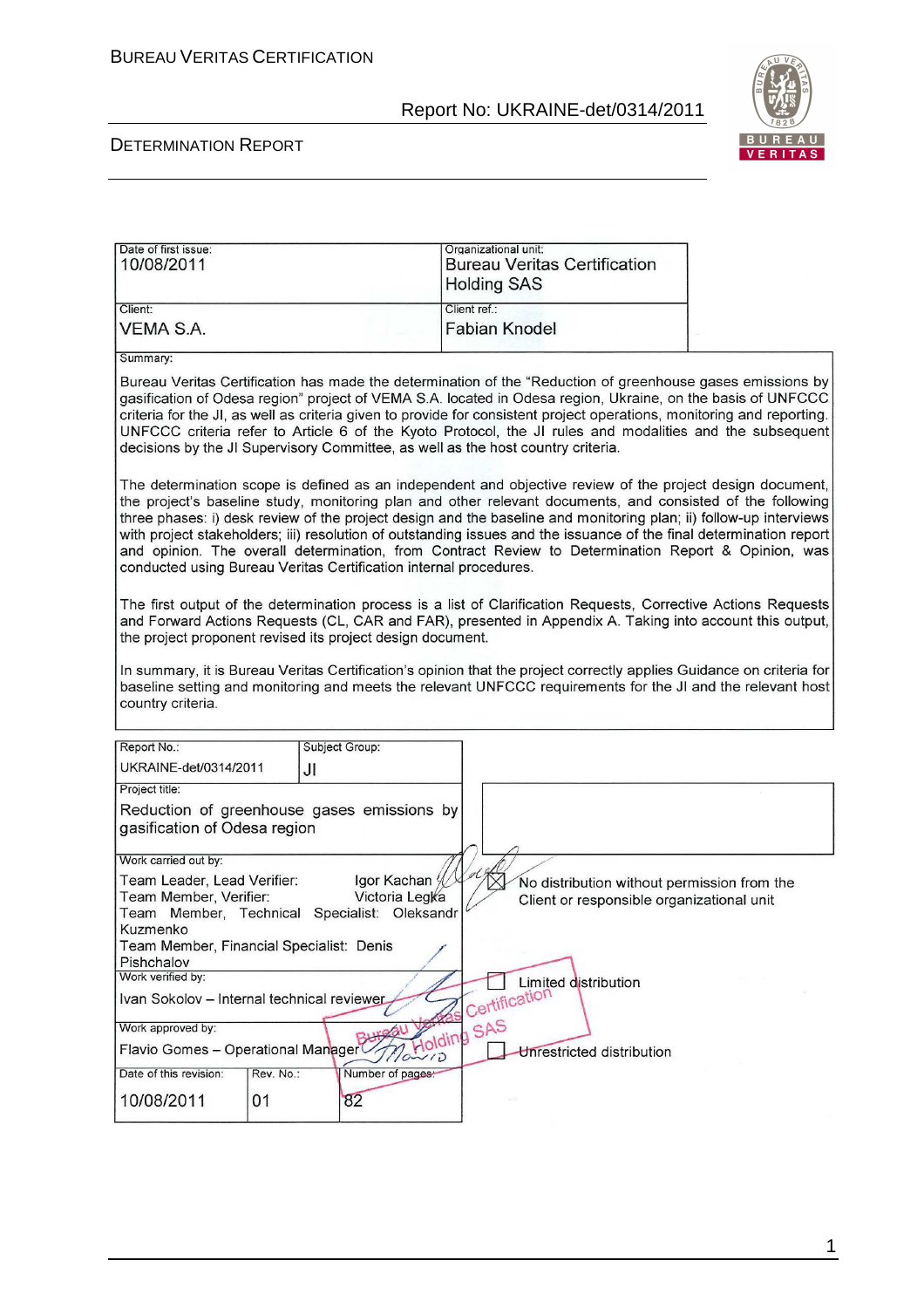| 1<br>1.1<br>1.2<br>1.3                                                           | Objective<br>Scope<br>Determination team                                                                                                                                                                                                                                                                                                                                            | .4<br>$\overline{4}$<br>4<br>4                              |
|----------------------------------------------------------------------------------|-------------------------------------------------------------------------------------------------------------------------------------------------------------------------------------------------------------------------------------------------------------------------------------------------------------------------------------------------------------------------------------|-------------------------------------------------------------|
| $\overline{2}$<br>2.1<br>2.2<br>2.3                                              | <b>Review of Documents</b><br>Follow-up Interviews<br>Resolution of Clarification, Corrective Action and Forward<br><b>Action Requests</b>                                                                                                                                                                                                                                          | .5<br>5<br>6<br>$\overline{7}$                              |
| 3                                                                                |                                                                                                                                                                                                                                                                                                                                                                                     |                                                             |
| 4<br>4.1<br>4.2<br>4.3<br>4.4<br>4.5<br>4.6<br>4.7<br>4.8<br>4.9<br>4.10<br>4.11 | Project approvals by Parties involved (19-20)<br>Authorization of project participants by Parties involved (21)<br>Baseline setting (22-26)<br>Additionality (27-31)<br>Project boundary (32-33)<br>Crediting period (34)<br>Monitoring plan (35-39)<br>Leakage (40-41)<br>Estimation of emission reductions (42-47)<br>Environmental impacts (48)<br>Stakeholder consultation (49) | 9<br>9<br>9<br>11<br>12<br>13<br>13<br>21<br>22<br>23<br>24 |
| 5                                                                                | SUMMARY AND REPORT OF HOW DUE ACCOUNT WAS<br><b>COMMENTS</b><br>RECEIVED<br><b>PURSUANT</b><br><b>TAKEN</b><br>OF.<br>- TO                                                                                                                                                                                                                                                          |                                                             |
| 6                                                                                |                                                                                                                                                                                                                                                                                                                                                                                     |                                                             |
| 7                                                                                |                                                                                                                                                                                                                                                                                                                                                                                     |                                                             |
|                                                                                  | APPENDIX A: JI PROJECT DETERMINATION PROTOCOL31                                                                                                                                                                                                                                                                                                                                     |                                                             |

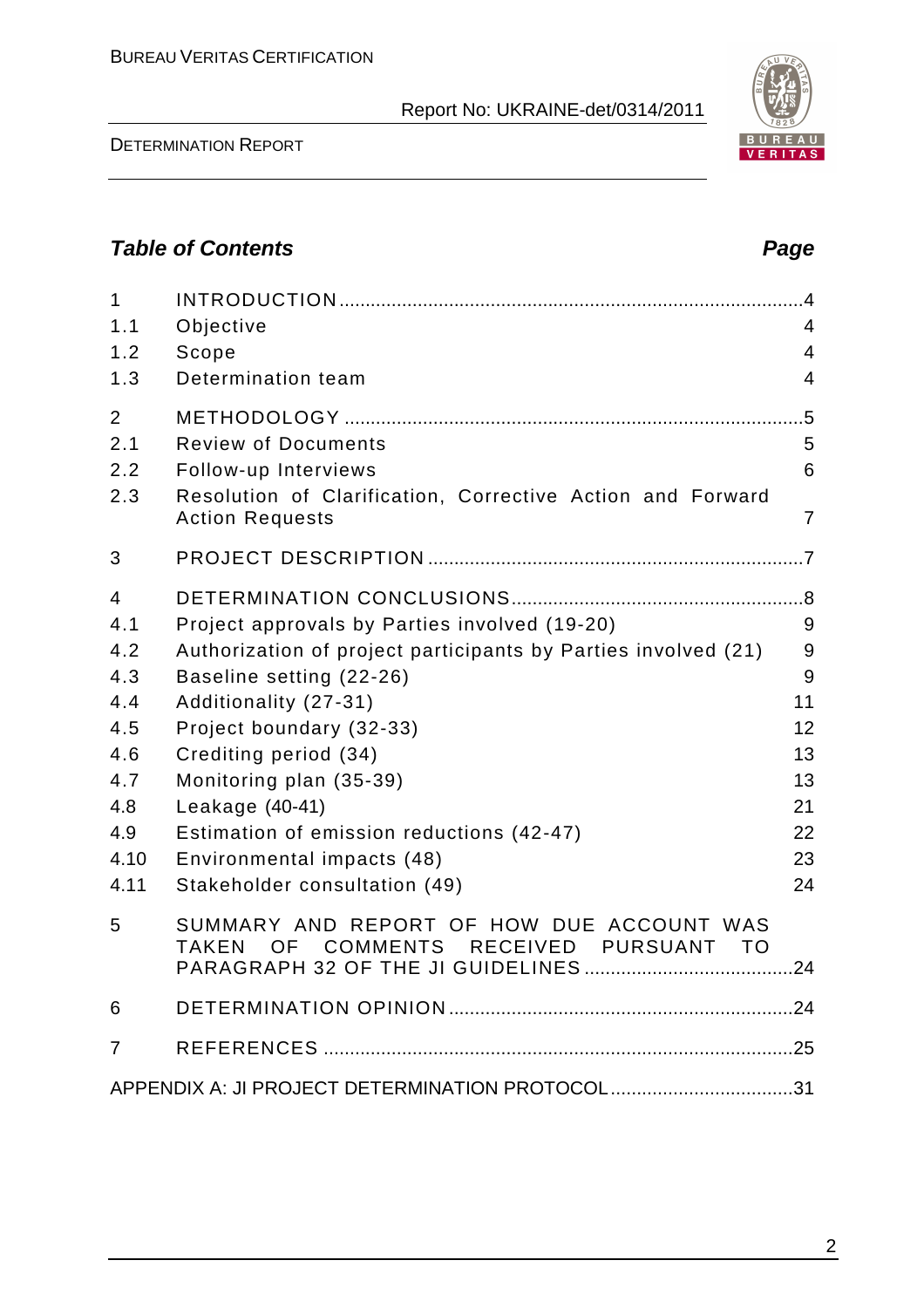

DETERMINATION REPORT

#### **Abbreviations**

| AIE             | <b>Accredited Independent Entity</b>                      |  |  |  |
|-----------------|-----------------------------------------------------------|--|--|--|
| <b>BVC</b>      | <b>Bureau Veritas Certification Holding SAS</b>           |  |  |  |
| <b>CAR</b>      | <b>Corrective Action Request</b>                          |  |  |  |
| <b>CDM</b>      | <b>Clean Development Mechanism</b>                        |  |  |  |
| <b>CL</b>       | <b>Clarification Request</b>                              |  |  |  |
| CO <sub>2</sub> | <b>Carbon Dioxide</b>                                     |  |  |  |
| <b>DFP</b>      | <b>Designated Focal Point</b>                             |  |  |  |
| <b>DVM</b>      | Determination and Verification Manual                     |  |  |  |
| EIA             | <b>Environmental Impact Assessment</b>                    |  |  |  |
| ERU             | <b>Emission Reduction Unit</b>                            |  |  |  |
| <b>FAR</b>      | <b>Forward Action Request</b>                             |  |  |  |
| <b>GHG</b>      | Green House Gas(es)                                       |  |  |  |
| GWP             | <b>Global Warming Potential</b>                           |  |  |  |
| <b>IPCC</b>     | Intergovernmental Panel on Climate Change                 |  |  |  |
| JI              | Joint Implementation                                      |  |  |  |
| <b>JISC</b>     | Joint Implementation Supervisory Committee                |  |  |  |
| MP.             | <b>Monitoring Plan</b>                                    |  |  |  |
| <b>NGO</b>      | Non Government Organization                               |  |  |  |
| <b>PDD</b>      | <b>Project Design Document</b>                            |  |  |  |
| <b>UNFCCC</b>   | United Nations Framework Convention for Climate<br>Change |  |  |  |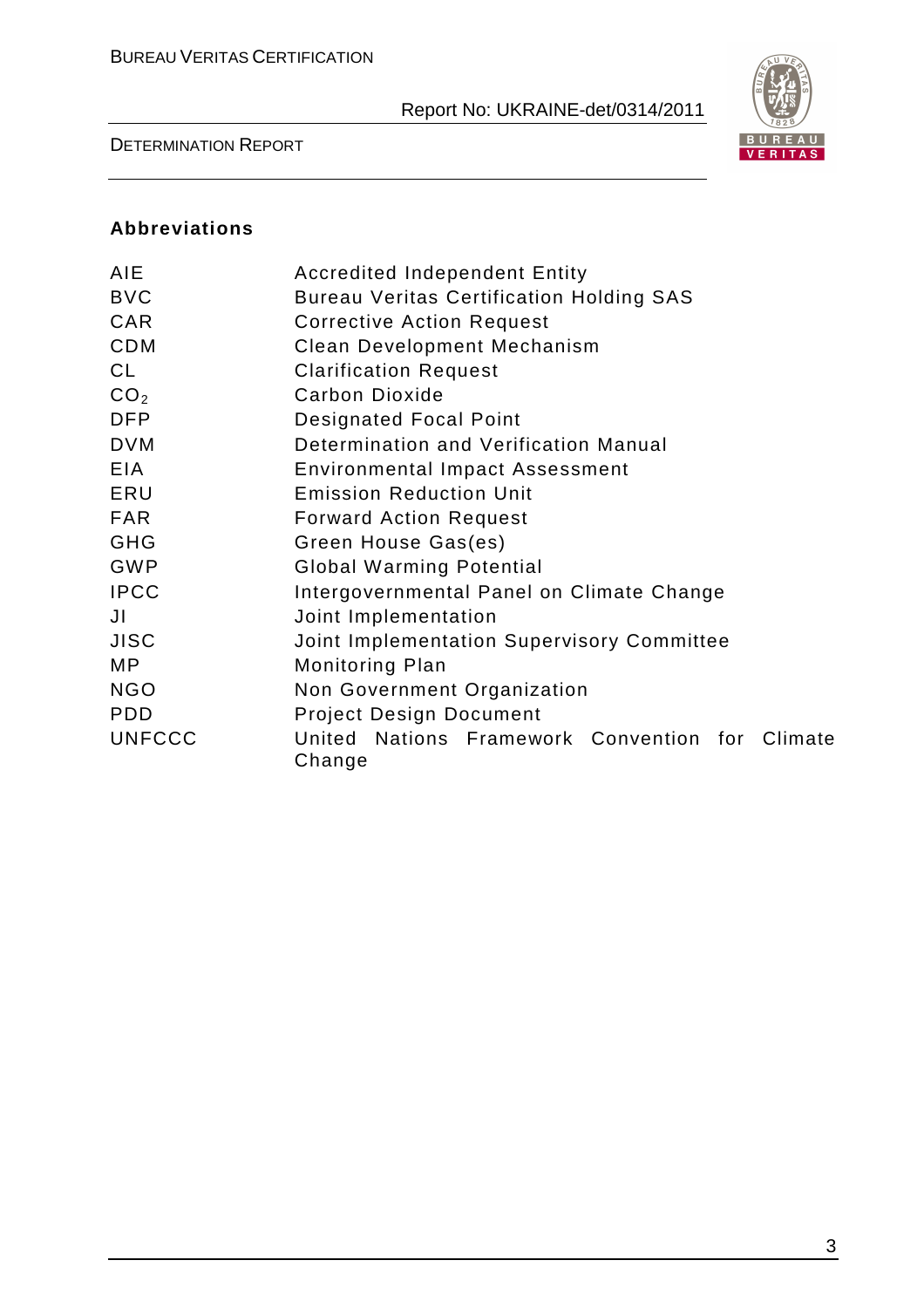

DETERMINATION REPORT

# **1 INTRODUCTION**

VEMA S.A. has commissioned Bureau Veritas Certification to determine its JI project "Reduction of greenhouse gases emissions by gasification of Odesa region" (hereafter called "the project") located in Odesa region, Ukraine.

This report summarizes the findings of the determination of the project, performed on the basis of UNFCCC criteria, as well as criteria given to provide for consistent project operations, monitoring and reporting.

# **1.1 Objective**

The determination serves as project design verification and is a requirement of all projects. The determination is an independent third party assessment of the project design. In particular, the project's baseline, the monitoring plan (MP), and the project's compliance with relevant UNFCCC and host country criteria are validated in order to confirm that the project design, as documented, is sound and reasonable, and meets the stated requirements and identified criteria. Determination is a requirement for all JI projects and is seen as necessary to provide assurance to stakeholders of the quality of the project and its intended generation of emissions reductions units (ERUs).

UNFCCC criteria refer to Article 6 of the Kyoto Protocol, the JI rules and modalities and the subsequent decisions by the JI Supervisory Committee, as well as the host country criteria.

# **1.2 Scope**

The determination scope is defined as an independent and objective review of the project design document, the project's baseline study and monitoring plan and other relevant documents. The information in these documents is reviewed against Kyoto Protocol requirements, UNFCCC rules and associated interpretations.

The determination is not meant to provide any consulting towards the Client. However, stated requests for clarifications, corrective and/or forward actions may provide input for improvement of the project design.

# **1.3 Determination team**

The determination team consists of the following personnel:

Igor Kachan

Team Leader, Bureau Veritas Certification Climate Change Lead Verifier

Victoria Legka Team Member, Bureau Veritas Certification Climate Change Verifier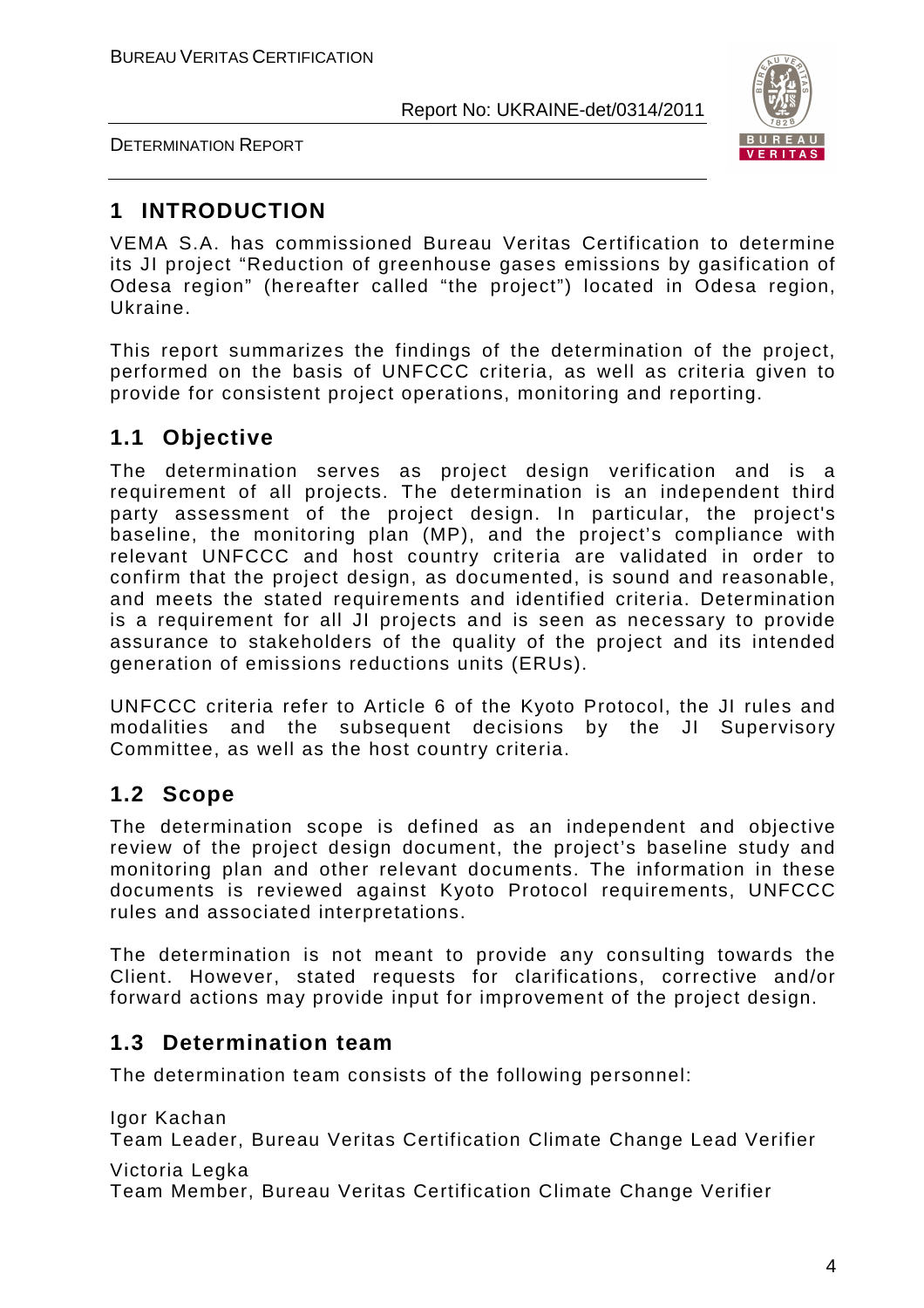



Oleksandr Kuzmenko

Team Member, Bureau Veritas Certification Technical Specialist

Denis Pishchalov

Team Member, Bureau Veritas Certification Financial Specialist

This determination report was reviewed by:

Ivan Sokolov Bureau Veritas Certification Internal Technical Reviewer

# **2 METHODOLOGY**

The overall determination, from Contract Review to Determination Report & Opinion, was conducted using Bureau Veritas Certification internal procedures.

In order to ensure transparency, a determination protocol was customized for the project, according to the version 01 of the Joint Implementation Determination and Verification Manual, issued by the Joint Implementation Supervisory Committee at its 19 meeting on 04/12/2009. The protocol shows, in a transparent manner, criteria (requirements), means of determination and the results from determining the identified criteria. The determination protocol serves the following purposes:

- It organizes, details and clarifies the requirements a JI project is expected to meet;
- It ensures a transparent determination process where the determiner will document how a particular requirement has been determined and the result of the determination.

The completed determination protocol is enclosed in Appendix A to this report.

# **2.1 Review of Documents**

The Project Design Document (PDD) submitted by VEMA S.A. and additional background documents related to the project design and baseline, i.e. country Law, Guidelines for users of the joint implementation project design document form, Guidance on criteria for baseline setting and monitoring, Kyoto Protocol, Clarifications on Determination Requirements to be checked by a Accredited Independent Entity were reviewed.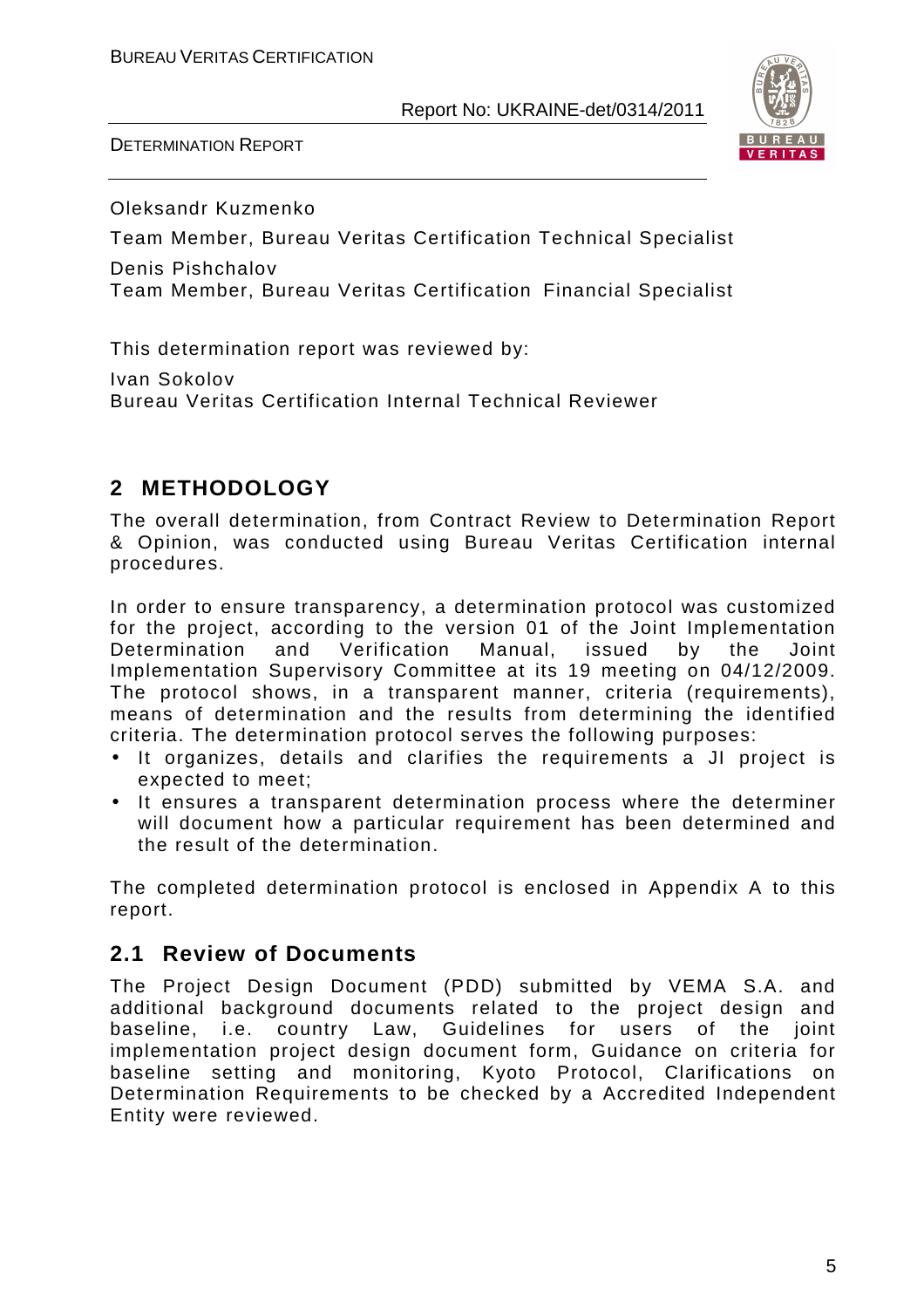

DETERMINATION REPORT

To address Bureau Veritas Certification corrective action and clarification requests, VEMA S.A. revised the PDD version 1 and resubmitted it as version 2 dated 05/08/2011 which is deemed final.

The determination findings presented in this report relate to the project as described in the PDD versions 1 and 2.

# **2.2 Follow-up Interviews**

On 29/07/2011 Bureau Veritas Certification conducted a visit to the project site (OJSC "Odesagas") and performed interviews with project stakeholders to confirm selected information and to resolve issues identified in the document review. Representatives of VEMA S.A. and OJSC "Odesagas" were interviewed (see References). The main topics of the interviews are summarized in Table 1.

| Interviewed     | <b>Interview topics</b>                                                  |
|-----------------|--------------------------------------------------------------------------|
| organization    |                                                                          |
| OJSC "Odesagas" | $\triangleright$ Project history                                         |
|                 | $\triangleright$ Project approach                                        |
|                 | $\triangleright$ Project boundary                                        |
|                 | $\triangleright$ Implementation schedule                                 |
|                 | $\triangleright$ Organizational structure                                |
|                 | $\triangleright$ Responsibilities and authorities                        |
|                 | $\triangleright$ Training of personnel                                   |
|                 | $\triangleright$ Quality management procedures and                       |
|                 | technology                                                               |
|                 | $\triangleright$ Rehabilitation/Implementation of equipment<br>(records) |
|                 | $\triangleright$ Metering equipment control                              |
|                 | $\triangleright$ Metering record keeping system, database                |
|                 | $\triangleright$ Technical documentation                                 |
|                 | $\triangleright$ Monitoring plan and procedures                          |
|                 | $\triangleright$ Permits and licenses                                    |
|                 | $\triangleright$ Local stakeholder's response.                           |
| Consultant:     | $\triangleright$ Baseline methodology                                    |
| VEMA S.A.       | $\triangleright$ Monitoring plan                                         |
|                 | $\triangleright$ Additionality proofs                                    |
|                 | $\triangleright$ Calculation of emission reduction.                      |

| Interview topics | Table 1 |  |  |  |  |
|------------------|---------|--|--|--|--|
|------------------|---------|--|--|--|--|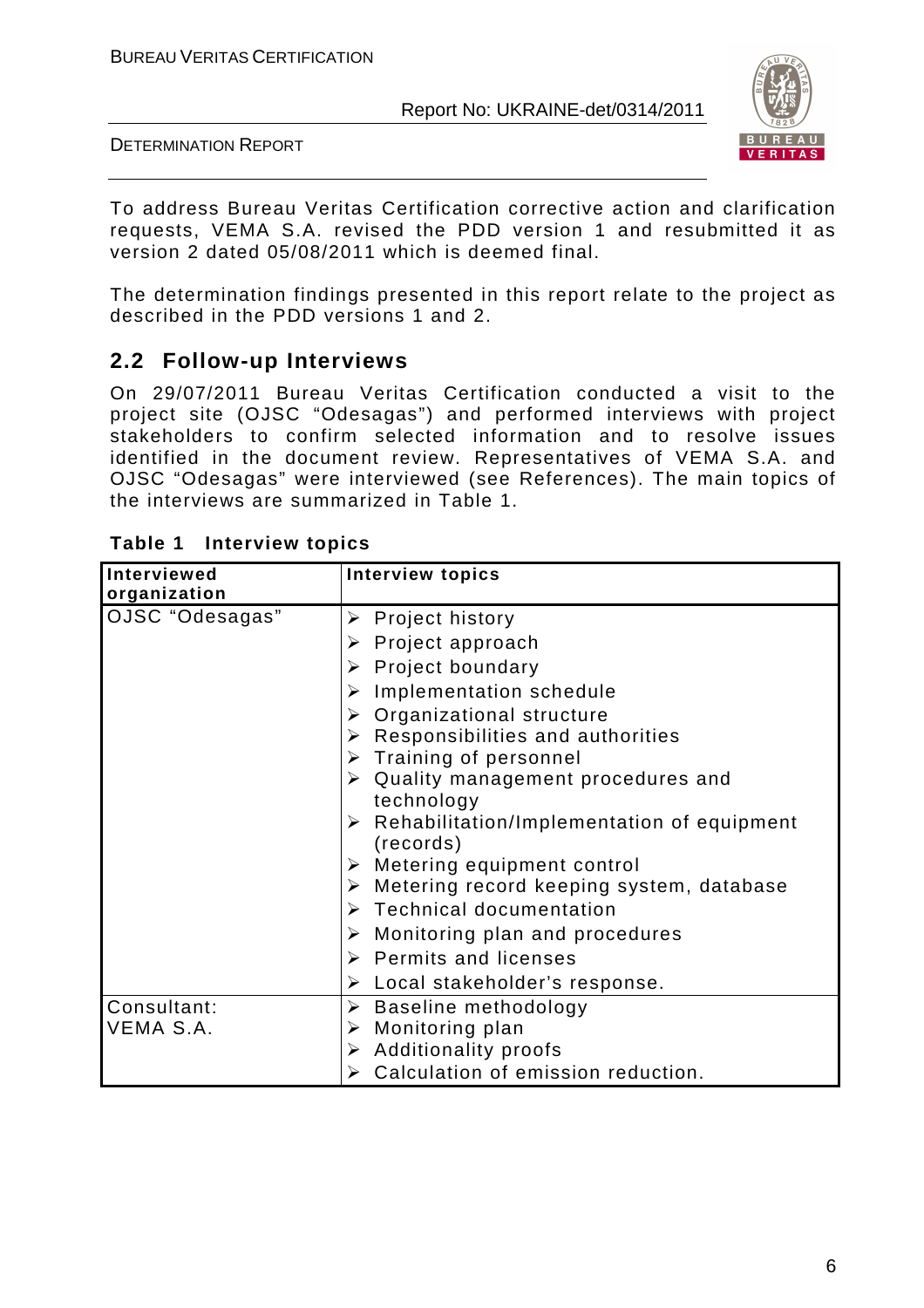

#### **2.3 Resolution of Clarification, Corrective Actions and Forward Actions Requests**

The objective of this phase of the determination is to raise the requests for corrective actions, forward actions and clarification and any other outstanding issues that needed to be clarified for Bureau Veritas Certification positive conclusion on the project design.

If the determination team, in assessing the PDD and supporting documents, identifies issues that need to be corrected, clarified or improved with regard to JI project requirements, it will raise these issues and inform the project participants of these issues in the form of:

(a) Corrective action request (CAR), requesting the project participants to correct a mistake in the published PDD that is not in accordance with the (technical) process used for the project or relevant JI project requirement or that shows any other logical flaw;

(b) Clarification request (CL), requesting the project participants to provide additional information for the determination team to assess compliance with the JI project requirement in question;

(c) Forward action request (FAR), informing the project participants of an issue, relating to project implementation but not project design, that needs to be reviewed during the first verification of the project.

The determination team will make an objective assessment as to whether the actions taken by the project participants, if any, satisfactorily resolve the issues raised, if any, and should conclude its findings of the determination.

To guarantee the transparency of the determination process, the concerns raised are documented in more detail in the determination protocol in Appendix A.

# **3 PROJECT DESCRIPTION**

The project which is initiated by the Open Joint Stock Company "Odesagas" (hereinafter OJSC «Odesagas») is aimed at the reduction of greenhouse gas emissions by changing the structure of fuel consumption in industrial, municipal, administrative and private sectors of Odesa region while replacing solid and liquid fuels with natural gas. The project envisages construction and expansion of gas distribution systems (GDS) of Odesa region, which will also improve the energy efficiency of thermal power generation due to the transition of existing thermal power plants to natural gas, and installation of individual heating and hot water supply systems characterized by better efficiency compared to centralized systems.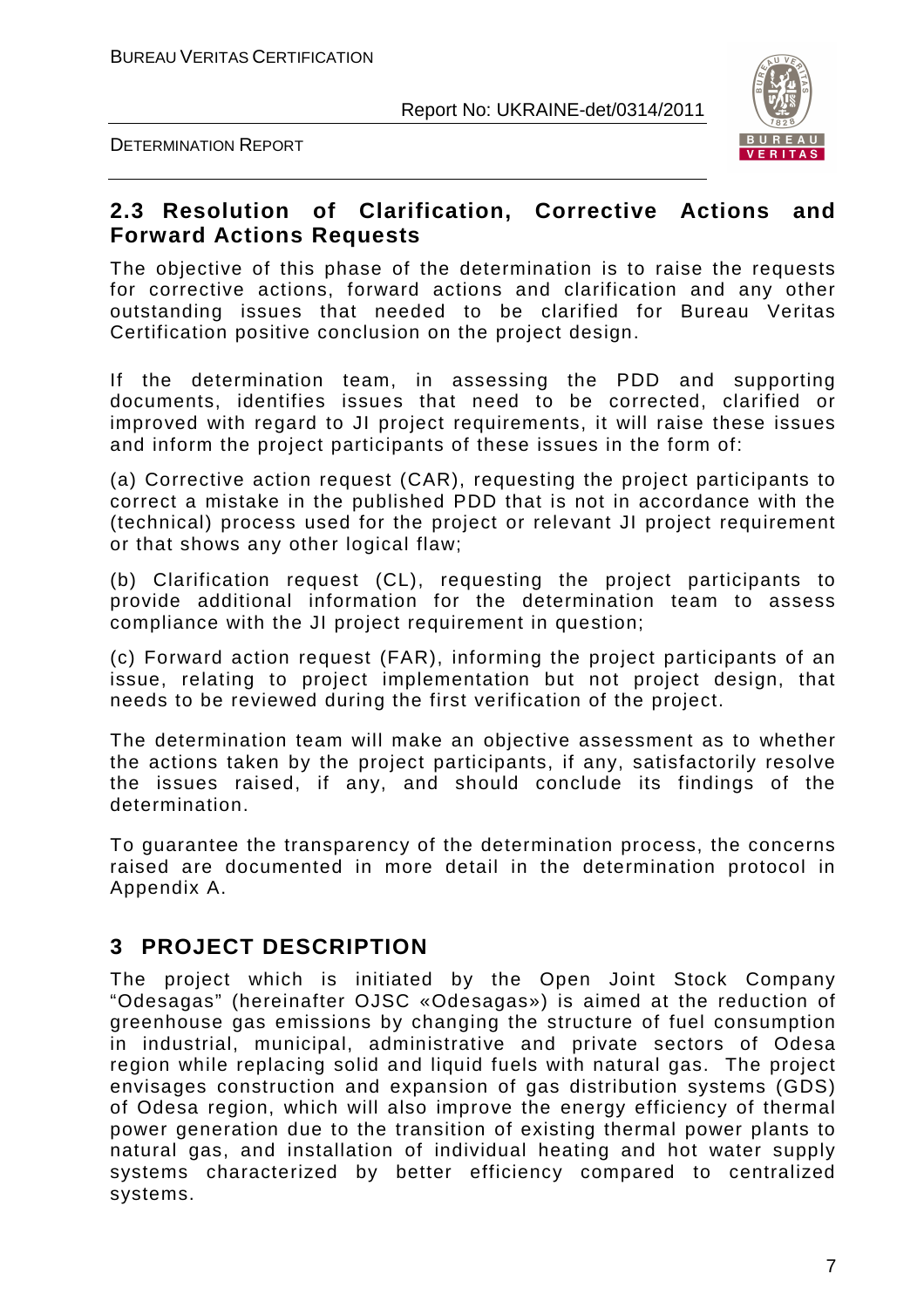

DETERMINATION REPORT

OJSC "Odesagas" is an organization that brings together gas facilities of 26 districts of Odesa region and the city of Odesa, and ensures transportation and supply of natural gas to industrial and household consumers. One of the main objectives of the "Odesagas" enterprise is uninterrupted and safe gas supply to Odesa region consumers, as well as the implementation of advanced solutions for the economical use of natural gas. The Company uses modern robust technology of well-known national and foreign producers in order to ensure stable and safe operation of the gas supply system. However, the structure of existing tariffs for gas transportation regulated by the state does not take into consideration amortization and investment needs of gas distribution companies. This hinders the flow of sufficient funds for the purposes of repair, modernization and development of gas networks, procurement of appropriate technological equipment and components.

Project implementation will be carried out within three main sectors of Odesa region: industrial, social and administrative. First of all, the gasification project provides for the construction of the main pipeline system for gasification of consumers of industrial and energy sectors. The project further provides for gasification of consumers in household, administrative and commercial sectors and a gradual transition of households to gas fuel. For gasification of new territories, new gas distribution networks will be developed and built. This will expand the national gas distribution network.

In the absence of the project activity existing systems of transportation and preparation of energy carrier as well as heating systems would be used that would result in the use by the consumers of less ecological fuel (fuel oil, coal, diesel oil), which would generate a significant amount of greenhouse gases (GHG) when burned. This scenario is considered to be the baseline scenario of the project.

In general, the project activity is aimed at ensuring the supply of gaseous fuels (gasification) to end users through the construction and reconstruction of gas distribution network, replacement of solid and liquid fuels and electricity with natural gas, increase in heat energy efficiency, and, as a result, reduction of greenhouse gases under the Joint Implementation Mechanism (JI).

# **4 DETERMINATION CONCLUSIONS**

In the following sections, the conclusions of the determination are stated.

The findings from the desk review of the original project design documents and the findings from interviews during the follow up visit are described in the Determination Protocol in Appendix A.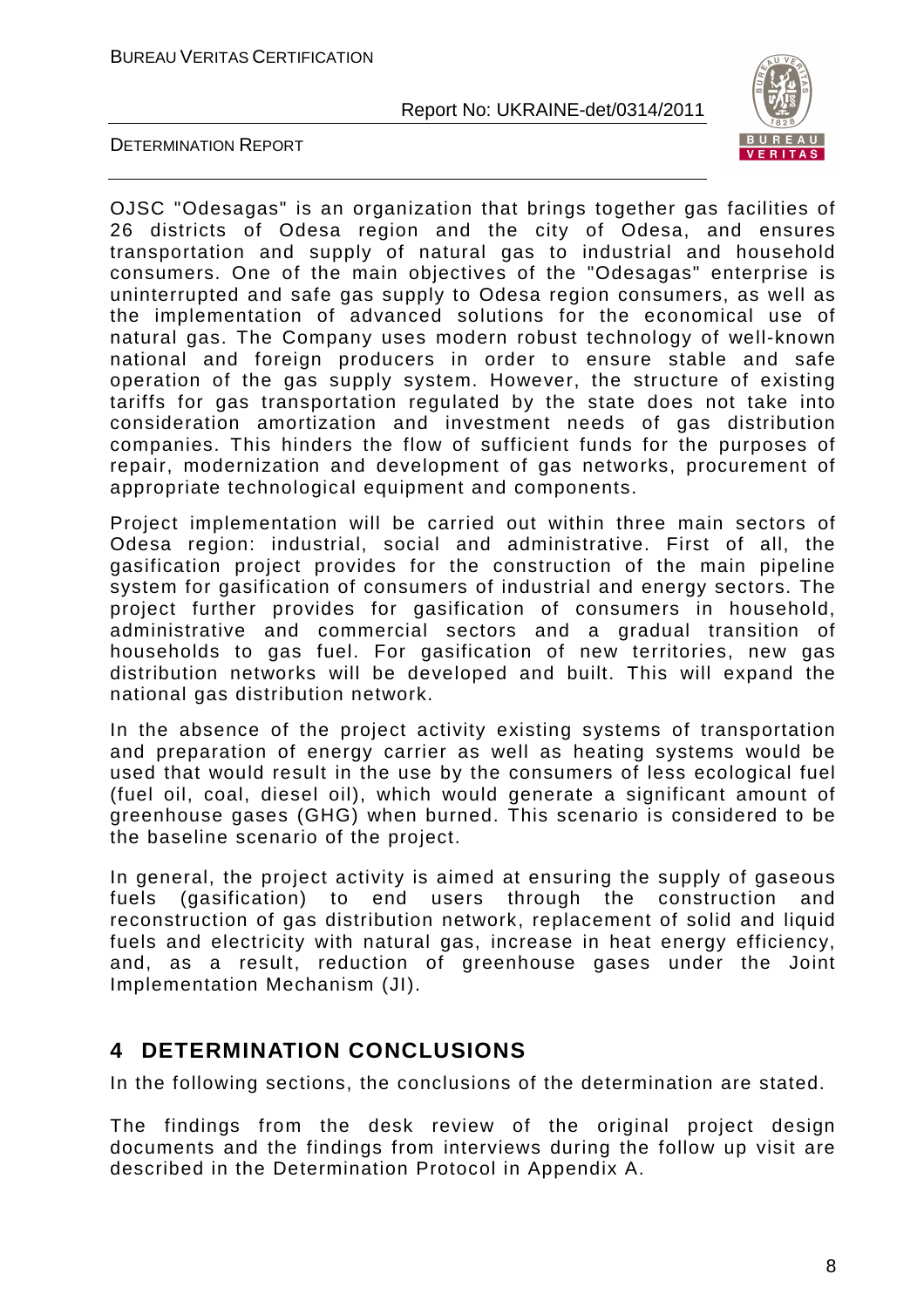

DETERMINATION REPORT

The Clarification Requests, Corrective Action Requests and Forward Action Requests are stated, where applicable, in the following sections and are further documented in the Determination Protocol in Appendix A.

The determination of the Project resulted in 41 Corrective Action Requests, 2 Clarification Requests and 1 Forward Action Request.

The numbers between brackets at the end of each section correspond to the DVM paragraph.

# **4.1 Project approvals by Parties involved (19-20)**

The project has already been supported by the Government of the host Party (Ukraine), namely by the State Environmental Investment Agency of Ukraine, which has issued a Letter of Endorsement for the Project (Letter of Endorsement №1949/23/7 dated 26/07/2011). Bureau Veritas Certification received this letter from the project participants and does not doubt its authenticity.

As for the present moment no written approvals of the project by Parties involved are available. After receiving Determination Report from the Accredited Independent Entity the project documentation will be submitted to the Ukrainian Designated Focal Point (DFP) which is State Environmental Investment Agency of Ukraine, for receiving a Letter of Approval. The written approval by another Party involved, Switzerland, will be obtained later on.

As the project has no approvals by the Parties involved, CAR10 and CAR11 remain pending (refer to the Appendix A).

# **4.2 Authorization of project participants by Parties involved (21)**

The official authorization of each legal entity listed as project participant in the PDD by Parties involved will be provided in the written project approvals (refer to 4.1 above).

# **4.3 Baseline setting (22-26)**

The PDD explicitly indicates that using a methodology for baseline setting and monitoring developed in accordance with appendix B of the JI guidelines (hereinafter referred to as JI specific approach) was the selected approach for identifying the baseline. In this approach the elements of the approved CDM methodology ACM0009 «Consolidated baseline and monitoring methodology for fuel switching from coal or petroleum fuel to natural gas», Version 3.2, are used.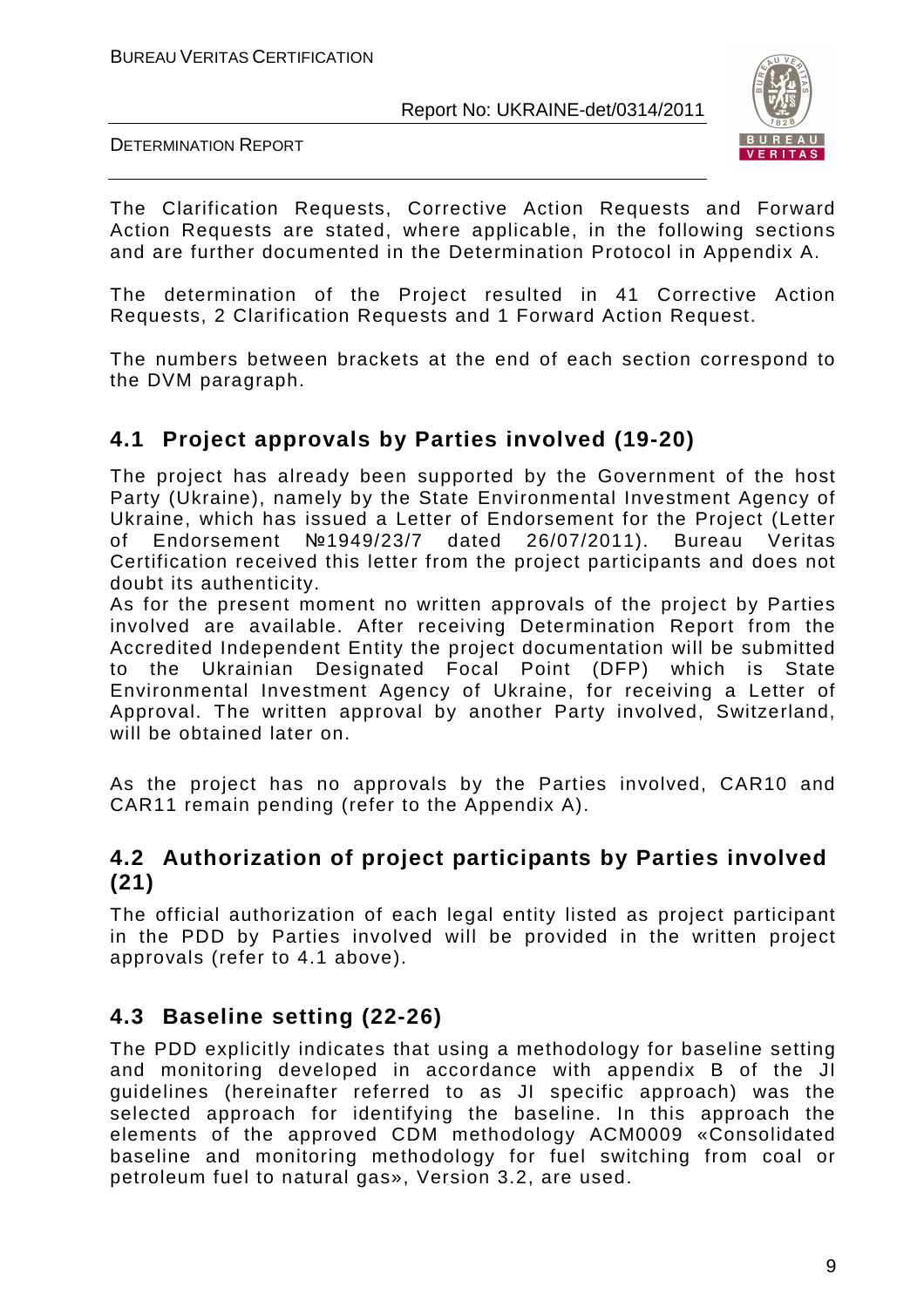

DETERMINATION REPORT

The PDD provides a detailed theoretical description in a complete and transparent manner, as well as justification, that the baseline is established:

- (a) By listing and describing the following plausible future scenarios on the basis of conservative assumptions and selecting the most plausible one:
	- a. Continuation of the existing situation without implementation of JI Project (business-as-usual); and
	- b. The proposed project activity without JI component;
- (b) Taking into account relevant national and sectoral policies and circumstances, such as sectoral reform initiatives, local fuel availability, power sector expansion plans, and the economic situation in the project sector. In this context, the following key factors that affect a baseline are taken into account:
	- a. Under the existing market model for the supply of fossil fuels, the effective competition among producers and suppliers of fuel could not be achieved, neither did the fuel pricing, which would stimulate providers to improve efficiency and increase investment in energy sector. Neither existing market mechanisms, nor administrative measures provided the necessary modernization of existing energy source transportation systems. The situation becomes particularly critical given the growth of the need for fossil fuel, the lack of which represents a threat to safe operation of local heating and hot water supply systems, electricity generation systems etc.
	- b. The structure of existing tariffs for natural gas distribution is regulated by the state; the tariffs do not take into account amortization and investment needs of natural gas suppliers. This situation leads to a constant shortage of funds and inability to timely complete major repairs, provide equipment operation and invest in modernization and development of infrastructure.
	- c. The current Ukrainian system of tariff establishment for natural gas does not include an investment component for the development of gas distribution networks. According to the Law of Ukraine "On principles of the natural gas market functioning" OJSC "Odesagas" is not obliged and unmotivated to build new gas distribution systems at its own expense. At the same time, state investment programs in most cases are directed only at the administrative and organizational implementation.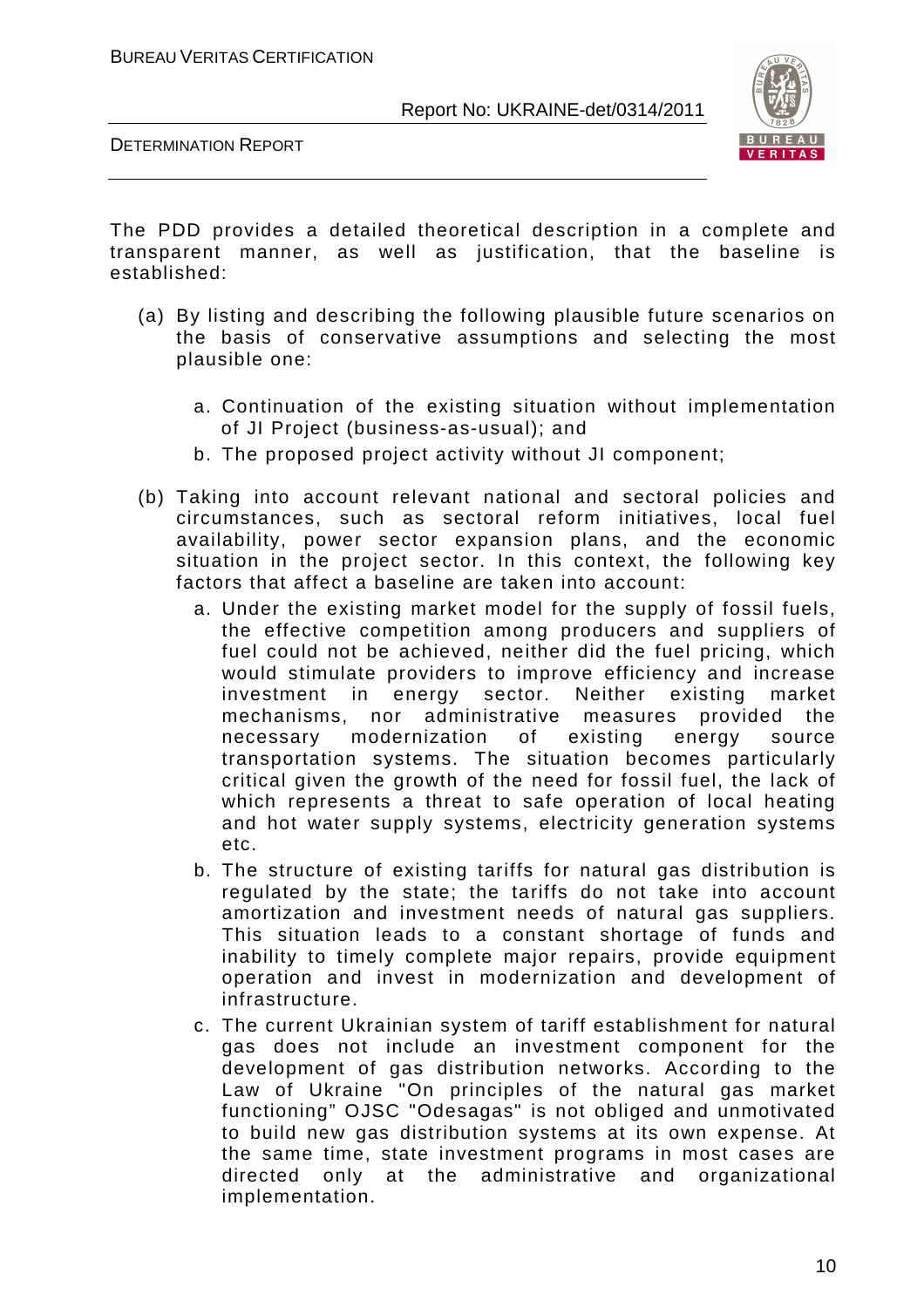



d. The implementation of the project scenario requires substantial additional investment. Such investment has a very big payback period and high investment risks; therefore it is not attractive for investors.

All explanations, descriptions and analyses pertaining to the baseline in the PDD were found adequate and the baseline is identified appropriately. The baseline scenario envisages the continuation of the practice which existed prior to the project implementation, namely operation of the existing systems of transportation and preparation of energy carrier as well as heating systems that would result in the use by the consumers of less ecological fuel types (fuel oil, coal, diesel oil), combustion of which would generate a significant amount of greenhouse gases (GHG) into the atmosphere.

The identified areas of concern as to the baseline setting, project participants' response and BVC's conclusion are described in Appendix A, Table 2 (refer to CAR12, CAR13, CAR14, CAR15, CAR16, CAR17, CL01).

# **4.4 Additionality (27-31)**

The most recent version of the "Tool for the demonstration and assessment of additionality" (Additionality Tool) approved by the CDM Executive Board was used, in accordance with the JI specific approach, defined in paragraph 2(c) of the annex I to the "Guidance on criteria for baseline setting and monitoring". All explanations, descriptions and analyses are made in accordance with the selected tool.

The PDD provides a justification of the applicability of the approach with a clear and transparent description, as per item 4.3 above. With a purpose of demonstration and assessment of the project's additionality the Additionality Tool was used which is considered as a good practice for additionality justification.

Additionality proofs are provided. Two realistic and credible alternative scenarios to the project activity were identified and proven to be in compliance with mandatory legislation and regulations taking into account the enforcement in Ukraine. The investment analysis was used for demonstrating and assessing of the proposed project's additionality according to the Additionality Tool. As an analysis method the benchmark analysis was used. Such financial indicator as IRR (internal rate of return) was assessed. The analysis showed that IRR is below the established limit level, which proves the financial unattractiveness of the project. This conclusion was confirmed by the sensitivity analysis as well. Thus, the project is not financially/economically attractive and would not have been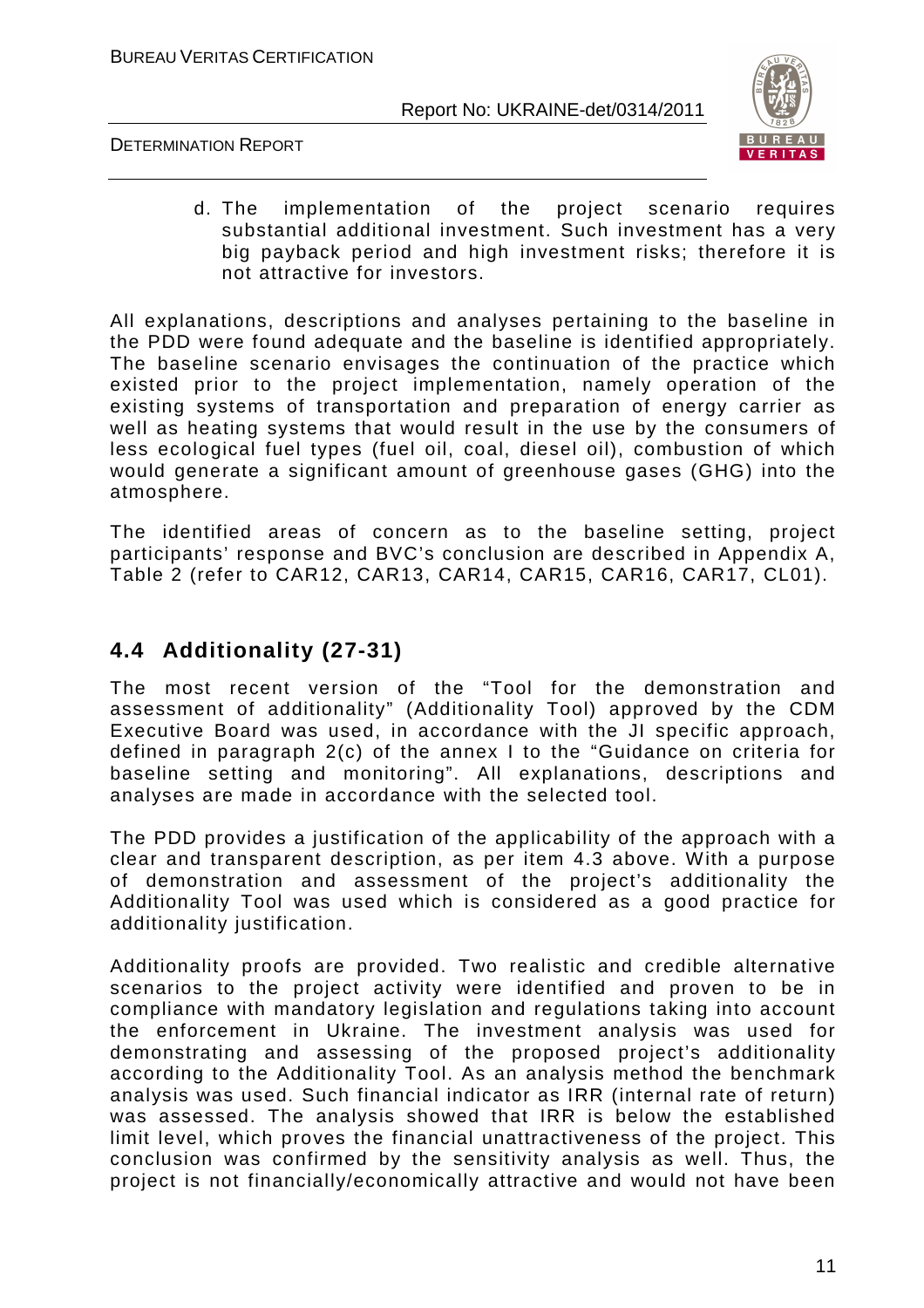

DETERMINATION REPORT

considered as a potential investment option without the JI component. The common practise analysis showed that there are no similar projects in Ukraine.

Thus, the overall conclusion is that the project activity meets additionality criteria, is not the baseline scenario and is additional.

The identified areas of concern as to the additionality, project participants' response and BVC's conclusion are described in Appendix A, Table 2 (refer to CAR18, CAR19, CAR20, CAR21, CAR22, CL02).

# **4.5 Project boundary (32-33)**

The project boundary defined in the PDD encompasses all anthropogenic emissions by sources of greenhouse gases (GHGs) that are:

- (i) Under the control of the project participants (such as  $CO<sub>2</sub>$ emissions due to methane leakage at technological equipment and at the end consumers,  $CO<sub>2</sub>$  emissions due to the natural gas combustion by the individuals,  $CO<sub>2</sub>$  emissions due to the natural gas combustion by the legal entities);
- (ii) Reasonably attributable to the project (such as  $CH_4$  emissions when transporting gas by gas transportation networks,  $CO<sub>2</sub>$ emissions due to the fossil fuel combustion by the individuals in the baseline scenario,  $CO<sub>2</sub>$  emissions due to fossil fuel combustion by the legal entities in the baseline scenario); and

(iii) Significant, i.e., as a rule of thumb, would by each source account on average per year over the crediting period for more than 1 per cent of the annual average anthropogenic emissions by sources of GHGs, or exceed an amount of 2,000 tonnes of  $CO<sub>2</sub>$ equivalent, whichever is lower.

The delineation of the project boundary and the gases and sources included are appropriately described and justified in the PDD. AIE hereby confirms that the identified boundary and the selected sources and gases are justified for the project activity.

The identified areas of concern as to the project boundary, project participants' response and BVC's conclusion are described in Appendix A, Table 2 (refer to CAR23).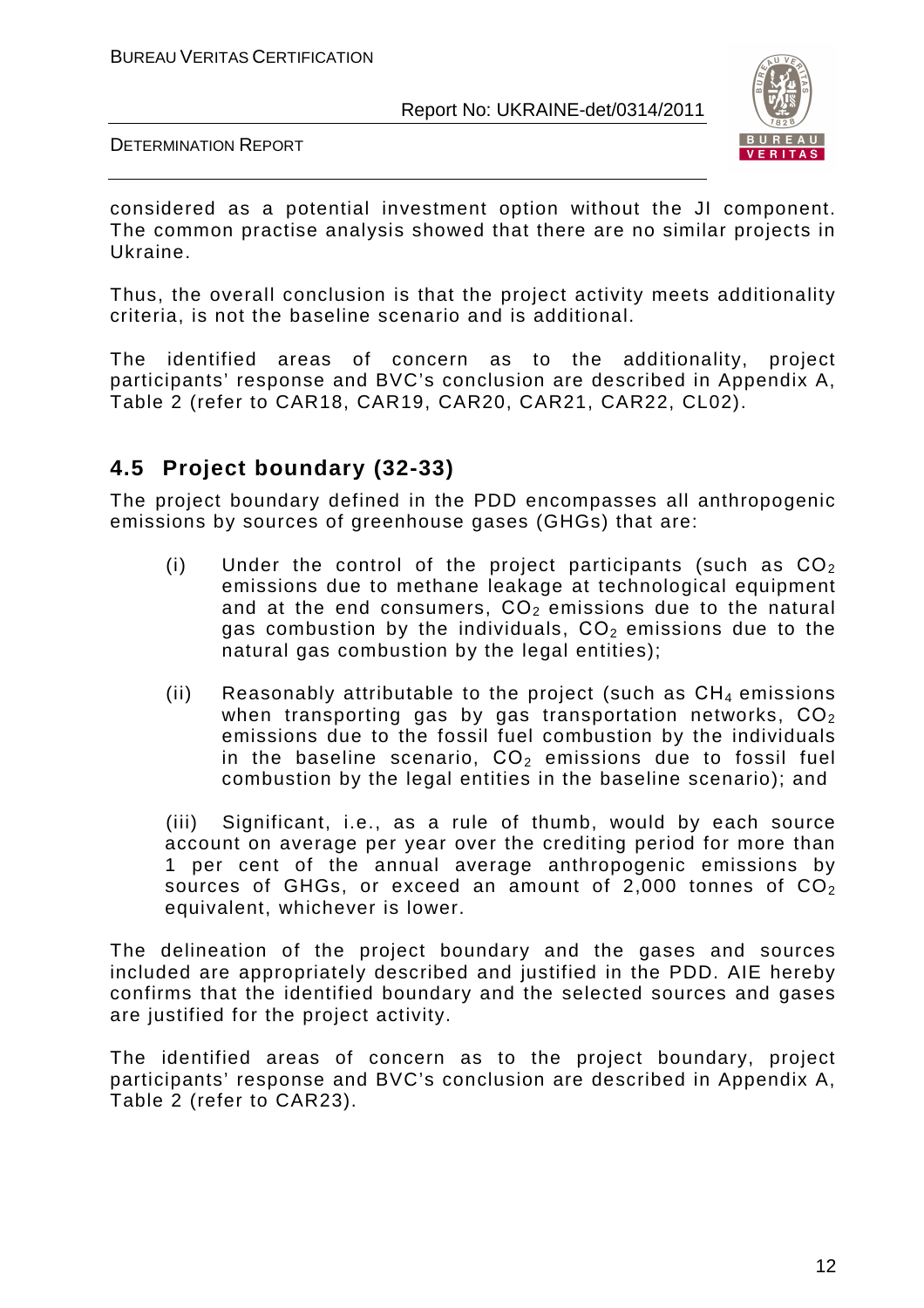

DETERMINATION REPORT

# **4.6 Crediting period (34)**

The PDD states the starting date of the project as the date on which the implementation or construction or real action of the project began, and the starting date is 17/06/2003, which is after the beginning of 2000.

The PDD states the expected operational lifetime of the project in years and months, which is 30 years and 0 months.

The PDD states the length of the crediting period in years and months, which is total 17 years and 0 months: 4 year for the period prior to the  $1<sup>st</sup>$ commitment period (2004 – 2007), 5 years for the 1st commitment period (2008-2012) and 8 years for the period following the 1st commitment period (2013-2020), and its starting date is 01/01/2004, which is after the date the first emission reductions are generated by the project.

The PDD states that the extension of its crediting period beyond 2012 is subject to the host Party approval, and the estimates of emission reductions are presented separately for those until 2012 and those after 2012 in all relevant sections of the PDD.

The identified areas of concern as to the crediting period, project participants' response and BVC's conclusion are described in Appendix A, Table 2 (refer to CAR24, CAR25, CAR26, CAR27).

# **4.7 Monitoring plan (35-39)**

The PDD, in its monitoring plan section, explicitly indicates that JI specific approach was selected.

The monitoring plan describes all relevant factors and key characteristics that will be monitored, and the period in which they will be monitored, in particular also all decisive factors for the control and reporting of project performance, such as statistics reporting forms; quality control (QC) and quality assurance (QA) procedures; the operational and management structure that will be applied in implementing the monitoring plan.

The monitoring plan specifies the indicators, constants and variables that are reliable (i.e. provide consistent and accurate values), valid (i.e. be clearly connected with the effect to be measured), and that provide a transparent picture of the emission reductions to be monitored such as total quantities of the natural gas combusted in the monitoring period by individuals and by the legal entities; length of gas distribution systems constructed within the project; net calorific values of the natural gas and fossil fuel of different types (coal, fuel oil or diesel oil); GHG emission factor for projects reducing the electricity consumption; specific electric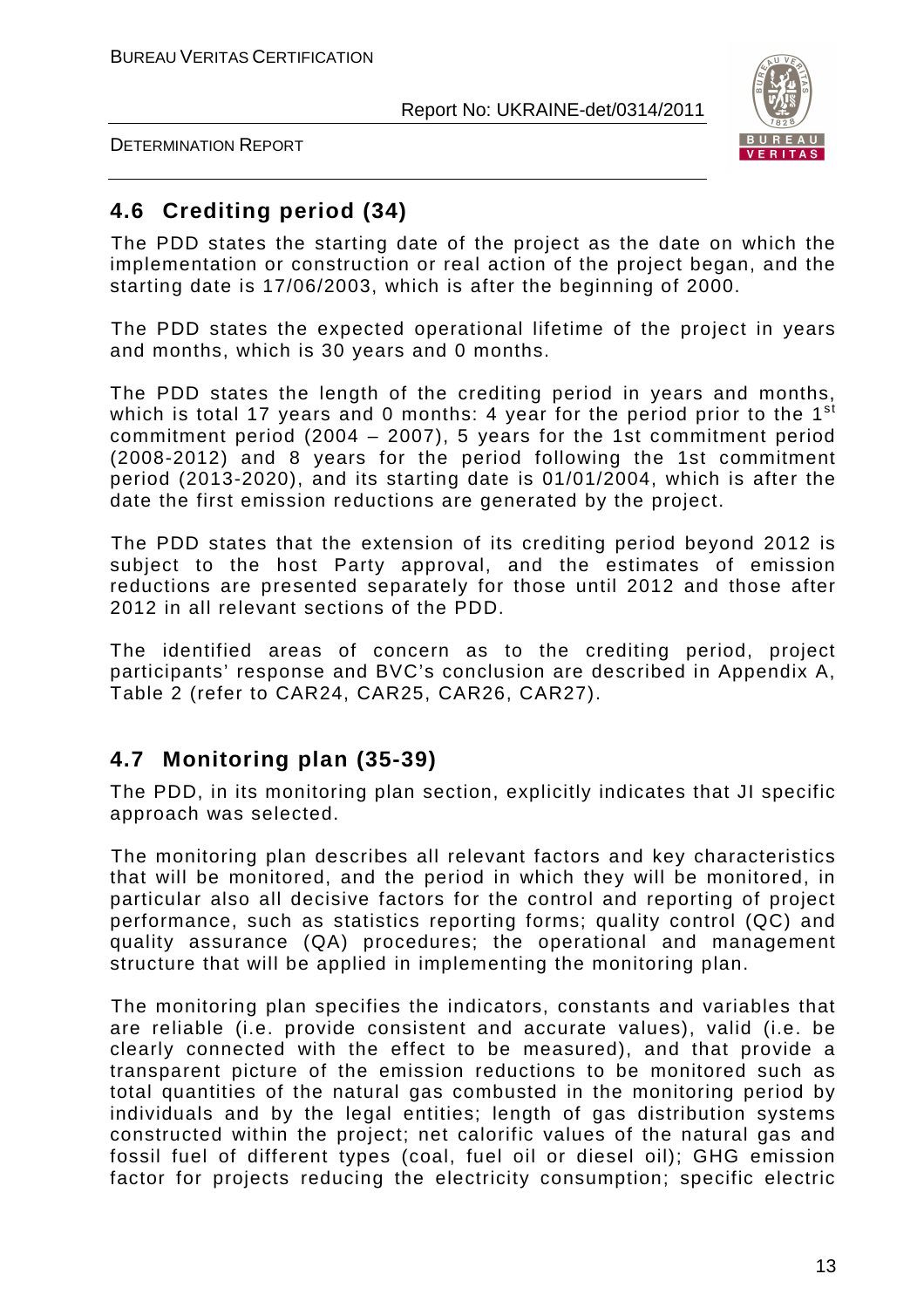

DETERMINATION REPORT

power loss during heat carrier transportation to the end user; carbon emission factor for natural gas combustion; default methane emission factor on the technological gas equipment at end user; average efficiency factors which take into account energy losses during energy carrier preparation, total losses in the heat supply networks, efficiency of thermal generating units in the baseline and project scenarios; reduced GHG emission factor for natural gas transportation to the end user etc.

The monitoring plan draws on the list of standard variables contained in appendix B of "Guidance on criteria for baseline setting and monitoring" developed by the JISC, such as BE (baseline emissions), PE (project emissions), GWP (global warming potential), NCV (net calorific value) and others.

The monitoring plan explicitly and clearly distinguishes:

- (i) Data and parameters that are not monitored throughout the crediting period, but are determined only once (and thus remain fixed throughout the crediting period), and that are available already at the stage of determination, such as Global warming potential; specific loss of electric power in the course of heat carrier transportation to end consumer; average efficiency factor taking into account energy losses in the course of energy carrier preparation in the baseline scenario; average efficiency factor taking into account energy losses in the course of energy carrier preparation in the project scenario; average efficiency factor taking into account efficiency of thermal generating units in the baseline scenario; average efficiency factor taking into account efficiency of thermal generating units in the project scenario; average efficiency factor taking into account total losses in the heat supply networks in the baseline scenario; average efficiency factor taking into account total losses in the heat supply networks in the project scenario; reduced GHG emission factor for natural gas transportation to end user.
- (ii) Data and parameters that are not monitored throughout the crediting period, but are determined only once (and thus remain fixed throughout the crediting period), but that are not already available at the stage of determination, which are absent.
- (iii) Data and parameters that are monitored throughout the crediting period, such as total quantity of natural gas combusted in the monitoring period by individual; quantity of natural gas combusted in the monitoring period by a legal entity; length of gas distribution systems constructed within the project; net calorific value of natural gas; GHG emission factor for the projects reducing electricity consumption; net calorific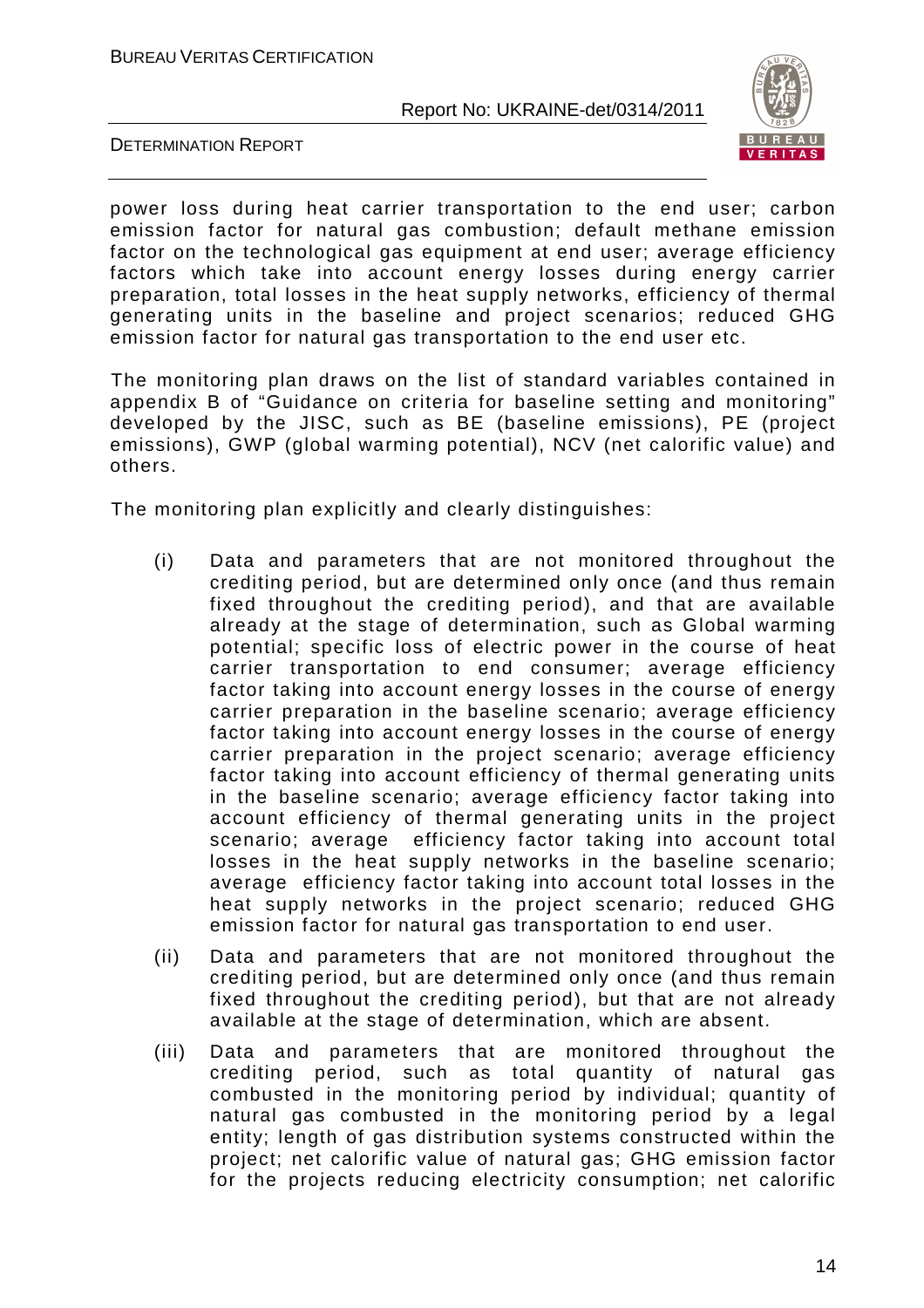

DETERMINATION REPORT

value of fossil fuel of different types (coal, fuel oil or diesel oil); carbon emission factor for natural gas combustion; carbon oxidation factor for natural gas combustion; default methane emission factor of technological gas equipment at end user; default methane emission factor for natural gas transportation and distribution.

The monitoring plan describes the methods employed for data monitoring (including its frequency) and recording, such as direct measurement with appropriately calibrated measuring equipment (natural gas meters); calculations based on officially approved data from the National Inventory of anthropogenic emissions by sources and removals by sinks of greenhouse gases in Ukraine; data processing by the electronic accounting systems; reporting using special reporting forms, with different recording frequency such as monthly or annually and electronic or paper recording method. The respective information for each monitoring parameter is sufficiently described in the section D and Annex 3 of the PDD.

The monitoring plan elaborates all algorithms and formulae used for the estimation/calculation of baseline emissions and project emissions, such as:

**Project emissions** are calculated using the following formula:

 $PE^y_p = PE^y_{p, gas, PP} + PE^y_{p, gas, LE} + PE^y_{p, los} + PE^y_{tp, gf}$ , where:

 $PE_{p, gas, PP}^y$  - GHG emissions from natural gas combustion by "PP" type consumers (individuals) during the period «y», in the project scenario  $(tCO<sub>2</sub>e)$ :

 $PE_{p, gas, LE}^y$  - GHG emissions from natural gas combustion by «LE» type consumers (legal entities) during the period «y», in the project scenario  $(tCO<sub>2</sub>e);$ 

*PE p*<sub>*n*</sub> *b*<sub>*s***</sub>** *b***<sub>***n***</sub>** *c***<sub>***s***</sub>** *b***<sub>***n***</sub>** *c***<sub>***s***</sub>** *c***<sub>***n***</sub>** *c***<sub>***n***</sub>** *c***<sub>***n***</sub>** *c***<sub>***n***</sub>** *c***<sub>***n***</sub>** *c***<sub>***n***</sub>** *c***<sub>***n***</sub>** *c***<sub>***n***</sub>** *c***<sub>***n***</sub>** *c***<sub>***n***</sub>** *c***<sub>***n***</sub>** *c***<sub>***n***</sub>** *c***<sub>***n***</sub>** *c***<sub>***n***</sub>** *c***<sub>***n***</sub>** *c***<sub>***n***</sub>** *c***<sub>***n***</sub>** *c***<sub>***n***</sub> </sub>** equipment and end-users for period «y», in the project scenario ( $tCO<sub>2</sub>e$ );

 $PE^{\,y}_{\it tp, gf}$  - GHG emissions from gas fuel combustion by gas-turbine installations when transporting natural gas to end consumers (tCO<sub>2</sub>e);

[*y*] - index corresponding to monitoring period;

[p] - index corresponding to project scenario;

[PP] - index corresponding to individual;

[LE] - index corresponding to legal entity.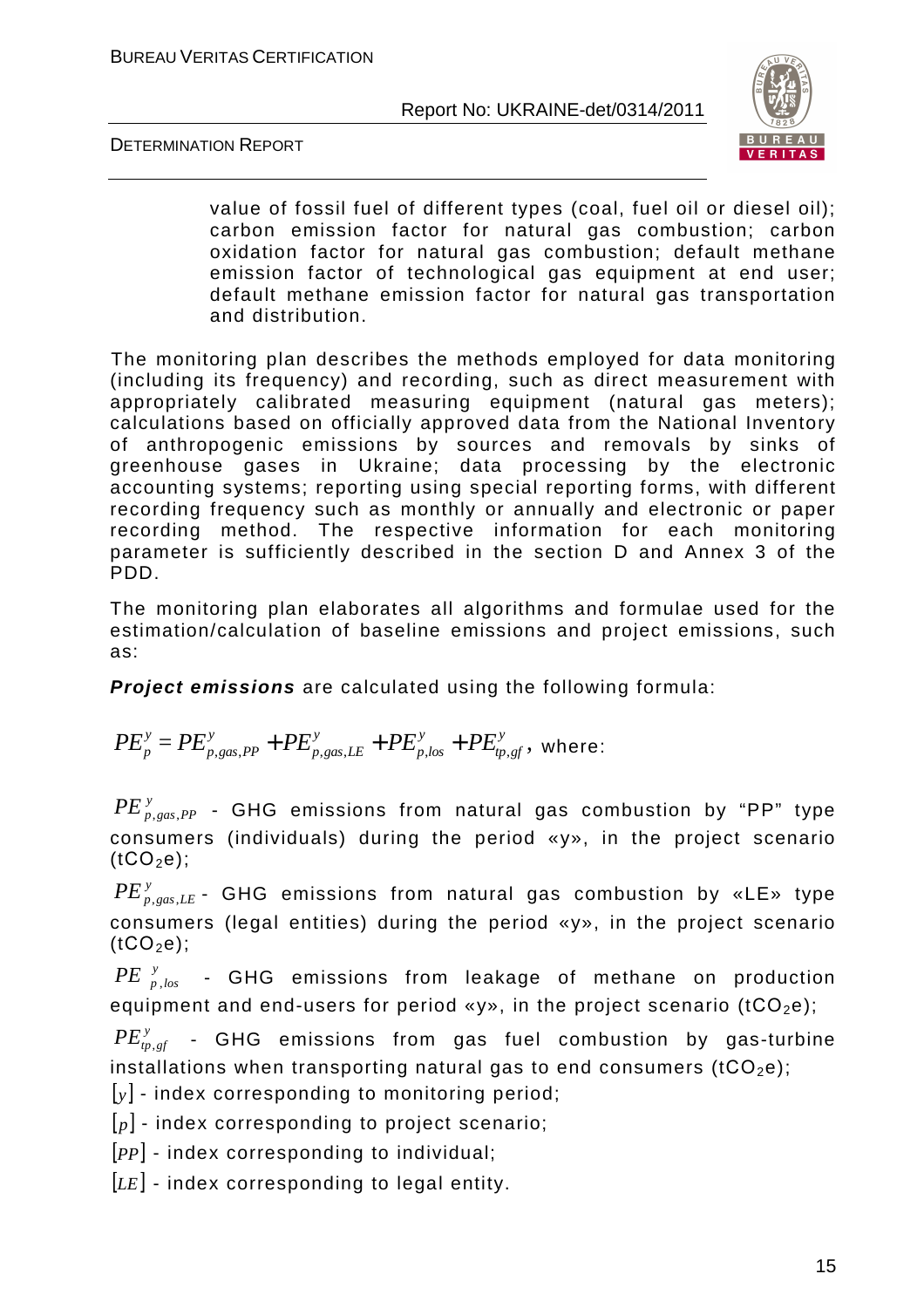

$$
PE_{p,gas,PP}^{y} = \sum_{pp=1}^{PP} V_{gas,PP}^{y} * NCV_{gas}^{y} * EF_{p,gas}^{y}, where:
$$

, 1 *PP y gas PP pp V* =  $\sum\limits_{gas,PP}^{II}V_{gas,PP}^{y}$  - total quantity of natural gas combusted in period «y» by individuals (ths.  $\mathsf{m}^3$ );

 $NCV_{\mathit{gas}}^{\mathit{y}}$  - net calorific value of natural gas (TJ/ths. m<sup>3</sup>);

 $EF_{p, gas}$  - carbon dioxide emission factor on default for permanent combustion of natural gas  $(tCO<sub>2</sub>/TJ)$ .

 $EF_{p, gas}^{y} = k_{p, gas}^{c} * k_{p, gas}^{o} * 44/12$ , where:

, *c*  $k_{_{p, gas}}^c$  - carbon emission factor in the course of natural gas combustion  $(tC/TJ)$ ;

, *o*  $k_{_{p,\, gas}}^o$  - carbon oxidation factor when combusting natural gas (relative units);

44 /12 - stoichiometric correlation of molecular weight of carbon dioxide and carbon, tCO<sub>2</sub>/tC.

$$
PE_{p,gas,LE}^y = \sum_{l=1}^{LE} V_{gas,LE}^y * NCV_{gas}^y * EF_{p,gas}^y, \text{ where:}
$$

, 1 *LE y gas LE le V* =  $\sum^{\text{2D}} V^\text{y}_{\text{gas},\text{LE}}$  - total quantity of natural gas combusted in period «y» by legal entities in the project scenario (ths. m<sup>3</sup>);

 $NCV_{\mathit{gas}}^{\mathit{y}}$  - net calorific value of natural gas (TJ/ths. m<sup>3</sup>);

 $\mathit{EF}_{p, gas}^y$  - dioxide emission factor on default for permanent combustion of natural gas (tCO<sub>2</sub>/TJ).

 $_{,los} = PE_{p,los,1}^{y} + PE_{p,los,2}^{y},$ *y p los y*  $PE_{p,los}^{y} = PE_{p,los,1}^{y} + PE_{p,los,2}^{y}$ , where:

 $PE^{\,y}_{p,los,1}$  - GHG emissions from methane leakage on technological equipment in period «y» in the project scenario ( $tCO<sub>2</sub>e$ );

 $PE^{\,y}_{\,p,los, 2}\,$  - GHG emissions from methane leakage on equipment of end consumers in period «y» in the project scenario ( $tCO<sub>2</sub>e$ ).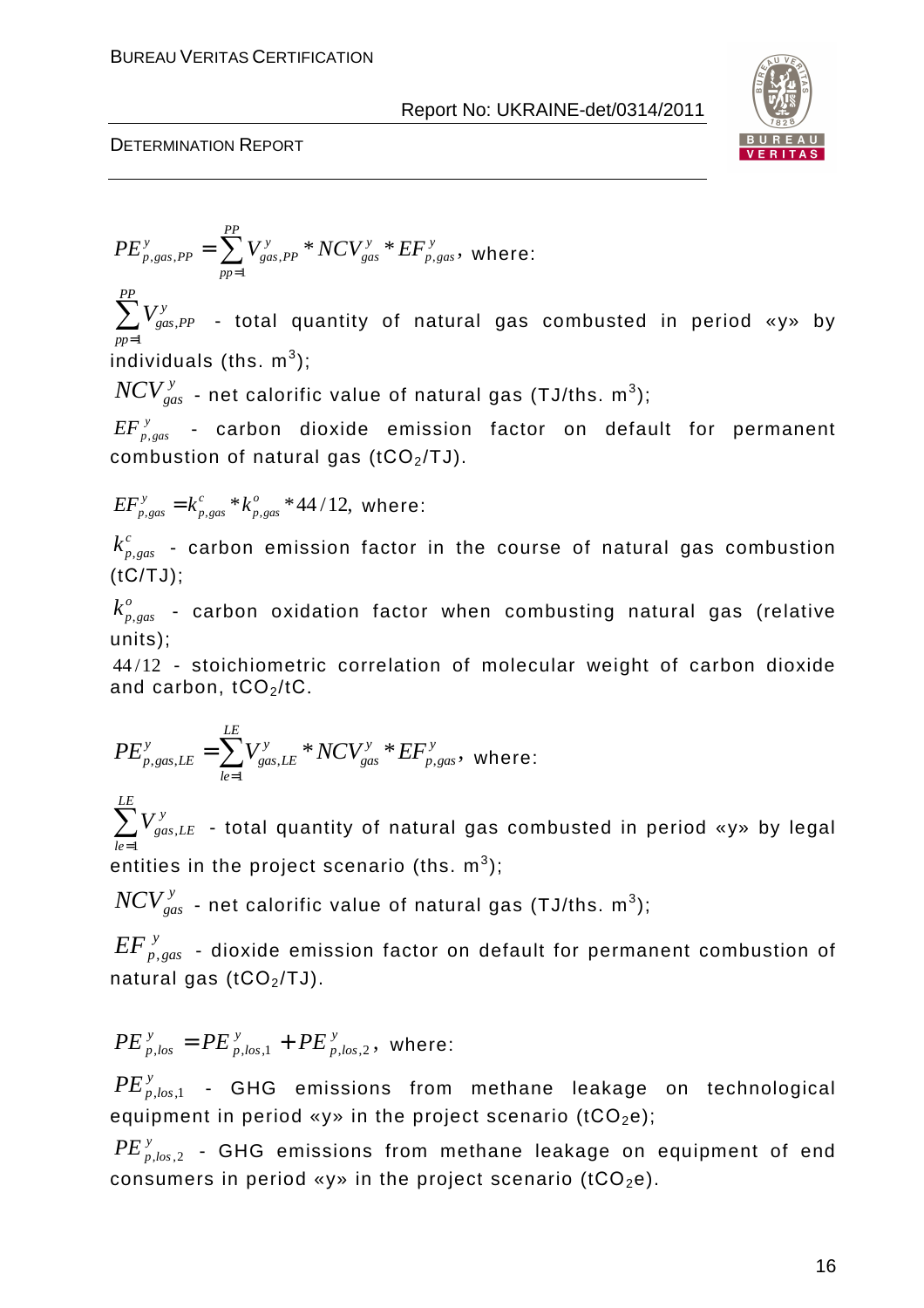

$$
PE_{p,los,1}^{y} = \sum L_{p,los,1}^{y} * EF_{CH_4, p, los,1}^{y} * GWP_{CH_4}, \text{ where:}
$$

 $L_{p,los, 1}^y$  - length of gas distribution systems constructed within the project (ths. km);

 $EF_{\scriptscriptstyle CH_4,\, p,los,1}^{\,\rm y}$  - methane emission factor on default when natural gas transporting and distributing (tCH<sub>4</sub>/ths. km);

 $GWP_{CH4}$  - global warming potential for methane.

$$
PE_{p,los,2}^{y} = \left(\sum_{le=1}^{LE} V_{gas,LE}^{y} + \sum_{pp=1}^{PP} V_{gas,PP}^{y}\right) * NCV_{gas}^{y} * EF_{CH_4, p, los,2}^{y} * GWP_{CH_4}, \text{ where:}
$$

, 1 *PP y gas PP pp V* =  $\sum\limits_{s=1}^{11} V_{gas,PP}^y$  - total quantity of natural gas combusted in period «y» by legal entities, (ths. m $^3$ );

, 1 *LE y gas LE le V* =  $\sum^{\infty} V^{\,y}_{\mathit{gas},\mathit{LE}}$  - total quantity of natural gas combusted in period «y» by individuals, (ths.  $\mathsf{m}^{3}$ );

 $\mathit{NCV}_{\mathit{gas}}^{\mathit{y}}$  - Net calorific value of natural gas, (TJ/ths.m $^3$ );

 $EF_{CH_4,p,los, 2}^{\rm y}$  - methane emission factor on default on technological equipment of end consumer (tCH<sub>4</sub>/TJ);

 $GWP_{CH4}$  - global warming potential for methane.

GHG emissions from gas combustion by gas turbine units during transportation of natural gas by gas distribution network are calculated as follows:

$$
PE_{tp, gf}^{y} = (\sum_{le=1}^{LE} V_{gas, LE}^{y} + \sum_{pp=1}^{PP} V_{gas, PP}^{y}) * CEF_{gas, unit}^{y} where:
$$

*PP*

, 1 *y gas PP pp V* =  $\sum\limits_{s=1}^{11}V^y_{\textit{gas,PP}}$  - total quantity of natural gas combusted during the period «y» by a legal entity in the project scenario (ths.  $\mathsf{m}^3$ );

, 1 *LE gas LE le V* =  $\tilde{\sum } V_{gas,LE}^y$  - total volume of natural gas combusted in period "y" by an individual in the project scenario (ths.  $\textsf{m}^{3}$ );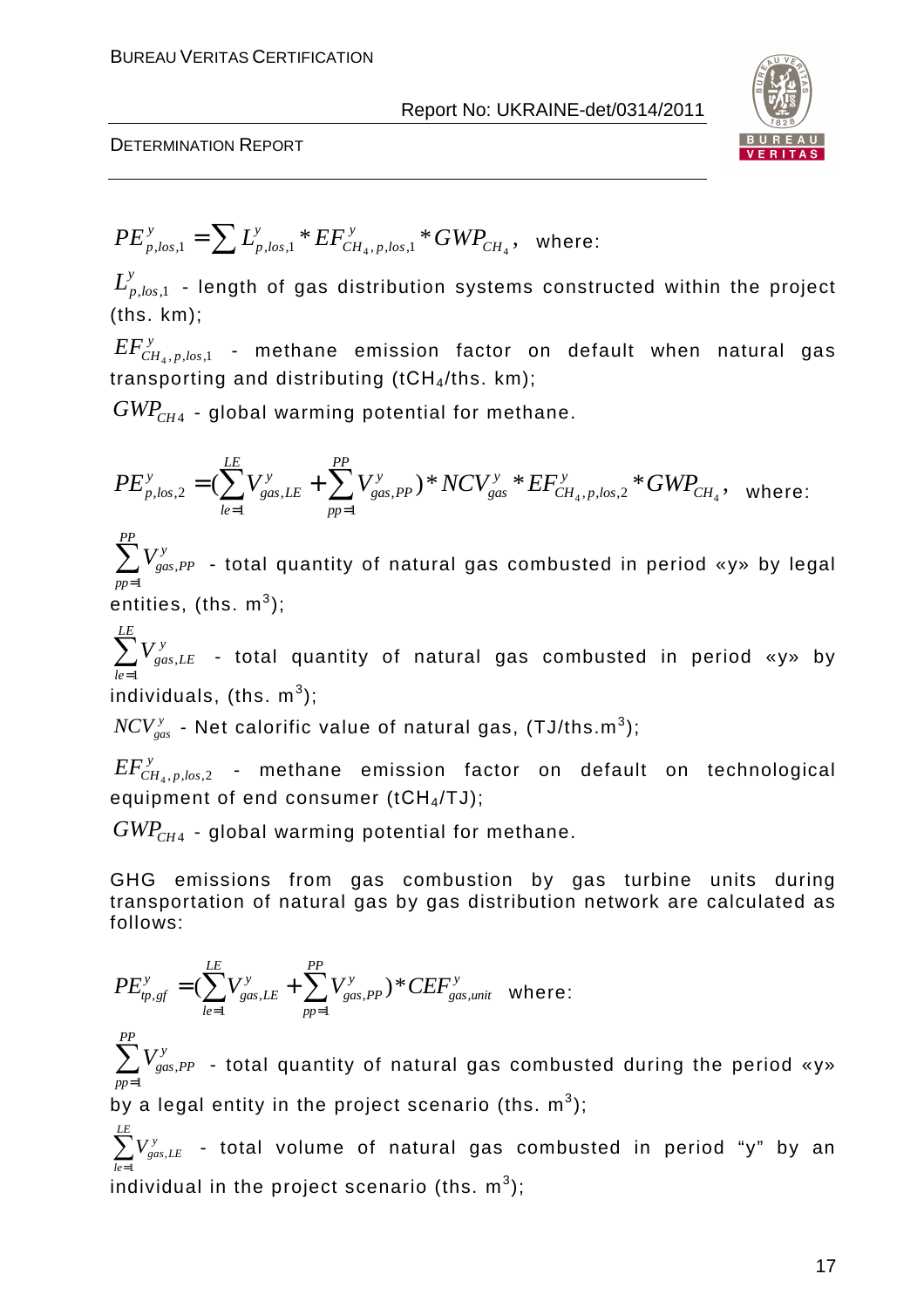

 $\it CEF_{gas,unit}^{\,y}$  - reduced GHG emission factor for transportation of natural gas to end consumer (tCO $_2$ /m $^3$ ).

**Baseline emissions** are calculated as follows:

 $\theta_{s,\textit{fuel},\textit{PP}}^{\textit{v}} + \textit{BE}_{\textit{b},\textit{fuel},\textit{LE}}^{\textit{y}},$ *y b fuel LE y*  $BE_b^y = BE_{b,\textit{fuel,PP}}^y + BE_{b,\textit{fuel,LE}}^y,$  where:

 $BE^{y}_{b, \text{fuel, PP}}$  - GHG emissions from fossil fuel of "fuel" type combustion by consumers of "PP" type during the period «y» in the baseline scenario  $(tCO<sub>2</sub>e);$ 

*BE*<sub>*b*</sub>, *fuel*, *LE* - GHG emissions from fossil fuel of "fuel" type combustion by consumers of «LE» type during the period «y» in the baseline scenario  $(tCO<sub>2</sub>e);$ 

[*y*] - index corresponding to monitoring period;

[b] - index corresponding to baseline scenario;

[*fuel*] - index corresponding to type of fossil fuel (coal, fuel oil or diesel oil);

[*PP*] - index corresponding to an individual;

[LE] - index corresponding to a legal entity.

$$
BE_{b, \text{fuel}, PP}^{y} = \sum_{pp=1}^{PP} V_{\text{fuel}, PP}^{y} * NCV_{\text{fuel}}^{y} * k_{h, \text{fuel}} * (EF_{b, \text{fuel}}^{y} + k_{7, \text{fuel}} CEF_{\text{elec}}^{y}), \text{ where:}
$$

, 1 *PP <i>y*<sub>*y*</sub> *fuel PP pp V* =  $\sum\limits_{\mathrm{final,PP}}V_{\mathrm{fuel,PP}}^{\mathrm{y}}$  - total quantity of fossil fuel of "fuel" type combusted in period «y» by individual in the absence of the project (t);

 $NCV_{\text{fuel}}^y$  - net calorific value of fossil fuel of "fuel" type, (TJ/t);

 $EF_{b.\,fuel}^y$  - carbon dioxide emission factor on default for permanent combustion of fossil fuel of "fuel" type, in the baseline scenario ( $tCO<sub>2</sub>/TJ$ );  $k_{_{h,\mathit{fuel}}}$  - adjusting factor (detailed algorithm of the calculation is presented

in the section D.1.1.4 of the PDD, formula D.13);

 $k_{_{7, \, fuel}}$  - specific loss of electric energy during heat carrier transportation to end consumer (MWh/GJ);

*CEF*<sub>elec</sub> GHG emission factor for projects reducing electricity consumption  $(tCO<sub>2</sub>/MWh)$ .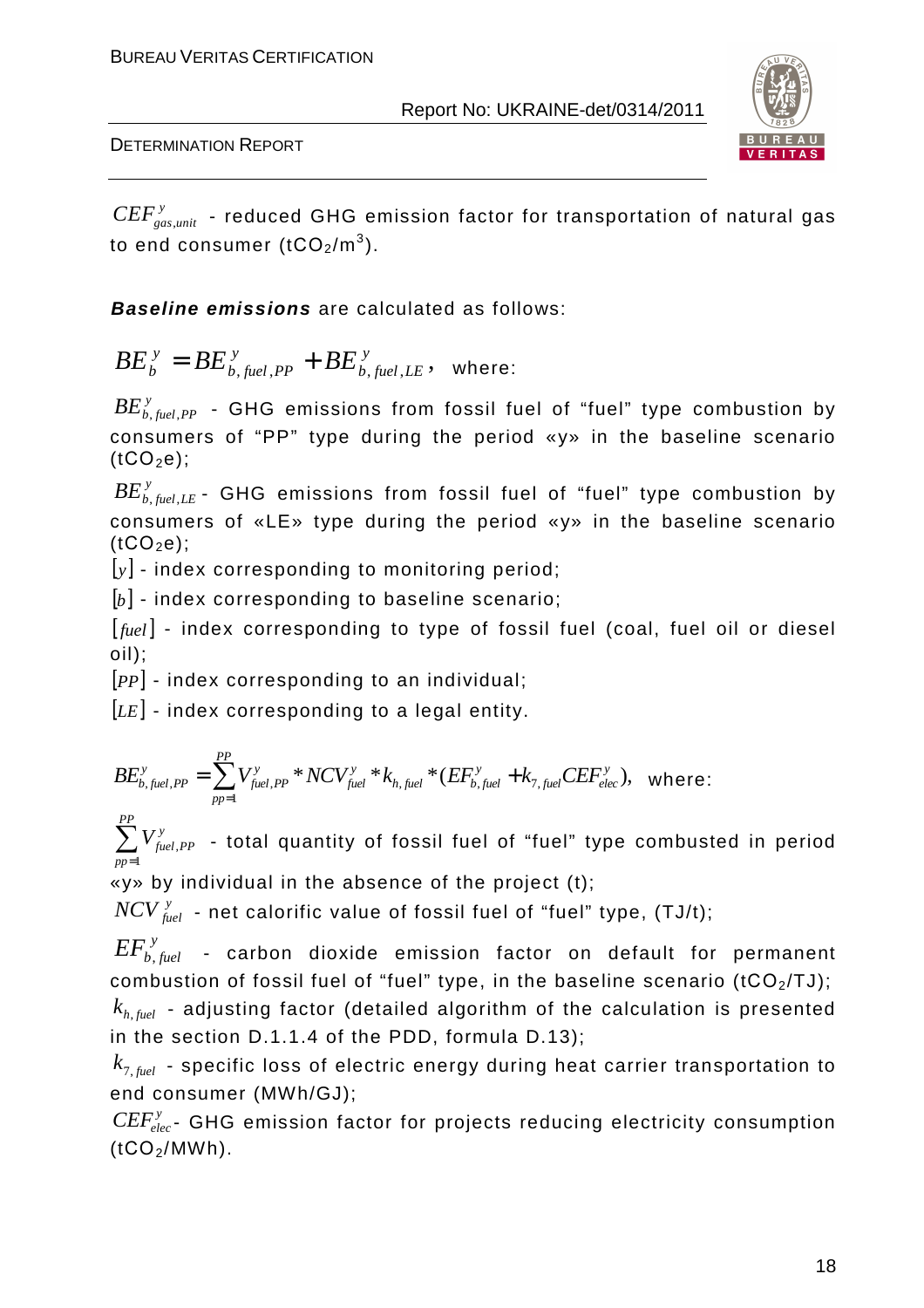

$$
V_{\text{fuel,PP}}^{\text{y}} = V_{\text{gas,PP}}^{\text{y}} * \frac{NCV_{\text{gas}}^{\text{y}}}{NCV_{\text{fuel}}^{\text{y}}}, \text{ where:}
$$

 $V_{gas,PP}$  - total quantity of natural gas combusted in period «y» by an individual (ths.  $\mathsf{m}^3$ );

 $\mathit{NCV}_{\mathit{gas},\,}^{\mathit{y}}$  - net calorific value of natural gas (TJ/t);

 $\textit{NCV}_{\textit{fuel}}^{\textit{y}}$  - net calorific value of fossil fuel of "fuel" type, (TJ/t);

[*gas*] - index corresponding to natural gas.

$$
EF_{b, fuel}^{y} = k_{fuel}^{c} * k_{fuel}^{o} * 44/12, \text{ where:}
$$

 $k_{\mathit{fuel}}^{\mathit{c}}$  - carbon emission factor in the course of combustion of fossil fuel of «fuel» type (tС/TJ);

 $k_{\mathit{fuel}}^o$  - carbon oxidation factor when combusting fossil fuel of "fuel" type (relative units);

44 /12 - stoichiometric correlation of molecular weight of carbon dioxide and carbon,  $tCO<sub>2</sub>/tC$ .

$$
BE_{b, fuel, LE}^{y} = \sum_{l=1}^{LE} V_{fuel, LE}^{y} * NCV_{fuel}^{y} * k_{m, fuel}, \text{ where:}
$$

, 1 *LE y fuel LE le V* =  $\sum^{\text{\tiny{ZU}}}V_{\text{\tiny{fuel,LE}}}^{\text{\tiny{y}}}$  - total quantity of fossil fuel of «fuel» type combusted during «у» period by legal entity (t);

 $NCV_{\text{fuel}}^y$  - net calorific value of fossil fuel of "fuel" type in the baseline scenario (TJ/t);

 $EF_{b, fuel}$  - carbon dioxide emission factor on default for permanent combustion of fossil fuel of "fuel" type, in the baseline scenario ( $tCO<sub>2</sub>/TJ$ );

 $k_{_{m,\mathrm{fuel}}}$  - adjusting factor (detailed algorithm of calculation of the factor is given in the section D.1.1.4 of the PDD ПТД, formula D.16).

$$
V_{\text{fuel,LE}}^{\text{y}} = V_{\text{gas,LE}}^{\text{y}} * \frac{NCV_{\text{gas}}^{\text{y}}}{NCV_{\text{fuel}}^{\text{y}}}, \text{ where:}
$$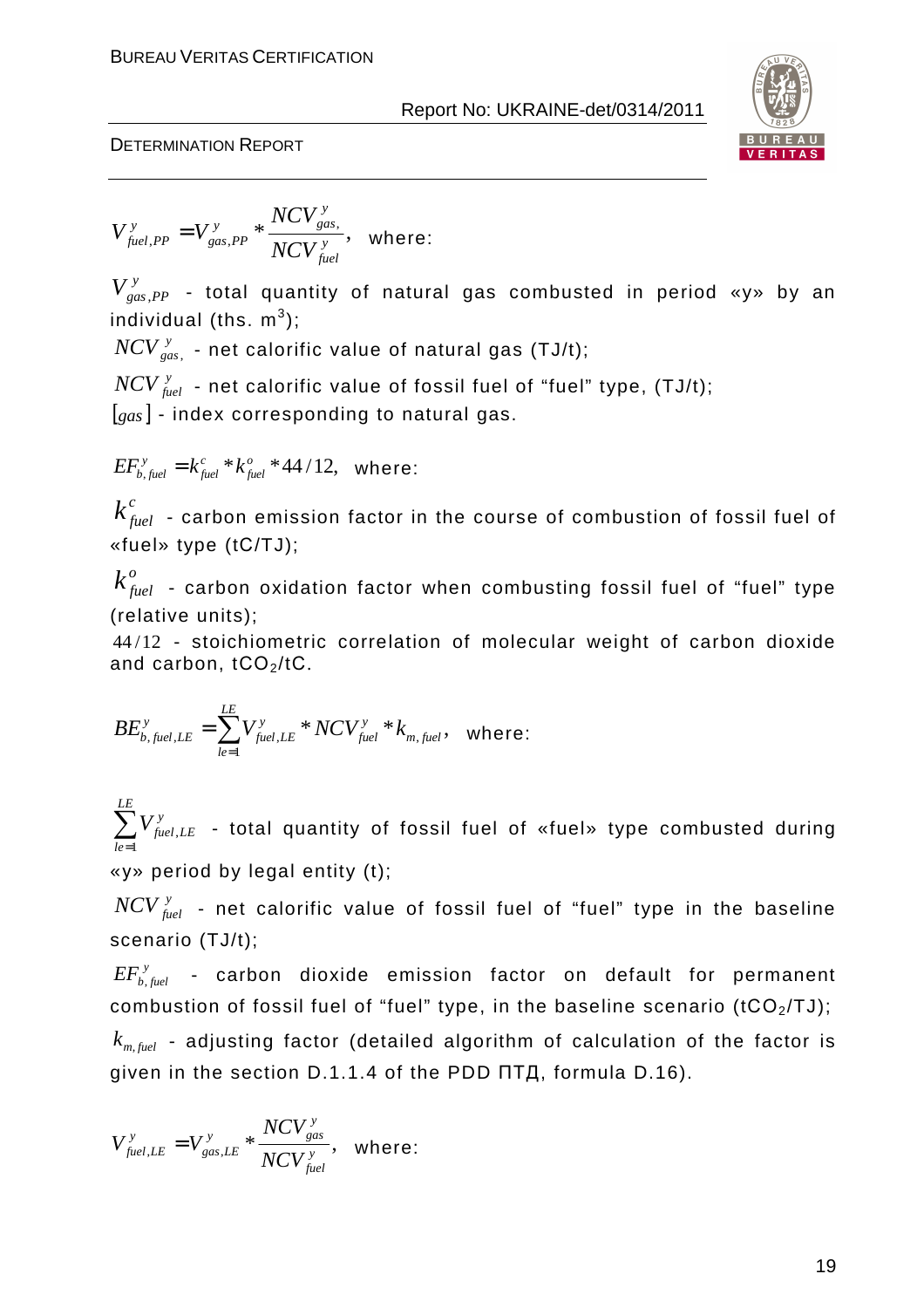

DETERMINATION REPORT

*<sup>y</sup> Vgas*,*LE* - Total quantity of natural gas combusted in period «y» by individual, in the project scenario (ths.  $\textsf{m}^{3}$ );

*<sup>y</sup> NCVgas* - Net calorific value of natural gas (TJ/t);

 $\Delta NCV_{\text{fuel}}^y$  - Net calorific value of fossil fuel of "fuel" type (TJ/t).

**Emission reductions** are calculated with the following formula:

 $ER^y = BE^y_b - PE^y_p$ , where:

 $BE<sub>b</sub><sup>y</sup>$  - GHG emissions due to use of outdated system of energy carrier supply in period «y» in the baseline scenario ( $tCO2<sub>e</sub>$ );

*<sup>y</sup> PE<sup>p</sup>* - GHG emissions due to use of new system of energy carrier supply, in period «y» in the project scenario ( $tCO2<sub>e</sub>$ );

[*y*] - index corresponding to monitoring period;

[b] - index corresponding to baseline scenario;

[p] - index corresponding to project scenario.

The monitoring plan presents the quality assurance and control procedures for the monitoring process which are described in the section D.2 and Annex 3 of the PDD. This includes information on calibration and on how records on data and method validity and accuracy are kept and made available on request.

The monitoring plan clearly identifies the responsibilities and the authority regarding the monitoring activities. The project monitoring is to be conducted according to standard operational practices established at the enterprise within the existing system of the data collection, accounting and reporting. The structure of collecting and processing of gas supply data is presented in the fig.13 in the section D.3 of the PDD. Information on gas consumption is submitted by the legal entities to the Gas accounting department of OJSC "Odesagas" every month. Also, the department for control of gas consumption by consumers for Odesa MPU conducts monthly inspections of meters, issues the statement, signed by the enterprise, and forwards it to the Gas accounting service. The Gas accounting service of OJSC "Odesagas" submits the information to the Gas supply regime department for its processing into basic form by "Atlas SYBIL" program. Gas supply data processed by "Atlas SYBIL" program are provided to the project developer "VEMA S.A.". The information regarding natural gas consumption by the individuals comes to the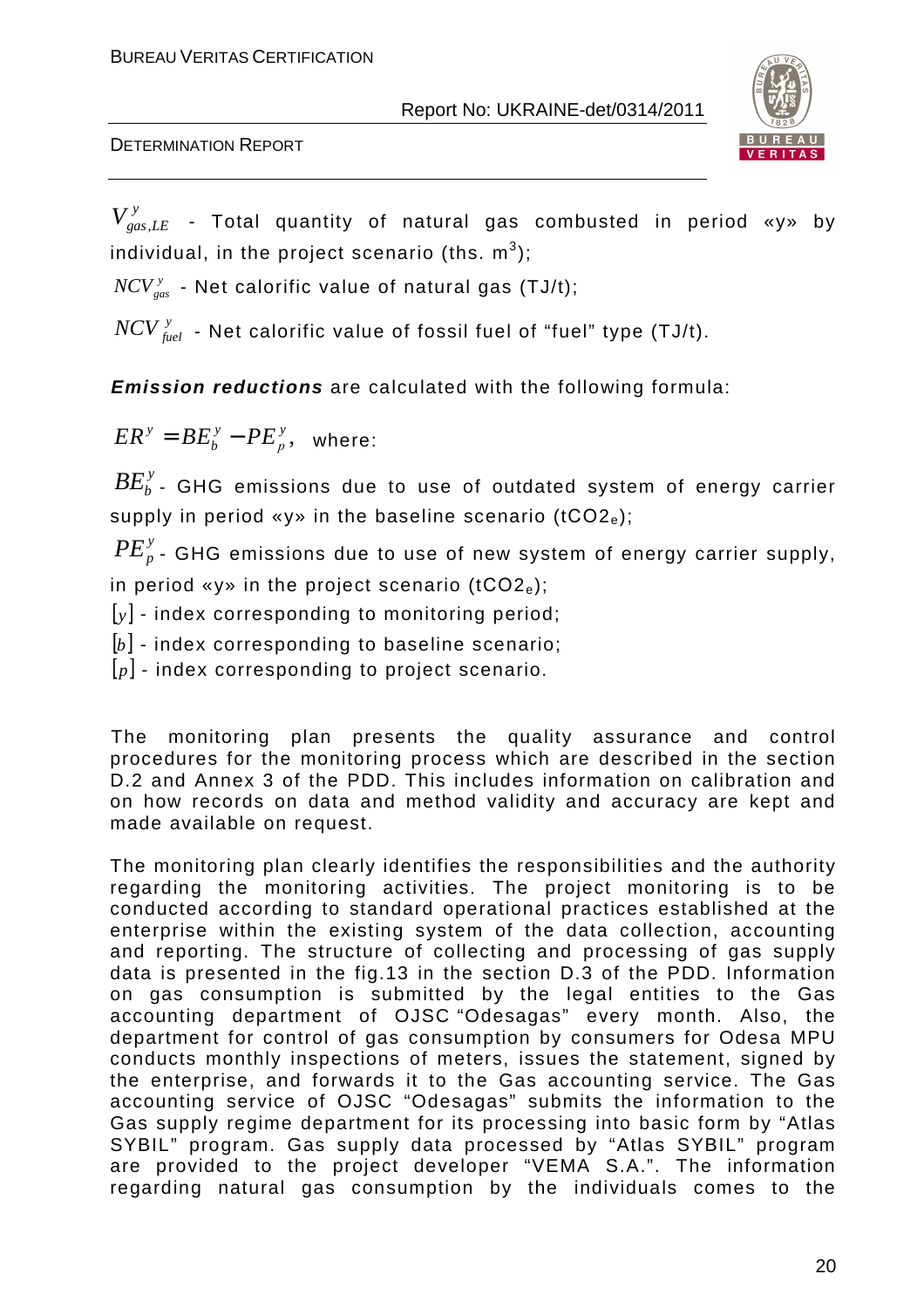

DETERMINATION REPORT

customer service department of OJSC "Odesagas" in form of paid bills by the consumers. The department for control of gas consumption by consumers for Odesa MPU also conducts monthly inspections of meters, issues the statement, signed by the individual, and forwards it to the customer service department of OJSC "Odesagas". The customer service department processes the received information and record it into "Gasolina" program. The data on natural gas supply volume processed by «Gasolina» program are then provided to "VEMA S.A.". The length of gas distribution systems implemented under the project is recorded by the technical and assembly service of OJSC "Odesagas".

On the whole, the monitoring plan reflects good monitoring practices appropriate to the project type.

The monitoring plan provides, in tabular form, a complete compilation of the data that need to be collected for its application, including data that are measured or sampled and data that are collected from other sources (e.g. official statistics, expert judgment, proprietary data, commercial and scientific literature etc.) but not including data that are calculated with equations.

The monitoring plan indicates that the data monitored and required for verification are to be kept for two years after the last transfer of ERUs for the project.

The identified areas of concern as to the monitoring plan, project participants' response and BVC's conclusion are described in Appendix A, Table 2 (refer to CAR28, CAR29, CAR30, CAR31, CAR32, CAR33, CAR34, CAR35, FAR1).

# **4.8 Leakage (40-41)**

The PDD appropriately describes an assessment of the potential leakage of the project and appropriately explains which sources of leakage are to be calculated, and which can be neglected.

The PDD indicates that  $CO<sub>2</sub>$  emissions from fuel combustion during transportation of fuel oil and coal to the end user are the leakage source. However, these emissions are not under control of the project participants, can not be measured and are considered to be absent in the project scenario, thus they were neglected.

Therefore, leakage emissions are considered zero.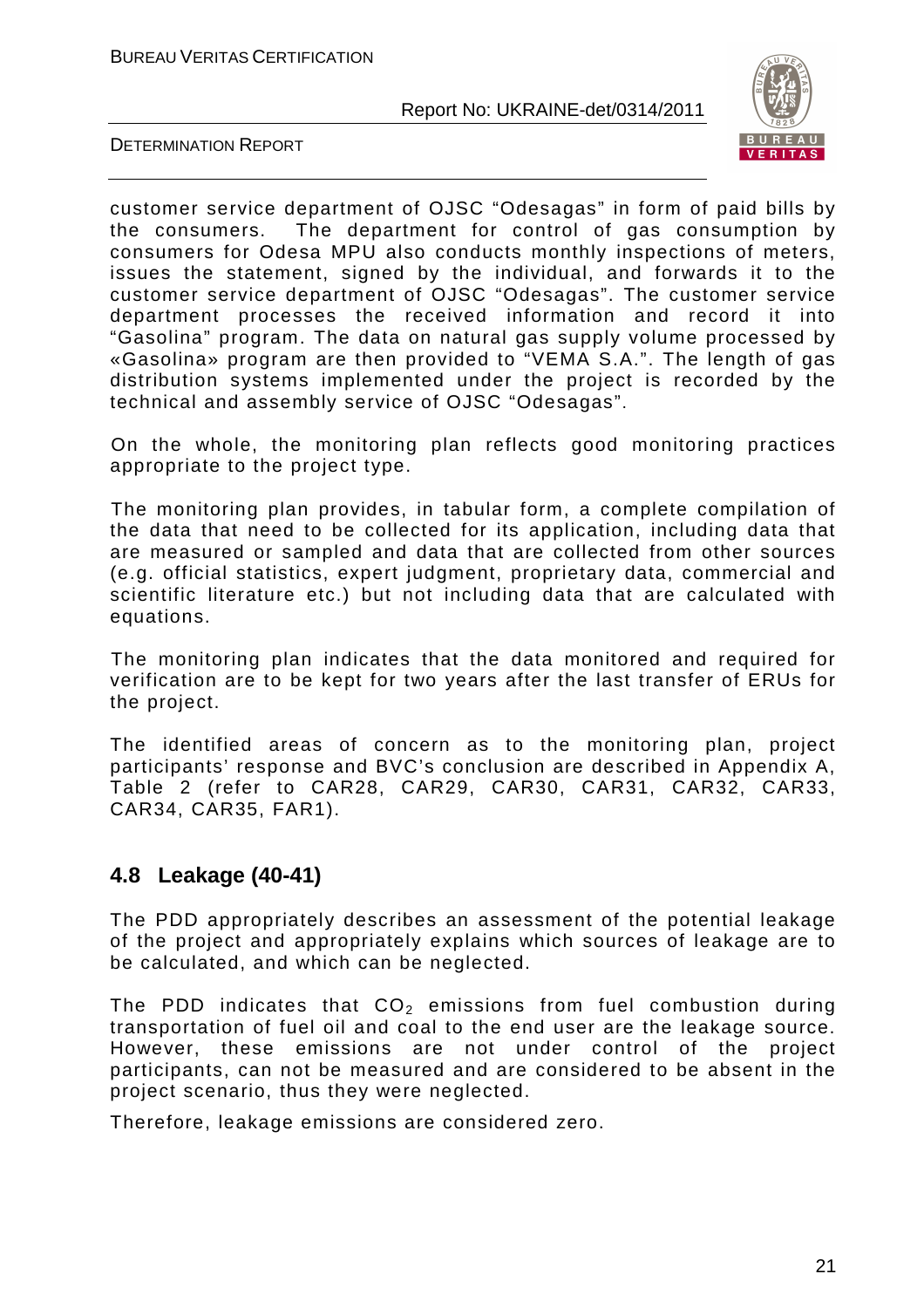

DETERMINATION REPORT

The identified areas of concern as to the leakage, project participants' response and BVC's conclusion are described in Appendix A, Table 2 (refer to CAR36).

# **4.9 Estimation of emission reductions (42-47)**

The PDD indicates assessment of emissions in the baseline scenario and in the project scenario as the approach chosen to estimate the emission reductions generated by the project.

The PDD provides the ex ante estimates of:

(a) Emissions for the project scenario (within the project boundary), which are 7105431 tons of CO2eq for 2004-2007, 9500422 tons of CO2eq for 2008-2012 and 15611216 for 2013-2020;

(b) Leakage, which is considered equal zero tons of  $CO<sub>2</sub>$ eq;

(c) Emissions for the baseline scenario (within the project boundary), which are 10681598 tons of CO2eq for 2004-2007, 14299727 tons of CO2eq for 2008-2012 and 23467328 for 2013-2020;

(d) Emission reductions adjusted by leakage (based on (a)-(c) above), which are 3576167 tons of CO2eq for 2004-2007, 4799305 tons of CO2eq for 2008-2012 and 7856112 for 2013-2020.

The estimates referred to above are given:

- (a) On an annual basis;
- (b) From 01/01/2004 to 31/12/2020, covering the whole crediting period;
- (c) On a source-by-source basis;
- (d) For each GHG gas, which are  $CO<sub>2</sub>$  and  $CH<sub>4</sub>$ ;

(e) In tonnes of  $CO<sub>2</sub>$  equivalent, using global warming potentials defined by decision 2/CP.3 or as subsequently revised in accordance with Article 5 of the Kyoto Protocol;

The formulas used for calculating the estimates referred above are the same as those used for project monitoring and described in the section 4.7 above. All formulas are consistent throughout the PDD.

For calculating the estimates referred to above, key factors, influencing the baseline emissions and the activity level of the project and the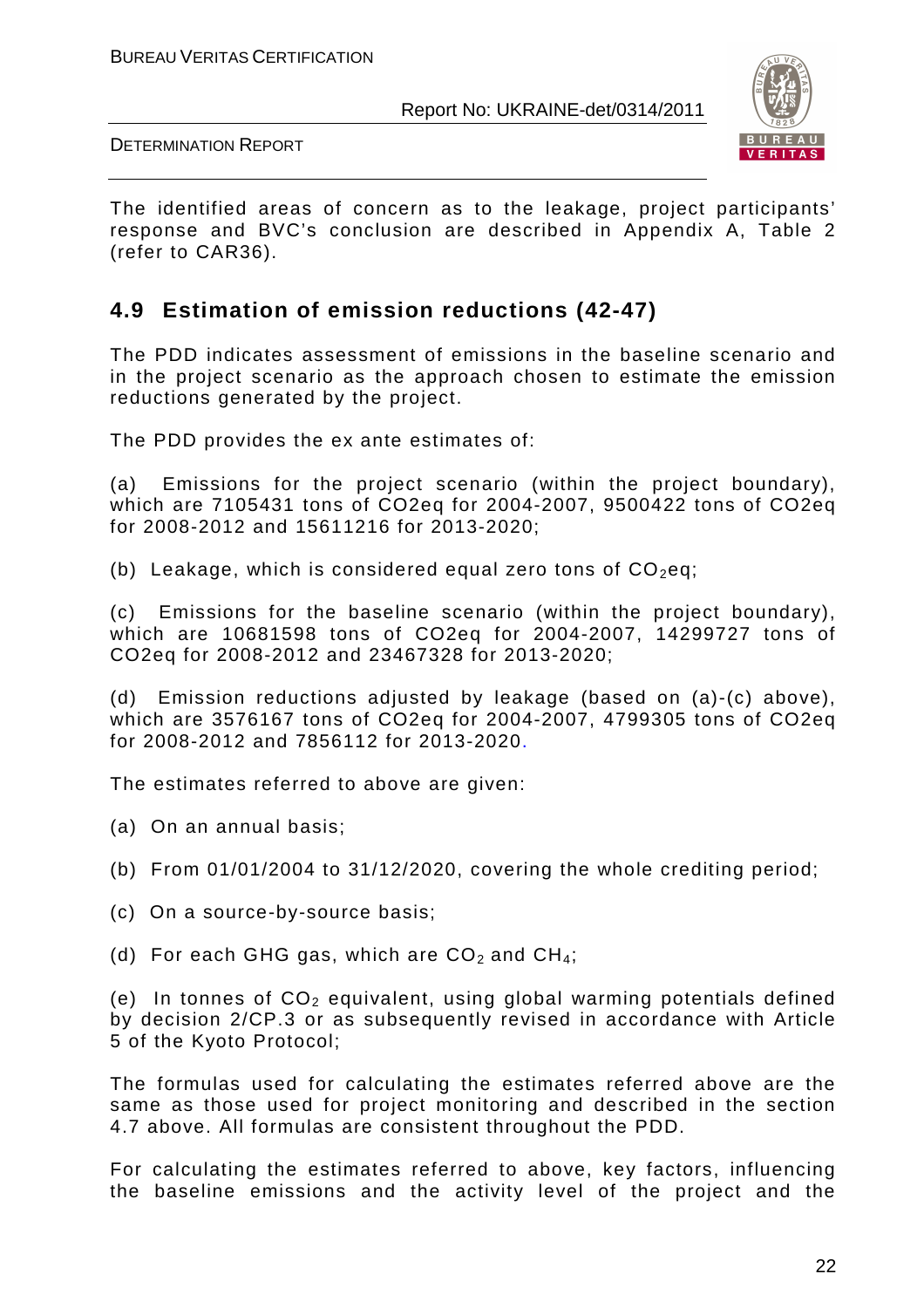

DETERMINATION REPORT

emissions as well as risks associated with the project were taken into account, as appropriate.

Data sources used for calculating the estimates referred to above, such as actual historical monitored data, forecasts, national officially approved data on  $CO<sub>2</sub>$  emission factor for Ukrainian power grid, National inventory report of anthropogenic emissions by sources and removals by sinks of greenhouse gases in Ukraine etc., are clearly identified, reliable and transparent.

Emission factors, such as  $CO<sub>2</sub>$  emission factor for power grid of Ukraine, carbon emission factor for natural gas combustion, default methane emission factor for technological gas equipment at the end user, default methane emission factor for natural gas transportation and distribution were selected by carefully balancing accuracy and reasonableness, and appropriately justified of the choice.

The estimation referred to above is based on conservative assumptions and the most plausible scenarios in a transparent manner.

The estimates referred to above are consistent throughout the PDD.

The annual average of estimated emission reductions over the crediting period is calculated by dividing the total estimated emission reductions over the crediting period by the total months of the crediting period, and multiplying by twelve.

The identified areas of concern as to the estimation of emission reductions, project participants' response and BVC's conclusion are described in Appendix A, Table 2 (refer to CAR37, CAR38, CAR39).

# **4.10 Environmental impacts (48)**

According to the Ukrainian legislation, the projects of new construction of gas distribution networks must include Environmental Impact Assessment (EIA), the basic requirements of which are provided in the State building norms of Ukraine A.2.2-1-2003 "The composition and content of environmental impact assessment (EIA) in the design and construction of plants, buildings and structures".

OJSC "Odesagas" has the necessary Environmental Impact Assessment for all gas distribution networks projects in accordance with Ukrainian legislation. EIA of the projects are developed by the subcontracting design and assembling organizations and are presented as separate chapters in the reconstruction projects of OJSC "Odesagas".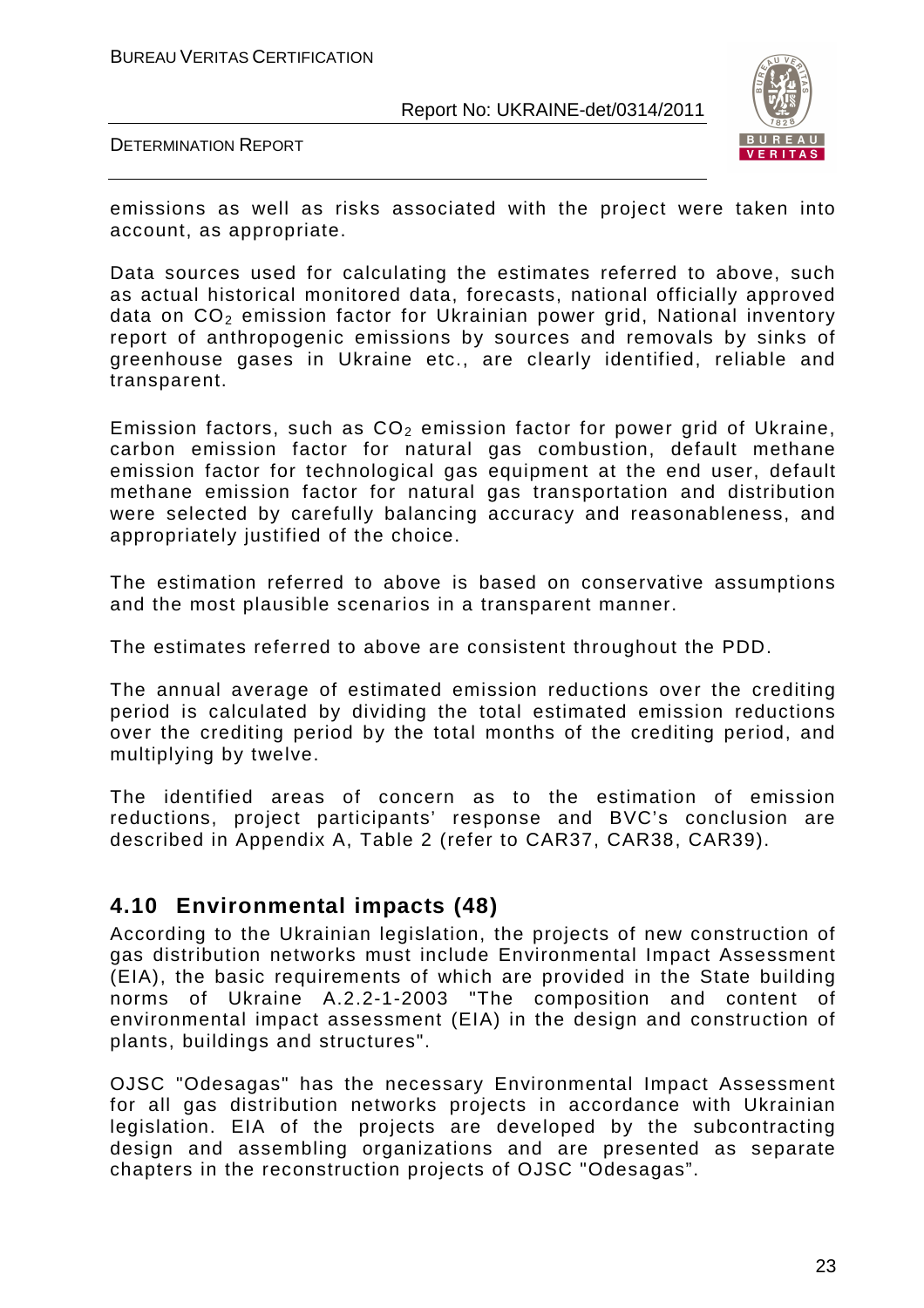

DETERMINATION REPORT

Completed analysis of the project's impact on the environment showed that all factors considered, it can be concluded that in the normal technical operational mode the project will neither cause any negative processes in the environment of the region, nor lead to any negative social and economic consequences and the risk of accidents, and its possible impact is minimized.

Transboundary impacts from the project activity according to their definition in the text of "Convention on transboundary long-distance pollution", ratified by Ukraine, will not take place.

The identified areas of concern as to the environmental impacts, project participants' response and BVC's conclusion are described in Appendix A, Table 2 (refer to CAR40).

#### **4.11 Stakeholder consultation (49)**

In pursuance to the Law of Ukraine "On planning and development of the areas" and the Law of Ukraine "On ecological examination" OJSC "Odesagas" makes the information concerning project measures implementation publicly available through local mass media. All received comments regarding project activity implementation were of the positive nature. No negative comments in respect of current project were gained.

The identified areas of concern as to the stakeholder consultation, project participants' response and BVC's conclusion are described in Appendix A, Table 2 (refer to CAR41).

# **5 SUMMARY AND REPORT OF HOW DUE ACCOUNT WAS TAKEN OF COMMENTS RECEIVED PURSUANT TO PARAGRAPH 32 OF THE JI GUIDELINES**

No comments, pursuant to paragraph 32 of the JI Guidelines, were received.

# **6 DETERMINATION OPINION**

Bureau Veritas Certification has performed a determination of the "Reduction of greenhouse gases emissions by gasification of Odesa region" Project in Odesa region, Ukraine. The determination was performed on the basis of UNFCCC criteria and host country criteria and also on the criteria given to provide for consistent project operations, monitoring and reporting.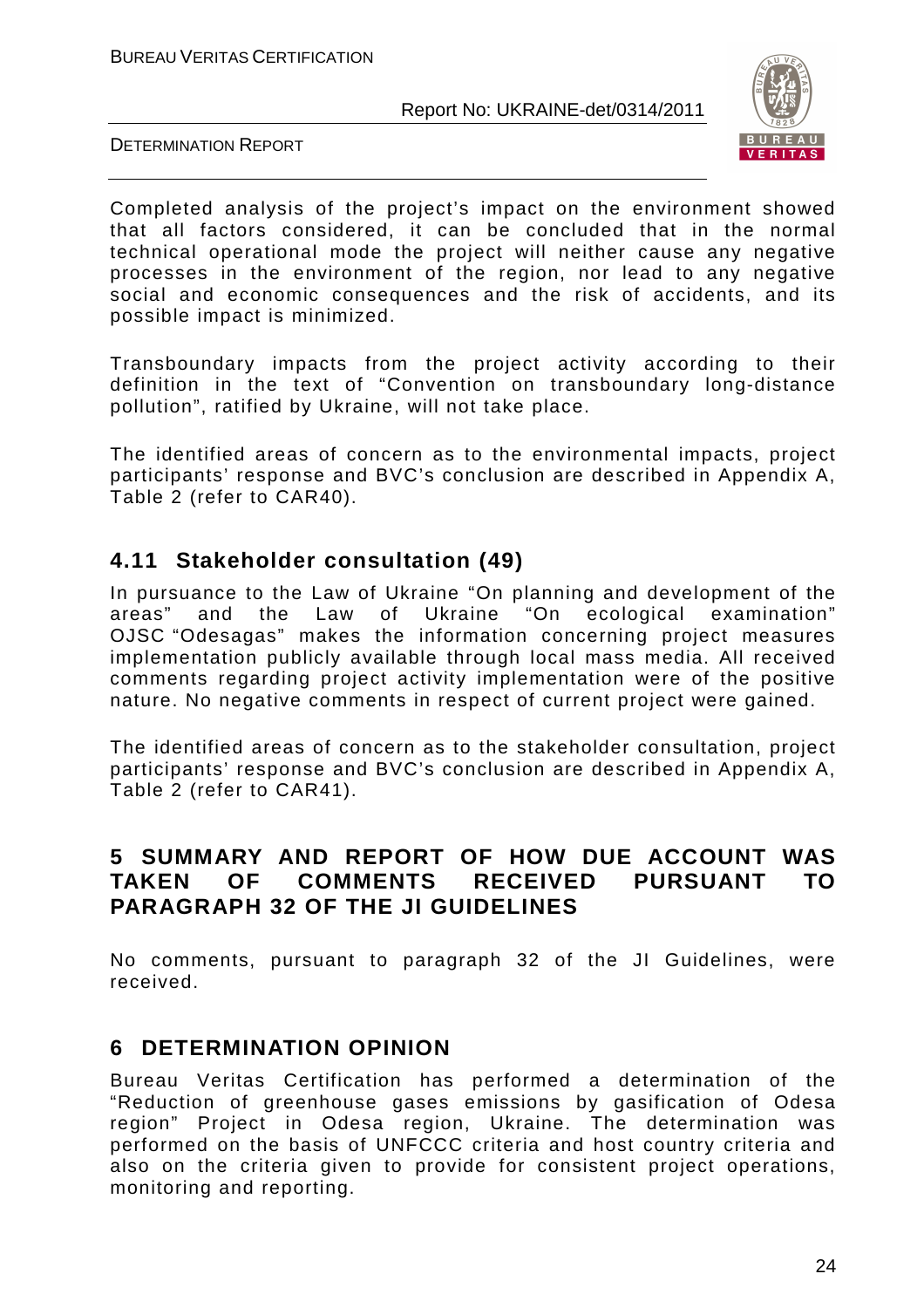

DETERMINATION REPORT

The determination consisted of the following three phases: i) a desk review of the project design and the baseline and monitoring plan; ii) follow-up interviews with project stakeholders; iii) the resolution of outstanding issues and the issuance of the final determination report and opinion.

Project participants used the latest tool for demonstration of the additionality. In line with this tool, the PDD provides investment analysis, and common practice analysis to determine that the project activity itself is not the baseline scenario.

Emission reductions attributable to the project are hence additional to any that would occur in the absence of the project activity. Given that the project is implemented and maintained as designed, the project is likely to achieve the estimated amount of emission reductions.

The determination revealed two pending issues related to the current determination stage of the project: the issue of the written approval of the project and the authorization of the project participant by the host Party. If the written approval and the authorization by the host Party are awarded, it is our opinion that the project as described in the Project Design Document, Version 2 meets all the relevant UNFCCC requirements for the determination stage and the relevant host Party criteria.

The review of the project design documentation (version 02) and the subsequent follow-up interviews have provided Bureau Veritas Certification with sufficient evidence to determine the fulfillment of stated criteria. In our opinion, the project correctly applies and meets the relevant UNFCCC requirements for the JI and the relevant host country criteria.

The determination is based on the information made available to us and the engagement conditions detailed in this report.

# **7 REFERENCES**

#### **Category 1 Documents:**

Documents provided by the project participants that relate directly to the GHG components of the project.

- /1/ PDD "Reduction of greenhouse gases emissions by gasification of Odesa region" , version 1 dated 01/06/2011
- /2/ PDD "Reduction of greenhouse gases emissions by gasification of Odesa region", version 2 dated 05/08/2011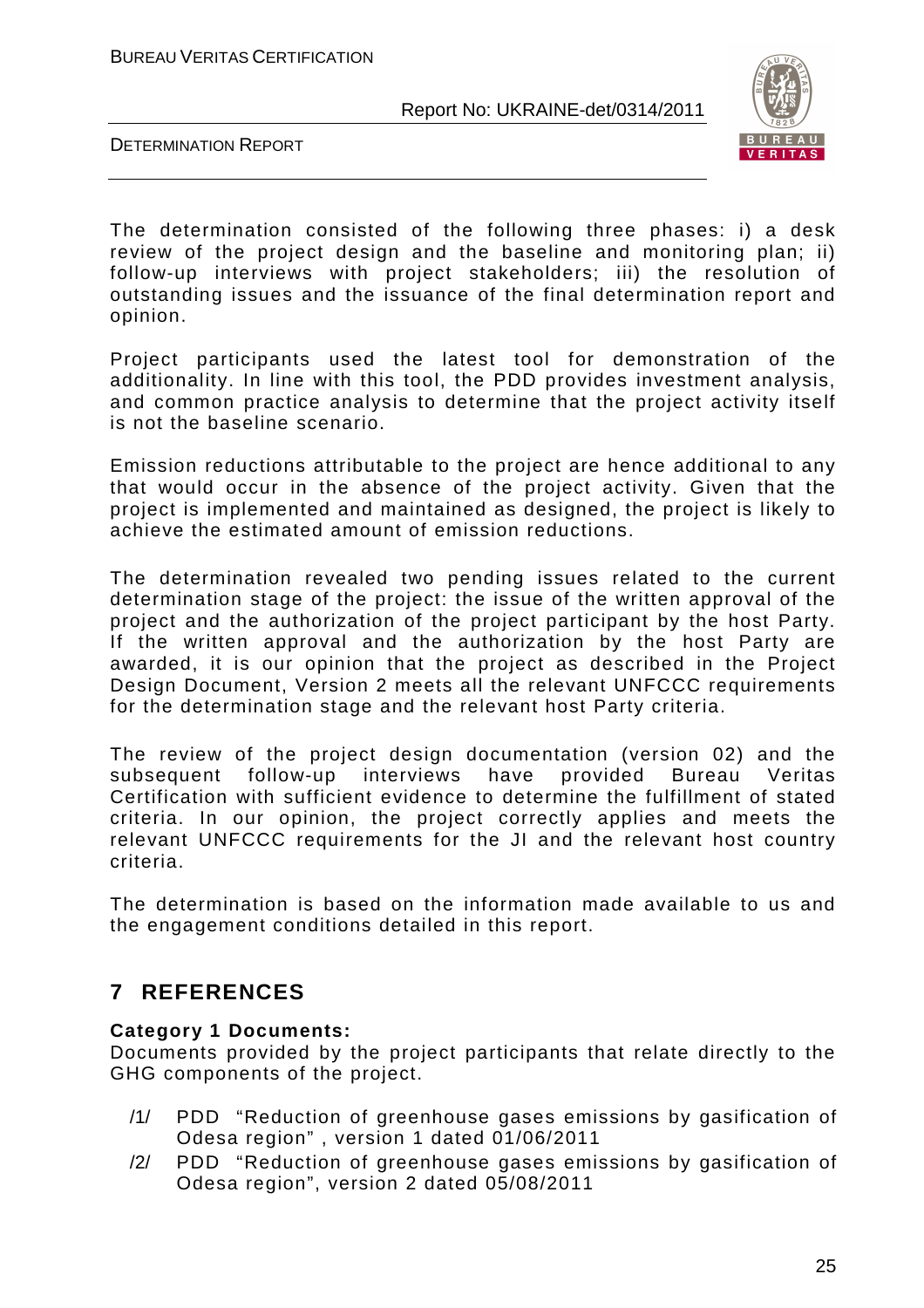

- /3/ Accompanying document 1.1.1 Calculation of emission reductions under the project "Reduction of greenhouse gases emissions by gasification of Odesa region" for Odesa interdistrict individuals (OID GFOA)
- /4/ Accompanying document 1.1.2 Calculation of emission reductions under the project "Reduction of greenhouse gases emissions by gasification of Odesa region" for Odesa interdistrict individuals (OID GFOA) (continuation)
- /5/ Accompanying document 1.2 Calculation of emission reductions under the project "Reduction of greenhouse gases emissions by gasification of Odesa region" for individuals in Ananyevsk district
- /6/ Accompanying document 1.3 Calculation of emission reductions under the project "Reduction of greenhouse gases emissions by gasification of Odesa region" for individuals in Balta district
- /7/ Accompanying document 1.4 Calculation of emission reductions under the project "Reduction of greenhouse gases emissions by gasification of Odesa region" for individuals in B-Dnistrovsk district
- /8/ Accompanying document 1.5 Calculation of emission reductions under the project "Reduction of greenhouse gases emissions by gasification of Odesa region" for individuals in Berezivka district
- /9/ Accompanying document 1.6 Calculation of emission reductions under the project "Reduction of greenhouse gases emissions by gasification of Odesa region" for individuals in Illichivsk district
- /10/ Accompanying document 1.7 Calculation of emission reductions under the project "Reduction of greenhouse gases emissions by gasification of Odesa region" for individuals in Izmail district
- /11/ Accompanying document 1.8 Calculation of emission reductions under the project "Reduction of greenhouse gases emissions by gasification of Odesa region" for individuals in Lubashevsk district
- /12/ Accompanying document 1.9 Calculation of emission reductions under the project "Reduction of greenhouse gases emissions by gasification of Odesa region" for individuals in Razdelyansk district
- /13/ Accompanying document 1.10 Calculation of emission reductions under the project "Reduction of greenhouse gases emissions by gasification of Odesa region" for individuals in Shyryaevo district
- /14/ Accompanying document 1.11Calculation of emission reductions under the project "Reduction of greenhouse gases emissions by gasification of Odesa region" for individuals in Artsyzk district
- /15/ Accompanying document 1.12 Calculation of emission reductions under the project "Reduction of greenhouse gases emissions by gasification of Odesa region" for individuals in Ivanove district
- /16/ Accompanying document 1.13 Calculation of emission reductions under the project "Reduction of greenhouse gases emissions by gasification of Odesa region" for individuals in Kotovsk district
- /17/ Accompanying document 1.14 Calculation of emission reductions under the project "Reduction of greenhouse gases emissions by gasification of Odesa region" for individuals in Ovidiopol district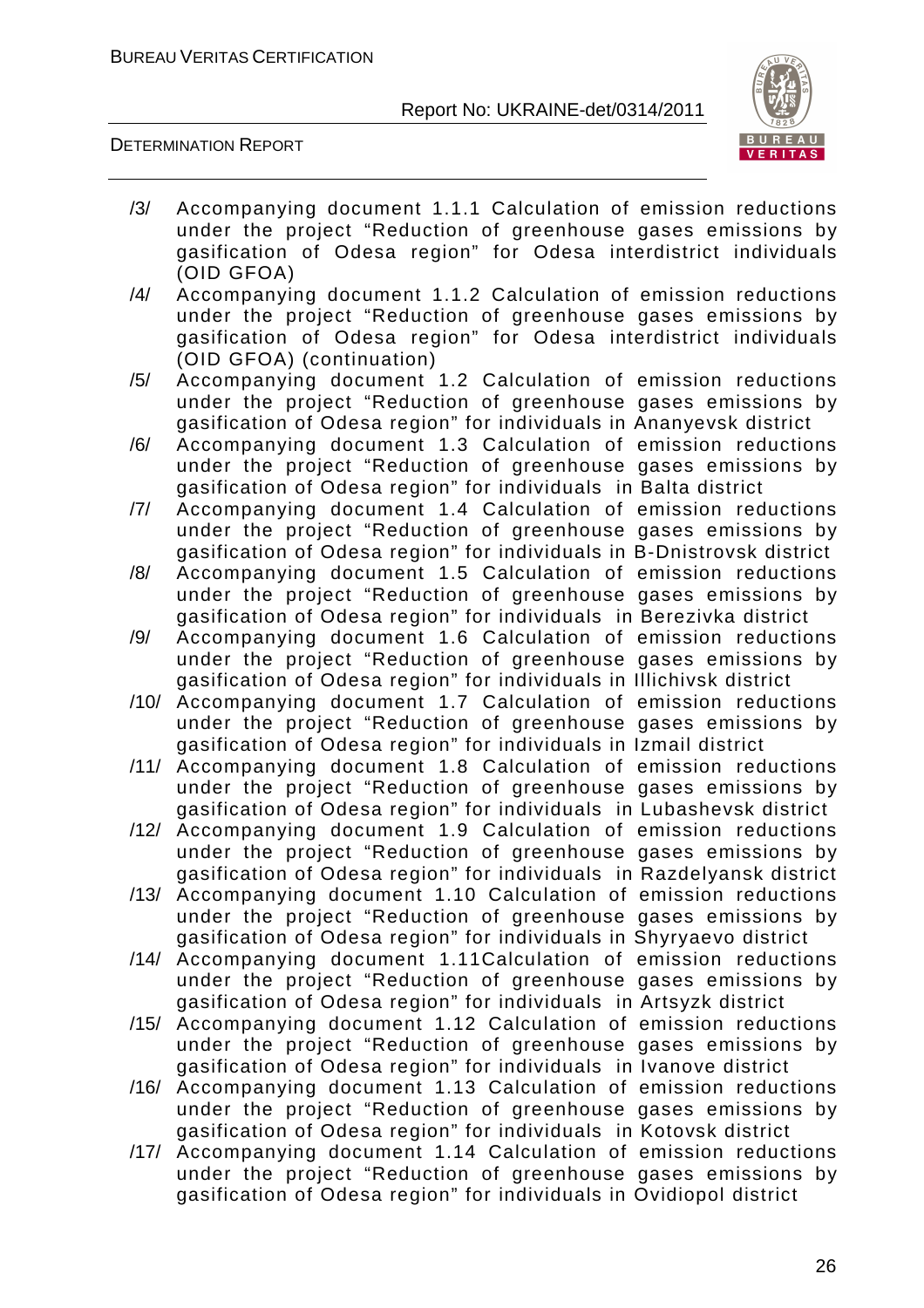

DETERMINATION REPORT

- /18/ Accompanying document 1.15 Calculation of emission reductions under the project "Reduction of greenhouse gases emissions by gasification of Odesa region" for individuals in Reni district
- /19/ Accompanying document 1.16 Calculation of emission reductions under the project "Reduction of greenhouse gases emissions by gasification of Odesa region" for individuals in Odesa city
- /20/ Accompanying document 1.17 Calculation of emission reductions under the project "Reduction of greenhouse gases emissions by gasification of Odesa region" for legal entities in Odesa region
- /21/ Accompanying document 1.18 Calculation of emission reductions under the project "Reduction of greenhouse gases emissions by gasification of Odesa region". Accumulated table of all consumers of Odesa region.
- /22/ Accompanying document 2 Under the project "Reduction of greenhouse gases emissions by gasification of Odesa region". Investment analysis
- /23/ Accompanying document 3 Registry of gas equipment that is planned for implementation under the project "Reduction of greenhouse gases emissions by gasification of Odesa region"
- /24/ Letter of Endorsement №1949/23/7 on the JI project "Reduction of greenhouse gases emissions by gasification of Odesa region" dated 26 July, 2011, issued by State Environmental Investment Agency of Ukraine
- /25/ Minutes of the OJSC «Odessagas» board meeting regarding JI project implementation dated 17/06/2003

#### **Category 2 Documents:**

Background documents related to the design and/or methodologies employed in the design or other reference documents.

- /1/ Guidelines for Users of the Join Implementation Project Design Document Form, version 04, JISC
- $\frac{12}{100}$  Joint Implementation Project Design Document Form, version 01
- /3/ Guidance on Criteria for Baseline Setting and Monitoring, version 02, JISC
- /4/ Glossary of JI terms, version 03, JISC
- /5/ Tool for the demonstration and assessment of additionality, Version 05.2
- /6/ JISC "Clarification regarding the public availability of documents under the verification procedure under the Joint Implementation Supervisory Committee." Version 03
- /7/ Approved CDM methodology ACM0009 «Consolidated baseline and monitoring methodology for fuel switching from coal or petroleum fuel to natural gas», Version 3.2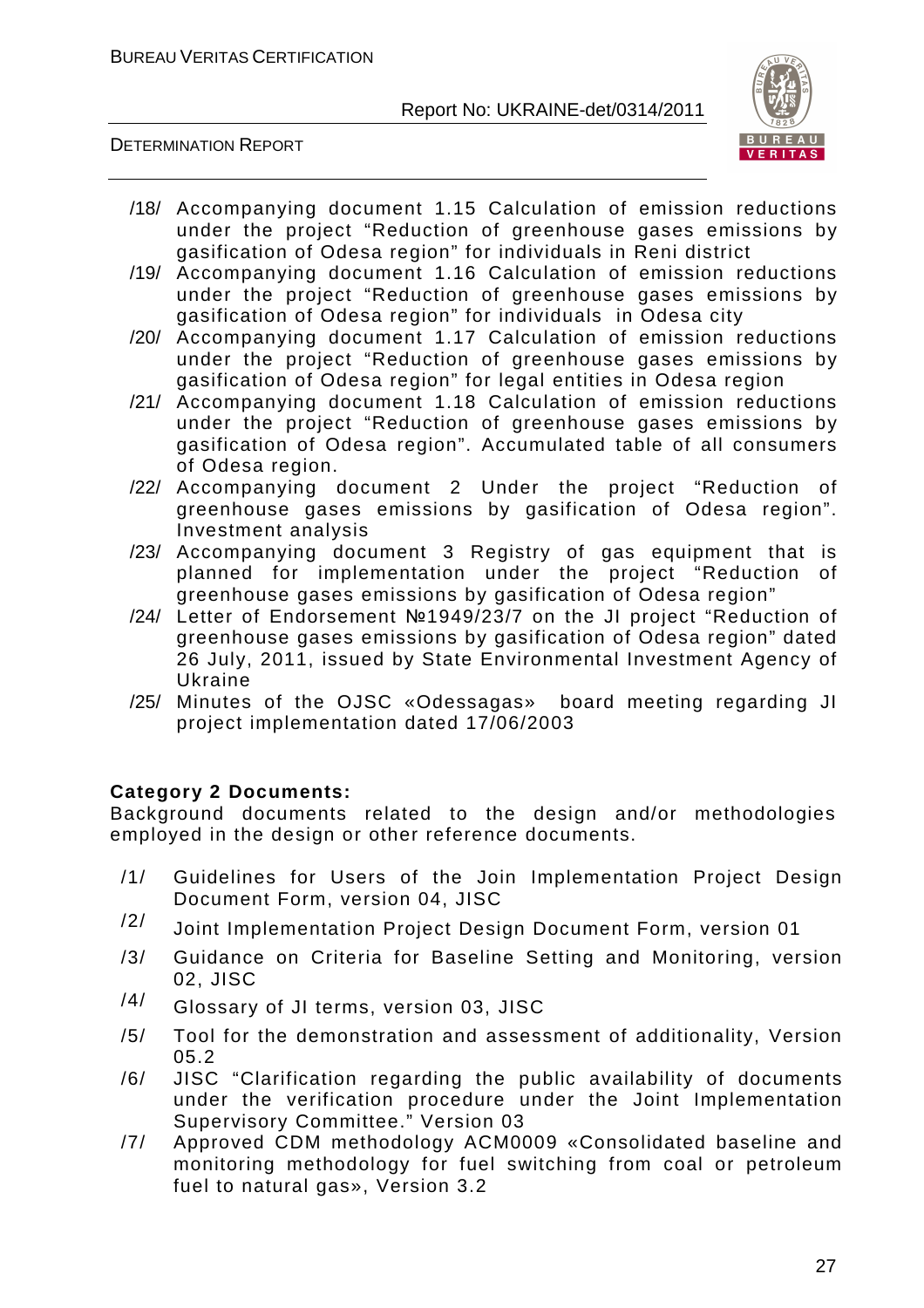

- /8/ National inventory report of anthropogenic emissions by sources and removals by sinks of greenhouse gases in Ukraine for 1990- 2009
- /9/ Report «Determination of change of specific energy data of heat supply system in the course of gasification", developed by 'Ukrenergoprom-2" of 24/06/2011
- /10/ Decree of Cabinet of Ministers of Ukraine #206, dated 22/02/2006
- /11/ Law of Ukraine "On functioning of natural gas market"
- /12/ Decree of Cabinet of Ministers of Ukraine N983 dated 04/09/2002 "On approval of the method of calculating tariffs for the transportation and supply of natural gas for gas supply and gasification companies"
- /13/ State building norms DBN A.2.2-1-2003 "Structure and Content of Environmental Impact Assessment (EIA) when Designing and Constructing Factories, Buildings and Structures"
- /14/ Operational Guidelines for Project Design Documents of Joint Implementation Projects, Volume 1: General guidelines, version 2.3, Ministry of Economic Affairs of the Netherlands
- /15/ "Ukraine Assessment of new calculation of CEF", approved by TUV SUD of 17/08/2007
- /16/ Order of the National Environmental Investment Agency of Ukraine (NEIA) № 43 of 28/03/2011 on approval of specific carbon dioxide emission indicators for 2010
- /17/ Order of the National Environmental Investment Agency of Ukraine (NEIA) № 62 of 15/04/2011 on approval of specific carbon dioxide emission indicators for 2008
- /18/ Order of the National Environmental Investment Agency of Ukraine (NEIA) № 63 of 15/04/2011 on approval of specific carbon dioxide emission indicators for 2009
- /19/ Order of the National Environmental Investment Agency of Ukraine (NEIA) № 75 of 12/05/2011 on approval of specific carbon dioxide emission indicators for 2011
- /20/ Operating environment software "Sibylle". Extract from the log of actual gas consumption for the period from 01.2005 to 12.2005
- /21/ Operating environment software "Gasoline." Extract from the log of actual gas consumption for the period from 10.2009 to 08.2011 subscriber to personal accounts 088248
- /22/ Act of submitting / receiving natural gas for February 2005. Act of Feb. 28, 2005 between the condominiums "Dyukovskyy", responsible for Gas Improvement Kirikov YS and OJSC "Odesagas" controller AWG Svyschevska Y.
- /23/ Act of submitting / receiving natural gas for May 2005. Act of May 31, 2005 between the condominiums "Dyukovskyy", responsible for Gas Improvement Kirikov YS and OJSC "Odesagas" controller AWG Borovko IV
- /24/ Act of submitting / receiving natural gas for March 2006. Act of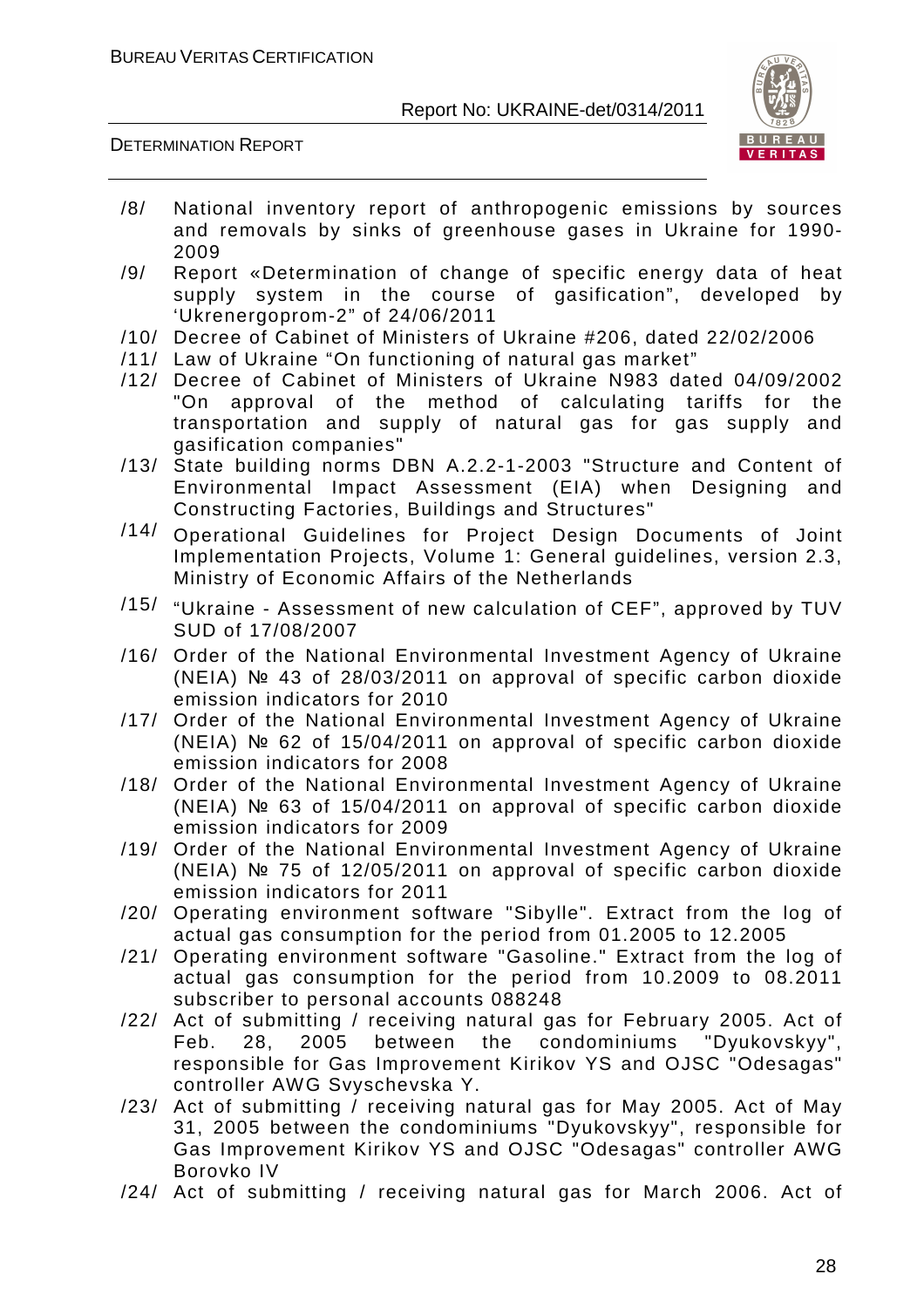

DETERMINATION REPORT

March 31, 2006 between OJSC "YURTAL" responsible Volokhin VP and OJSC "Odesagas" controller AWG Ulyanov EV

- /25/ Act of submitting / receiving natural gas for April 2006. Act of April 30, 2006 between IE "Monolith Eksposervis" responsible Babany GA and OJSC "Odesagas" controller AWG Albul L.A.
- /26/ Act submitting / receiving natural gas for April 2006. Act of April 30, 2006 between the Company "Maksan" responsible Babich PA and OJSC "Odesagas" controller AWG Ulyanov EV
- /27/ Kominternovskoe regional state administration. The main type of fuel used in settlements Kominternivskyy area to gasification
- /28/ Annex to the Order of transfers of undertakings on reserve fuel approval from CMU 25.03.09, № 263. Schedule transfer of industrial enterprises (Odessa region) to reserve fuel for the heating season 2011/2012
- /29/ Act of submitting/receiving of fixed assets in commissioning of OJSC "Odesagas"
- /30/ Acceptance of the completed construction of the facility gas supply system. Low-pressure pipeline. Gasification of block of flats in Bolgrad st. 25 Chapajevs'kyi diviziyi 65
- /31/ Schedule of the state verification of the domestic gas meters in UEGH for 2009
- /32/ Schedule of the state verification of the domestic gas meters in UEGH for 2010
- /33/ Schedule of the state verification of the domestic gas meters in UEGH for 2011
- /34/ Statement №312 to the act from the individual with the request for calibration
- /35/ Act №324 on withdrawal and transfer of gas meter for calibration. Contract № 005173
- /36/ Act №139 on the installation of gas meter after calibration
- /37/ Payable receipt №010437 for natural gas consumption based on gas meter
- /38/ Information on calibration of existing gas meters and note on existing debt
- /39/ Electronic database (file K0050-C of 13/03/2010) on natural gas consumption by individuals
- /40/ Logbook for registration of acts on removal and installation of natural gas meters after verification in the KBO

#### **Persons interviewed:**

List persons interviewed during the validation or persons that contributed with other information that are not included in the documents listed above.

- /1/ Olena Hisko head of the programming department
- /2/ Serhii Stryzhak head of the street pipelines and yard input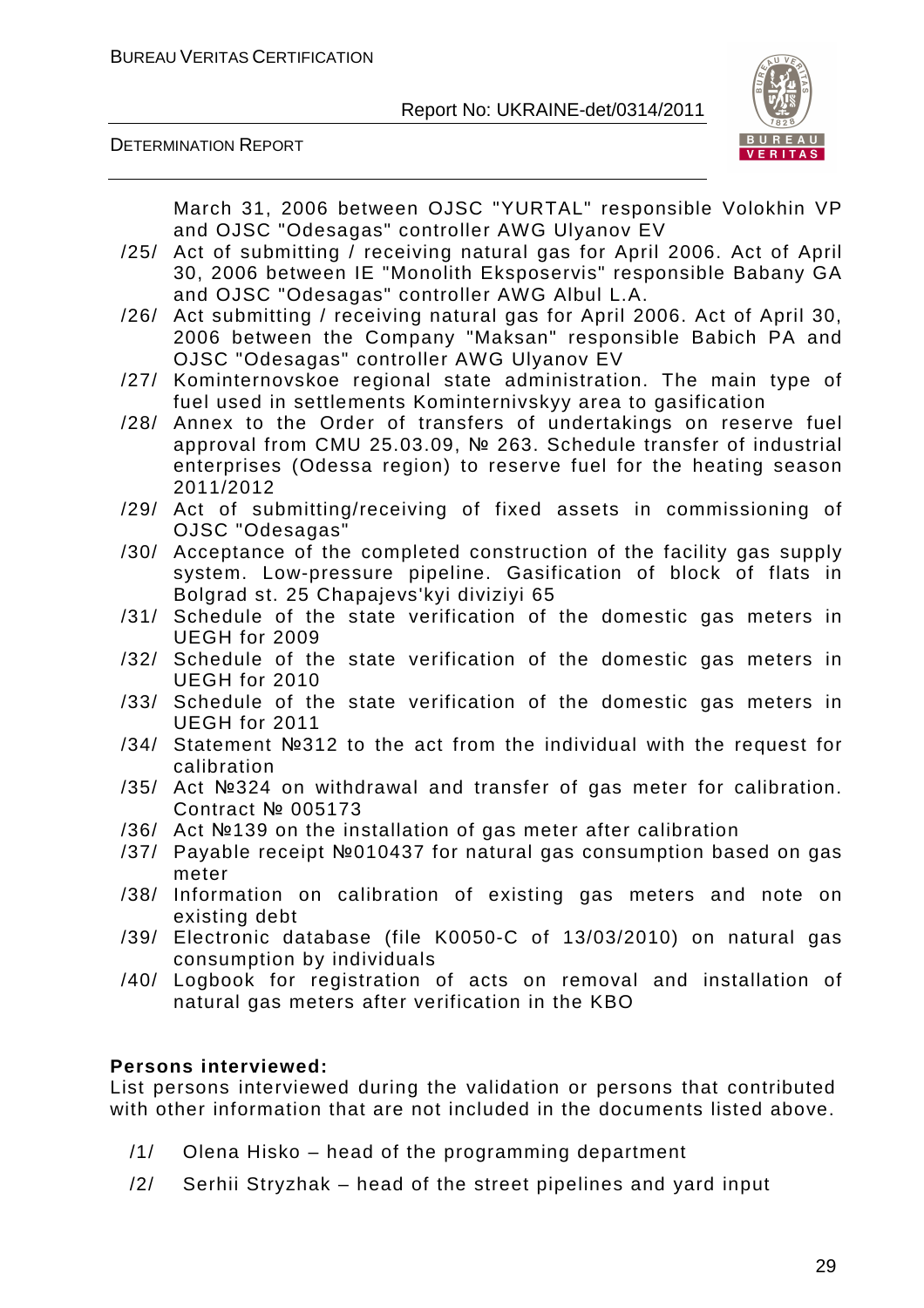

DETERMINATION REPORT

service

- /3/ Natalia Orlova head of the planning and technical department
- /4/ Anton Serpynsky –JI project consultant of VEMA S.A.
- /5/ Yevgen Vorobyov JI project consultant of VEMA S.A.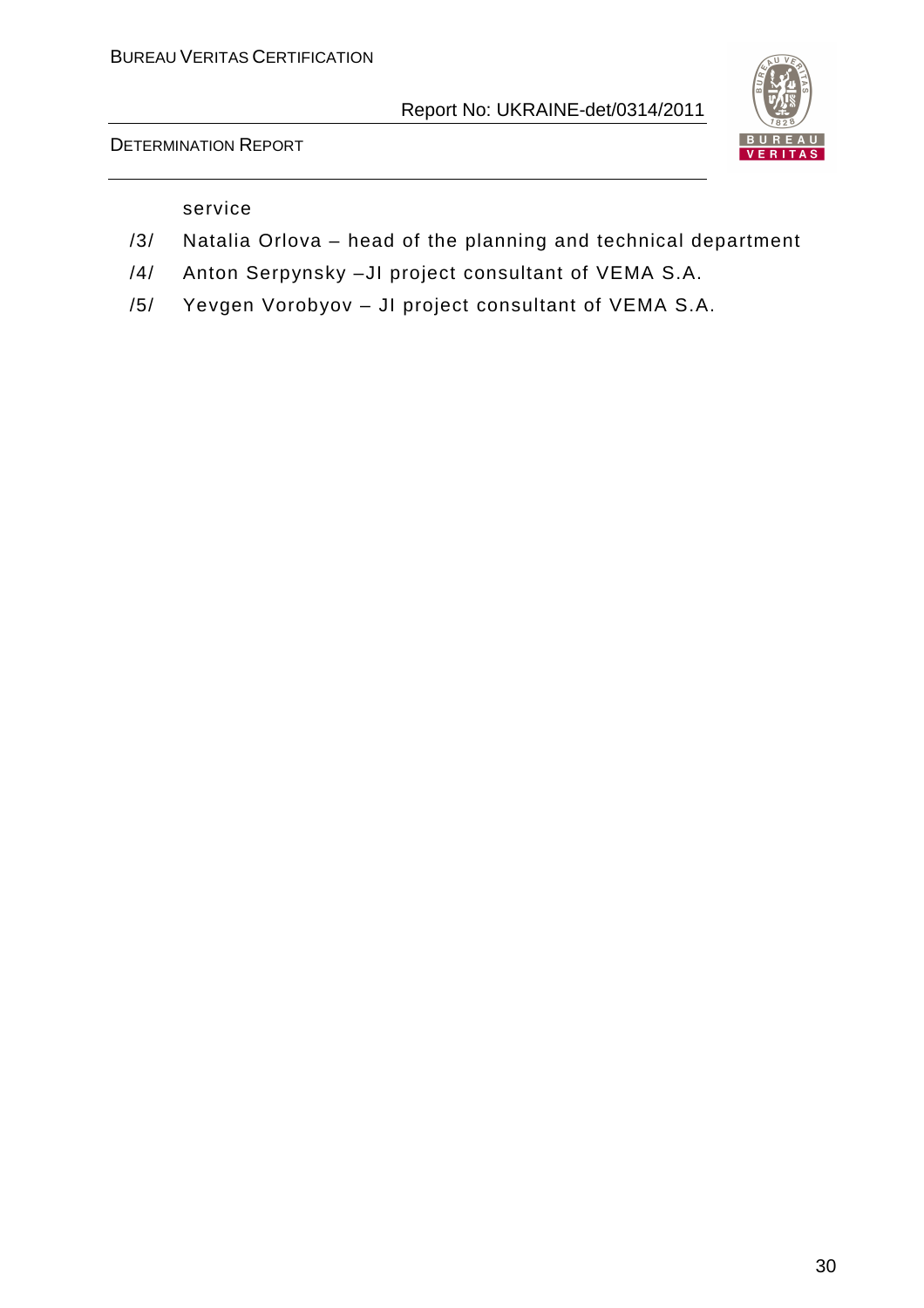

#### DETERMINATION REPORT

APPENDIX A: JI PROJECT DETERMINATION PROTOCOL

#### **BUREAU VERITAS CERTIFICATION HOLDING SAS**

#### **DETERMINATION PROTOCOL**

**Table 1. Check list for determination, according JOINT IMPLEMENTATION DETERMINATION AND VERIFICATION MANUAL (Ver. 01)** 

| <b>Form Users</b><br><b>Check Item</b>                                                  | <b>Initial finding</b>                                    | <b>Draft</b><br>conclusion                                                                                                                                                                                                            | <b>Final</b><br>conclusion |  |  |  |
|-----------------------------------------------------------------------------------------|-----------------------------------------------------------|---------------------------------------------------------------------------------------------------------------------------------------------------------------------------------------------------------------------------------------|----------------------------|--|--|--|
| <b>Guidelines for JI PDD Form Users</b><br>Section A General description of the project |                                                           |                                                                                                                                                                                                                                       |                            |  |  |  |
|                                                                                         |                                                           |                                                                                                                                                                                                                                       |                            |  |  |  |
|                                                                                         |                                                           |                                                                                                                                                                                                                                       | OK                         |  |  |  |
| presented?                                                                              | section A.1. of the PDD.                                  |                                                                                                                                                                                                                                       |                            |  |  |  |
| Is the sectoral scope to which                                                          | CAR01                                                     | CAR01                                                                                                                                                                                                                                 | <b>OK</b>                  |  |  |  |
|                                                                                         |                                                           |                                                                                                                                                                                                                                       |                            |  |  |  |
|                                                                                         |                                                           |                                                                                                                                                                                                                                       |                            |  |  |  |
|                                                                                         |                                                           |                                                                                                                                                                                                                                       |                            |  |  |  |
|                                                                                         | the title<br>of the<br>Is.<br>project pertains presented? | A.1. Title of the project<br>The title of the project is provided in the<br>$project \mid$<br>Please, correctly define sectoral scope<br>to which project pertains and provide<br>this information in the section A.1, of the<br>PDD. | OK                         |  |  |  |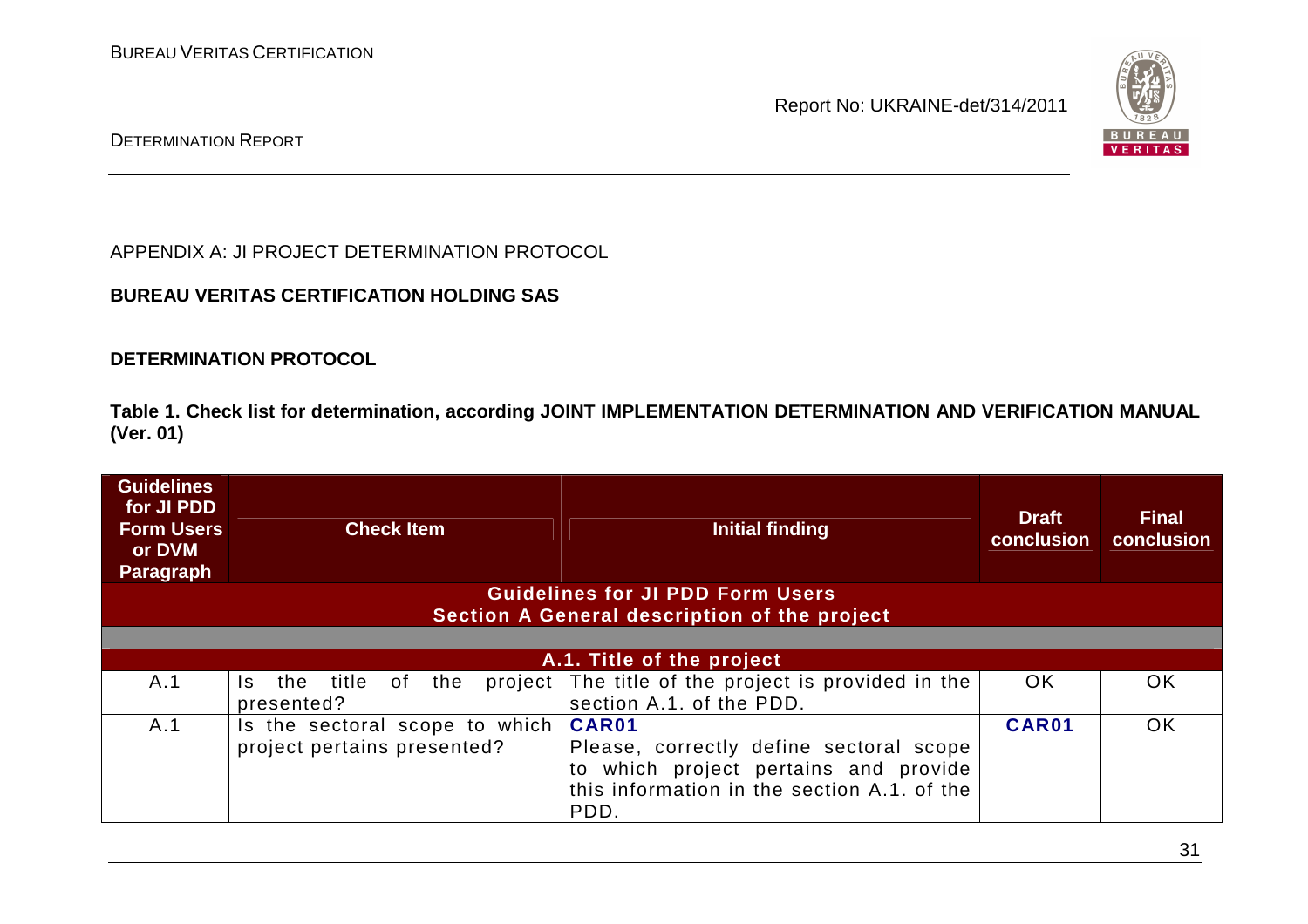

| <b>Guidelines</b><br>for JI PDD<br><b>Form Users</b><br>or DVM<br><b>Paragraph</b> | <b>Check Item</b>                                                                                                                                                                                                                                                               | <b>Initial finding</b>                                                                                                                                                                                                                                                                                                                                                                                      | <b>Draft</b><br>conclusion | <b>Final</b><br>conclusion |
|------------------------------------------------------------------------------------|---------------------------------------------------------------------------------------------------------------------------------------------------------------------------------------------------------------------------------------------------------------------------------|-------------------------------------------------------------------------------------------------------------------------------------------------------------------------------------------------------------------------------------------------------------------------------------------------------------------------------------------------------------------------------------------------------------|----------------------------|----------------------------|
| A.1                                                                                | the document presented?                                                                                                                                                                                                                                                         | Is the current version number of $ $ The current version is presented the in<br>section A.1. of the PDD.                                                                                                                                                                                                                                                                                                    | OK.                        | OK.                        |
| A.1                                                                                | was completed presented?                                                                                                                                                                                                                                                        | Is the date when the document   The date of document completion is also<br>presented in the section A.1. of the PDD.                                                                                                                                                                                                                                                                                        | <b>OK</b>                  | <b>OK</b>                  |
|                                                                                    |                                                                                                                                                                                                                                                                                 | A.2 Description of the project                                                                                                                                                                                                                                                                                                                                                                              |                            |                            |
| A.2                                                                                | Is the purpose of the project<br>with<br>included<br>a<br>concise,<br>summarizing explanation<br>$(max. 1-2 pages)$ of the:<br>starting date of the project;<br>b) Baseline scenario; and<br>c) Project scenario (expected  <br>outcome, including a technical<br>description). | No, the information regarding baseline<br>scenario is missing.<br>CAR02<br>Please, add to the section A.2. of the<br>a) Situation existing prior to the $ $ PDD the description of baseline scenario<br>as per Guidelines for users of the JI<br>PDD form (version 04).<br>CAR03<br>Please, provide the interpretation for<br>abbreviations and abridgments in the<br>PDD when first mentioned in the text. | CAR02<br>CAR03             | OK.<br><b>OK</b>           |
| A.2                                                                                | Is the history of the project<br>(incl. its JI component) briefly<br>summarized?                                                                                                                                                                                                | CAR04<br>Please, add to the section A.2. of the<br>PDD short description of the project<br>including its JI component.<br>A.3 Project participants                                                                                                                                                                                                                                                          | CAR04                      | <b>OK</b>                  |
| A.3                                                                                | Are project participants<br>involved<br>Party(ies)<br>in<br>the I<br>project listed?                                                                                                                                                                                            | and Yes, project participants and Parties<br>involved<br>are<br>provided<br>the<br><sub>in</sub><br>corresponding sections of the PDD.                                                                                                                                                                                                                                                                      | OK.                        | OK.                        |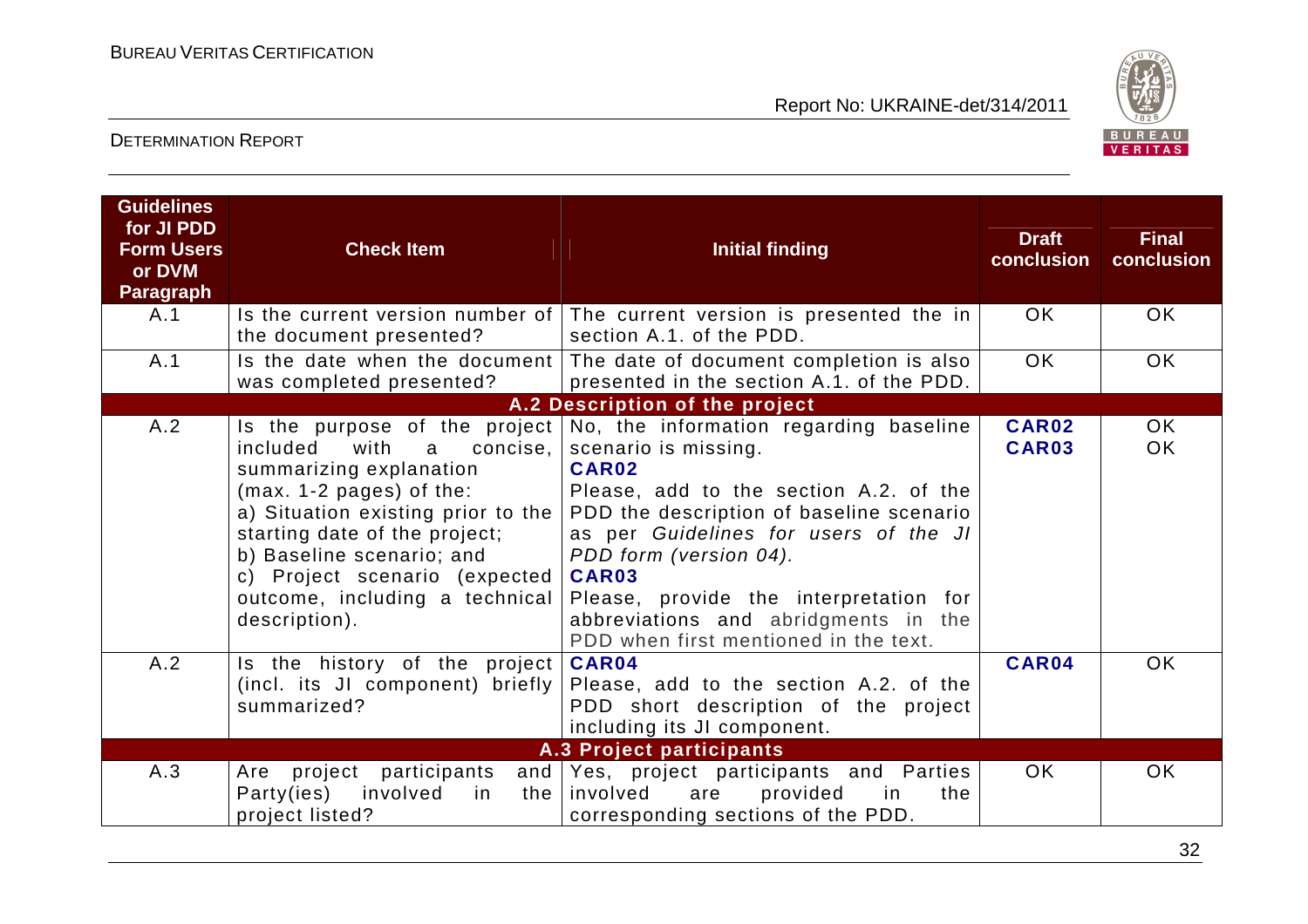

| <b>Guidelines</b><br>for JI PDD<br><b>Form Users</b><br>or DVM<br><b>Paragraph</b> | <b>Check Item</b>                                                                                                                                    | <b>Initial finding</b>                                                                             | <b>Draft</b><br>conclusion | <b>Final</b><br>conclusion |
|------------------------------------------------------------------------------------|------------------------------------------------------------------------------------------------------------------------------------------------------|----------------------------------------------------------------------------------------------------|----------------------------|----------------------------|
| A.3                                                                                | data<br>Is the<br>participants<br>presented<br>-in<br>tabular format?                                                                                | of the project   Yes. See section A.3. of the PDD.                                                 | OK.                        | OK.                        |
| A.3                                                                                | in Annex 1 of the PDD?                                                                                                                               | Is contact information provided   The contact information is provided in<br>the Annex 1 of the PDD |                            |                            |
| A.3                                                                                | the Party involved is a host a host Party.<br>Party?                                                                                                 | Is it indicated, if it is the case, if It is indicated in the PDD that Ukraine is                  | <b>OK</b>                  | <b>OK</b>                  |
|                                                                                    |                                                                                                                                                      | A.4 Technical description of the project                                                           |                            |                            |
| A.4.1                                                                              | Location of the project                                                                                                                              | information concerning<br>The<br>project<br>location is provided in the sections<br>A.4.1.         | OK.                        | <b>OK</b>                  |
| A.4.1.1                                                                            | Host Party(ies)                                                                                                                                      | The project is located on the territory of<br>Ukraine.                                             | <b>OK</b>                  | <b>OK</b>                  |
| A.4.1.2                                                                            | Region/State/Province etc.                                                                                                                           | See section A.4.1.2 of the PDD                                                                     | OK.                        | OK.                        |
| A.4.1.3                                                                            | City/Town/Community etc.                                                                                                                             | CAR05<br>Please, add the information concerning<br>project location to the section A.4.1.3.        | <b>CAR05</b>               | <b>OK</b>                  |
| A.4.1.4                                                                            | Detail of the physical location,<br>including information allowing<br>the unique identification of the $ PDD$ .<br>project. (This section should not | The geographical location of the project<br>is provided in the section A.4.1.4 of the              | <b>OK</b>                  | <b>OK</b>                  |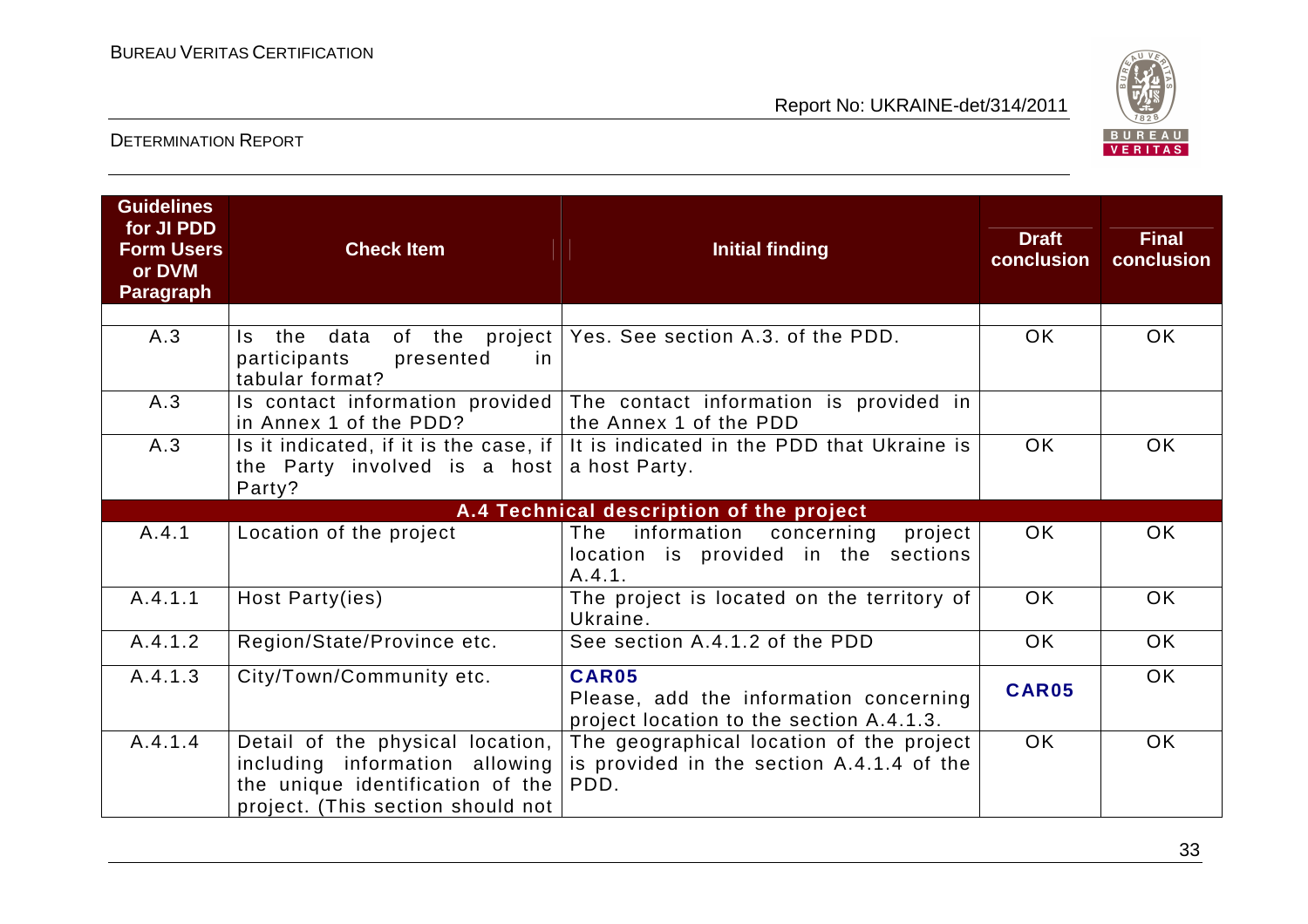

| <b>Guidelines</b><br>for JI PDD<br><b>Form Users</b><br>or DVM<br><b>Paragraph</b> | <b>Check Item</b>                                                                                                                                                                           | <b>Initial finding</b>                                                                                                                                                                                                                                                                                                                                                                                                                                                                             | <b>Draft</b><br>conclusion | <b>Final</b><br>conclusion |
|------------------------------------------------------------------------------------|---------------------------------------------------------------------------------------------------------------------------------------------------------------------------------------------|----------------------------------------------------------------------------------------------------------------------------------------------------------------------------------------------------------------------------------------------------------------------------------------------------------------------------------------------------------------------------------------------------------------------------------------------------------------------------------------------------|----------------------------|----------------------------|
|                                                                                    | exceed one page)                                                                                                                                                                            |                                                                                                                                                                                                                                                                                                                                                                                                                                                                                                    |                            |                            |
|                                                                                    |                                                                                                                                                                                             | A.4.2. Technologies to be employed, or measures, operations or actions to be implemented by the project                                                                                                                                                                                                                                                                                                                                                                                            |                            |                            |
| A.4.2                                                                              | Are the technology(ies) to be $CRRO6$<br>employed, or<br>measures,<br>implemented by the project,<br>including all relevant technical<br>data and the implementation<br>schedule described? | Please, add to the PDD information on<br>operations or actions to be implementation schedule for each type<br>of measures envisaged by the project.<br>CAR07<br>It is stated in the PDD that the project<br>for<br>construction<br>provides<br>and<br>reconstruction of gas distribution station.<br>However, during site visit it was<br>revealed that these measures can not be<br>included in the project boundary,<br>because the company is not an owner of<br>the gas distribution stations. | CAR06<br>CAR07             | OK.<br>OK.                 |
|                                                                                    |                                                                                                                                                                                             | A.4.3. Brief explanation of how the anthropogenic emissions of greenhouse gases by sources are to be                                                                                                                                                                                                                                                                                                                                                                                               |                            |                            |
|                                                                                    |                                                                                                                                                                                             | reduced by the proposed JI project, including why the emission reductions would not occur in the                                                                                                                                                                                                                                                                                                                                                                                                   |                            |                            |
|                                                                                    |                                                                                                                                                                                             | absence of the proposed project, taking into account national and/or sectoral policies and circumstances                                                                                                                                                                                                                                                                                                                                                                                           |                            |                            |
| A.4.3                                                                              | ls.<br>(This section should not exceed)<br>one page.)                                                                                                                                       | it explained briefly how The project implementation will promote<br>anthropogenic $GHG$ emission the switch from solid, liquid fuels to<br>reductions are to be achieved?   more sustainable fuel - natural gas,<br>which will lead to significant reductions<br>in greenhouse gas emissions. The<br>project also provides for emissions                                                                                                                                                           | <b>OK</b>                  | <b>OK</b>                  |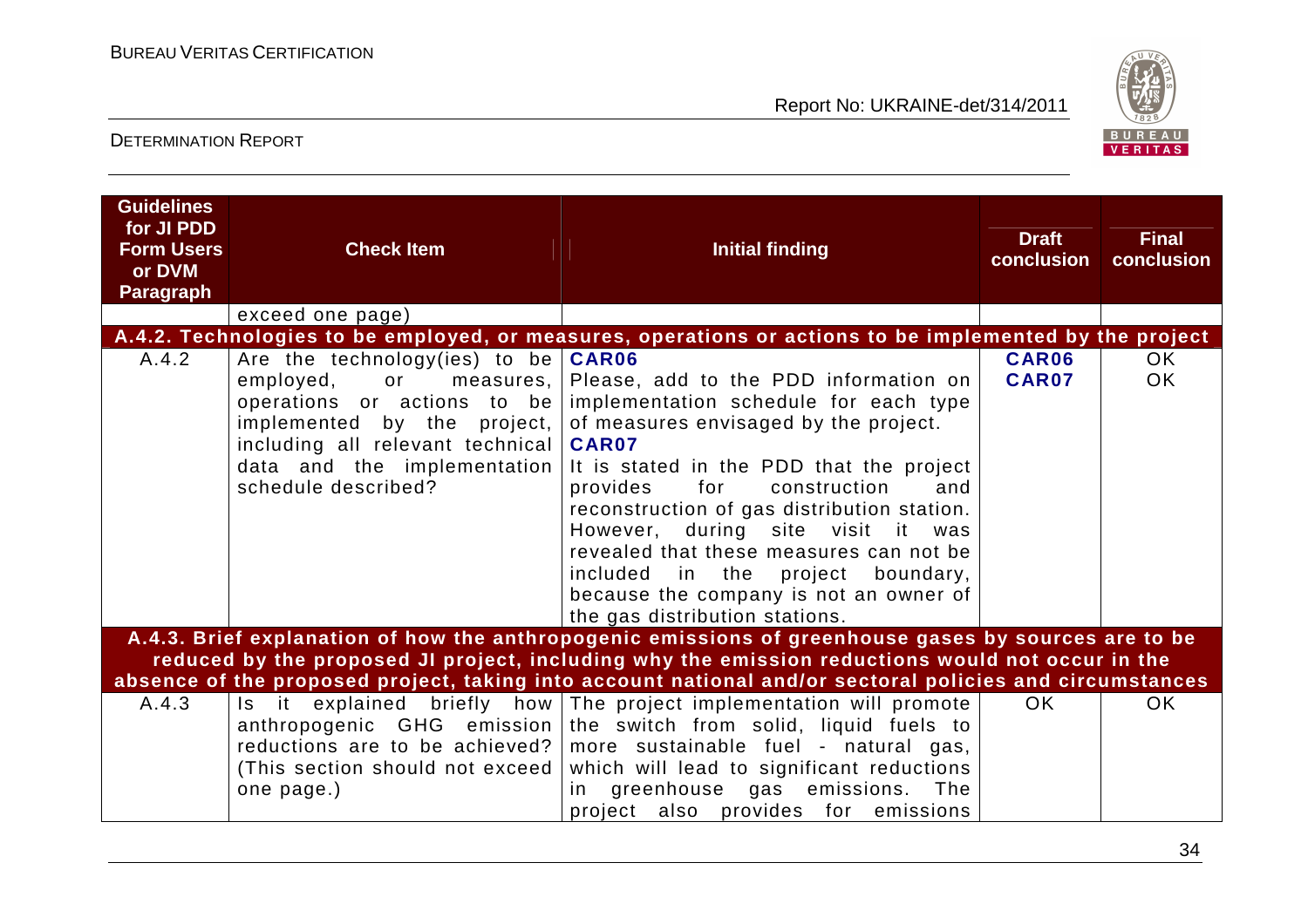

| <b>Guidelines</b><br>for JI PDD<br><b>Form Users</b> | <b>Check Item</b>                        | <b>Initial finding</b>                                                                                                        | <b>Draft</b> | <b>Final</b> |  |
|------------------------------------------------------|------------------------------------------|-------------------------------------------------------------------------------------------------------------------------------|--------------|--------------|--|
| or DVM                                               |                                          |                                                                                                                               | conclusion   | conclusion   |  |
| <b>Paragraph</b>                                     |                                          |                                                                                                                               |              |              |  |
|                                                      |                                          | reductions resulting from replacement of<br>electricity, used for heating and hot<br>water supply purposes, with natural gas. |              |              |  |
| A.4.3                                                | Is it provided the estimation of $CAR08$ |                                                                                                                               | CAR08        | OK.          |  |
|                                                      | emission reductions over the             | Please, compare the values of ERUs,                                                                                           |              | <b>OK</b>    |  |
|                                                      | crediting period?                        | stated in the section A.4.3.1., the                                                                                           |              |              |  |
|                                                      |                                          | section E and supporting document                                                                                             |              |              |  |
|                                                      |                                          | Excel file and provide correct values in                                                                                      |              |              |  |
|                                                      |                                          | the PDD.                                                                                                                      |              |              |  |
| A.4.3                                                |                                          | Is it provided the estimated Conclusion is pending a response to                                                              | Pending      | <b>OK</b>    |  |
|                                                      |                                          | annual reduction for the chosen $ $ CAR in the section A.4.3, above.                                                          |              |              |  |
|                                                      | credit period in $tCO2e$ ?               |                                                                                                                               |              |              |  |
| A.4.3                                                | Are the data from questions   CAR09      |                                                                                                                               | <b>CAR09</b> | OK.          |  |
|                                                      |                                          | above presented in tabular   Please, correct formatting of the section                                                        |              |              |  |
|                                                      | format?                                  | A.4.3.1. as per Guidelines for users of                                                                                       |              |              |  |
|                                                      |                                          | the JI PDD form (version 04).                                                                                                 |              |              |  |
| <b>DVM</b>                                           |                                          |                                                                                                                               |              |              |  |
| <b>Project approvals by Parties</b>                  |                                          |                                                                                                                               |              |              |  |
| 19                                                   | Have the DFPs of all Parties   CAR10     |                                                                                                                               | <b>CAR10</b> | Pending      |  |
|                                                      |                                          | listed as "Parties involved" in The project has no approval of the host                                                       |              |              |  |
|                                                      | <b>PDD</b><br>provided<br>the            | written   Party and the sponsor Parties. Please                                                                               |              |              |  |
|                                                      | project approvals?                       | submit corresponding approvals to AIE.                                                                                        |              |              |  |
| 19                                                   | the host Party as a "Party"              | Does the PDD identify at least Ukraine is identified as the Host Party.                                                       | <b>OK</b>    | <b>OK</b>    |  |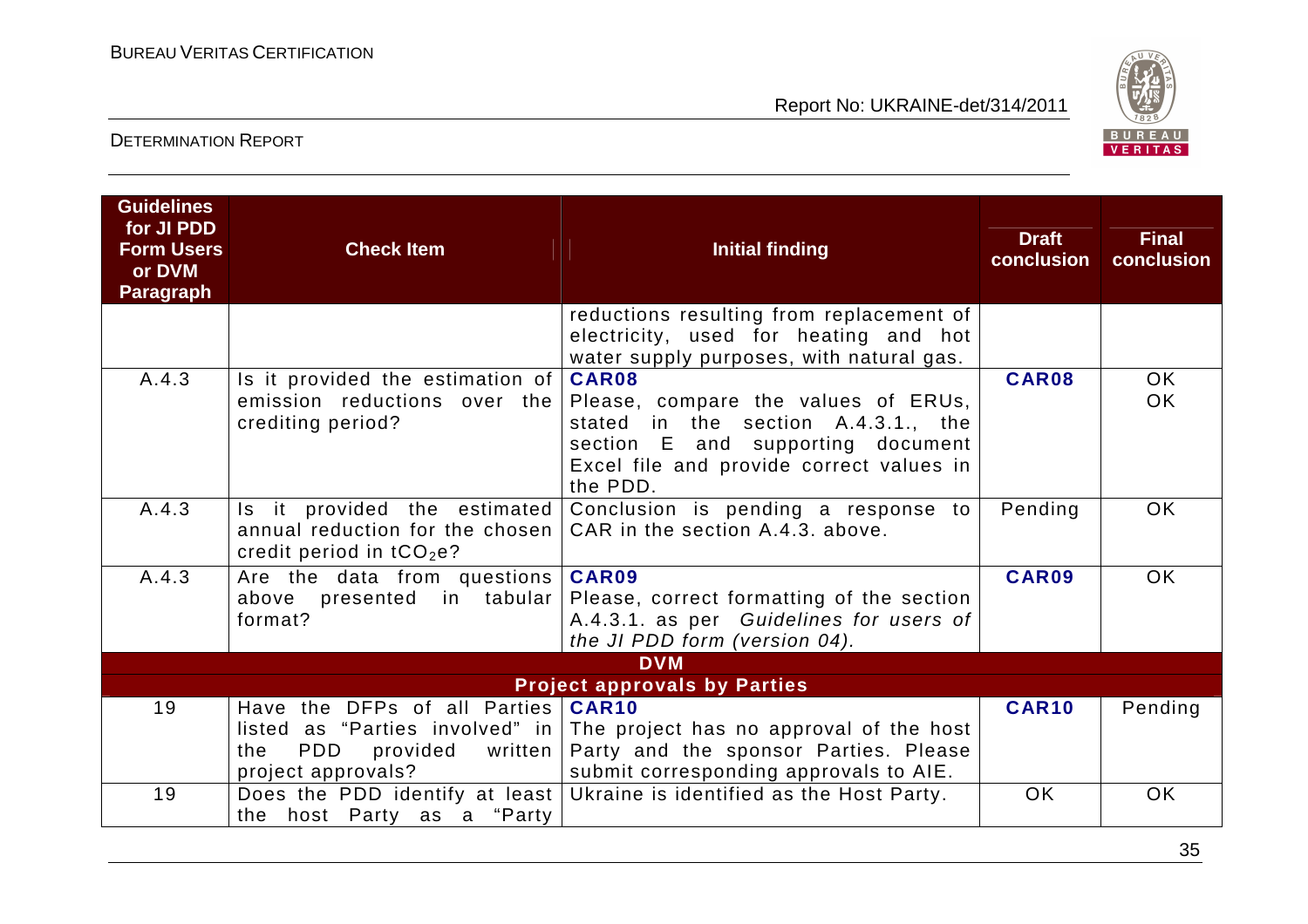

| <b>Guidelines</b><br>for JI PDD<br><b>Form Users</b><br>or DVM<br><b>Paragraph</b> | <b>Check Item</b>                                                                                                                                                                                                                                                                                                                                               | <b>Initial finding</b>                                                                                                                            | <b>Draft</b><br>conclusion  | <b>Final</b><br>conclusion |
|------------------------------------------------------------------------------------|-----------------------------------------------------------------------------------------------------------------------------------------------------------------------------------------------------------------------------------------------------------------------------------------------------------------------------------------------------------------|---------------------------------------------------------------------------------------------------------------------------------------------------|-----------------------------|----------------------------|
|                                                                                    | involved"?                                                                                                                                                                                                                                                                                                                                                      |                                                                                                                                                   |                             |                            |
| 19                                                                                 | written<br>issued<br>project<br>a<br>approval?                                                                                                                                                                                                                                                                                                                  | Has the DFP of the host Party See CAR from the section 19 above.                                                                                  | Pending                     | Pending                    |
| 20                                                                                 | Are<br>all<br>the<br>written<br>approvals by Parties involved $ $ CAR in the section 20. above.<br>unconditional?                                                                                                                                                                                                                                               | project Conclusion is pending a response to                                                                                                       | Pending                     | Pending                    |
|                                                                                    |                                                                                                                                                                                                                                                                                                                                                                 | Authorization of project participants by Parties involved                                                                                         |                             |                            |
| 21                                                                                 | Is each of the legal entities $CRR11$<br>involved, which is also listed in<br>the PDD, through:<br>- A written project approval by<br>Party involved, explicitly<br>a<br>indicating the name of the legal<br>entity? or<br>- Any other form of project<br>authorization<br>participant<br>in<br>writing, explicitly indicating the<br>name of the legal entity? | listed as project participants in $ $ The authorization of the legal entities<br>the PDD authorized by a Party involved in the project is absent. | <b>CAR11</b>                | Pending                    |
|                                                                                    |                                                                                                                                                                                                                                                                                                                                                                 | <b>Baseline setting</b>                                                                                                                           |                             |                            |
| 22                                                                                 | Does the PDD explicitly indicate<br>which<br>0f<br>the<br>following                                                                                                                                                                                                                                                                                             | <b>CAR12</b><br>Please,<br>indicate in the PDD if the                                                                                             | <b>CAR12</b><br><b>CL01</b> | <b>OK</b><br><b>OK</b>     |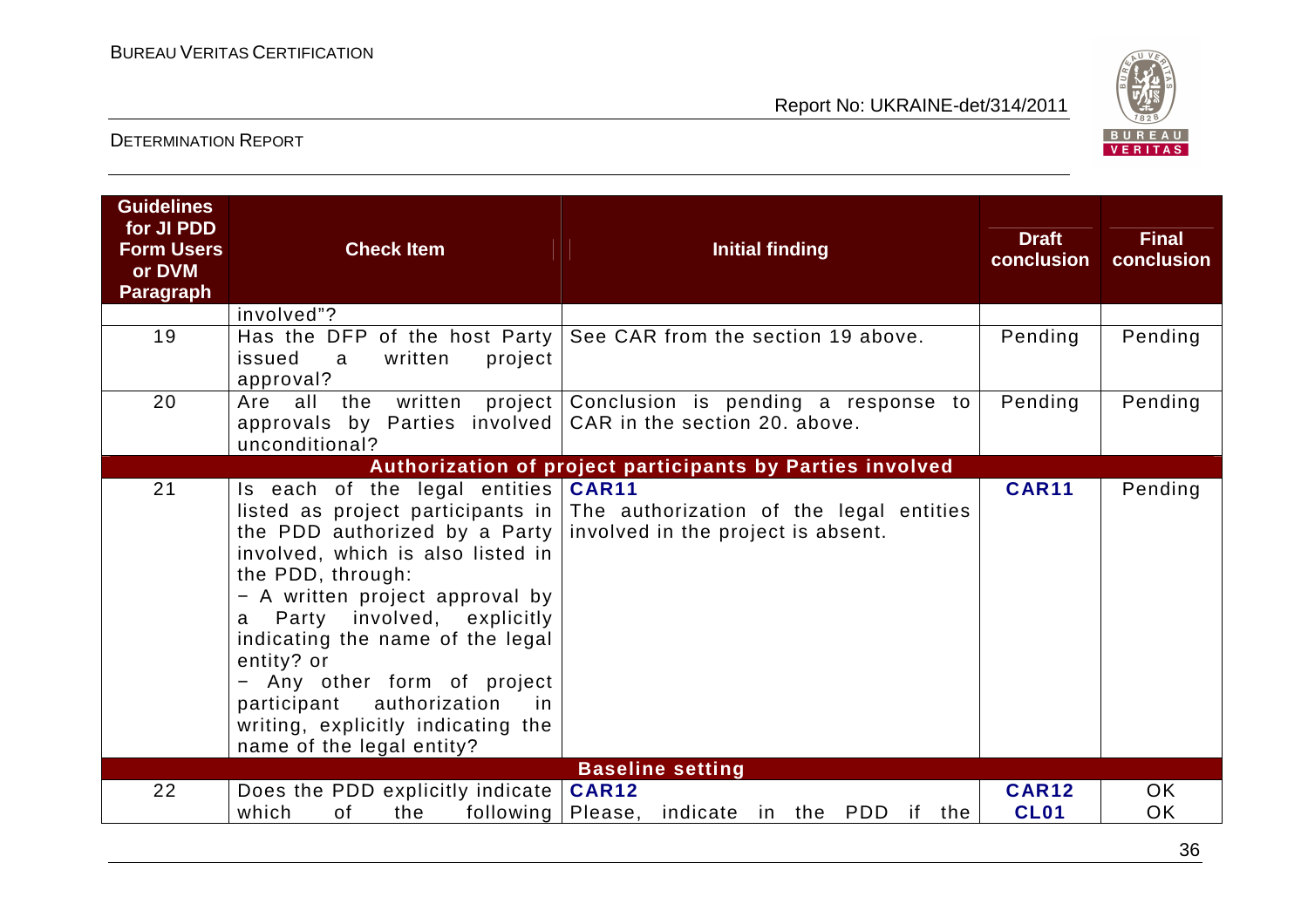

| <b>Guidelines</b><br>for JI PDD<br><b>Form Users</b><br>or DVM<br><b>Paragraph</b> | <b>Check Item</b>                                                                                                                             | <b>Initial finding</b>                                                                                                                                                                                                                                                                                                                                                                                                                         | <b>Draft</b><br>conclusion | <b>Final</b><br>conclusion |
|------------------------------------------------------------------------------------|-----------------------------------------------------------------------------------------------------------------------------------------------|------------------------------------------------------------------------------------------------------------------------------------------------------------------------------------------------------------------------------------------------------------------------------------------------------------------------------------------------------------------------------------------------------------------------------------------------|----------------------------|----------------------------|
|                                                                                    | is<br>approaches<br>used<br>for <sub>l</sub><br>identifying the baseline?<br>- JI specific approach<br>- Approved CDM methodology<br>approach | CDM<br>elements<br>of<br>approved<br>any<br>methodology were used for baseline<br>establishment.<br><b>CL01</b><br>It seems unlikely that an alternative<br>which provides a partial implementation<br>of project activities may be considered in<br>the context of the present project.<br>Please, provide evidence that the<br>alternative 1.3. can be considered as the<br>plausible scenario to establish the<br>baseline for the project. |                            |                            |
|                                                                                    |                                                                                                                                               | JI specific approach only                                                                                                                                                                                                                                                                                                                                                                                                                      |                            |                            |
| 23                                                                                 | PDD<br>provide<br><b>Does</b><br>the<br>detailed theoretical description<br>in a complete and transparent<br>manner?                          | a   A satisfactory description is provided in<br>the section B.1. of the PDD in a<br>complete manner.<br><b>CAR13</b><br>Please, add to the Annex 2 of the PDD<br>all key elements used to establish<br>baseline (in a tabular form).                                                                                                                                                                                                          | <b>CAR13</b>               | <b>OK</b>                  |
| 23                                                                                 | <b>PDD</b><br>the<br>provide<br><b>Does</b>                                                                                                   | <b>CAR14</b>                                                                                                                                                                                                                                                                                                                                                                                                                                   | <b>CAR14</b>               | <b>OK</b>                  |
|                                                                                    | justification that the baseline is                                                                                                            | that the<br>value<br>Please, note<br>0f                                                                                                                                                                                                                                                                                                                                                                                                        | <b>CAR15</b>               | OK                         |
|                                                                                    | established:<br>(a)                                                                                                                           | parameters "lower heating<br>value<br>of<br>By listing and describing   natural gas" and "lower heating value of                                                                                                                                                                                                                                                                                                                               | <b>CAR16</b>               | <b>OK</b>                  |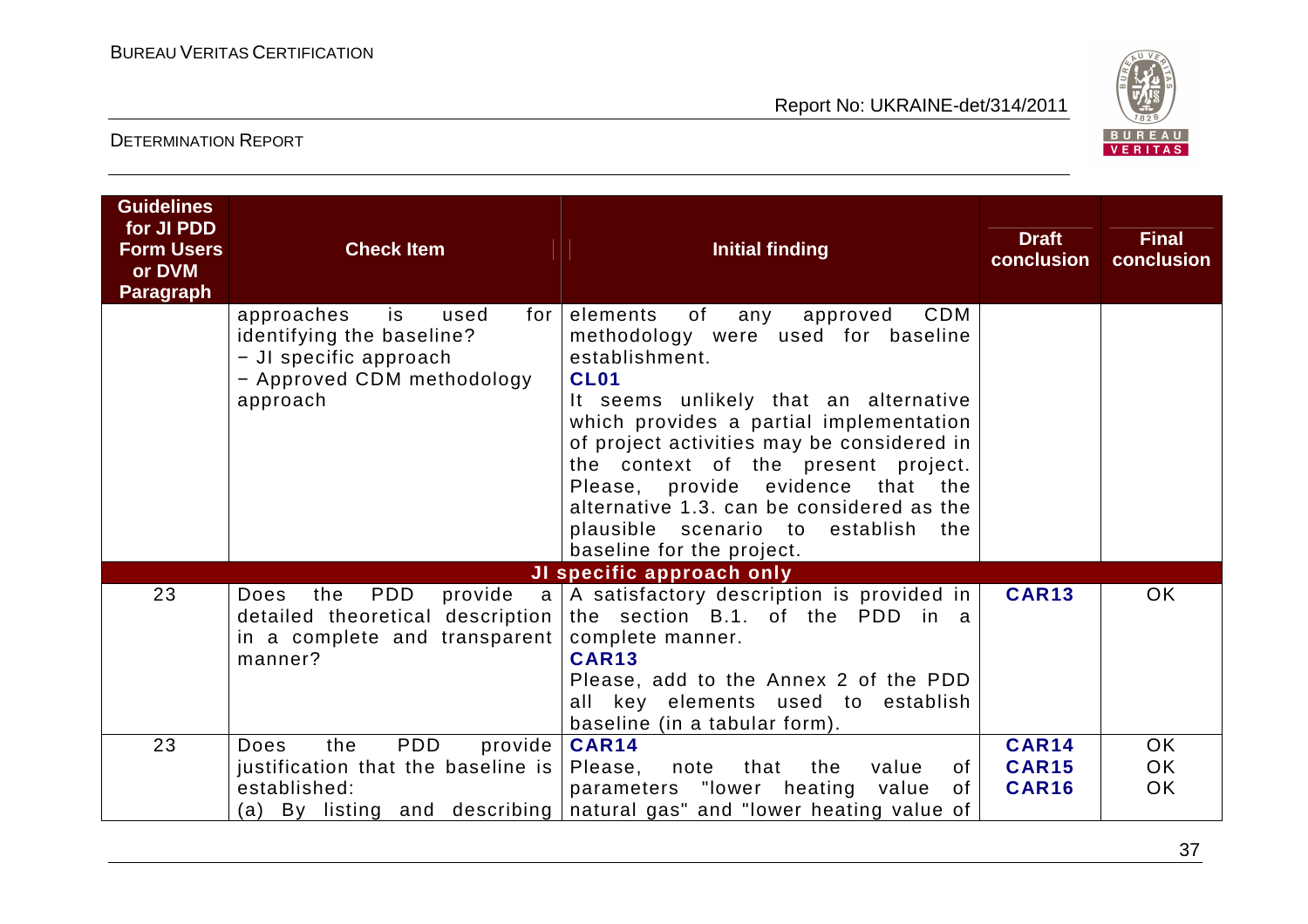

| <b>Guidelines</b><br>for JI PDD<br><b>Form Users</b><br>or DVM<br><b>Paragraph</b> | <b>Check Item</b>                                                                                                                                                                                                                                                                                                                                                                                                                                                                                                                                                                                                                                                   | <b>Initial finding</b>                                                                                                                                                                                                                                                                                                                                                                                                                                                                                                                                                                                                                                                                                                                                                                                                                                                                                                                                                                                                                                      | <b>Draft</b><br>conclusion | <b>Final</b><br>conclusion |
|------------------------------------------------------------------------------------|---------------------------------------------------------------------------------------------------------------------------------------------------------------------------------------------------------------------------------------------------------------------------------------------------------------------------------------------------------------------------------------------------------------------------------------------------------------------------------------------------------------------------------------------------------------------------------------------------------------------------------------------------------------------|-------------------------------------------------------------------------------------------------------------------------------------------------------------------------------------------------------------------------------------------------------------------------------------------------------------------------------------------------------------------------------------------------------------------------------------------------------------------------------------------------------------------------------------------------------------------------------------------------------------------------------------------------------------------------------------------------------------------------------------------------------------------------------------------------------------------------------------------------------------------------------------------------------------------------------------------------------------------------------------------------------------------------------------------------------------|----------------------------|----------------------------|
|                                                                                    | basis<br>conservative  <br>the<br>of __<br>assumptions and selecting the<br>most plausible one?<br>(b) Taking into account relevant<br>national and/or sectoral policies<br>and circumstance?<br>- Are key factors that affect a<br>baseline taken into account?<br>choice<br>regard to the<br>of I<br>approaches,<br>assumptions,  <br>methodologies, parameters,  <br>date sources and key factors?<br>uncertainties<br>and<br>conservative assumptions?<br>(e) In such a way that $ERUs$<br>cannot be earned for decreases<br>in activity levels outside the<br>project or due to force majeur?<br>standard variables contained in<br>appendix B to "Guidance on | plausible future scenarios on fuel type «fuel», which are used to<br>establish GHG emissions in the baseline<br>scenario, do not depend on the type of<br>individuals)<br>consumers<br>or<br>legal<br>persons). Please make the appropriate<br>corrections to the methodology for<br>calculating baseline emissions, taking<br>into account this information.<br><b>CAR15</b><br>(c) In a transparent manner with $ $ Please, for each of the key parameters<br>indicated in the section B.1 provide clear<br>justification of the choice of data or<br>description of measurement methods<br>and procedures (to be) applied in<br>(d) Taking into account of accordance with Guidelines for users of<br>using $ $ the JI PDD form version 04.<br><b>CAR16</b><br>Please, clearly indicate in the section<br>B.1. of the PDD the condition when each<br>of the parameters "the<br>average<br>coefficient of efficiency" (k1-k4, k7) is<br>(f) By drawing on the list of applied for calculating the baseline GHG<br>emissions for each individual consumer. |                            |                            |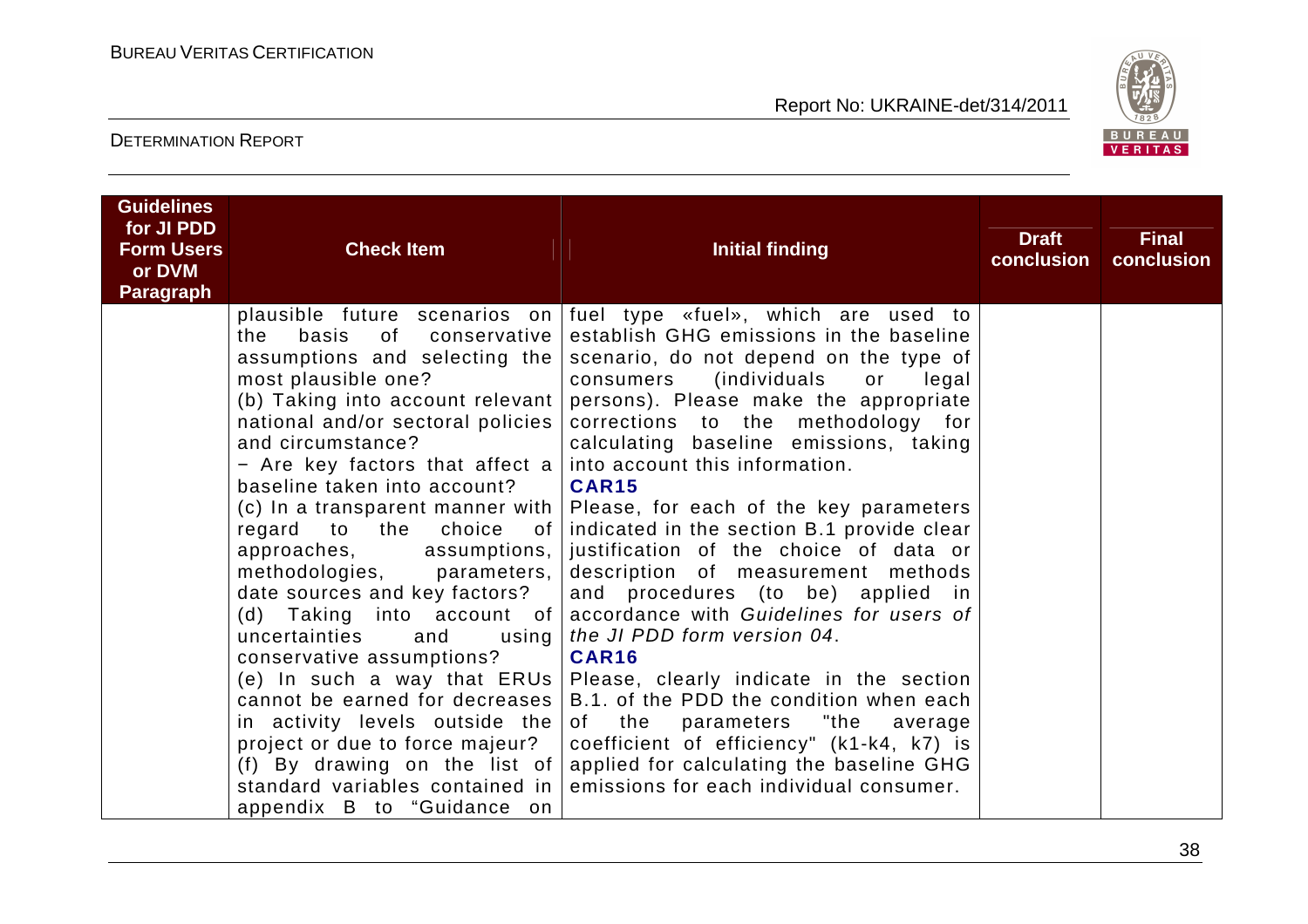

| <b>Guidelines</b><br>for JI PDD<br><b>Form Users</b><br>or DVM<br><b>Paragraph</b> | <b>Check Item</b>                                                                                                                                                                                                                                                                                                             | <b>Initial finding</b>                                                                                                                                                                                                                                                                                                                                     | <b>Draft</b><br>conclusion | <b>Final</b><br>conclusion |
|------------------------------------------------------------------------------------|-------------------------------------------------------------------------------------------------------------------------------------------------------------------------------------------------------------------------------------------------------------------------------------------------------------------------------|------------------------------------------------------------------------------------------------------------------------------------------------------------------------------------------------------------------------------------------------------------------------------------------------------------------------------------------------------------|----------------------------|----------------------------|
|                                                                                    | criteria for baseline setting and<br>monitoring", as appropriate?                                                                                                                                                                                                                                                             |                                                                                                                                                                                                                                                                                                                                                            |                            |                            |
| 24                                                                                 | selected<br>elements<br>lf.<br>combinations of approved CDM  <br>methodologies<br>or <sub>1</sub><br>methodological tools<br>for I<br>selected<br>elements<br>the<br>or l<br>combinations together with the<br>elements<br>supplementary<br>project<br>developed<br>by<br>the<br>line with 23<br>participants<br>in<br>above? | or The own developed approach is used to<br>establish a baseline. Generally,<br>the<br>additional elements developed by the<br>project participants are clearly justified<br>baseline setting are used, are and sufficiently described in the section<br>B of the PDD.                                                                                     | OK.                        | OK.                        |
| 25                                                                                 | multi-project<br>If a<br>emission  <br>factor is used, does the PDD<br>provide<br>appropriate<br>justification?                                                                                                                                                                                                               | <b>CAR17</b><br>In "carbon emission factor for fossil fuel<br>of «fuel» type" is used for establishing<br>the baseline emissions. Please, add the<br>explanations<br>the<br>and<br>necessary<br>of this<br>references to justify using<br>parameter for the present project.<br>Specify QA/QC procedures (to be)<br>applied be applied for this parameter. | <b>CAR17</b>               | <b>OK</b>                  |
|                                                                                    |                                                                                                                                                                                                                                                                                                                               | Approved CDM methodology approach only                                                                                                                                                                                                                                                                                                                     |                            |                            |
| 26(a)                                                                              | Does the PDD provide the title,                                                                                                                                                                                                                                                                                               | N/A                                                                                                                                                                                                                                                                                                                                                        | N/A                        | N/A                        |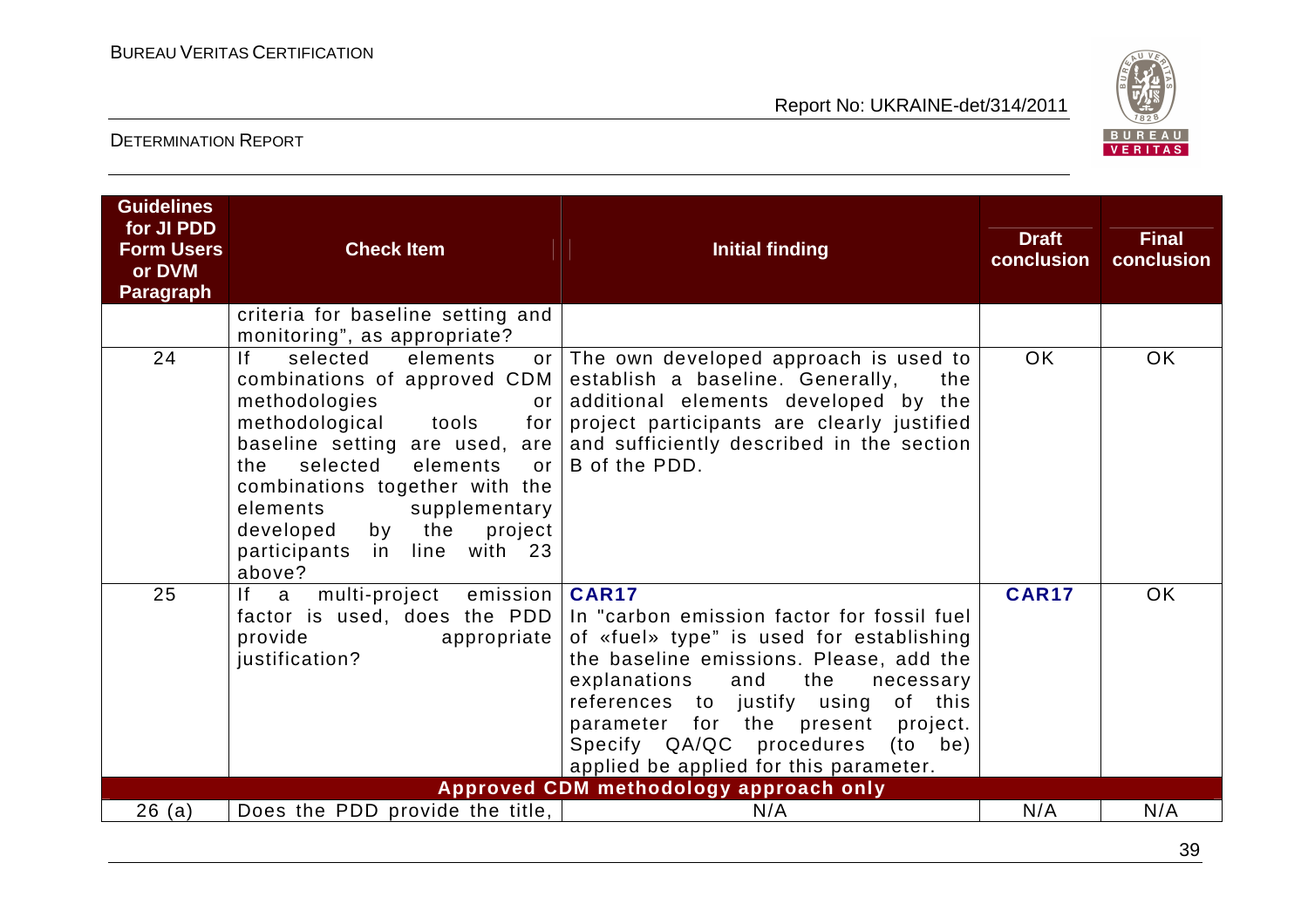

| <b>Guidelines</b><br>for JI PDD<br><b>Form Users</b><br>or DVM<br><b>Paragraph</b> | <b>Check Item</b>                                                                                                                                                                                                                                                                                                                                                                                                    | <b>Initial finding</b> | <b>Draft</b><br>conclusion | <b>Final</b><br>conclusion |
|------------------------------------------------------------------------------------|----------------------------------------------------------------------------------------------------------------------------------------------------------------------------------------------------------------------------------------------------------------------------------------------------------------------------------------------------------------------------------------------------------------------|------------------------|----------------------------|----------------------------|
|                                                                                    | reference number and version<br><b>CDM</b><br>0f<br>the<br>approved<br>methodology used?                                                                                                                                                                                                                                                                                                                             |                        |                            |                            |
| 26(a)                                                                              | CDM<br>$\mathsf{ls}$<br>the<br>approved<br>methodology the most recent<br>valid version when the PDD is<br>submitted for publication?<br>- If<br>not, is the methodology still<br>within the grace period (was the<br>methodology revised to a newer<br>version<br>the<br>in the set of the set of the set of the set of the set of the set of the set of the set of the set of the set o<br>past<br>two<br>months)? | N/A                    | N/A                        | N/A                        |
| 26(b)                                                                              | PDD<br>provide<br>Does<br>the<br>a<br>description of why the approved<br>CDM methodology is applicable<br>to the project?                                                                                                                                                                                                                                                                                            | N/A                    | N/A                        | N/A                        |
| 26(c)                                                                              | explanations,<br>Are<br>all<br>descriptions<br>and<br>analyses<br>pertaining to the baseline in the<br>PDD made in accordance with<br>the referenced approved CDM<br>methodology?                                                                                                                                                                                                                                    | N/A                    | N/A                        | N/A                        |
| 26(d)                                                                              | identified<br>baseline<br>the<br>Is.<br>appropriately as a result?                                                                                                                                                                                                                                                                                                                                                   | N/A                    | N/A                        | N/A                        |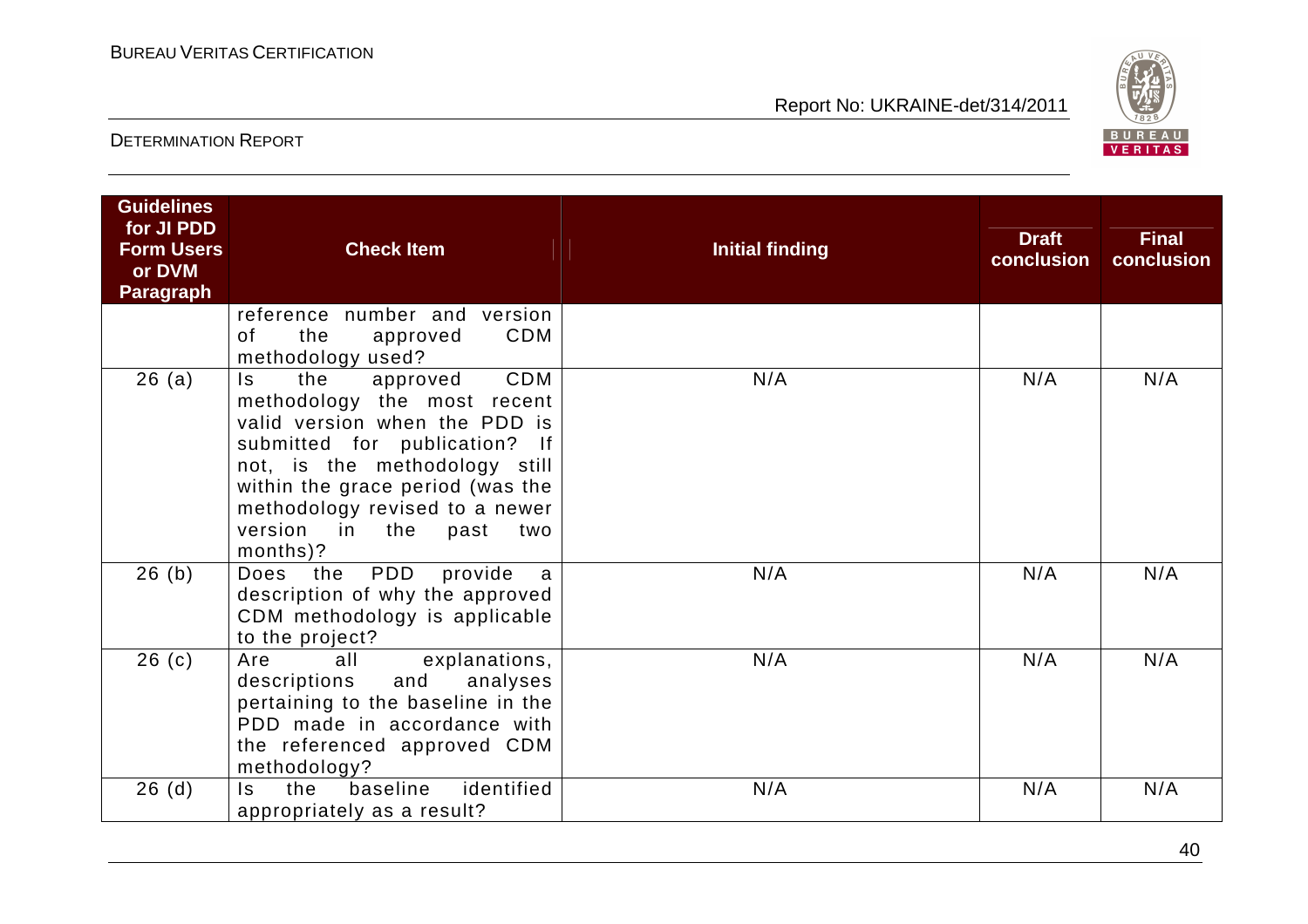

| <b>Guidelines</b><br>for JI PDD<br><b>Form Users</b><br>or DVM<br><b>Paragraph</b> | <b>Check Item</b>                                                                                                                                                                                                                                                                                                                                                                                                                                                                                                                                                                                                                                                                             | <b>Initial finding</b>                                                                                                                                                                                                                                                                                                                                                                                                                                                                                                                                                                                                                                                                                                                                                                                                                                                                         | <b>Draft</b><br>conclusion                                                                  | <b>Final</b><br>conclusion                                   |
|------------------------------------------------------------------------------------|-----------------------------------------------------------------------------------------------------------------------------------------------------------------------------------------------------------------------------------------------------------------------------------------------------------------------------------------------------------------------------------------------------------------------------------------------------------------------------------------------------------------------------------------------------------------------------------------------------------------------------------------------------------------------------------------------|------------------------------------------------------------------------------------------------------------------------------------------------------------------------------------------------------------------------------------------------------------------------------------------------------------------------------------------------------------------------------------------------------------------------------------------------------------------------------------------------------------------------------------------------------------------------------------------------------------------------------------------------------------------------------------------------------------------------------------------------------------------------------------------------------------------------------------------------------------------------------------------------|---------------------------------------------------------------------------------------------|--------------------------------------------------------------|
|                                                                                    |                                                                                                                                                                                                                                                                                                                                                                                                                                                                                                                                                                                                                                                                                               | <b>Additionality</b>                                                                                                                                                                                                                                                                                                                                                                                                                                                                                                                                                                                                                                                                                                                                                                                                                                                                           |                                                                                             |                                                              |
|                                                                                    |                                                                                                                                                                                                                                                                                                                                                                                                                                                                                                                                                                                                                                                                                               | JI specific approach only                                                                                                                                                                                                                                                                                                                                                                                                                                                                                                                                                                                                                                                                                                                                                                                                                                                                      |                                                                                             |                                                              |
| 28                                                                                 | the following approaches for<br>demonstrating additionality is<br>used?<br>(a) Provision of traceable and<br>transparent information showing<br>the baseline was identified on<br>basis<br>of l<br>conservative<br>the<br>assumptions, that the project<br>scenario is not part of the<br>identified baseline scenario and<br>that the project will lead to<br>emission<br>reductions<br>or<br>enhancements of removals;<br>(b) Provision of traceable and<br>transparent information that an<br>AIE<br>already<br>has<br>positively<br>determined that a comparable<br>project (to be) implemented<br>comparable<br>under<br>circumstances has additionality;<br>(c) Application of the most | Does the PDD indicate which of It is stated in the PDD that that the<br>project scenario is not a part of the<br>identified baseline scenario and that the<br>project will lead to emission reductions.<br>Tool<br>for<br>the<br>demonstration<br>and<br>assessment of additionality was used for<br>demonstrating<br>of<br>the<br>project<br>additionality.<br><b>CAR18</b><br>Using a simple cost analysis can not be<br>applied for the present project. Please,<br>provide additionality<br>analysis<br>using<br>benchmark analysis.<br><b>CAR19</b><br>Please, provide a reference to natural<br>gas prices (purchase and sale). Since<br>the prices of natural gas are different for<br>individuals and legal entities, this must<br>be taken into account in calculations.<br>CAR <sub>20</sub><br>Please, indicate the source of data on<br>investment costs for the project. If total | <b>CAR18</b><br><b>CAR19</b><br><b>CAR20</b><br><b>CAR21</b><br><b>CAR22</b><br><b>CL02</b> | <b>OK</b><br><b>OK</b><br><b>OK</b><br><b>OK</b><br>OK<br>OK |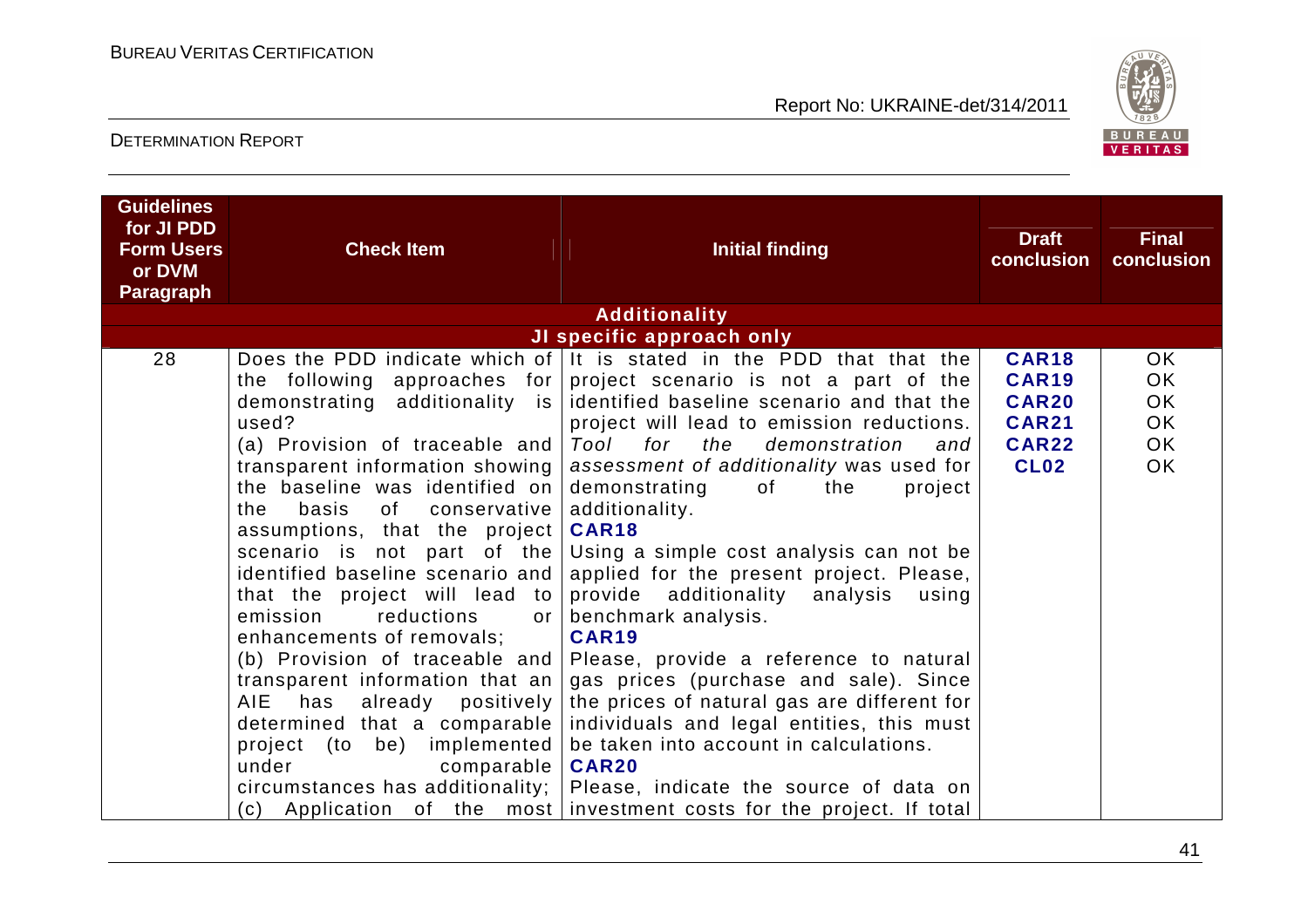

| <b>Guidelines</b><br>for JI PDD<br><b>Form Users</b> | <b>Check Item</b>                                                                                                                                                                                        |                                                                                                                                                                                                                                                                                                                                                                                                                                                                                                                                                                                                                                                                                                                                                                                                                                                                                                                                                                                                        | <b>Draft</b> | <b>Final</b> |
|------------------------------------------------------|----------------------------------------------------------------------------------------------------------------------------------------------------------------------------------------------------------|--------------------------------------------------------------------------------------------------------------------------------------------------------------------------------------------------------------------------------------------------------------------------------------------------------------------------------------------------------------------------------------------------------------------------------------------------------------------------------------------------------------------------------------------------------------------------------------------------------------------------------------------------------------------------------------------------------------------------------------------------------------------------------------------------------------------------------------------------------------------------------------------------------------------------------------------------------------------------------------------------------|--------------|--------------|
| or DVM                                               |                                                                                                                                                                                                          | <b>Initial finding</b>                                                                                                                                                                                                                                                                                                                                                                                                                                                                                                                                                                                                                                                                                                                                                                                                                                                                                                                                                                                 | conclusion   | conclusion   |
| <b>Paragraph</b>                                     |                                                                                                                                                                                                          |                                                                                                                                                                                                                                                                                                                                                                                                                                                                                                                                                                                                                                                                                                                                                                                                                                                                                                                                                                                                        |              |              |
|                                                      | the<br>demonstration<br>and $ $<br>assessment of additionality.<br>(allowing for a two-month grace)<br>period) or any other method for<br>proving additionality approved<br>by the CDM Executive Board". | recent version of the "Tool for investment costs were used in hryvnias,<br>than exchange rates for relevant years<br>must be used while converting. Please<br>check<br>and<br>corresponding<br>make<br>alterations.<br><b>CAR21</b><br>Since the calculation was conducted in<br>current prices using the WACC nominal<br>rate as the benchmark, please, adjust<br>the fair value of the assets by some<br>inflation factor in the same way as it was<br>done for operational revenues/expenses.<br><b>CAR22</b><br>Sensitivity analysis of the project does<br>not include the information on scenarios<br>and tables under consideration, which<br>would allow the reader to recreate the<br>results. Besides, the table on the page<br>34 does not fully coincide with the<br>relevant table provided in the Excel<br>financial model. For this project it would<br>be appropriate to consider the sensitivity<br>of two indexes modification - price on<br>natural gas and investment costs amount |              |              |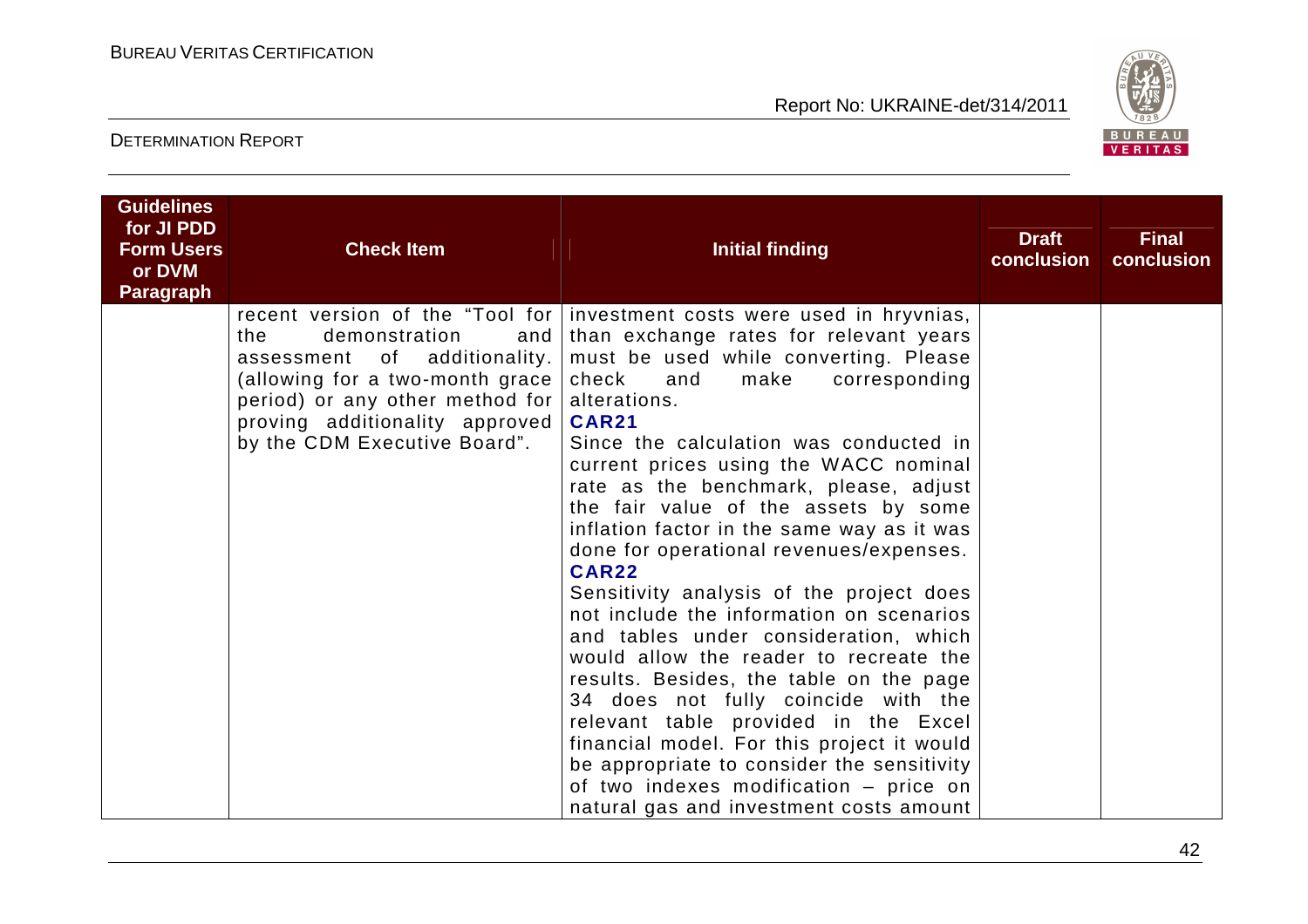

| <b>Guidelines</b><br>for JI PDD<br><b>Form Users</b><br>or DVM<br><b>Paragraph</b> | <b>Check Item</b>                                                                                                                                       | Initial finding                                                                                                                                                                                                                                                                                                                                                                     | <b>Draft</b><br>conclusion | <b>Final</b><br>conclusion |
|------------------------------------------------------------------------------------|---------------------------------------------------------------------------------------------------------------------------------------------------------|-------------------------------------------------------------------------------------------------------------------------------------------------------------------------------------------------------------------------------------------------------------------------------------------------------------------------------------------------------------------------------------|----------------------------|----------------------------|
|                                                                                    |                                                                                                                                                         | in the range of $+10\%$ .<br><b>CL02</b><br>Please, indicate whether tariffs, costs<br>and investment values are indicated with<br>VAT included or not. Pay attention that<br>approach<br>general<br>envisages<br>the<br>calculations without taking into account<br>VAT in the relevant values. If the<br>enterprise is not a taxpayer,<br>the<br>calculations should include VAT. |                            |                            |
| 29(a)                                                                              | PDD<br>provide<br><b>Does</b><br>the<br>a<br>justification of the applicability<br>of the approach with a clear and<br>transparent description?         | See CARs in the section 28 above.                                                                                                                                                                                                                                                                                                                                                   | Pending                    | OK.                        |
| 29(b)                                                                              | additionality<br>proofs<br>Are<br>provided?                                                                                                             | Yes. See section B.2. of the PDD.                                                                                                                                                                                                                                                                                                                                                   | <b>OK</b>                  | OK.                        |
| 29(c)                                                                              | additionality<br>ls.<br>the<br>demonstrated appropriately as a<br>result?                                                                               | See CARs and CLs in the section 28<br>above.                                                                                                                                                                                                                                                                                                                                        | Pending                    | <b>OK</b>                  |
| 30                                                                                 | If the approach 28 (c)<br>is l<br>chosen, are all explanations,<br>descriptions and analyses made<br>in accordance with the selected<br>tool or method? | See CARs in the section 28 above.                                                                                                                                                                                                                                                                                                                                                   | Pending                    | OK.                        |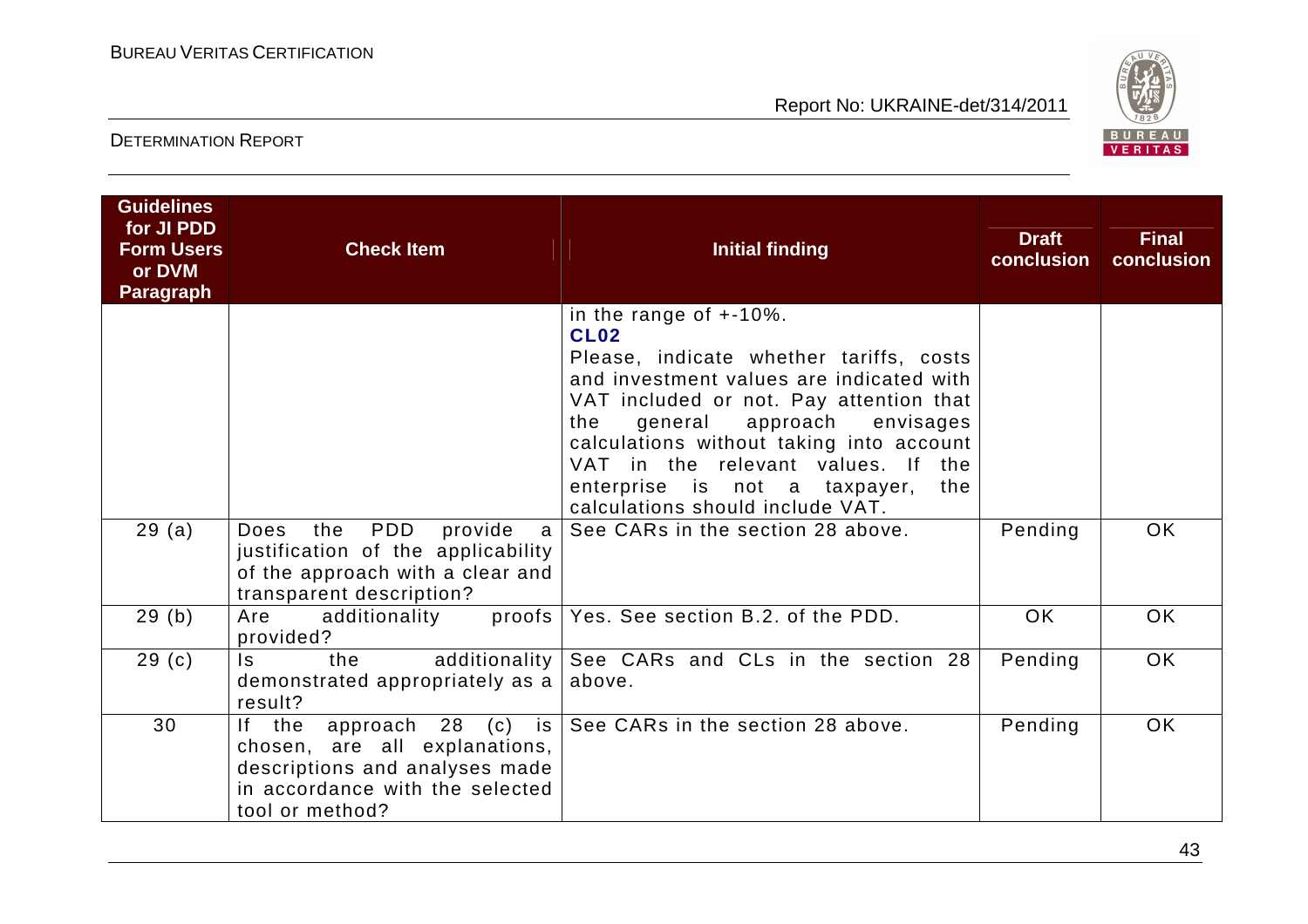

| <b>Guidelines</b><br>for JI PDD<br><b>Form Users</b><br>or DVM | <b>Check Item</b>                                                                                                                                | <b>Initial finding</b>                                                                                                         | <b>Draft</b><br>conclusion | <b>Final</b><br>conclusion |  |
|----------------------------------------------------------------|--------------------------------------------------------------------------------------------------------------------------------------------------|--------------------------------------------------------------------------------------------------------------------------------|----------------------------|----------------------------|--|
| <b>Paragraph</b>                                               |                                                                                                                                                  |                                                                                                                                |                            |                            |  |
|                                                                | Approved CDM methodology approach only                                                                                                           |                                                                                                                                |                            |                            |  |
| 31(a)                                                          | Does the PDD provide the title,<br>reference number and version<br>CDM<br>of<br>the<br>approved<br>methodology used?                             | N/A                                                                                                                            | N/A                        | N/A                        |  |
| 31 <sub>(b)</sub>                                              | provide<br>Does the PDD<br>a<br>description of why and how the<br>CDM<br>referenced<br>approved<br>methodology is applicable to<br>the project?  | N/A                                                                                                                            | N/A                        | N/A                        |  |
| 31 <sub>(c)</sub>                                              | all<br>Are<br>explanations,<br>descriptions and analyses with<br>regard to additionality made in<br>accordance with the selected<br>methodology? | N/A                                                                                                                            | N/A                        | N/A                        |  |
| 31 (d)                                                         | additionality<br>proofs<br>Are<br>provided?                                                                                                      | N/A                                                                                                                            | N/A                        | N/A                        |  |
| 31(e)                                                          | $\mathsf{ls}$<br>the<br>additionality<br>demonstrated appropriately as a<br>result?                                                              | N/A                                                                                                                            | N/A                        | N/A                        |  |
| Project boundary (applicable except for JI LULUCF projects     |                                                                                                                                                  |                                                                                                                                |                            |                            |  |
|                                                                |                                                                                                                                                  | JI specific approach only                                                                                                      |                            |                            |  |
| 32(a)                                                          | <b>Does</b><br>the                                                                                                                               | project boundary The review of emission sources in the<br>defined in the PDD encompass project scenario is demonstrated in the | OK.                        | <b>OK</b>                  |  |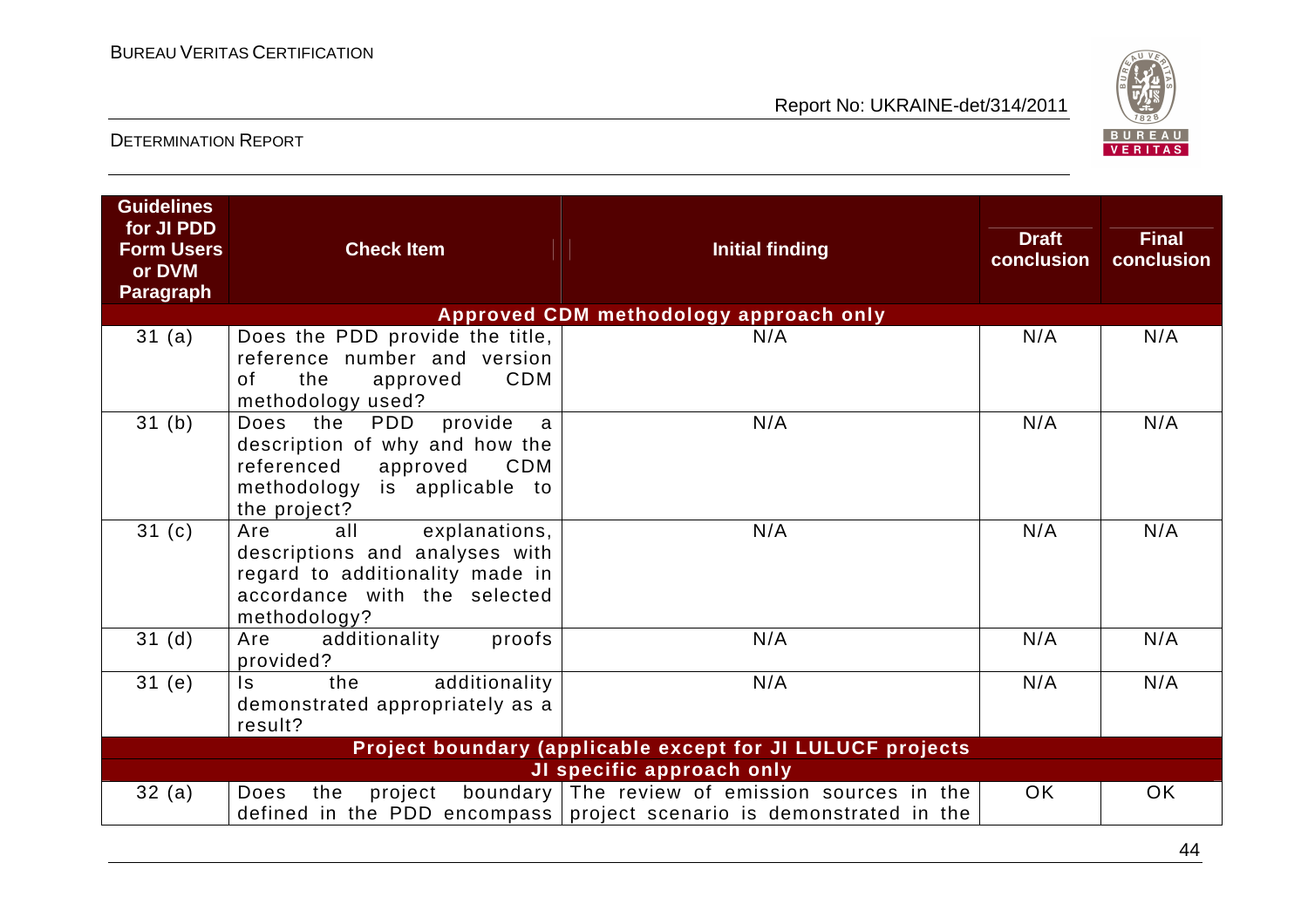

| <b>Guidelines</b><br>for JI PDD<br><b>Form Users</b><br>or DVM<br><b>Paragraph</b> | <b>Check Item</b>                                                                                                                                                                                                            | <b>Initial finding</b>                                                                                                                                                                              | <b>Draft</b><br>conclusion | <b>Final</b><br>conclusion |
|------------------------------------------------------------------------------------|------------------------------------------------------------------------------------------------------------------------------------------------------------------------------------------------------------------------------|-----------------------------------------------------------------------------------------------------------------------------------------------------------------------------------------------------|----------------------------|----------------------------|
|                                                                                    | sources of GHGs that are:<br>(i) Under the control of the<br>project participants?<br>(ii) Reasonably attributable to<br>the project?<br>(iii) Significant?                                                                  | all anthropogenic emissions by PDD. The respective information<br>is<br>provided in the PDD, section B.3.                                                                                           |                            |                            |
| 32(b)                                                                              | Is the project boundary defined<br>on the basis of a case-by-case<br>assessment with regard to the<br>criteria referred to in 32 (a)<br>above?                                                                               | <b>CAR23</b><br>The GHG emission sources listed in the<br>section B.3. do not coincide with those<br>provided by the methodology of baseline<br>emissions calculation. Please, make<br>corrections. | <b>CAR23</b>               | <b>OK</b>                  |
| 32(c)                                                                              | delineation of the<br>the<br>Are<br>project boundary and the gases<br>included<br>and<br>sources<br>appropriately described<br>and<br>justified in the PDD by using a<br>flow<br>figure<br>or<br>chart<br>as<br>appropriate? | See CARs and CLs in the section 32 (b)<br>above.                                                                                                                                                    | Pending                    | OK.                        |
| 32(d)                                                                              | Are all gases and sources<br>included explicitly stated, and<br>the exclusions of any sources<br>related to the baseline or the                                                                                              | See CARs and CLs in the section 32 (b)<br>above                                                                                                                                                     | Pending                    | <b>OK</b>                  |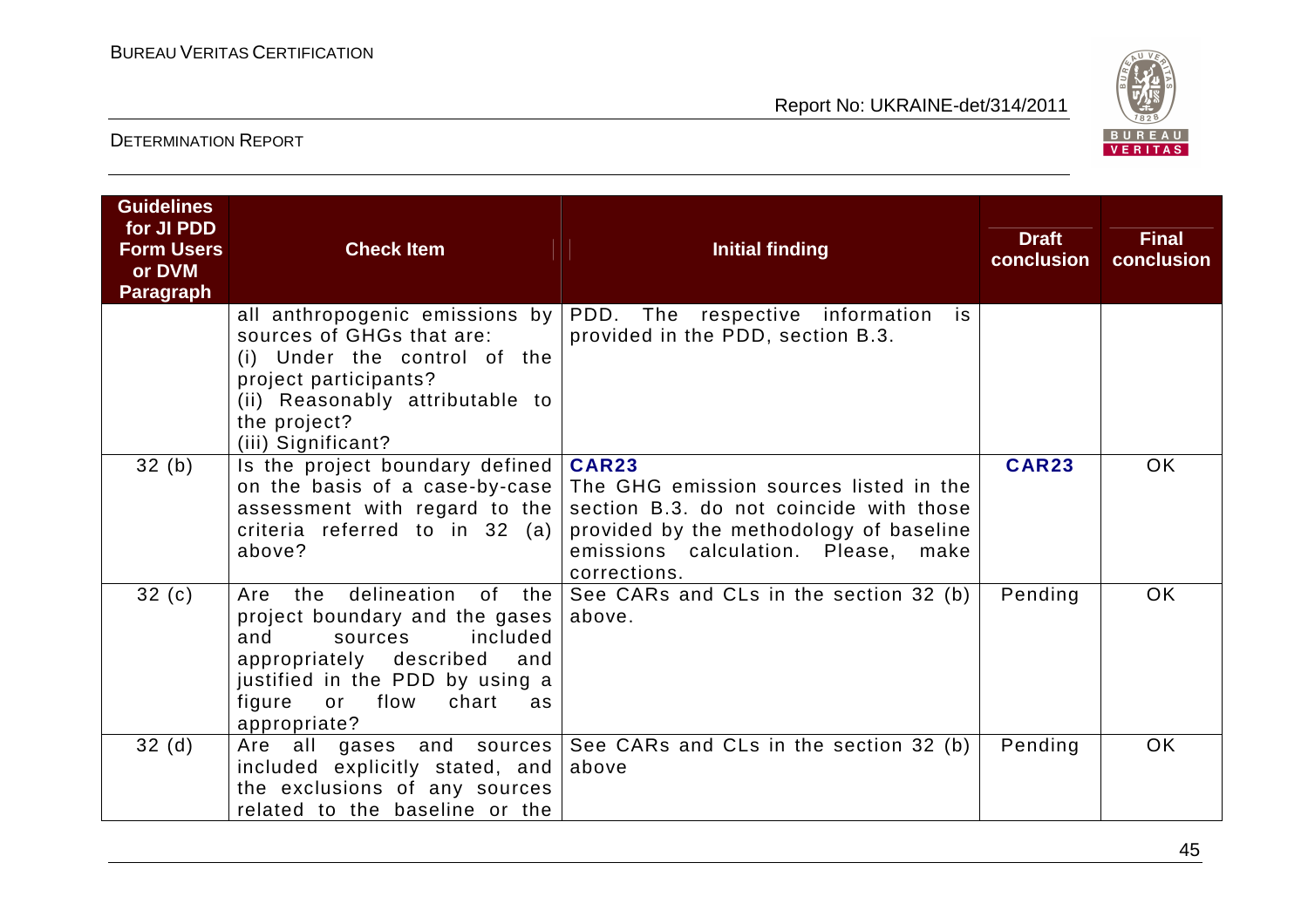

| <b>Guidelines</b><br>for JI PDD<br><b>Form Users</b><br>or DVM<br><b>Paragraph</b> | <b>Check Item</b>                                                                                                                                                          | <b>Initial finding</b>                                                                                                                                                                              | <b>Draft</b><br>conclusion | <b>Final</b><br>conclusion |
|------------------------------------------------------------------------------------|----------------------------------------------------------------------------------------------------------------------------------------------------------------------------|-----------------------------------------------------------------------------------------------------------------------------------------------------------------------------------------------------|----------------------------|----------------------------|
|                                                                                    | appropriately<br>project<br>are<br>justified?                                                                                                                              |                                                                                                                                                                                                     |                            |                            |
|                                                                                    |                                                                                                                                                                            | Approved CDM methodology approach only                                                                                                                                                              |                            |                            |
| 33                                                                                 | Is the project boundary defined<br>accordance<br>with<br>the<br>in.<br>approved CDM methodology?                                                                           | N/A                                                                                                                                                                                                 | N/A                        | N/A                        |
|                                                                                    |                                                                                                                                                                            | <b>Crediting period</b>                                                                                                                                                                             |                            |                            |
| 34(a)                                                                              | Does the PDD state the starting<br>date of the project as the date<br>on which the implementation or<br>construction or real action of<br>the project will begin or began? | <b>CAR24</b><br>Please, state in the PDD the actual<br>starting date of the project which is<br>indicated in the documentation on JI<br>project realization at OJSC "Odesagas".                     | <b>CAR24</b>               | <b>OK</b>                  |
| 34(a)                                                                              | Is the starting date after the<br>beginning of 2000?                                                                                                                       | Yes. The starting date is after the<br>beginning of 2000.                                                                                                                                           | <b>OK</b>                  | <b>OK</b>                  |
| 34(b)                                                                              | the<br><b>PDD</b><br><b>Does</b><br>state<br>the<br>expected operational lifetime of<br>the<br>project in years<br>and<br>months?                                          | <b>CAR25</b><br>Please, indicate in the section C the<br>expected operational lifetime of the<br>project in years and months.                                                                       | <b>CAR25</b>               | <b>OK</b>                  |
| 34(c)                                                                              | Does the PDD state the length<br>of the crediting period in years<br>and months?                                                                                           | <b>CAR26</b><br>provide the length of the<br>Please,<br>crediting period taking into account the<br>project starting date and the crediting<br>period length stated in the section A of<br>the PDD. | <b>CAR26</b>               | <b>OK</b>                  |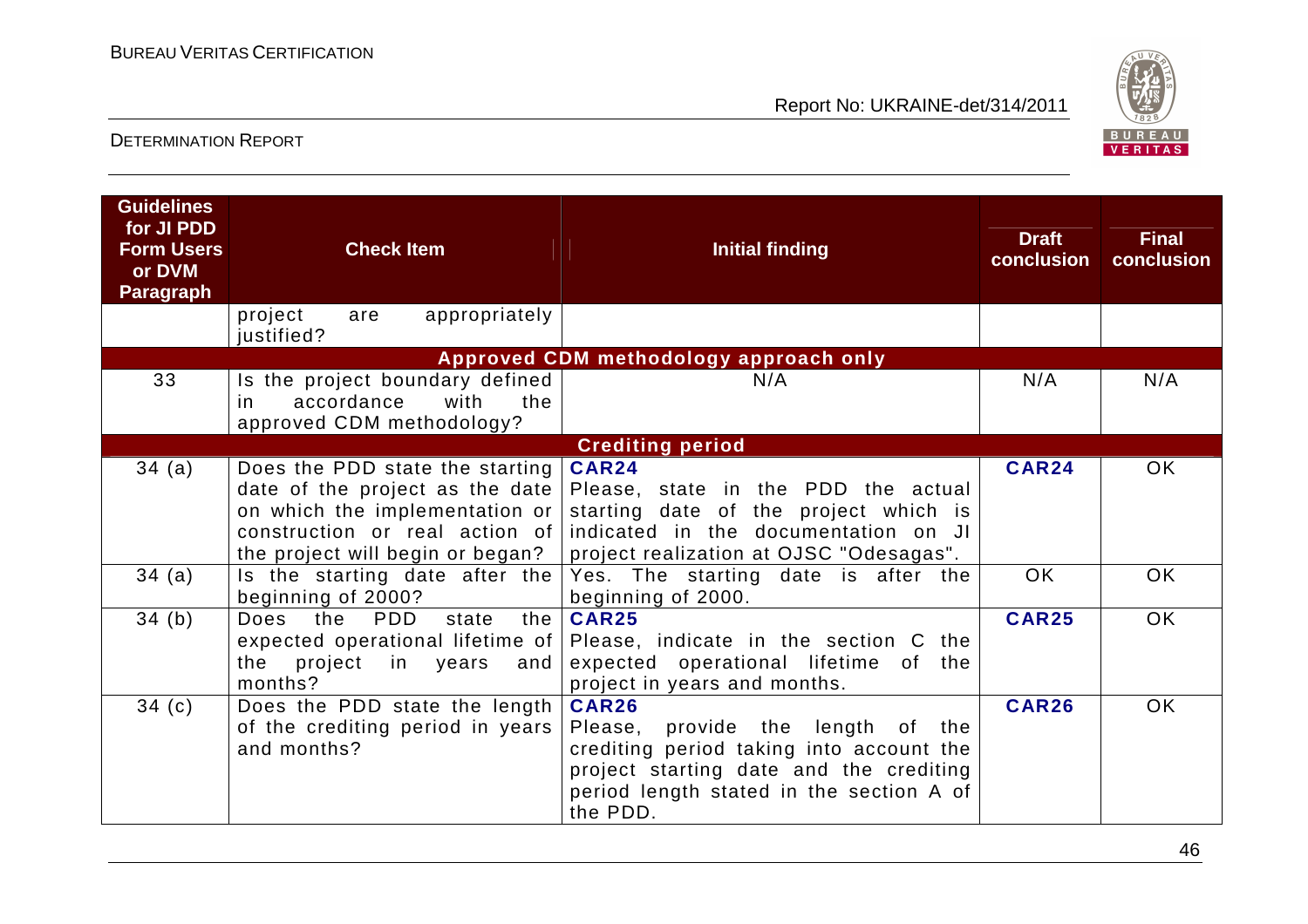

| <b>Guidelines</b><br>for JI PDD<br><b>Form Users</b><br>or DVM<br><b>Paragraph</b> | <b>Check Item</b>                                                                                                                                                                                                                                                                                             | <b>Initial finding</b>                                                                                                                  | <b>Draft</b><br>conclusion | <b>Final</b><br>conclusion |
|------------------------------------------------------------------------------------|---------------------------------------------------------------------------------------------------------------------------------------------------------------------------------------------------------------------------------------------------------------------------------------------------------------|-----------------------------------------------------------------------------------------------------------------------------------------|----------------------------|----------------------------|
| 34 $(c)$                                                                           | ls l<br>crediting period on or after the<br>of the first emission<br>date<br>reductions or enhancements of<br>net removals generated by the<br>project?                                                                                                                                                       | the starting date of the $\vert$ See CAR in the section 34 (c) above.                                                                   | Pending                    | <b>OK</b>                  |
| 34(d)                                                                              | crediting period for issuance of<br>ERUs starts only after the<br>beginning of 2008 and does not<br>extend beyond the operational<br>lifetime of the project?                                                                                                                                                 | Does the PDD state that the $ $ See CAR in the section 34 (c) above.                                                                    | Pending                    | <b>OK</b>                  |
| 34(d)                                                                              | If the crediting period extends $CAR27$<br>beyond 2012, does the $PDD$<br>state that the extension is<br>subject to the host Party<br>approval?<br>Are the estimates of emission<br>reductions or enhancements of<br>removals<br>presented<br>net<br>separately for those until 2012<br>and those after 2012? | No. The necessary information as to<br>emission reductions before 2012 and<br>after 2012 must bee added to the section<br>C of the PDD. | <b>CAR27</b>               | <b>OK</b>                  |
|                                                                                    |                                                                                                                                                                                                                                                                                                               | <b>Monitoring plan</b>                                                                                                                  |                            |                            |
| 35                                                                                 |                                                                                                                                                                                                                                                                                                               | Does the PDD explicitly indicate The own developed JI specific on the                                                                   | <b>CAR28</b>               | <b>OK</b>                  |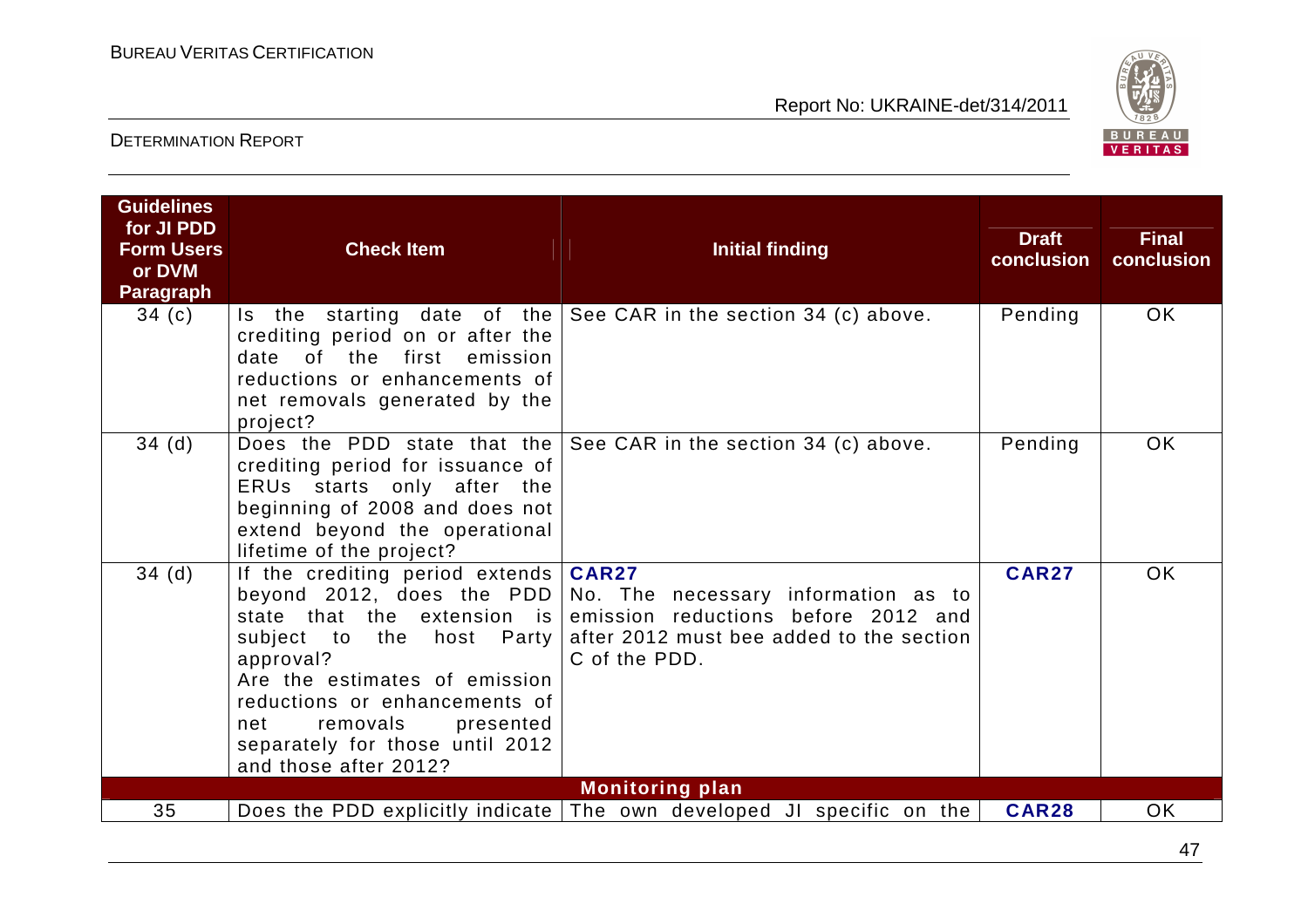

| <b>Guidelines</b><br>for JI PDD<br><b>Form Users</b><br>or DVM<br><b>Paragraph</b> | <b>Check Item</b>                                                                                                                                                                                                                   | <b>Initial finding</b>                                                                                                                                                                                                                                                                                                                                                                                                    | <b>Draft</b><br>conclusion | <b>Final</b><br>conclusion |
|------------------------------------------------------------------------------------|-------------------------------------------------------------------------------------------------------------------------------------------------------------------------------------------------------------------------------------|---------------------------------------------------------------------------------------------------------------------------------------------------------------------------------------------------------------------------------------------------------------------------------------------------------------------------------------------------------------------------------------------------------------------------|----------------------------|----------------------------|
|                                                                                    | which<br>of<br>following<br>the<br>approaches is used?<br>-JI specific approach<br>-Approved CDM methodology<br>approach                                                                                                            | basis of the elements of approved CDM<br>methodology was used to establish the<br>monitoring plan.<br><b>CAR28</b><br>All equations in the section D of the PDD<br>must be numbered as per Guidance on<br>for<br>baseline<br>criteria<br>setting<br>and<br>monitoring. Please, make corresponding<br>corrections.                                                                                                         |                            |                            |
|                                                                                    |                                                                                                                                                                                                                                     | JI specific approach only                                                                                                                                                                                                                                                                                                                                                                                                 |                            |                            |
| 36(a)                                                                              | the<br>monitoring<br>Does<br>describe:<br>will<br>characteristics<br>that<br>monitored?<br>- The period in which they will<br>be monitored?<br>$-$ All decisive factors for the<br>control and reporting of project<br>performance? | plan   CAR29<br>Pease, for each of the parameters listed<br>- All relevant factors and key in Tables D.1.1.1 and D.1.1.3, specify<br>be the actual value of the period and<br>of<br>frequency<br>monitoring,<br>and<br>Justification of the choice of data or<br>description of measurement<br>methods<br>procedures (to<br>be)<br>and<br>applied,<br>according to Guidelines for users of the<br>JI PDD form version 04. | <b>CAR29</b>               | OK                         |
| 36(b)                                                                              | monitoring<br>plan  <br>Does<br>the<br>and variables used that are<br>reliable, valid<br>provide<br>and                                                                                                                             | CAR30<br>specify the indicators, constants   All the monitored baseline and project<br>be added<br>parameters<br>must<br>to the<br>monitoring plan in the sections D.1.1.1                                                                                                                                                                                                                                                | <b>CAR30</b>               | OK                         |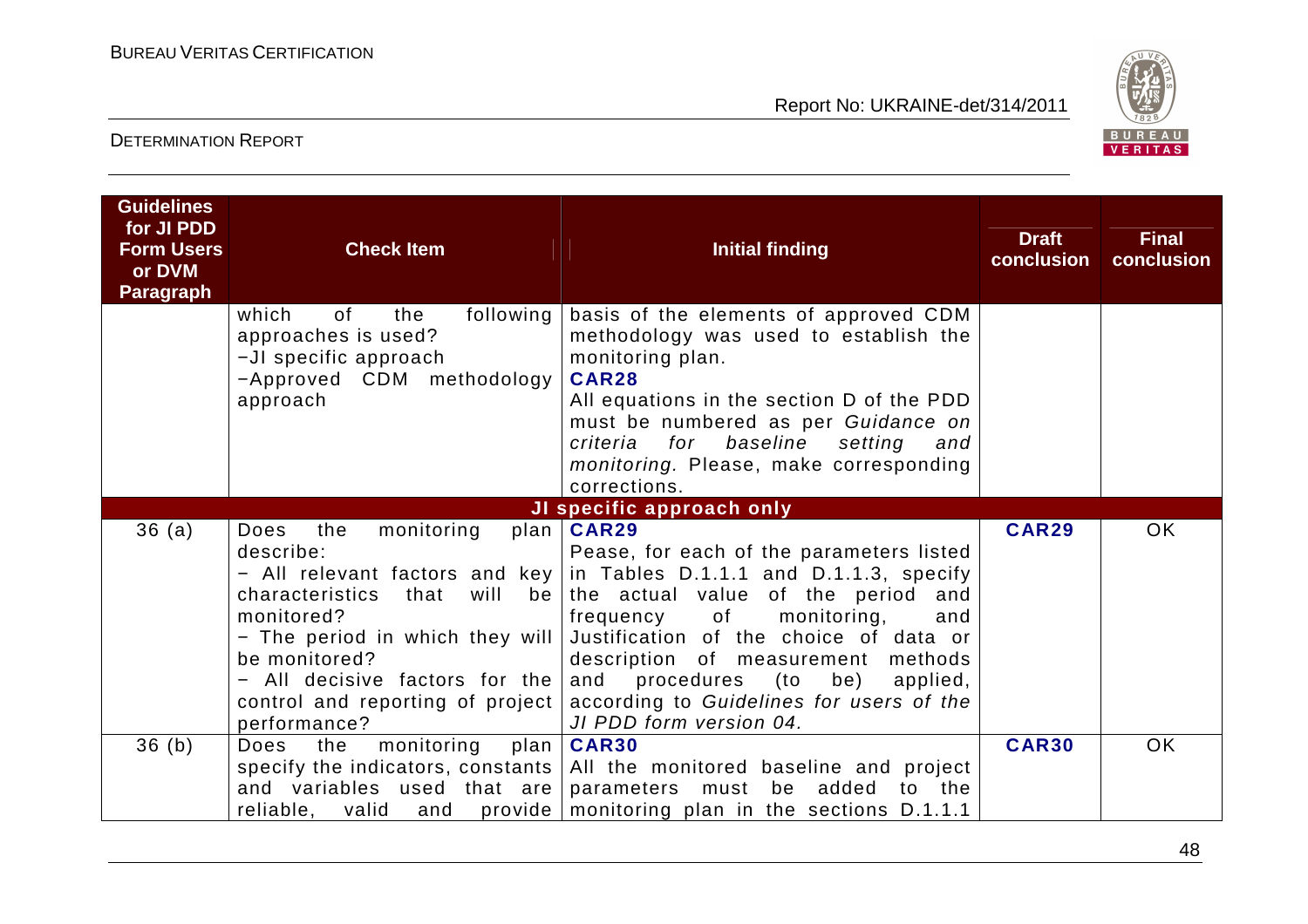

| <b>Guidelines</b><br>for JI PDD<br><b>Form Users</b><br>or DVM<br><b>Paragraph</b> | <b>Check Item</b>                                                                                                                                                                                                                                                                                                                                | <b>Initial finding</b>                                                                                                                                                                                                         | <b>Draft</b><br>conclusion | <b>Final</b><br>conclusion |
|------------------------------------------------------------------------------------|--------------------------------------------------------------------------------------------------------------------------------------------------------------------------------------------------------------------------------------------------------------------------------------------------------------------------------------------------|--------------------------------------------------------------------------------------------------------------------------------------------------------------------------------------------------------------------------------|----------------------------|----------------------------|
|                                                                                    | of<br>picture<br>transparent<br>emission<br>reductions<br>or <sub>1</sub><br>enhancements of net removals  <br>to be monitored?                                                                                                                                                                                                                  | the and $D.1.1.3$ . of the<br>PDD<br>as<br>per<br>Guidelines for users of the JI PDD form<br>(version $04$ ).                                                                                                                  |                            |                            |
| 36(b)                                                                              | If default values are used:<br>Are<br>accuracy<br>reasonableness carefully  <br>balanced in their selection?<br>from recognized  <br>originate<br>sources?<br>Are the default values<br>statistical<br>by<br>supported<br>analyses providing reasonable<br>confidence levels?<br>Are the default values<br>presented in a transparent<br>manner? | <b>CAR31</b><br>and The monitoring of emission factor for<br>Ukrainian electricity grid<br>must<br>be<br>provided in the PDD. The necessary<br>Do the default values justification for used data sources must<br>be indicated. | <b>CAR31</b>               | OK.                        |
| $36$ (b) (i)                                                                       | provided<br>by<br>the<br>project<br>does<br>participants,<br>the<br>monitoring plan clearly indicate<br>how the values are to be<br>selected and justified?                                                                                                                                                                                      | For those values that are to be $ $ See CAR from the item 36 (a) above.                                                                                                                                                        | Pending                    | <b>OK</b>                  |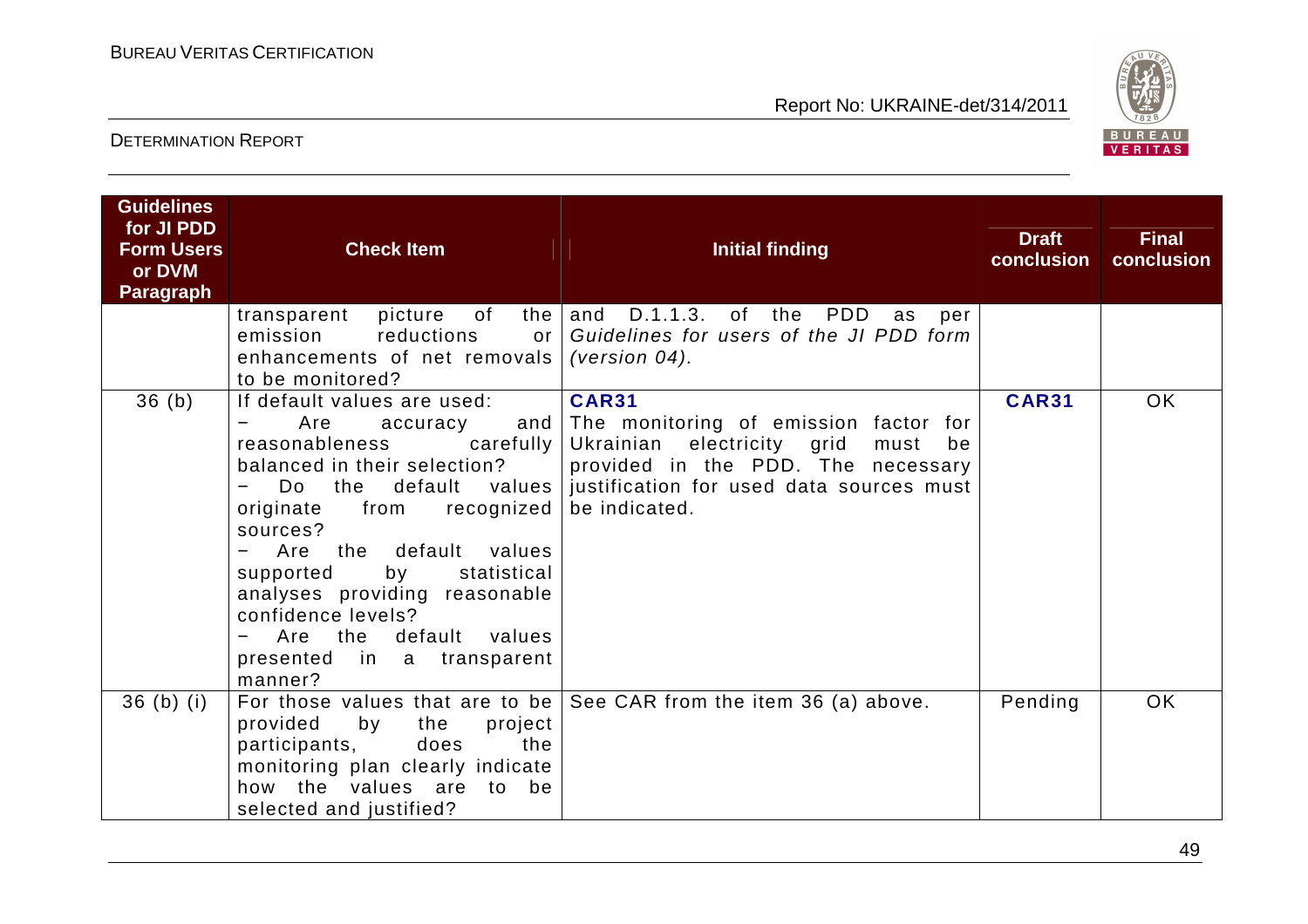

| <b>Guidelines</b><br>for JI PDD |                                                                                                                                                                                                     |                                                                                                                                                   | <b>Draft</b> | <b>Final</b> |
|---------------------------------|-----------------------------------------------------------------------------------------------------------------------------------------------------------------------------------------------------|---------------------------------------------------------------------------------------------------------------------------------------------------|--------------|--------------|
| <b>Form Users</b><br>or DVM     | <b>Check Item</b>                                                                                                                                                                                   | <b>Initial finding</b>                                                                                                                            | conclusion   | conclusion   |
| <b>Paragraph</b>                |                                                                                                                                                                                                     |                                                                                                                                                   |              |              |
| $36$ (b) (ii)                   | For other values,<br>Does the monitoring plan<br>clearly indicate the precise<br>references from which these<br>values are taken?<br>- Is the conservativeness of the<br>values provided justified? | See CAR from the item 36 (a) above.                                                                                                               | Pending      | OK           |
| 36 (b) (iii)                    | monitoring plan specify the<br>procedures to be followed if<br>expected data are unavailable?                                                                                                       | For all data sources, does the See CAR from the item 36 (a) above.                                                                                | Pending      | <b>OK</b>    |
| $36(b)$ (iv)                    | (SI units) used?                                                                                                                                                                                    | Are International System Unit   The International System Unit is used for<br>some parameters.                                                     | <b>OK</b>    | <b>OK</b>    |
| 36(b)(v)                        | any parameters, coefficients,<br>variables, etc. that are used to<br>calculate baseline emissions or<br>net removals but are obtained<br>through monitoring?                                        | Does the monitoring plan note See CAR from the item 36 (a) above.                                                                                 | Pending      | <b>OK</b>    |
| 36(b)(v)                        | coefficients, variables,<br>consistent between the baseline  <br>and monitoring plan?                                                                                                               | Is the use of parameters, The use of parameters, coefficients,<br>etc. variables, etc. is consistent between the<br>baseline and monitoring plan. | <b>OK</b>    | <b>OK</b>    |
| 36(c)                           |                                                                                                                                                                                                     | Does the monitoring plan draw Some variables contained in appendix B                                                                              | <b>OK</b>    | <b>OK</b>    |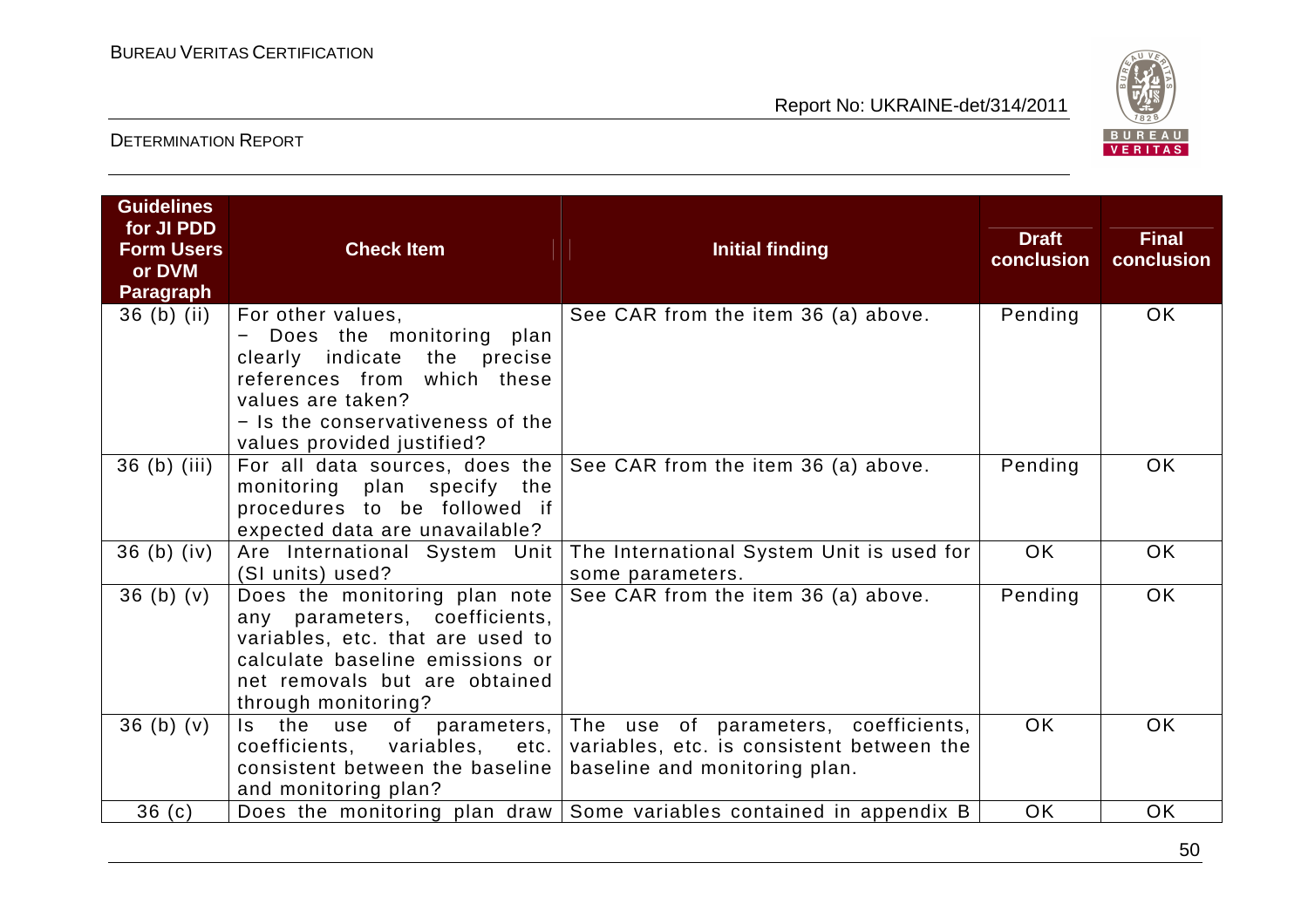

| <b>Guidelines</b><br>for JI PDD<br><b>Form Users</b><br>or DVM<br><b>Paragraph</b> | <b>Check Item</b>                                                                                                                                                                                                                                                                                                                                                                                                                                                                                                                                                    | <b>Initial finding</b>                                                                                                                                                                                                                                                                                                                                                                                                                                                                                                                                                                                                                                                                                                                                                                                   | <b>Draft</b><br>conclusion | <b>Final</b><br>conclusion |
|------------------------------------------------------------------------------------|----------------------------------------------------------------------------------------------------------------------------------------------------------------------------------------------------------------------------------------------------------------------------------------------------------------------------------------------------------------------------------------------------------------------------------------------------------------------------------------------------------------------------------------------------------------------|----------------------------------------------------------------------------------------------------------------------------------------------------------------------------------------------------------------------------------------------------------------------------------------------------------------------------------------------------------------------------------------------------------------------------------------------------------------------------------------------------------------------------------------------------------------------------------------------------------------------------------------------------------------------------------------------------------------------------------------------------------------------------------------------------------|----------------------------|----------------------------|
|                                                                                    | "Guidance<br>on<br>criteria<br>baseline<br>setting<br>and<br>monitoring"?                                                                                                                                                                                                                                                                                                                                                                                                                                                                                            | on the list of standard variables of "Guidance on criteria for baseline<br>contained in appendix $B$ of setting and monitoring" were included in<br>for   the monitoring plan.                                                                                                                                                                                                                                                                                                                                                                                                                                                                                                                                                                                                                           |                            |                            |
| 36(d)                                                                              | monitoring<br>Does the<br>explicitly<br>and<br>distinguish:<br>not monitored throughout the<br>crediting<br>period, but<br>are  <br>determined only once (and thus  <br>remain fixed throughout the<br>crediting period), and that are<br>available already at the stage of<br>determination?<br>(ii) Data and parameters that $ $<br>are not monitored throughout<br>the crediting period, but are<br>determined only once (and thus  <br>remain fixed throughout the<br>crediting period), but that are<br>not already available at the<br>stage of determination? | plan   CAR32<br>clearly Please, after making alteration of the<br>monitoring plan and adding<br>of all<br>(i) Data and parameters that are   necessary parameters to be monitored,<br>explicitly distinguish:<br>(i) Data and parameters that are not<br>monitored throughout the crediting<br>period, but are determined only once<br>(and thus remain fixed throughout the<br>crediting period), and that are available<br>already at the stage of determination;<br>(ii) Data and parameters that are not<br>monitored throughout the crediting<br>period, but are determined only once<br>(and thus remain fixed throughout the<br>crediting period), but that are not<br>available at the stage of determination;<br>(iii) Data and parameters that are<br>monitored<br>throughout the<br>crediting | <b>CAR32</b>               | OK                         |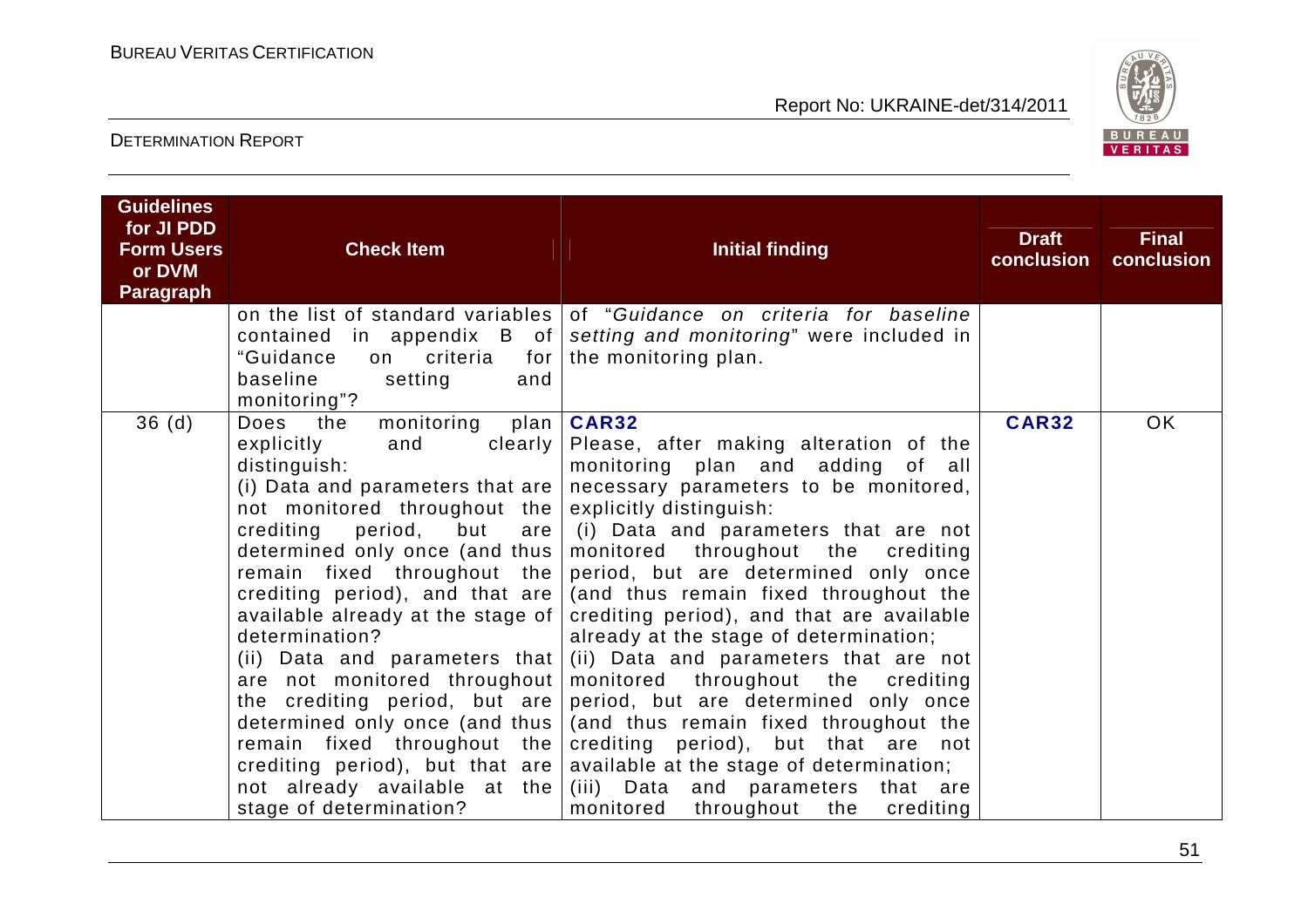

| <b>Guidelines</b><br>for JI PDD<br><b>Form Users</b><br>or DVM<br><b>Paragraph</b> | <b>Check Item</b>                                                                                                                                                                                                                                                         | <b>Initial finding</b>                                                                                                                                                                                                                                                                                                                                     | <b>Draft</b><br>conclusion | <b>Final</b><br>conclusion |
|------------------------------------------------------------------------------------|---------------------------------------------------------------------------------------------------------------------------------------------------------------------------------------------------------------------------------------------------------------------------|------------------------------------------------------------------------------------------------------------------------------------------------------------------------------------------------------------------------------------------------------------------------------------------------------------------------------------------------------------|----------------------------|----------------------------|
|                                                                                    | (iii) Data and parameters that period.<br>are monitored throughout the<br>crediting period?                                                                                                                                                                               |                                                                                                                                                                                                                                                                                                                                                            |                            |                            |
| 36(e)                                                                              | the<br>monitoring<br>Does<br>describe the methods employed<br>for data monitoring (including<br>its frequency) and recording?                                                                                                                                             | plan   Yes. This information is included in the<br>monitoring plan.                                                                                                                                                                                                                                                                                        | OK.                        | OK                         |
| 36(f)                                                                              | the<br>monitoring<br>Does<br>elaborate all algorithms<br>used for<br>formulae<br>the  <br>estimation/calculation<br>of<br>baseline<br>and project emissions/ removals  <br>or direct monitoring of emission  <br>reductions from the project,<br>leakage, as appropriate? | plan   CAR33<br>and PDD should provide monitoring of the<br>GHG emissions from burning of gaseous<br>by gas turbine<br>fuel<br>plants<br>for<br>emissions/removals transportation of natural<br>gas<br>to<br>consumers. The algorithms and formulae<br>used to for their estimation/calculation<br>must be included in the section D.1.1.2.<br>of the PDD. | <b>CAR33</b>               | OK                         |
| $36(f)$ (i)                                                                        | algorithms/formulae<br>the<br>explained?                                                                                                                                                                                                                                  | Is the underlying rationale for Pending a response to CARs in the items<br>$35(a) - 36(f)$ above.                                                                                                                                                                                                                                                          | Pending                    | OK                         |
| $36(f)$ (ii)                                                                       | consistent<br>variables,<br>Are<br>equation formats,<br>subscripts  <br>etc. used?                                                                                                                                                                                        | Pending a response to CARs in the items<br>$35(a) - 36(f)$ above.                                                                                                                                                                                                                                                                                          | Pending                    | OK                         |
| 36 (f) (iii)                                                                       | Are all equations numbered?                                                                                                                                                                                                                                               | No see CAR from the item 35 above.                                                                                                                                                                                                                                                                                                                         | Pending                    | <b>OK</b>                  |
| 36 $(f)$ (iv)                                                                      |                                                                                                                                                                                                                                                                           | Are all variables, with units   Pending a response to CARs in the items                                                                                                                                                                                                                                                                                    | Pending                    | OK                         |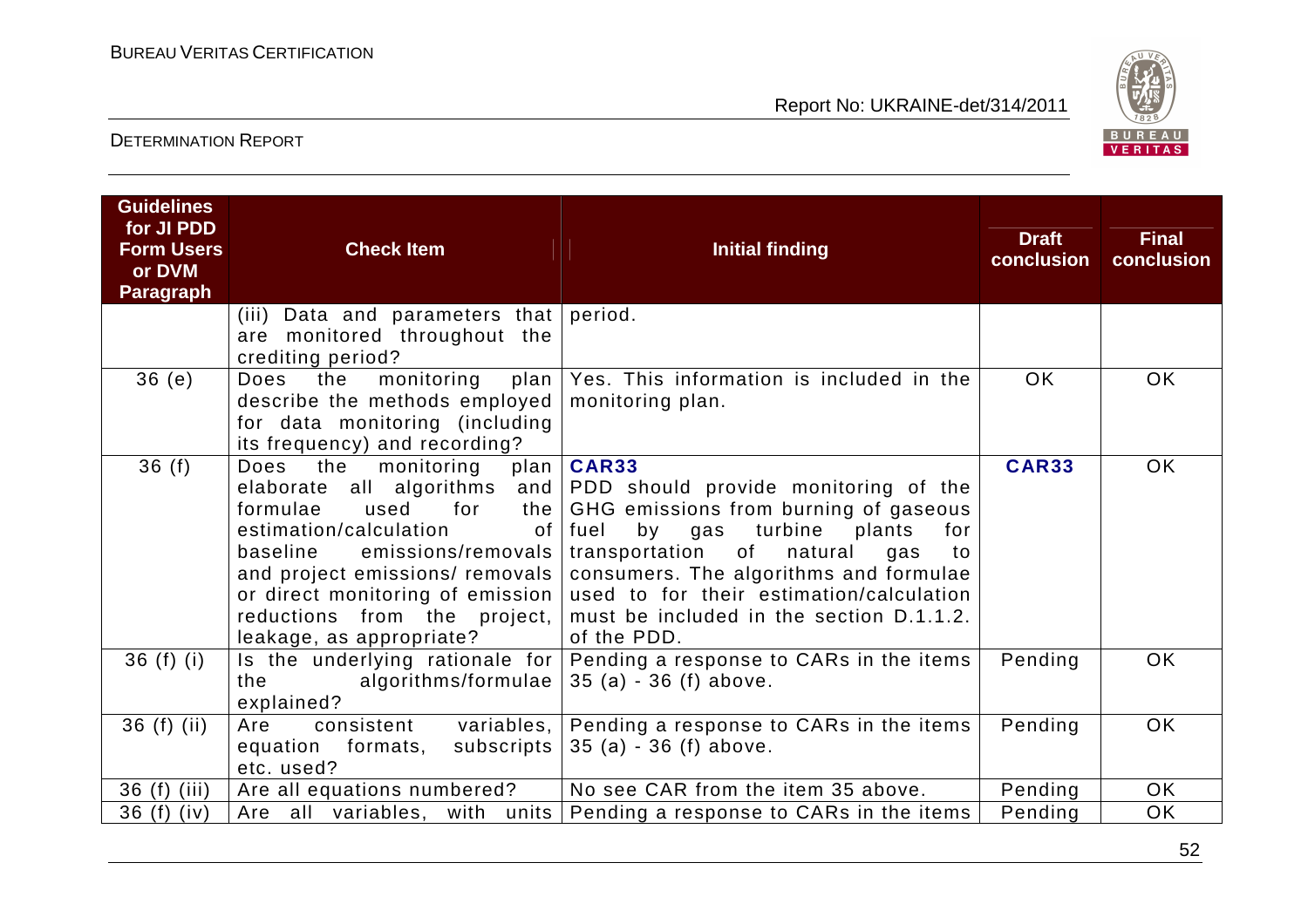

| <b>Guidelines</b><br>for JI PDD<br><b>Form Users</b><br>or DVM<br><b>Paragraph</b> | <b>Check Item</b>                                                                                                                                                      | <b>Initial finding</b>                                                                                               | <b>Draft</b><br>conclusion | <b>Final</b><br>conclusion |
|------------------------------------------------------------------------------------|------------------------------------------------------------------------------------------------------------------------------------------------------------------------|----------------------------------------------------------------------------------------------------------------------|----------------------------|----------------------------|
|                                                                                    | indicated defined?                                                                                                                                                     | $35(a) - 36(f)$ above.                                                                                               |                            |                            |
| 36(f)(v)                                                                           | Is the conservativeness of the $ $<br>algorithms/procedures justified?                                                                                                 | Yes, algorithms/procedures used are in<br>line with the state norms and used in<br>conservative manner.              | OK.                        | <b>OK</b>                  |
| 36 (f) $(v)$                                                                       | To the extent possible, are<br>methods<br>to<br>quantitatively<br>account for uncertainty in key<br>parameters included?                                               | The uncertainties for the parameters<br>used are generally low taking into<br>account monitoring algorithm.          | <b>OK</b>                  | <b>OK</b>                  |
| 36(f)(vi)                                                                          | Is consistency<br>elaboration of the<br>baseline  <br>scenario and the procedure for<br>calculating the emissions or net<br>removals of<br>baseline<br>the<br>ensured? | between the   Pending a response to CARs in the items<br>$35(a) - 36(f)$ above.                                      | Pending                    | <b>OK</b>                  |
| 36 (f) (vii)                                                                       | Are any parts of the algorithms<br>or formulae that are not self-<br>evident explained?                                                                                | All algorithms and formulas are clearly<br>explained.                                                                | <b>OK</b>                  | <b>OK</b>                  |
| 36 (f) (vii)                                                                       | Is it justified that the procedure $\vert$ The<br>consistent with standard<br>is -<br>$technical$ procedures in the<br>relevant sector?                                | procedure is<br>consistent<br>with<br>standard technical procedures in the<br>relevant sector and is well justified. | <b>OK</b>                  | <b>OK</b>                  |
| 36 (f) (vii)                                                                       | provided<br>Are references<br>as  <br>necessary?                                                                                                                       | All necessary references are provided.                                                                               | <b>OK</b>                  | <b>OK</b>                  |
| 36 (f) (vii)                                                                       | Are implicit and explicit key                                                                                                                                          | All implicit and explicit assumptions are                                                                            | <b>OK</b>                  | <b>OK</b>                  |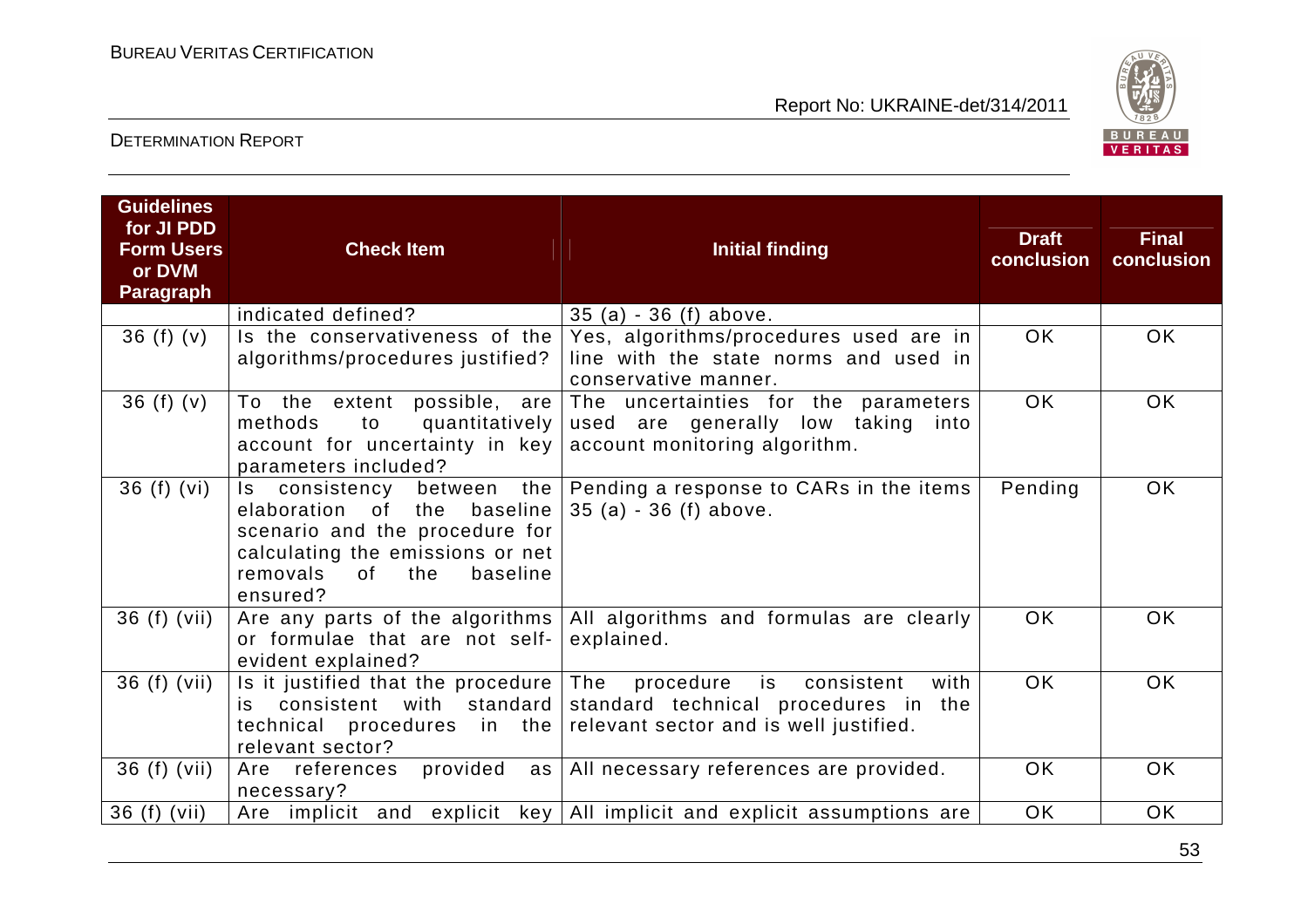

| <b>Guidelines</b><br>for JI PDD<br><b>Form Users</b><br>or DVM<br><b>Paragraph</b> | <b>Check Item</b>                                                                                                                                                                                                                                                                      | <b>Initial finding</b>                                                                                                                                                                    | <b>Draft</b><br>conclusion | <b>Final</b><br>conclusion |
|------------------------------------------------------------------------------------|----------------------------------------------------------------------------------------------------------------------------------------------------------------------------------------------------------------------------------------------------------------------------------------|-------------------------------------------------------------------------------------------------------------------------------------------------------------------------------------------|----------------------------|----------------------------|
|                                                                                    | assumptions explained<br>in a<br>transparent manner?                                                                                                                                                                                                                                   | explained in a transparent manner.                                                                                                                                                        |                            |                            |
| $36(f)$ (vii)                                                                      | Is it clearly stated which<br>assumptions and procedures<br>significant uncertainty<br>have<br>associated with them, and how  <br>addressed?                                                                                                                                           | CAR34<br>Please, include all key monitored<br>parameters to the table D.2., describe<br>uncertainties and quality assurance<br>such uncertainty is to be procedures associated with them. | <b>CAR34</b>               | OK.                        |
| 36 (f) (vii)                                                                       | Is the uncertainty of<br>key<br>described<br>parameters<br>and,<br>possible, is<br>where<br>an<br>95%<br>uncertainty range at<br>confidence level<br>for<br>key<br>parameters for the calculation<br>emission<br>reductions<br>of l<br>or<br>enhancements of net removals<br>provided? | See CAR form the item 36 (f) (vii) above.                                                                                                                                                 | Pending                    | <b>OK</b>                  |
| 36 <sub>(g)</sub>                                                                  | monitoring<br>the<br>Does<br>identify a<br>national<br>or<br>international<br>monitoring<br>standard if such standard has to<br>be and/or is applied to certain<br>aspects of the project?<br>Does<br>the<br>monitoring<br>plan                                                        | plan The monitoring plan is in line with the<br>relevant national standards.                                                                                                              | <b>OK</b>                  | <b>OK</b>                  |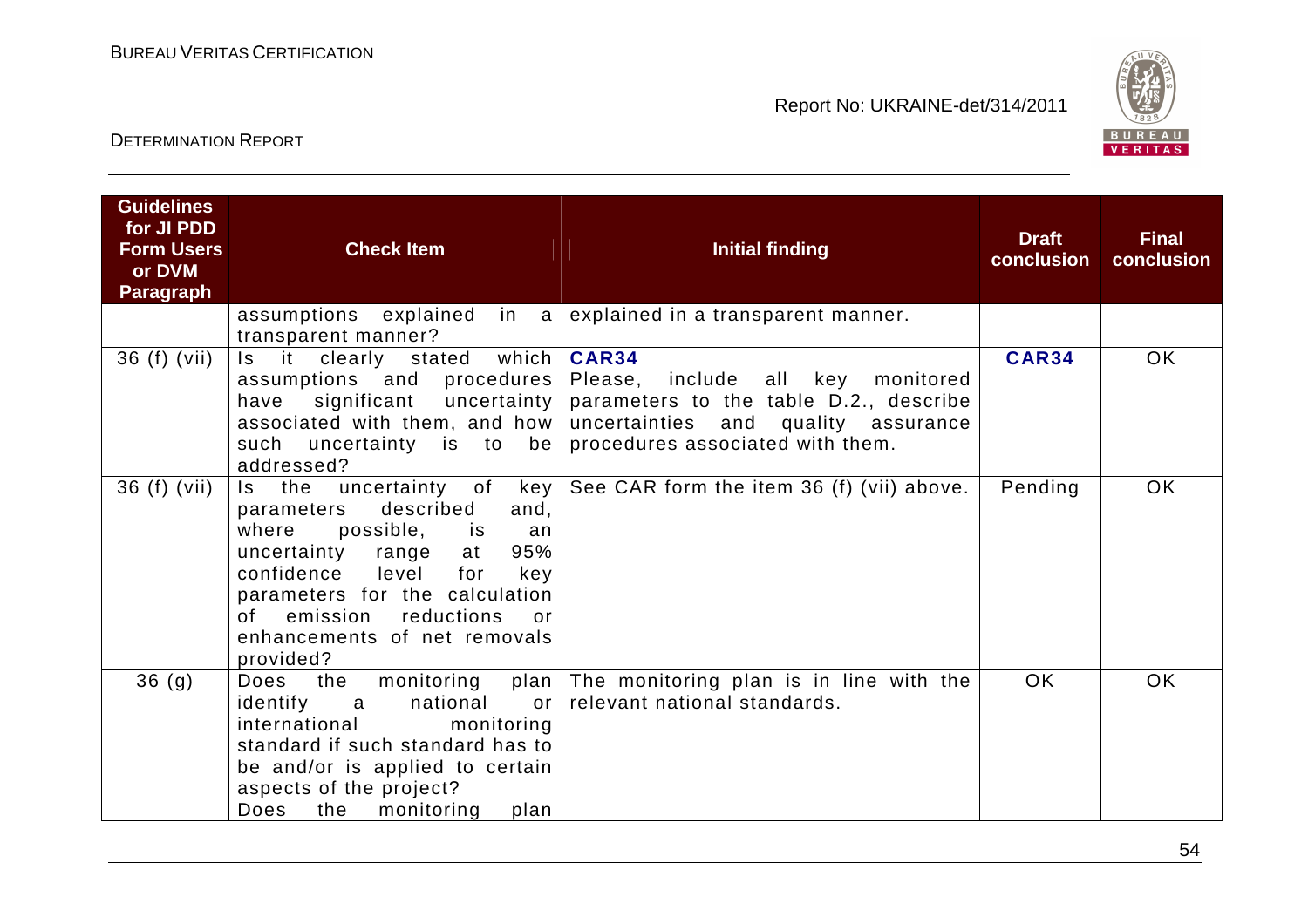

| <b>Guidelines</b><br>for JI PDD<br><b>Form Users</b><br>or DVM<br><b>Paragraph</b> | <b>Check Item</b>                                                                                                                                                                                                                                                                                           | <b>Initial finding</b>                                                                                                                                                          | <b>Draft</b><br>conclusion | <b>Final</b><br>conclusion |
|------------------------------------------------------------------------------------|-------------------------------------------------------------------------------------------------------------------------------------------------------------------------------------------------------------------------------------------------------------------------------------------------------------|---------------------------------------------------------------------------------------------------------------------------------------------------------------------------------|----------------------------|----------------------------|
|                                                                                    | provide a reference as to where<br>a detailed description of the<br>standard can be found?                                                                                                                                                                                                                  |                                                                                                                                                                                 |                            |                            |
| 36(h)                                                                              | the<br>monitoring<br>plan<br>Does<br>document statistical techniques,<br>if used for monitoring, and that<br>they are used in a conservative<br>manner?                                                                                                                                                     | N/A                                                                                                                                                                             | N/A                        | N/A                        |
| 36(i)                                                                              | monitoring<br>the<br>plan  <br>Does<br>present the quality assurance<br>and control procedures for the<br>monitoring process, including,<br>as appropriate, information on<br>calibration and on how records<br>on data and/or method validity<br>and accuracy are kept and<br>made available upon request? | See CAR form the item 36 (f) (vii) above.                                                                                                                                       | Pending                    | <b>OK</b>                  |
| 36(j)                                                                              | the monitoring<br>Does<br>clearly<br>identify<br>responsibilities<br>and<br>the $\vert$<br>authority<br>regarding<br>the<br>monitoring activities?                                                                                                                                                          | plan   CAR35<br>the Please, add to the PDD (section $D.3$ .)<br>scheme identifying the responsibilities<br>and roles establishing in the context<br>project of monitoring plan. | <b>CAR35</b>               | <b>OK</b>                  |
| 36(k)                                                                              | Does the monitoring plan, on The<br>reflect<br>whole,<br>the                                                                                                                                                                                                                                                | monitoring plan reflects<br>good<br>good   monitoring practices appropriate to the                                                                                              | <b>OK</b>                  | <b>OK</b>                  |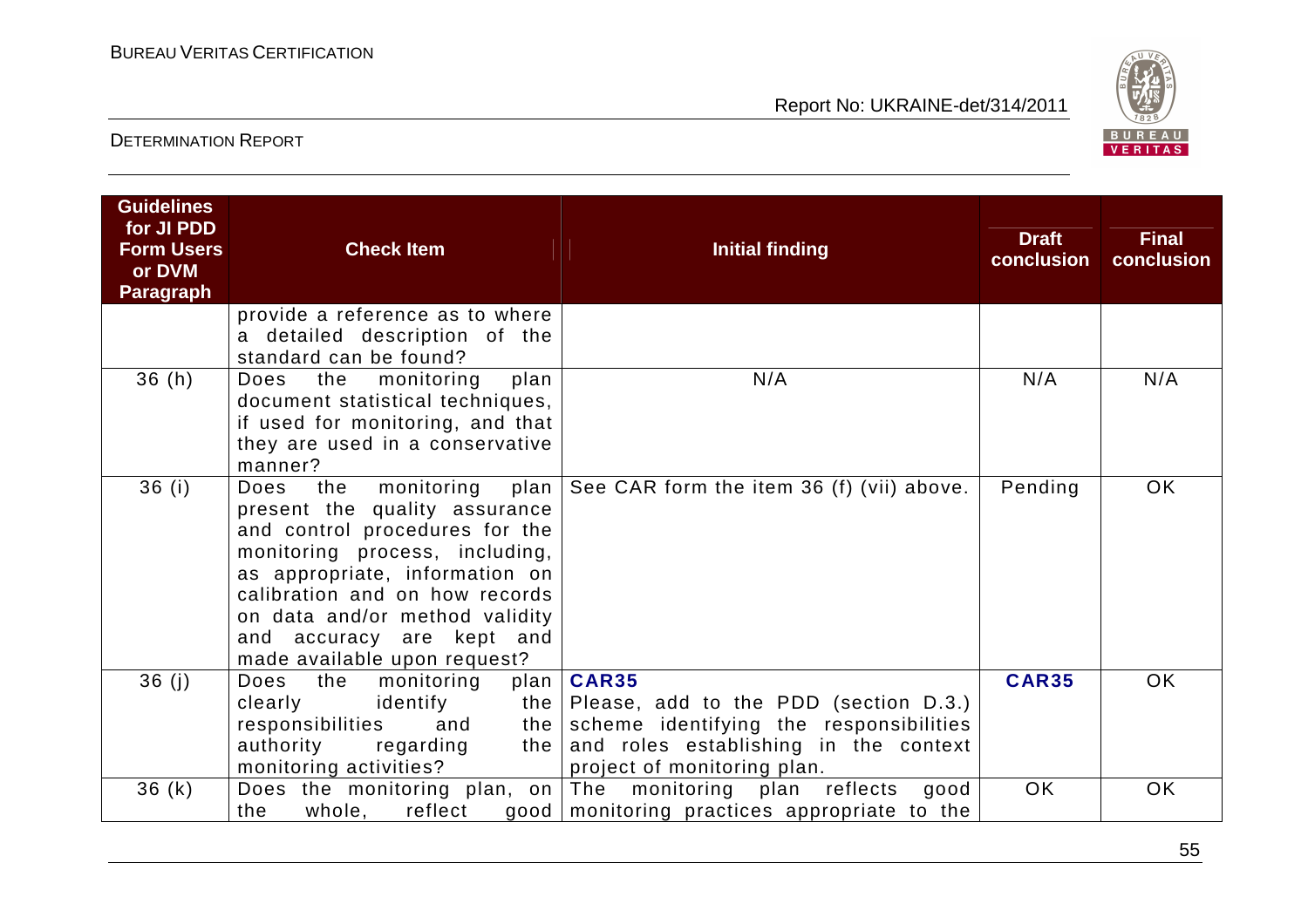

| <b>Guidelines</b><br>for JI PDD<br><b>Form Users</b><br>or DVM<br>Paragraph | <b>Check Item</b>                                                                                                                                                                                                                                                                               | <b>Initial finding</b>                                                                                                                                                                                                     | <b>Draft</b><br>conclusion | <b>Final</b><br>conclusion                                         |
|-----------------------------------------------------------------------------|-------------------------------------------------------------------------------------------------------------------------------------------------------------------------------------------------------------------------------------------------------------------------------------------------|----------------------------------------------------------------------------------------------------------------------------------------------------------------------------------------------------------------------------|----------------------------|--------------------------------------------------------------------|
|                                                                             | monitoring<br>practices<br>appropriate to the project type?<br>If it is a JI LULUCF project, is<br>the good practice guidance<br>developed by IPCC applied?                                                                                                                                     | project type.                                                                                                                                                                                                              |                            |                                                                    |
| 36 (1)                                                                      | the<br>Does<br>monitoring<br>plan<br>complete compilation of the<br>data that need to be collected<br>for its application, including<br>data that are measured or<br>sampled and data that are<br>collected from other sources but<br>not including data that are<br>calculated with equations? | Yes. The appropriate information is<br>provide, in tabular form, a indicated in the section D of the PDD.                                                                                                                  | OK.                        | OK                                                                 |
| 36(m)                                                                       | monitoring<br>the<br>Does<br>indicate that the data monitored<br>and required for verification are<br>to be kept for two years after<br>the last transfer of ERUs for the<br>project?                                                                                                           | plan   FAR1<br>Please,<br>submit<br>any<br>documented<br>instruction indicating that the<br>data<br>monitored are to be kept for two years<br>after last ERUs transfer as per JI<br>determination and verification manual. | FAR1                       | This issue<br>must<br>be<br>checked<br>during<br>verificatio<br>n. |
| 37                                                                          | f <br>selected<br>elements<br>or 1                                                                                                                                                                                                                                                              | Yes. The selected elements of the<br>combinations of approved CDM   applied approved CDM methodology                                                                                                                       | OK.                        | OK                                                                 |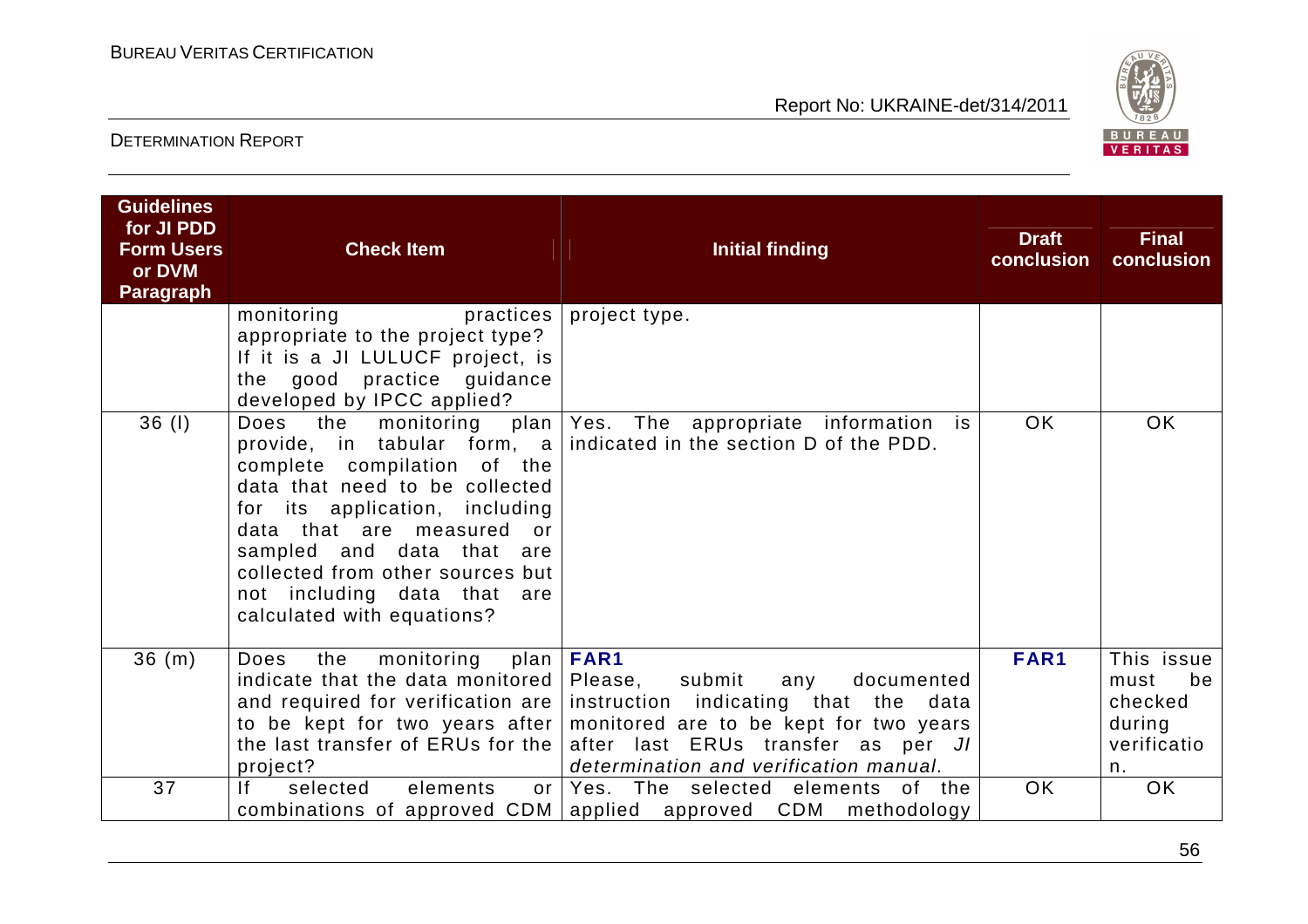

| <b>Guidelines</b><br>for JI PDD<br><b>Form Users</b><br>or DVM<br><b>Paragraph</b> | <b>Check Item</b>                                                                                                                                                                                                                                                                  | <b>Initial finding</b>                                                                                               | <b>Draft</b><br>conclusion | <b>Final</b><br>conclusion |
|------------------------------------------------------------------------------------|------------------------------------------------------------------------------------------------------------------------------------------------------------------------------------------------------------------------------------------------------------------------------------|----------------------------------------------------------------------------------------------------------------------|----------------------------|----------------------------|
|                                                                                    | methodologies<br>or 1<br>methodological tools are used<br>for establishing the monitoring<br>plan, are the selected elements<br>or combination, together with<br>elements<br>supplementary<br>developed by the<br>project<br>participants in line with 36<br>above?                | together with elements supplementary<br>developed by the project participants are<br>in line with the item 36 above. |                            |                            |
|                                                                                    |                                                                                                                                                                                                                                                                                    | Approved CDM methodology approach only                                                                               |                            |                            |
| 38(a)                                                                              | Does the PDD provide the title,<br>reference number and version<br><b>CDM</b><br>the<br>of l<br>approved<br>methodology used?                                                                                                                                                      | N/A                                                                                                                  | N/A                        | N/A                        |
| 38(a)                                                                              | CDM<br>ls.<br>the<br>approved<br>methodology the most recent<br>valid version when the PDD is<br>submitted for publication? If<br>not, is the methodology still<br>within the grace period (was the<br>methodology revised to a newer<br>version in<br>the past<br>two<br>months)? | N/A                                                                                                                  | N/A                        | N/A                        |
| 38(h)                                                                              | <b>PDD</b><br>Does<br>provide<br>the<br>a                                                                                                                                                                                                                                          | N/A                                                                                                                  | N/A                        | N/A                        |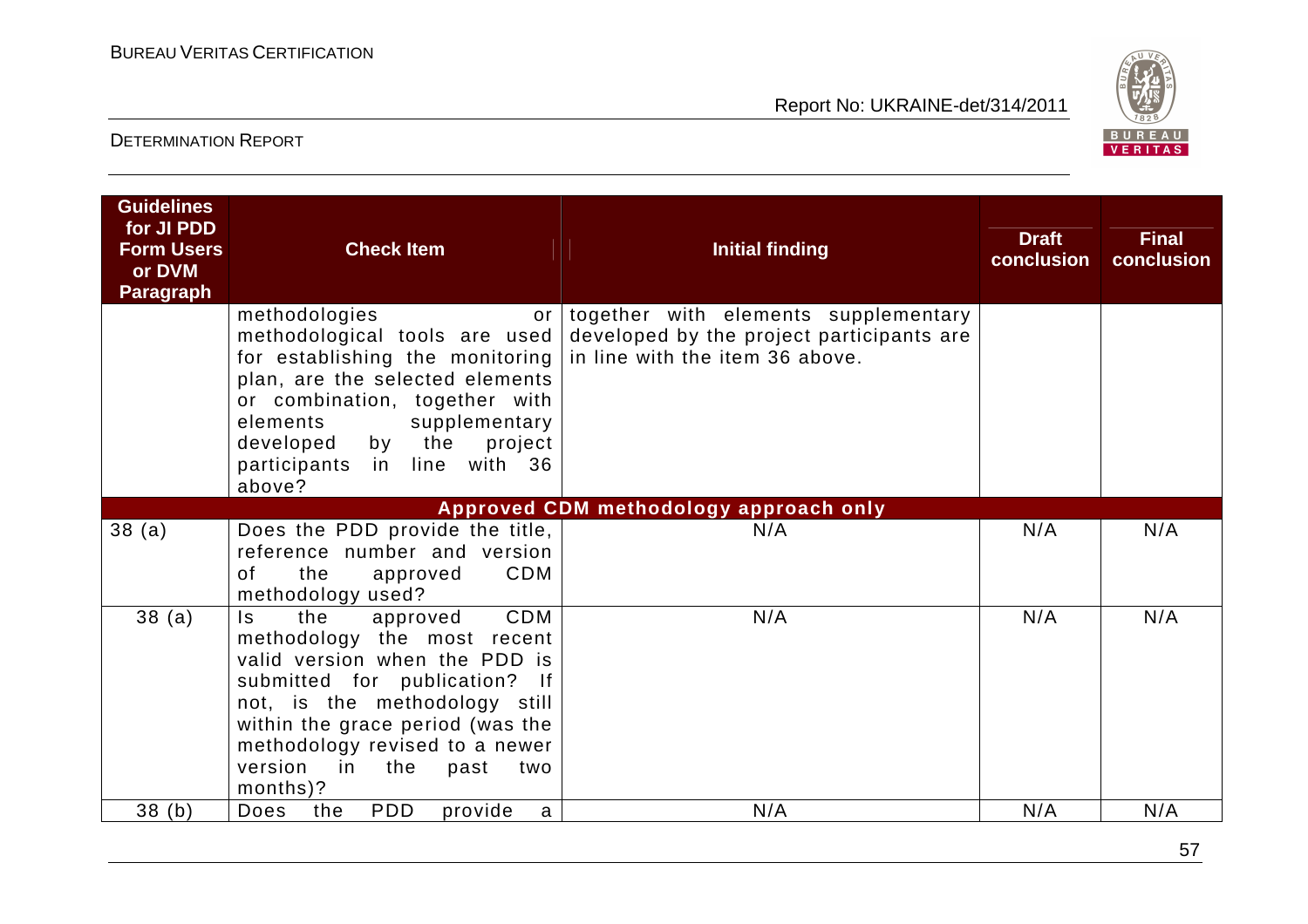

| <b>Guidelines</b><br>for JI PDD<br><b>Form Users</b><br>or DVM<br><b>Paragraph</b> | <b>Check Item</b>                                                                                                                                                                                                                                                                          | <b>Initial finding</b>                                                                                                                        | <b>Draft</b><br>conclusion | <b>Final</b><br>conclusion |
|------------------------------------------------------------------------------------|--------------------------------------------------------------------------------------------------------------------------------------------------------------------------------------------------------------------------------------------------------------------------------------------|-----------------------------------------------------------------------------------------------------------------------------------------------|----------------------------|----------------------------|
|                                                                                    | description of why the approved<br>CDM methodology is applicable<br>to the project?                                                                                                                                                                                                        |                                                                                                                                               |                            |                            |
| 38 <sub>(c)</sub>                                                                  | explanations,<br>Are<br>all<br>descriptions<br>and<br>analyses<br>pertaining to monitoring in the<br>PDD made in accordance with<br>the referenced approved CDM<br>methodology?                                                                                                            | N/A                                                                                                                                           | N/A                        | N/A                        |
| 38 <sub>(d)</sub>                                                                  | monitoring<br>the<br>plan<br>$\mathsf{ls}$<br>established appropriately as a<br>result?                                                                                                                                                                                                    | N/A                                                                                                                                           | N/A                        | N/A                        |
|                                                                                    |                                                                                                                                                                                                                                                                                            | Applicable to both JI specific approach and approved CDM methodology approach                                                                 |                            |                            |
| 39                                                                                 | during the crediting period:<br>(a) Is the underlying project<br>composed of clearly identifiable<br>components for which emission<br>reductions or enhancements of<br>removals can be calculated<br>independently?<br>Can<br>monitoring<br>(b)<br>be<br>performed<br>independently<br>for | If the monitoring plan indicates There are no overlapping monitoring<br>overlapping monitoring periods   periods during the crediting period. | <b>OK</b>                  | <b>OK</b>                  |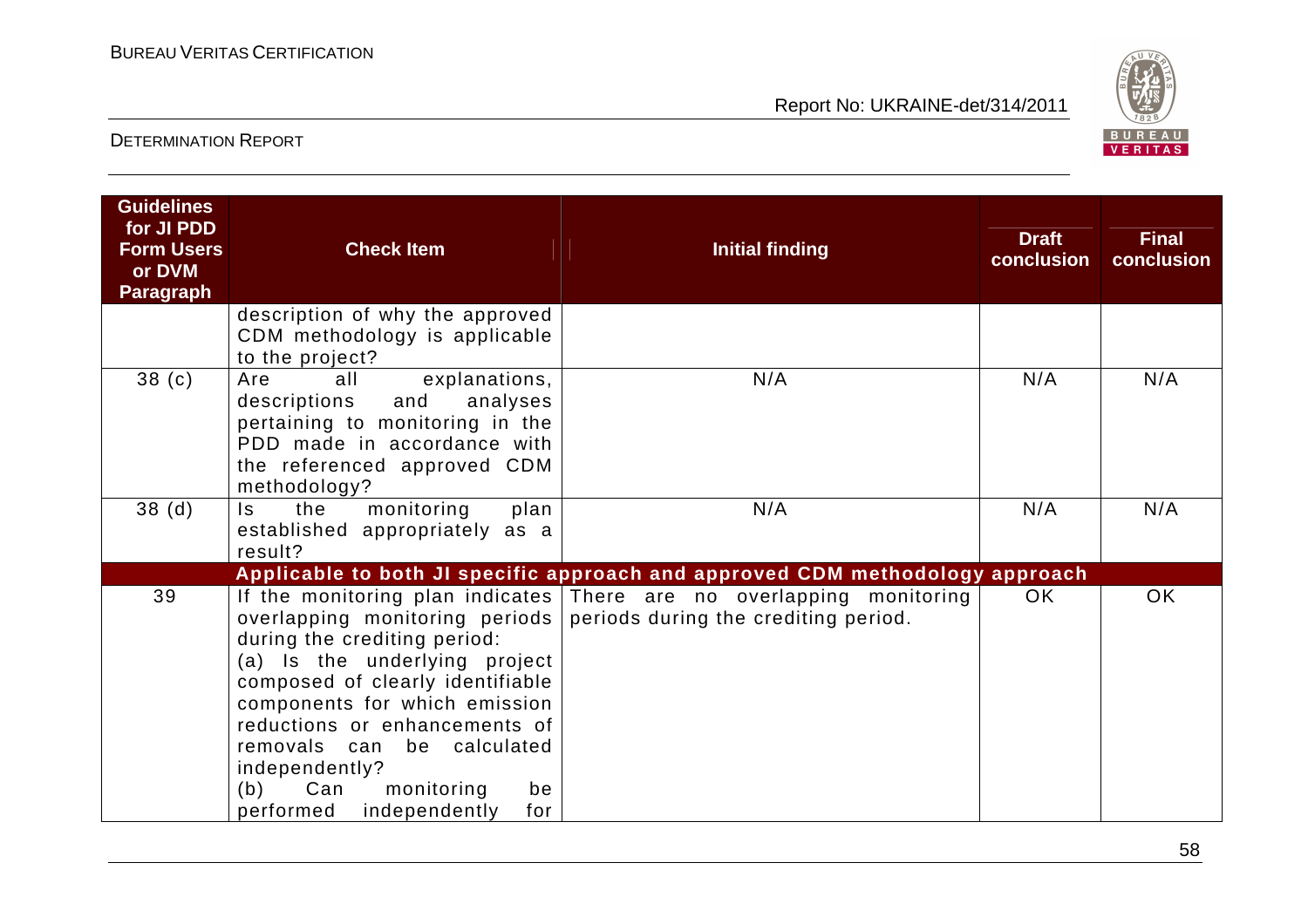

| <b>Guidelines</b><br>for JI PDD<br><b>Form Users</b><br>or DVM<br><b>Paragraph</b> | <b>Check Item</b>                                                                                                                                                                                                                                                                                                                                                                                                                                                                                                                                                                                                                                                                                                 | <b>Initial finding</b>               | <b>Draft</b><br>conclusion | <b>Final</b><br>conclusion |
|------------------------------------------------------------------------------------|-------------------------------------------------------------------------------------------------------------------------------------------------------------------------------------------------------------------------------------------------------------------------------------------------------------------------------------------------------------------------------------------------------------------------------------------------------------------------------------------------------------------------------------------------------------------------------------------------------------------------------------------------------------------------------------------------------------------|--------------------------------------|----------------------------|----------------------------|
|                                                                                    | each of these components (i.e.<br>the data/parameters monitored<br>for one component are not<br>dependent<br>on/effect<br>data/parameters<br>to to<br>be<br>monitored<br>another<br>for<br>component)?<br>(c) Does the monitoring plan<br>that monitoring<br>ensure<br>is i<br>performed for all components<br>and that in these cases all the<br>requirements of the<br>JI<br>guidelines and further guidance<br><b>JISC</b><br>by the<br>regarding<br>monitoring are met?<br>(d) Does the monitoring plan<br>explicitly<br>provide<br>for<br>overlapping monitoring periods<br>of clearly defined<br>project<br>components, justify its need<br>and state how the conditions<br>mentioned in $(a)-(c)$ are met? |                                      |                            |                            |
|                                                                                    |                                                                                                                                                                                                                                                                                                                                                                                                                                                                                                                                                                                                                                                                                                                   | Leakage<br>JI specific approach only |                            |                            |
|                                                                                    |                                                                                                                                                                                                                                                                                                                                                                                                                                                                                                                                                                                                                                                                                                                   |                                      |                            |                            |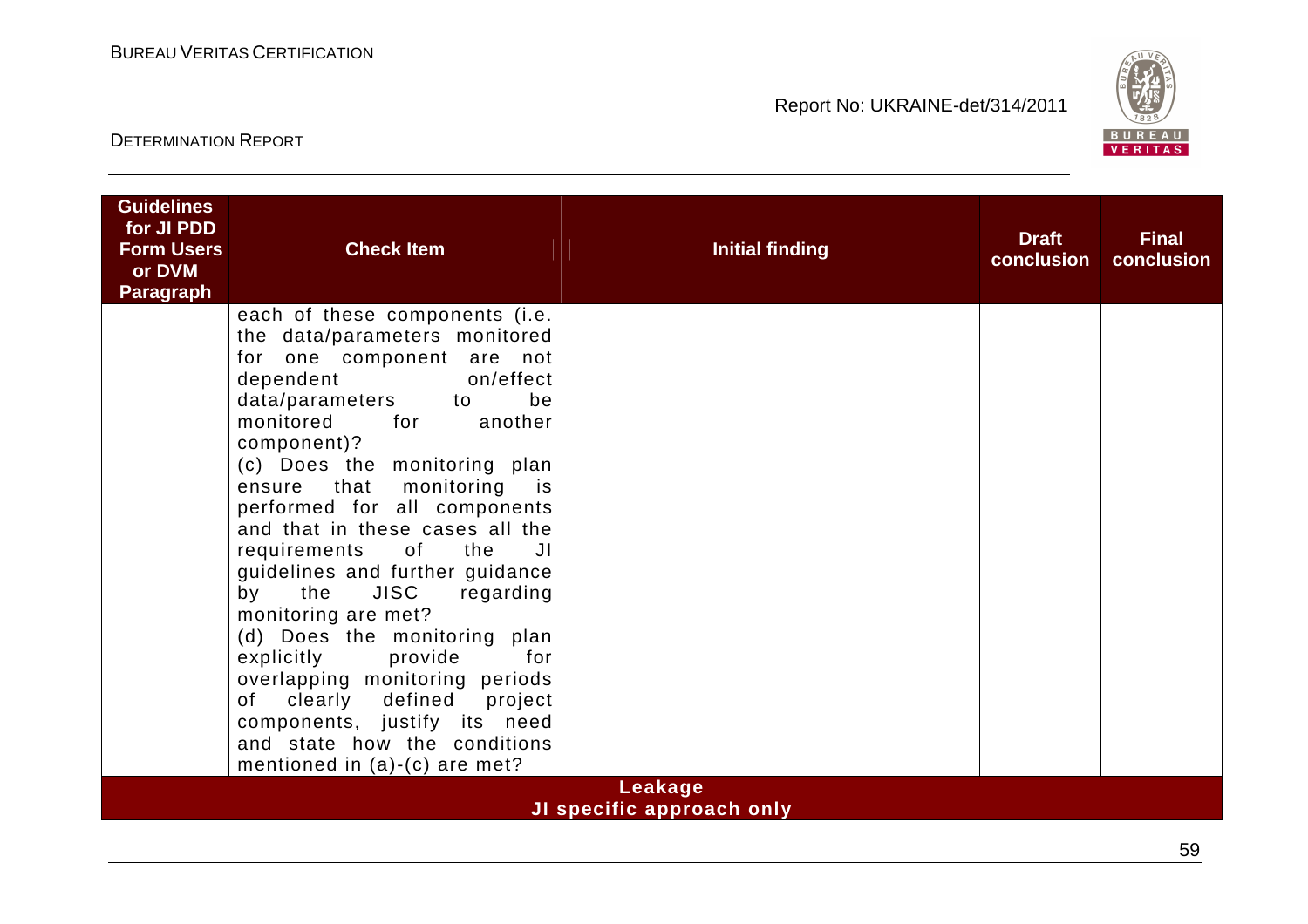

| <b>Guidelines</b><br>for JI PDD |                                                                                                                                                                                                                 |                                                                                                                                                                                                                                                                                                                                                         |                            | <b>Final</b> |  |
|---------------------------------|-----------------------------------------------------------------------------------------------------------------------------------------------------------------------------------------------------------------|---------------------------------------------------------------------------------------------------------------------------------------------------------------------------------------------------------------------------------------------------------------------------------------------------------------------------------------------------------|----------------------------|--------------|--|
| <b>Form Users</b>               | <b>Check Item</b>                                                                                                                                                                                               | <b>Initial finding</b>                                                                                                                                                                                                                                                                                                                                  | <b>Draft</b><br>conclusion | conclusion   |  |
| or DVM<br><b>Paragraph</b>      |                                                                                                                                                                                                                 |                                                                                                                                                                                                                                                                                                                                                         |                            |              |  |
| 40(a)                           | Does the PDD appropriately<br>describe an assessment of the<br>potential leakage of the project<br>and appropriately explain which<br>sources of leakage are to be<br>calculated and which can be<br>neglected? | <b>CAR36</b><br>According to the proposed methodology,<br>changes of GHG emissions due to fuel<br>transportation<br>to<br>consumers<br>are<br>accounted by applying the correction<br>factor. Therefore, emissions from oil and<br>coal transportation to the consumers can<br>not be considered as leakage. Please,<br>make corresponding corrections. | <b>CAR36</b>               | <b>OK</b>    |  |
| 40(b)                           | PDD<br>the<br>provide<br>Does<br>a<br>for an<br>procedure<br>ex ante<br>estimate of leakage?                                                                                                                    | See CL form the issue 40 (b) above.                                                                                                                                                                                                                                                                                                                     | Pending                    | <b>OK</b>    |  |
|                                 |                                                                                                                                                                                                                 | Approved CDM methodology approach only                                                                                                                                                                                                                                                                                                                  |                            |              |  |
| 41                              | and the<br>the leakage<br>Are<br>estimation<br>procedure for its<br>defined in accordance with the<br>approved CDM methodology?                                                                                 | N/A                                                                                                                                                                                                                                                                                                                                                     | N/A                        | N/A          |  |
|                                 |                                                                                                                                                                                                                 | Estimation of emission reductions or enhancements of net removals                                                                                                                                                                                                                                                                                       |                            |              |  |
| 42                              | the following approaches<br>chooses?<br>(a) Assessment of emissions or<br>net removals in the baseline<br>scenario and in the project                                                                           | Does the PDD indicate which of $ $ The assessment of emissions in the<br>it baseline scenario and in the project<br>scenario was used.                                                                                                                                                                                                                  | OK.                        | <b>OK</b>    |  |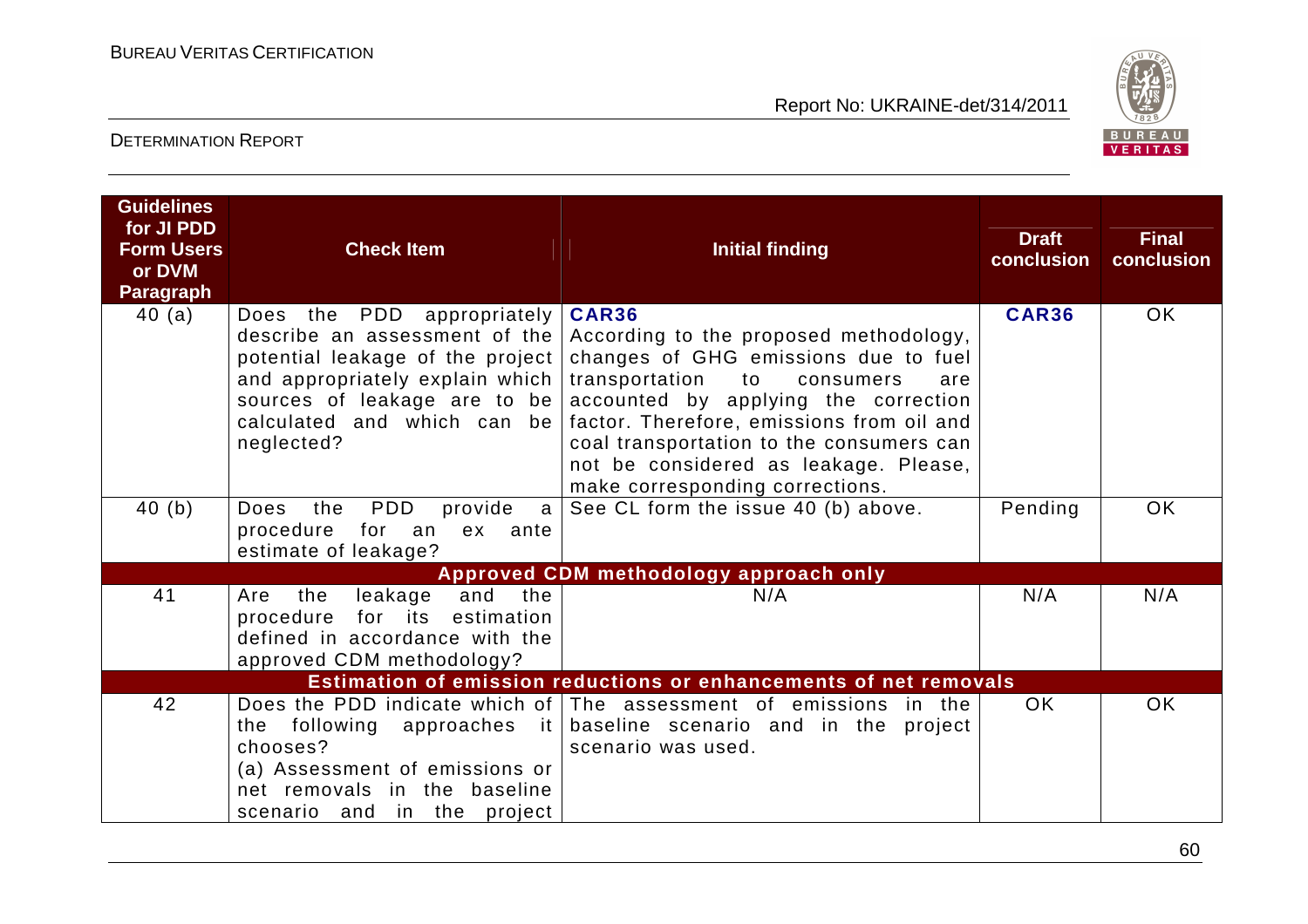

| <b>Guidelines</b><br>for JI PDD<br><b>Form Users</b><br>or DVM<br><b>Paragraph</b> | <b>Check Item</b>                                                                                                                                                                                                                                                                                                                                                                                                  | <b>Initial finding</b>                                                                                                                                                                                                                                                                                                                                              | <b>Draft</b><br>conclusion | <b>Final</b><br>conclusion |
|------------------------------------------------------------------------------------|--------------------------------------------------------------------------------------------------------------------------------------------------------------------------------------------------------------------------------------------------------------------------------------------------------------------------------------------------------------------------------------------------------------------|---------------------------------------------------------------------------------------------------------------------------------------------------------------------------------------------------------------------------------------------------------------------------------------------------------------------------------------------------------------------|----------------------------|----------------------------|
|                                                                                    | scenario<br>Direct<br>(b)<br>0f<br>assessment<br>emission reductions                                                                                                                                                                                                                                                                                                                                               |                                                                                                                                                                                                                                                                                                                                                                     |                            |                            |
| 43                                                                                 | If the approach (a) in 42 is<br>chosen, does the PDD provide<br>ex ante estimates of:<br>(a) Emissions or net removals  <br>for the project scenario (within)<br>the project boundary)?<br>(b) Leakage, as applicable?<br>(c) Emissions or net removals<br>for the baseline scenario (within<br>the project boundary)?<br>Emission reductions<br>(d)<br>or<br>enhancements of net removals<br>adjusted by leakage? | The amount of electricity<br>losses is<br>established on the basis of statistical<br>dependence of actual volumes of losses.<br>Calculations<br>provided<br>in the<br>are<br><b>Supporting Excel files.</b><br>The estimation of GHG emissions for the<br>project, baseline scenario and emission<br>reductions ex ante is provided in the<br>section E of the PDD. | <b>OK</b>                  | <b>OK</b>                  |
| 44                                                                                 | If the approach $(b)$ in 42 is<br>chosen, does the PDD provide<br>ex ante estimates of:<br>(a) Emission reductions<br>or<br>enhancements of net removals<br>(within the project boundary)?<br>(b) Leakage, as applicable?<br>Emission reductions<br>$\mathsf{(c)}$<br>or                                                                                                                                           | N/A                                                                                                                                                                                                                                                                                                                                                                 | N/A                        | N/A                        |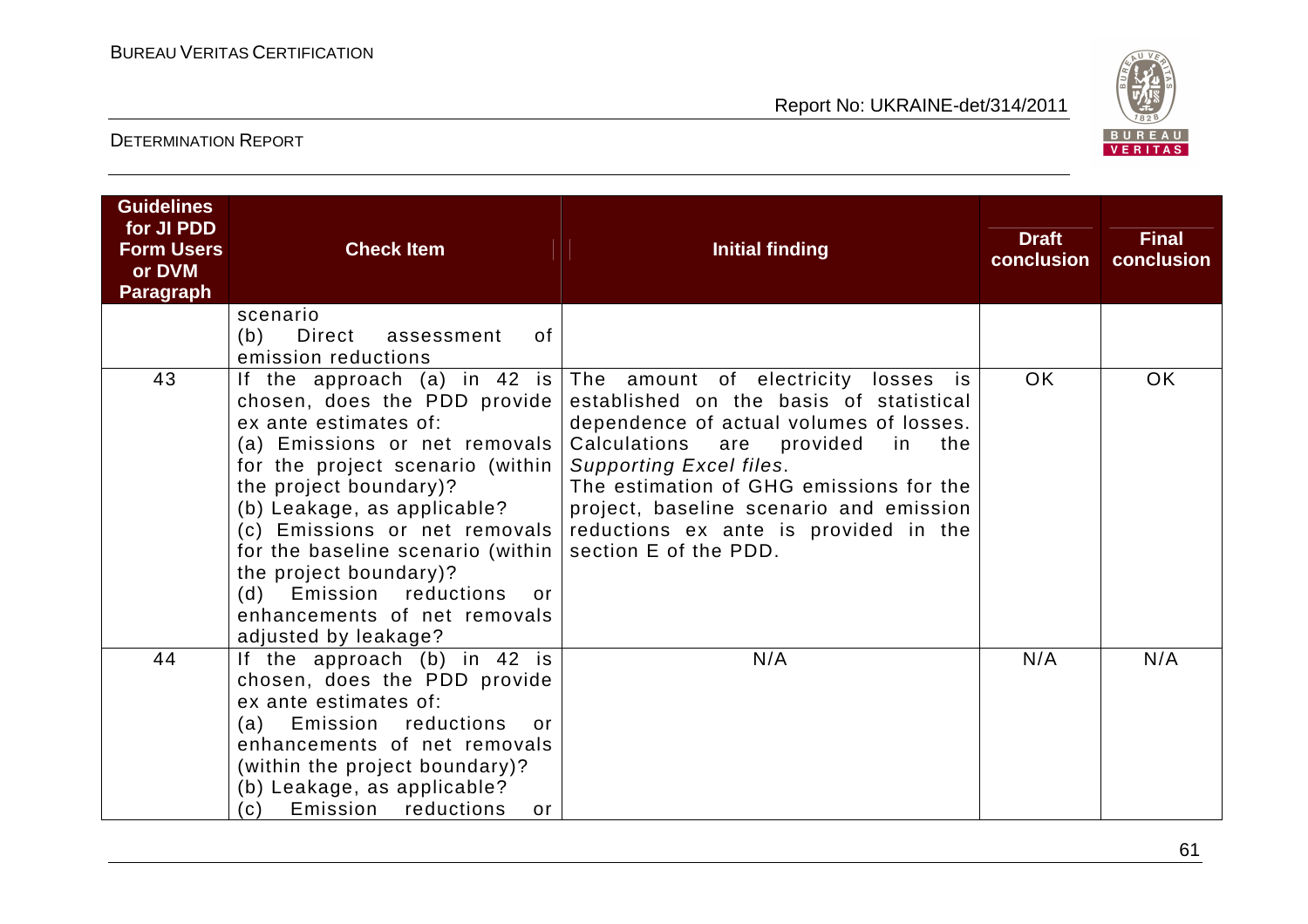

| <b>Guidelines</b><br>for JI PDD<br><b>Form Users</b><br>or DVM<br>Paragraph | <b>Check Item</b>                                                                                                                                                                                                                                                                                                                                                                                                                                                                                                                                                                                                                                     | <b>Initial finding</b>                                                                                                                                                                                                                                                                                                                                                                                                                                                                                                                                                    | <b>Draft</b><br>conclusion                   | <b>Final</b><br>conclusion |
|-----------------------------------------------------------------------------|-------------------------------------------------------------------------------------------------------------------------------------------------------------------------------------------------------------------------------------------------------------------------------------------------------------------------------------------------------------------------------------------------------------------------------------------------------------------------------------------------------------------------------------------------------------------------------------------------------------------------------------------------------|---------------------------------------------------------------------------------------------------------------------------------------------------------------------------------------------------------------------------------------------------------------------------------------------------------------------------------------------------------------------------------------------------------------------------------------------------------------------------------------------------------------------------------------------------------------------------|----------------------------------------------|----------------------------|
|                                                                             | enhancements of net removals<br>adjusted by leakage?                                                                                                                                                                                                                                                                                                                                                                                                                                                                                                                                                                                                  |                                                                                                                                                                                                                                                                                                                                                                                                                                                                                                                                                                           |                                              |                            |
| 45                                                                          | For both approaches in 42<br>(a) Are the estimates in 43 or<br>44 given:<br>(i) On a periodic basis?<br>(ii) At least from the beginning<br>until the end of the crediting<br>period?<br>(iii)<br>On<br>source-by-<br>a<br>source/sink-by-sink basis?<br>(iv) For each GHG?<br>(v) In tones of CO2 equivalent,<br>using<br>global<br>warming<br>potentials defined by decision<br>2/CP.3 or as subsequently<br>revised in accordance with<br>Article<br>$5^{\circ}$<br>of the<br>Kyoto<br>Protocol?<br>(b) Are the formula used for<br>calculating the estimates in 43<br>or 44 consistent throughout the<br>PDD?<br>(c) For calculating estimates in | <b>CAR37</b><br>Algorithm of project and baseline<br>emissions estimation for each gas and<br>emission source must be clearly indicted<br>in the section E of the PDD. Please,<br>explain which data (actual or historical)<br>were used for ERUs estimation.<br>CAR38<br>The amounts of ERUs estimates in the<br>Excel file and in the PDD are not equal.<br>Please, make corresponding corrections.<br><b>CAR39</b><br>Information concerning emission sources<br>in the project is missing in the section E.<br>Please, add the appropriate information<br>to the PDD. | <b>CAR37</b><br><b>CAR38</b><br><b>CAR39</b> | OK.<br>OK.<br><b>OK</b>    |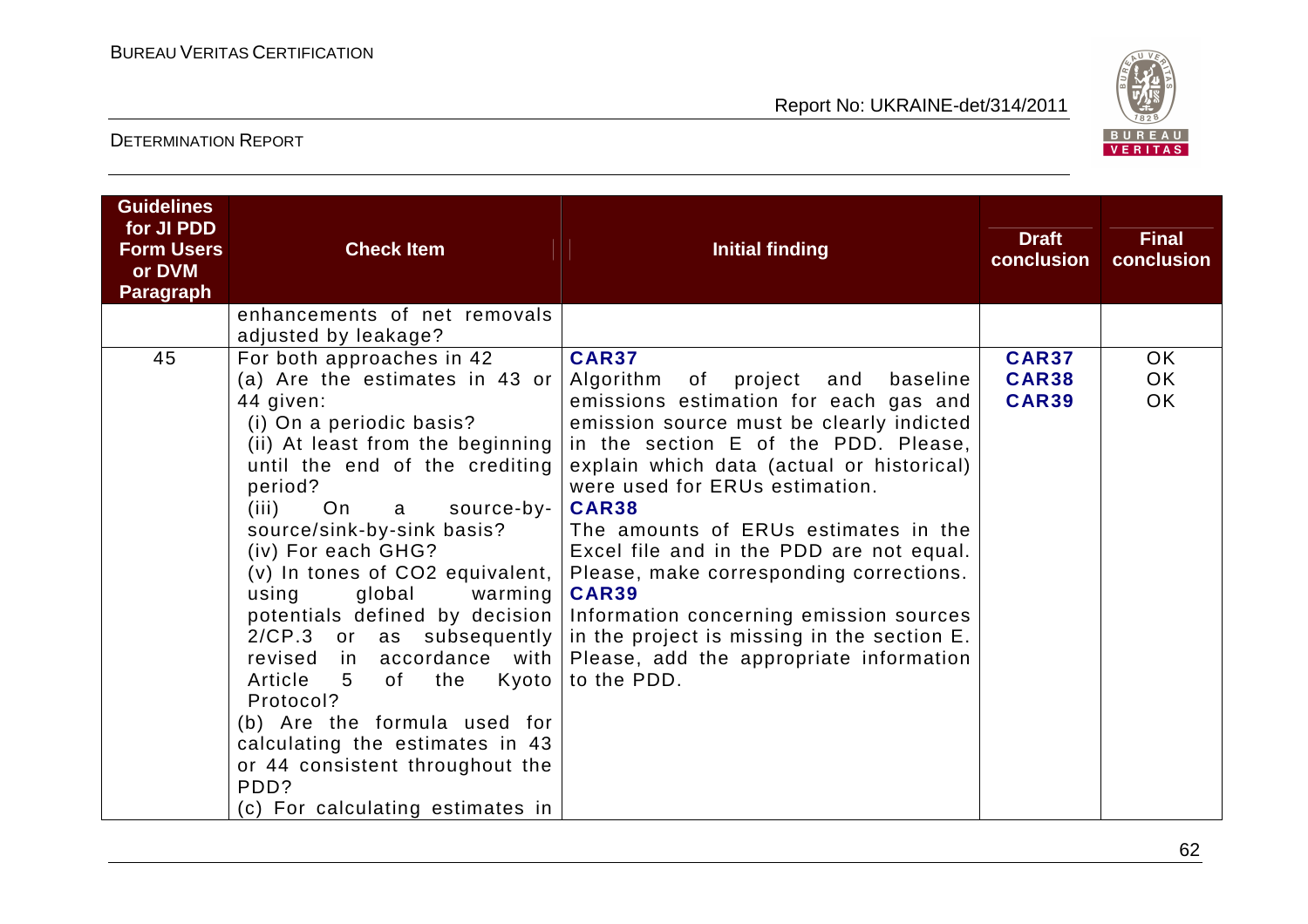

| <b>Guidelines</b><br>for JI PDD<br><b>Form Users</b><br>or DVM<br><b>Paragraph</b> | <b>Check Item</b>                                                     | Initial finding | <b>Draft</b><br>conclusion | <b>Final</b><br>conclusion |
|------------------------------------------------------------------------------------|-----------------------------------------------------------------------|-----------------|----------------------------|----------------------------|
|                                                                                    | 43 or 44, are key factors                                             |                 |                            |                            |
|                                                                                    | influencing<br>the<br>baseline<br>emissions or removals and the       |                 |                            |                            |
|                                                                                    | activity level of the project and                                     |                 |                            |                            |
|                                                                                    | the emissions or net removals                                         |                 |                            |                            |
|                                                                                    | as well as risks associated with                                      |                 |                            |                            |
|                                                                                    | the project taken into account,                                       |                 |                            |                            |
|                                                                                    | as appropriate?                                                       |                 |                            |                            |
|                                                                                    | (d) Are data sources used for                                         |                 |                            |                            |
|                                                                                    | calculating the estimates in 43<br>or 44 clearly identified, reliable |                 |                            |                            |
|                                                                                    | and transparent?                                                      |                 |                            |                            |
|                                                                                    | (e) Are emission factors                                              |                 |                            |                            |
|                                                                                    | (including default emission                                           |                 |                            |                            |
|                                                                                    | factors) if used for calculating                                      |                 |                            |                            |
|                                                                                    | the estimates in 43 or 44                                             |                 |                            |                            |
|                                                                                    | selected by carefully balancing                                       |                 |                            |                            |
|                                                                                    | accuracy and reasonableness,<br>and appropriately justified of        |                 |                            |                            |
|                                                                                    | the choice?                                                           |                 |                            |                            |
|                                                                                    | (f) Is the estimation in 43 or 44                                     |                 |                            |                            |
|                                                                                    | based<br>conservative<br>on                                           |                 |                            |                            |
|                                                                                    | assumptions and the<br>most                                           |                 |                            |                            |
|                                                                                    | plausible<br>scenarios<br>in.<br>a                                    |                 |                            |                            |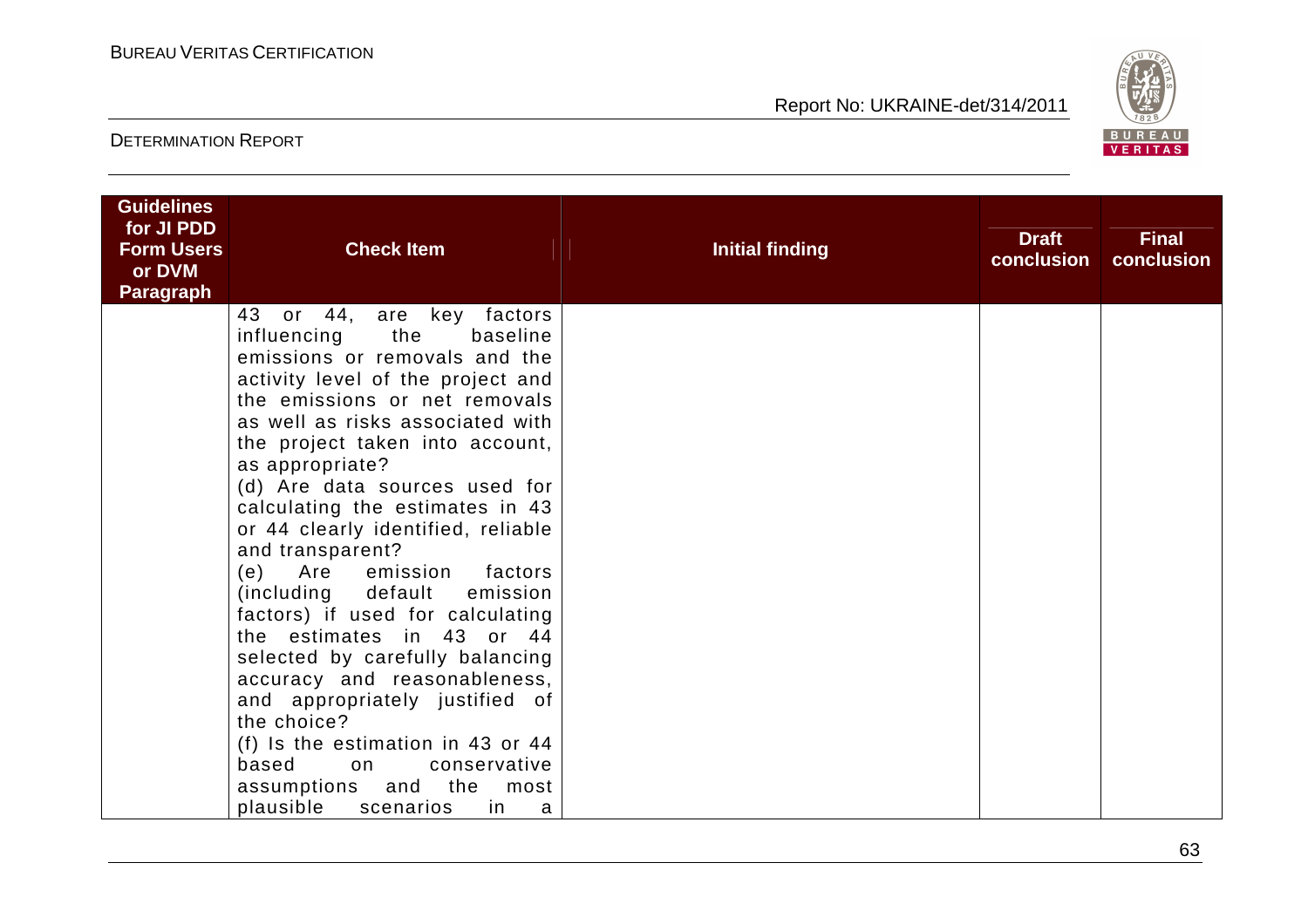

| <b>Guidelines</b><br>for JI PDD<br><b>Form Users</b><br>or DVM<br><b>Paragraph</b> | <b>Check Item</b>                                                                                                                                                                                                                                                                                                                                                                                                                       | <b>Initial finding</b>                                                           | <b>Draft</b><br>conclusion | <b>Final</b><br>conclusion |
|------------------------------------------------------------------------------------|-----------------------------------------------------------------------------------------------------------------------------------------------------------------------------------------------------------------------------------------------------------------------------------------------------------------------------------------------------------------------------------------------------------------------------------------|----------------------------------------------------------------------------------|----------------------------|----------------------------|
|                                                                                    | transparent manner?<br>$(g)$ Are the estimates in 43 or<br>44 consistent throughout the<br>PDD?<br>(h) Is the annual average of<br>estimated emission reductions<br>enhancements<br>of<br>net<br>or<br>removals calculated by dividing<br>the total estimated emission<br>reductions or enhancements of<br>net removals over the crediting<br>period by the total months of<br>crediting period<br>the<br>and<br>multiplying by twelve? |                                                                                  |                            |                            |
| 46                                                                                 | If the calculation of the baseline<br>emissions or net removals is to<br>be performed ex post, does the<br>PDD include an illustrative ex<br>ante emissions or net removals<br>calculation?                                                                                                                                                                                                                                             | Yes, the illustrative ex ante emission<br>calculations are presented in the PDD. | OK.                        | <b>OK</b>                  |
| 47(a)                                                                              | Is the estimation of emission<br>reductions or enhancements of<br>in<br>removals<br>made<br>net                                                                                                                                                                                                                                                                                                                                         | <b>Approved CDM methodology approach only</b><br>N/A                             | N/A                        | N/A                        |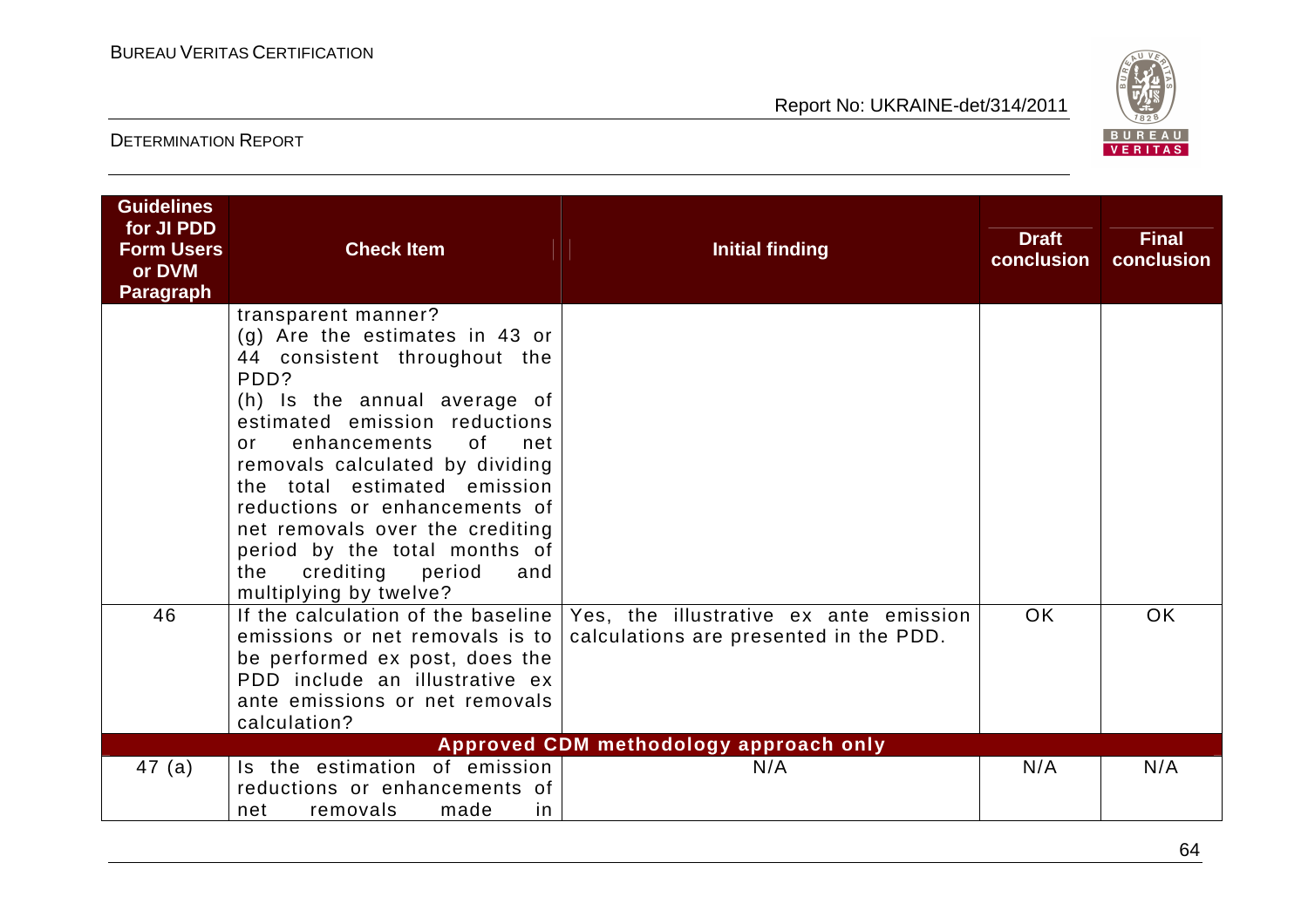

| <b>Guidelines</b><br>for JI PDD<br><b>Form Users</b><br>or DVM<br><b>Paragraph</b> | <b>Check Item</b>                                                                                                                                                                                                                                                                                                                                                                                                                                                                                                                                                                                                                      | <b>Initial finding</b> | <b>Draft</b><br>conclusion | <b>Final</b><br>conclusion |
|------------------------------------------------------------------------------------|----------------------------------------------------------------------------------------------------------------------------------------------------------------------------------------------------------------------------------------------------------------------------------------------------------------------------------------------------------------------------------------------------------------------------------------------------------------------------------------------------------------------------------------------------------------------------------------------------------------------------------------|------------------------|----------------------------|----------------------------|
|                                                                                    | accordance with the approved<br>CDM methodology?                                                                                                                                                                                                                                                                                                                                                                                                                                                                                                                                                                                       |                        |                            |                            |
| 47(b)                                                                              | Is the estimation of emission<br>reductions or enhancements of<br>net removals presented in the<br>PDD:<br>- On a periodic basis?<br>- At least from the beginning<br>until the end of the crediting<br>period?<br>- On a source-by-source/sink-<br>by-sink basis?<br>- For each GHG?<br>- In tones of CO2 equivalent,<br>using global warming potentials<br>defined by decision 2/CP.3 or<br>as subsequently revised in<br>accordance with Article 5 of the<br>Kyoto Protocol?<br>- Are the formula used for<br>calculating<br>the<br>estimates<br>consistent throughout the PDD?<br>- Are the estimates consistent<br>throughout the | N/A                    | N/A                        | N/A                        |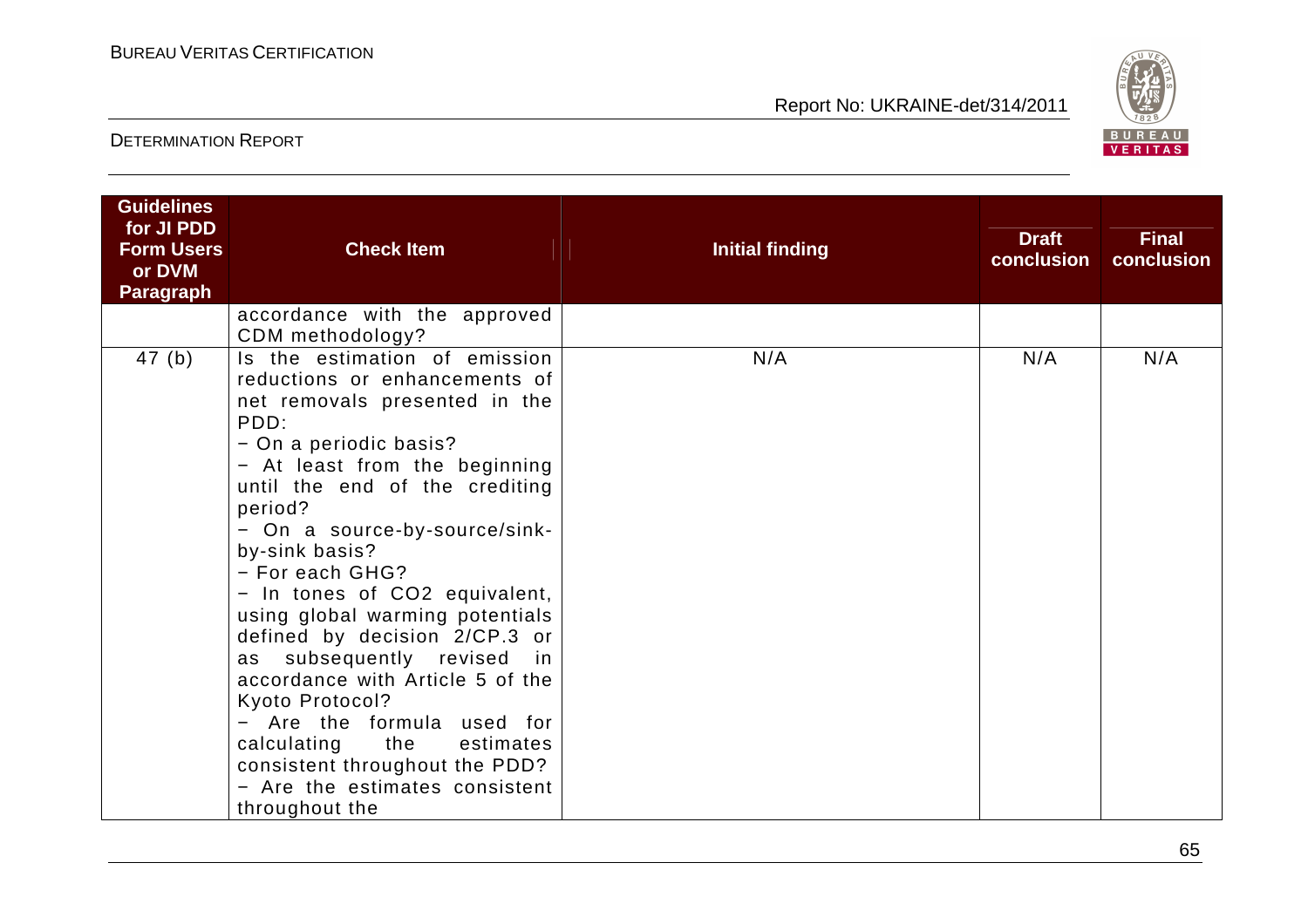

| <b>Guidelines</b><br>for JI PDD<br><b>Form Users</b><br>or DVM<br><b>Paragraph</b> | <b>Check Item</b>                                                                                                                                                                                                                                                                                                                           | <b>Initial finding</b>                                                                                                                                                             | <b>Draft</b><br>conclusion | <b>Final</b><br>conclusion |
|------------------------------------------------------------------------------------|---------------------------------------------------------------------------------------------------------------------------------------------------------------------------------------------------------------------------------------------------------------------------------------------------------------------------------------------|------------------------------------------------------------------------------------------------------------------------------------------------------------------------------------|----------------------------|----------------------------|
|                                                                                    | PDD?<br>Is the annual average of<br>estimated emission reductions<br>enhancements<br>of<br>net<br>or<br>removals calculated by dividing<br>the total estimated emission<br>reductions or enhancements of<br>net removals over the crediting<br>period by the total months of<br>the<br>crediting<br>period<br>and<br>multiplying by twelve? |                                                                                                                                                                                    |                            |                            |
|                                                                                    |                                                                                                                                                                                                                                                                                                                                             | <b>Environmental impacts</b>                                                                                                                                                       |                            |                            |
| 48 (a)                                                                             | Does the PDD list and attach<br>of the environmental impacts of<br>the<br>including<br>project,<br>transboundary<br>impacts,<br>in I<br>accordance with procedures as<br>determined by the host Party?                                                                                                                                      | CAR40<br>documentation on the analysis Please, provide in the PDD information<br>on environmental impact assessment for<br>the project and provide the necessary<br>documentation. | <b>CAR40</b>               | OK                         |
| 48(b)                                                                              | If the analysis in 48<br>(a)<br>indicates that the environmental<br>considered<br>impacts<br>are<br>significant<br>the<br>project<br>by<br>participants or the host Party,                                                                                                                                                                  | Pending a response to CARs in the items<br>48 above.                                                                                                                               | Pending                    | <b>OK</b>                  |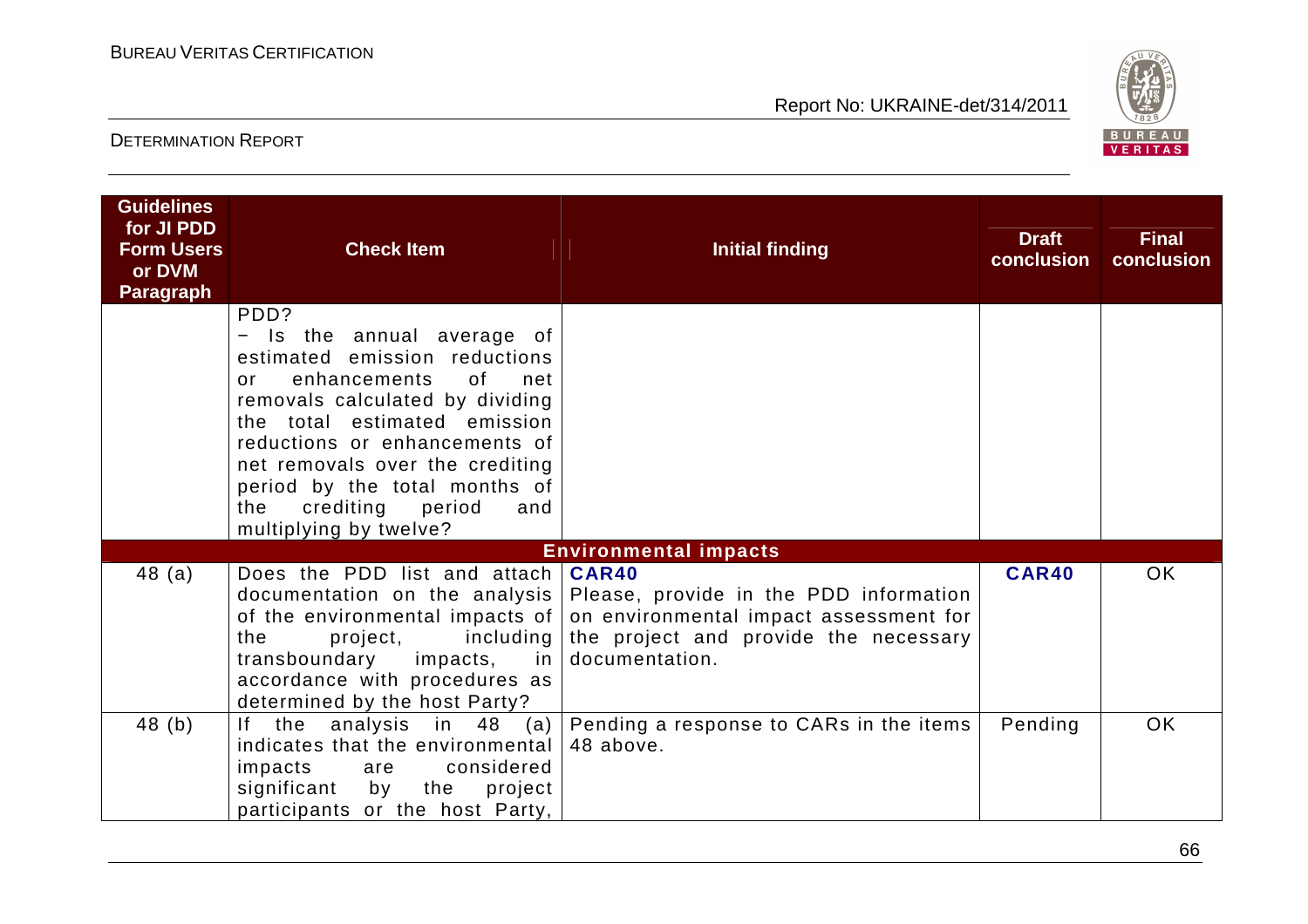

| <b>Guidelines</b><br>for JI PDD<br><b>Form Users</b><br>or DVM<br><b>Paragraph</b> | <b>Check Item</b>                                                                                                                                                                                                                                                                                                                                                                         | <b>Initial finding</b>                                                                                                                                                                                                                          | <b>Draft</b><br>conclusion | <b>Final</b><br>conclusion |
|------------------------------------------------------------------------------------|-------------------------------------------------------------------------------------------------------------------------------------------------------------------------------------------------------------------------------------------------------------------------------------------------------------------------------------------------------------------------------------------|-------------------------------------------------------------------------------------------------------------------------------------------------------------------------------------------------------------------------------------------------|----------------------------|----------------------------|
|                                                                                    | <b>PDD</b><br>provide<br>does<br>the<br>conclusion and all references to                                                                                                                                                                                                                                                                                                                  |                                                                                                                                                                                                                                                 |                            |                            |
|                                                                                    | supporting documentation of an                                                                                                                                                                                                                                                                                                                                                            |                                                                                                                                                                                                                                                 |                            |                            |
|                                                                                    | environmental<br>impact                                                                                                                                                                                                                                                                                                                                                                   |                                                                                                                                                                                                                                                 |                            |                            |
|                                                                                    | undertaken<br>in<br>assessment                                                                                                                                                                                                                                                                                                                                                            |                                                                                                                                                                                                                                                 |                            |                            |
|                                                                                    | accordance with the procedures                                                                                                                                                                                                                                                                                                                                                            |                                                                                                                                                                                                                                                 |                            |                            |
|                                                                                    | as required by the host Party?                                                                                                                                                                                                                                                                                                                                                            | <b>Stakeholder consultation</b>                                                                                                                                                                                                                 |                            |                            |
| 49                                                                                 | If stakeholder consultation was<br>undertaken in accordance with  <br>the procedure as required by<br>the host Party, does the PDD<br>provide:<br>(a) A list of stakeholders from $ $<br>whom comments on the projects  <br>have been received, if any?<br>The<br>nature<br>the<br>(b)<br>of<br>comments?<br>(c) A description on whether<br>and how the comments have<br>been addressed? | CAR41<br>OJSC "Odesagas" conducted EIA for<br>new construction within the project. This<br>envisages providing consultation with<br>stakeholders according to the legislation<br>of Ukraine. Please add the relevant<br>information to the PDD. | <b>CAR41</b>               | <b>OK</b>                  |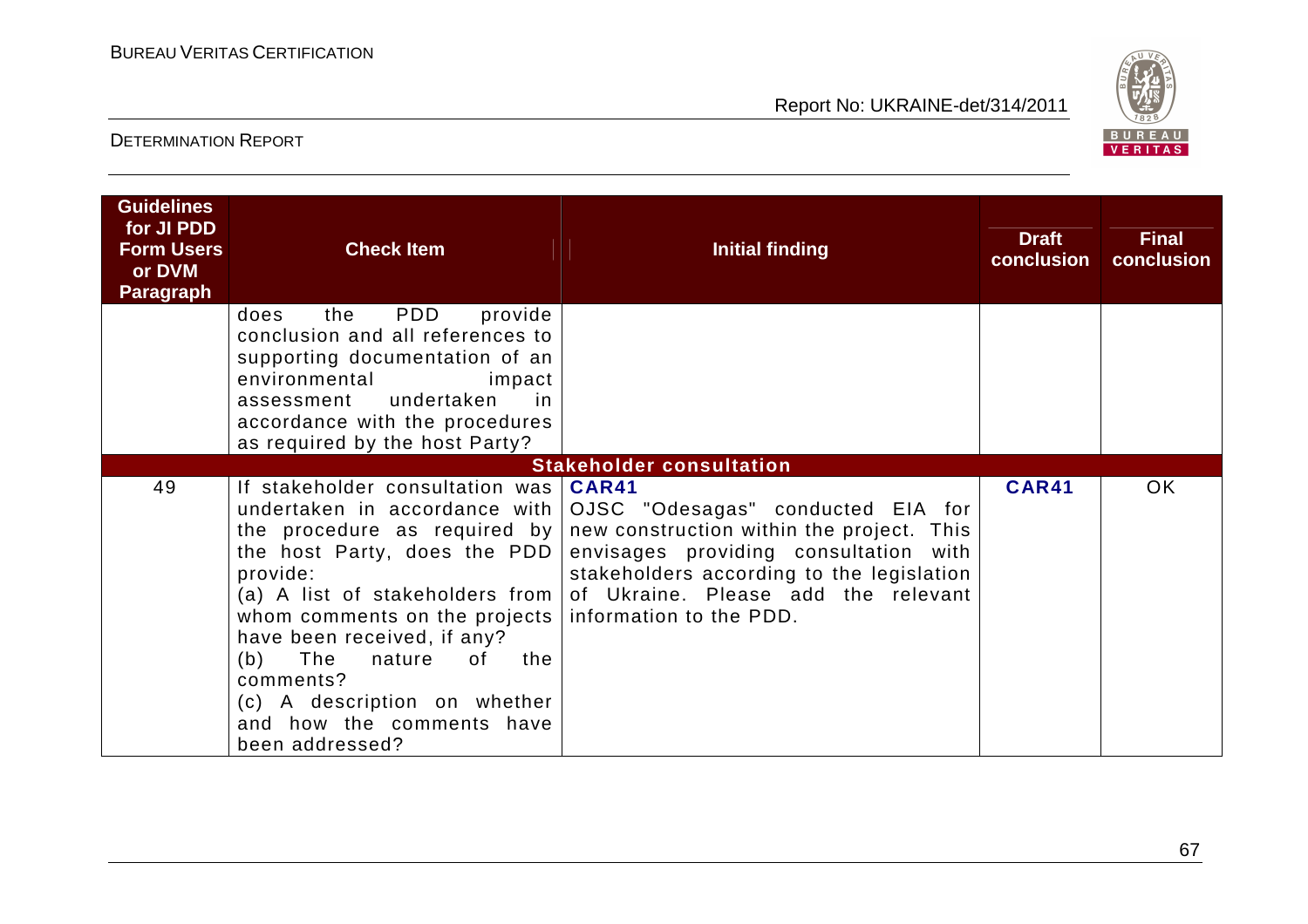

#### DETERMINATION REPORT

#### **Table 2 Resolution of Corrective Action and Clarification Requests**

| Draft report clarifications,<br>corrective action and forward<br>action requests by<br>verification team                                                                   | Ref.<br>to<br>checklist<br>question<br>in table 1 | Summary of project participant<br>response                                                                                   | <b>Verification team</b><br>conclusion                                                   |
|----------------------------------------------------------------------------------------------------------------------------------------------------------------------------|---------------------------------------------------|------------------------------------------------------------------------------------------------------------------------------|------------------------------------------------------------------------------------------|
| CAR01<br>Please,<br>correctly<br>define<br>sectoral scope to which project<br>and<br>provide<br>pertains<br>this<br>information in the section A.1.<br>of the PDD.         | A.1                                               | corresponding corrections<br>The<br>were<br>made in the PDD version 2.                                                       | <b>PDD</b><br>checked.<br>was<br>The issue is closed.                                    |
| CAR02<br>Please, add to the section A.2.<br>of the PDD the description of<br>baseline<br>scenario<br>as<br>per<br>Guidelines for users of the JI<br>PDD form (version 04). | A.2                                               | The description of baseline scenario was<br>added to the section A.2 of the PDD<br>version 2.                                | The issue<br>closed<br>is.<br>based<br>due<br>$\Omega$<br>amendments made in<br>the PDD. |
| CAR03<br>provide<br>Please,<br>the<br>interpretation for abbreviations<br>and abridgments in the PDD<br>when first mentioned in the<br>text.                               | A.2                                               | The corresponding<br>interpretation<br>for I<br>abbreviations<br>abridgments<br>and<br>are<br>provided in the PDD version 2. | <b>PDD</b><br>checked.<br>was<br>The issue is closed.                                    |
| CAR04<br>Please, add to the section A.2.<br>of the PDD short description of<br>including its<br>the project<br>JI<br>component.                                            | A.2                                               | The respective information was added to<br>the section A.2 of the PDD version 2.                                             | <b>PDD</b><br>checked.<br>was<br>The issue is closed.                                    |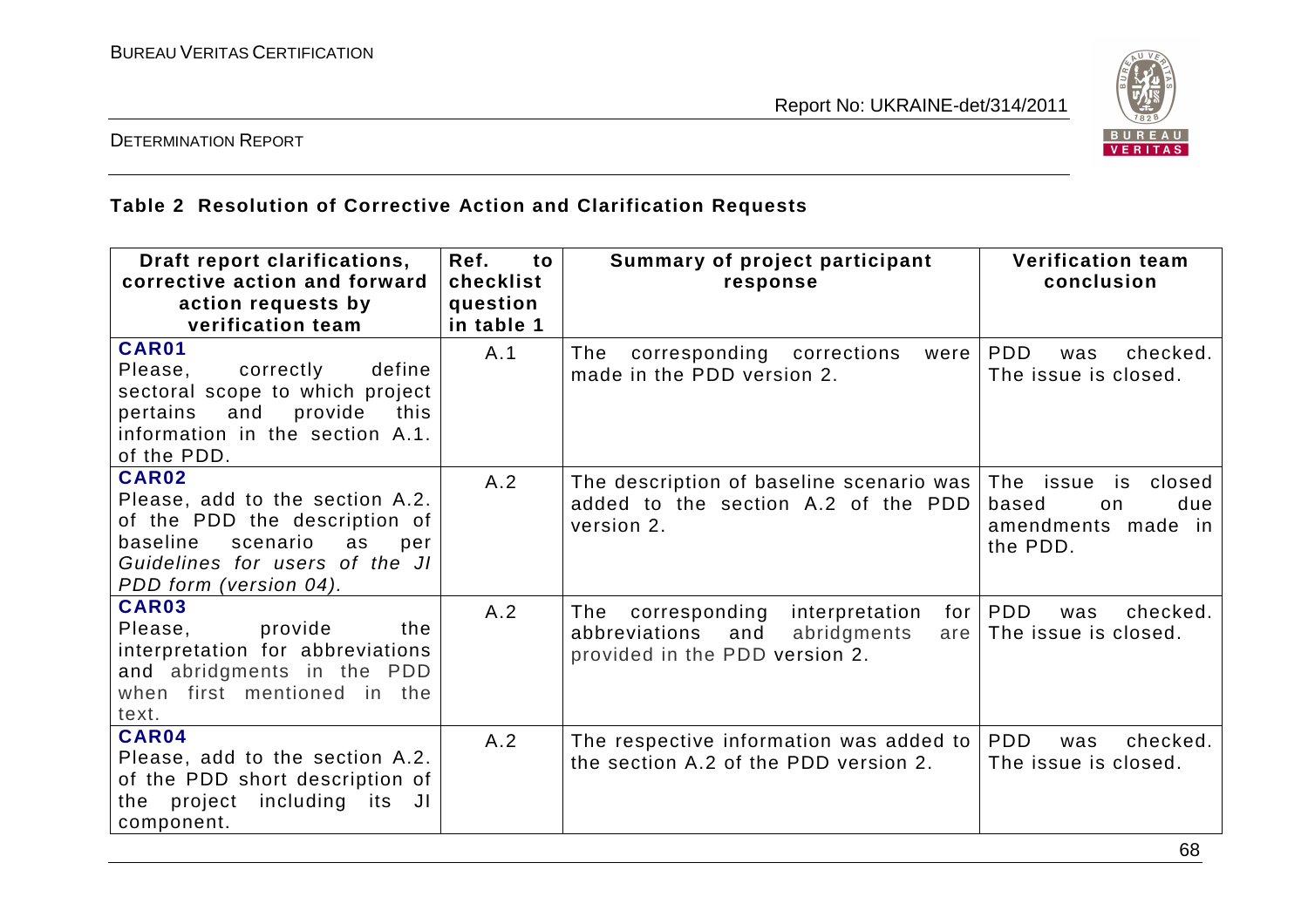

| CAR06<br>The yearly implementation schedule for<br>A.4.2<br><b>PDD</b><br>Please,<br>add<br>the<br>to<br>of<br>measures<br>each type<br>including<br>the<br>basis<br>of<br>information<br>implementation<br>on<br>quantitative characteristics are provided<br>made<br>corrections<br>schedule<br>each<br>type<br>for<br>οf<br>in the PDD version 2.<br>the PDD.<br>envisaged<br>measures<br>by<br>the<br>project.<br><b>CAR07</b><br>The construction of gas distribution<br>A.4.2<br>It is stated in the PDD that the<br>stations was excluded form the project<br>basis<br>of<br>the<br>boundaries as they are not owned by the<br>project<br>provides<br>for<br>corrections<br>made<br>construction and reconstruction<br>company. Corresponding corrections<br>the PDD.<br>were made in the PDD version 2.<br>of gas distribution station.<br>However, during site visit it was<br>revealed that these measures<br>can not be included in the<br>project boundary, because the<br>company is not an owner of the<br>gas distribution stations.<br>CAR08<br>The values of ERUs were recalculated<br>A.4.3<br>Please, compare the values of<br>taking into account the issued request.<br>basis<br>the<br>0f<br>ERUs, stated in the section<br>made<br>corrections<br>A.4.3.1., the section E and<br>the PDD.<br>supporting document Excel file<br>and provide correct values in<br>the PDD.<br>CAR09<br>A.4.3<br>Formatting of the Table A.4.3.1 was<br>PDD<br>was<br>Please, correct formatting of the<br>corrected as per Guidelines for users of | <b>CAR05</b><br>Please, add the information<br>concerning project location to<br>the section A.4.1.3. | A.4.1.3 | The respective information was added to<br>the section A.4.1.3 of the PDD version 2. | PDD<br>checked.<br>was<br>The issue is closed. |
|---------------------------------------------------------------------------------------------------------------------------------------------------------------------------------------------------------------------------------------------------------------------------------------------------------------------------------------------------------------------------------------------------------------------------------------------------------------------------------------------------------------------------------------------------------------------------------------------------------------------------------------------------------------------------------------------------------------------------------------------------------------------------------------------------------------------------------------------------------------------------------------------------------------------------------------------------------------------------------------------------------------------------------------------------------------------------------------------------------------------------------------------------------------------------------------------------------------------------------------------------------------------------------------------------------------------------------------------------------------------------------------------------------------------------------------------------------------------------------------------------------------------------------------------------------|-------------------------------------------------------------------------------------------------------|---------|--------------------------------------------------------------------------------------|------------------------------------------------|
|                                                                                                                                                                                                                                                                                                                                                                                                                                                                                                                                                                                                                                                                                                                                                                                                                                                                                                                                                                                                                                                                                                                                                                                                                                                                                                                                                                                                                                                                                                                                                         |                                                                                                       |         |                                                                                      | The issue is closed on<br>the<br>in            |
|                                                                                                                                                                                                                                                                                                                                                                                                                                                                                                                                                                                                                                                                                                                                                                                                                                                                                                                                                                                                                                                                                                                                                                                                                                                                                                                                                                                                                                                                                                                                                         |                                                                                                       |         |                                                                                      | The issue is closed on<br>the<br>in            |
|                                                                                                                                                                                                                                                                                                                                                                                                                                                                                                                                                                                                                                                                                                                                                                                                                                                                                                                                                                                                                                                                                                                                                                                                                                                                                                                                                                                                                                                                                                                                                         |                                                                                                       |         |                                                                                      | The issue is closed on<br>the<br>in            |
|                                                                                                                                                                                                                                                                                                                                                                                                                                                                                                                                                                                                                                                                                                                                                                                                                                                                                                                                                                                                                                                                                                                                                                                                                                                                                                                                                                                                                                                                                                                                                         |                                                                                                       |         |                                                                                      | checked.<br>$\Omega$                           |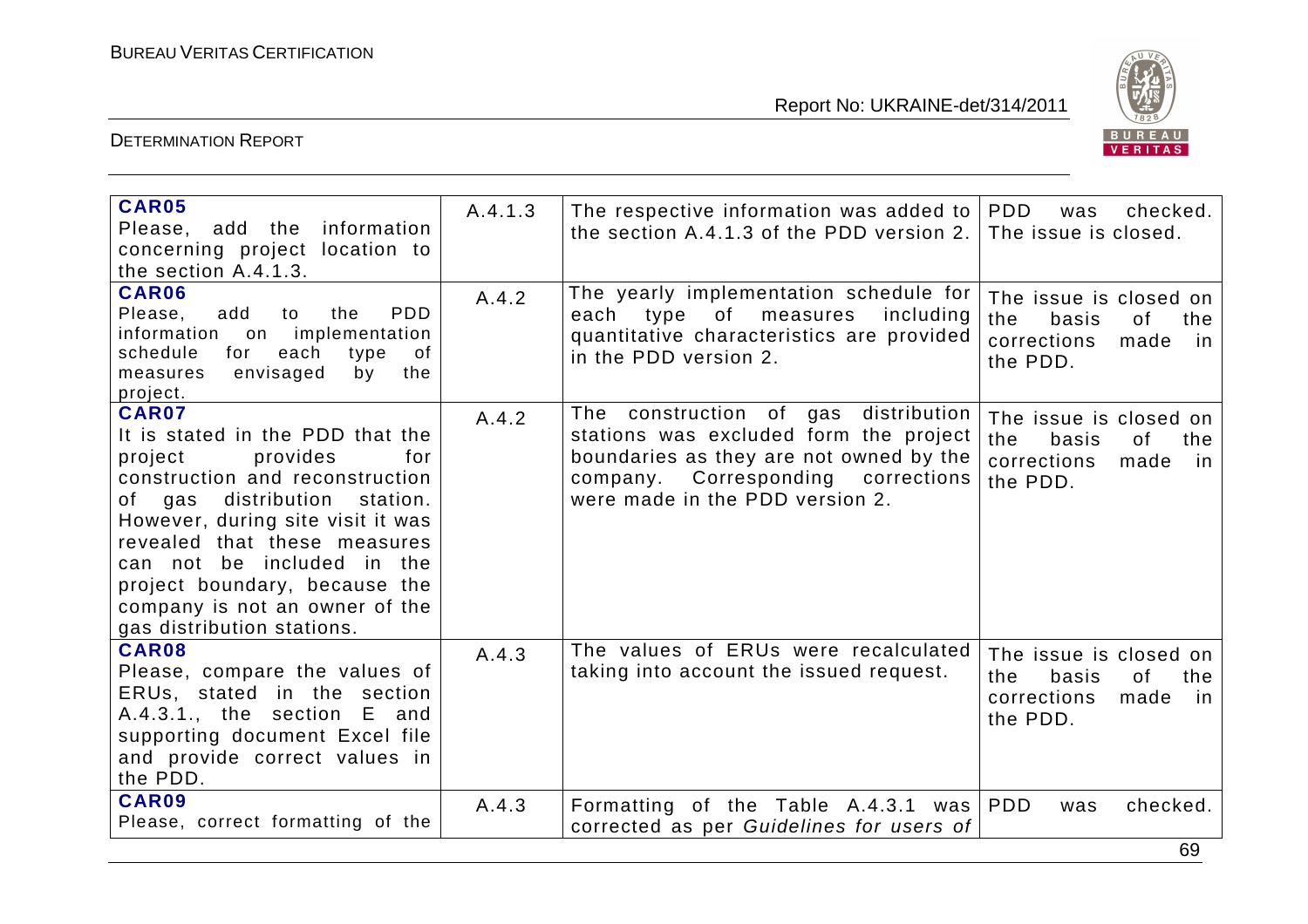

| A.4.3.1.<br>section<br>as<br>per<br>Guidelines for users of the JI PDD<br>form (version $04$ ).                                                     |    | the JI PDD form (version 04).                                                                                                                                                                                                                                                                                                                      | The issue is closed.                                                                          |
|-----------------------------------------------------------------------------------------------------------------------------------------------------|----|----------------------------------------------------------------------------------------------------------------------------------------------------------------------------------------------------------------------------------------------------------------------------------------------------------------------------------------------------|-----------------------------------------------------------------------------------------------|
| <b>CAR10</b><br>The project has no approval of<br>the host Party and the sponsor<br>Please<br>submit<br>Parties.<br>corresponding approvals to AIE. | 19 | After determination the project, the PDD<br>Determination report<br>will<br>and<br>be<br>submitted to the State Environmental<br>Investment Agency of Ukraine to obtain<br>a Letter of Approval.                                                                                                                                                   | The<br>conclusion<br>is.<br>pending<br>written<br>approvals<br>by<br>the<br>Parties involved. |
| <b>CAR11</b><br>The authorization of the legal<br>entities involved in the project<br>is absent.                                                    | 21 | After determination the project, the PDD<br>Determination<br>report<br>will<br>be<br>and<br>submitted to the State Environmental<br>Investment Agency of Ukraine to obtain<br>a Letter of Approval.                                                                                                                                                | The<br>conclusion<br>is.<br>written<br>pending<br>approvals<br>by<br>the<br>Parties involved. |
| <b>CAR12</b><br>Please, indicate in the PDD if<br>the elements of any approved<br>CDM methodology were used<br>for baseline establishment.          | 22 | The project applies the JI specific<br>approach to establish baseline on the<br>basis<br>of<br>approved<br>methodology  <br>ACM0009 «Consolidated baseline and<br>monitoring<br>methodology<br>for<br>fuel<br>switching from coal or petroleum fuel to<br>natural gas». This information<br>was<br>added to the section B of the PDD<br>version 2. | The issue is closed on<br>the basis of correction<br>made in the PDD.                         |
| <b>CAR13</b><br>Please, add to the Annex 2 of<br>the PDD all key elements used<br>to establish baseline (in a<br>tabular form).                     | 23 | The description of the key elements in $ PDD $<br>the tabular form was added to the Annex<br>2 of the PDD ver.2.                                                                                                                                                                                                                                   | checked.<br>was<br>The issue is closed.                                                       |
| <b>CAR14</b>                                                                                                                                        | 23 | The methodology of baseline emissions                                                                                                                                                                                                                                                                                                              | The issue is closed on                                                                        |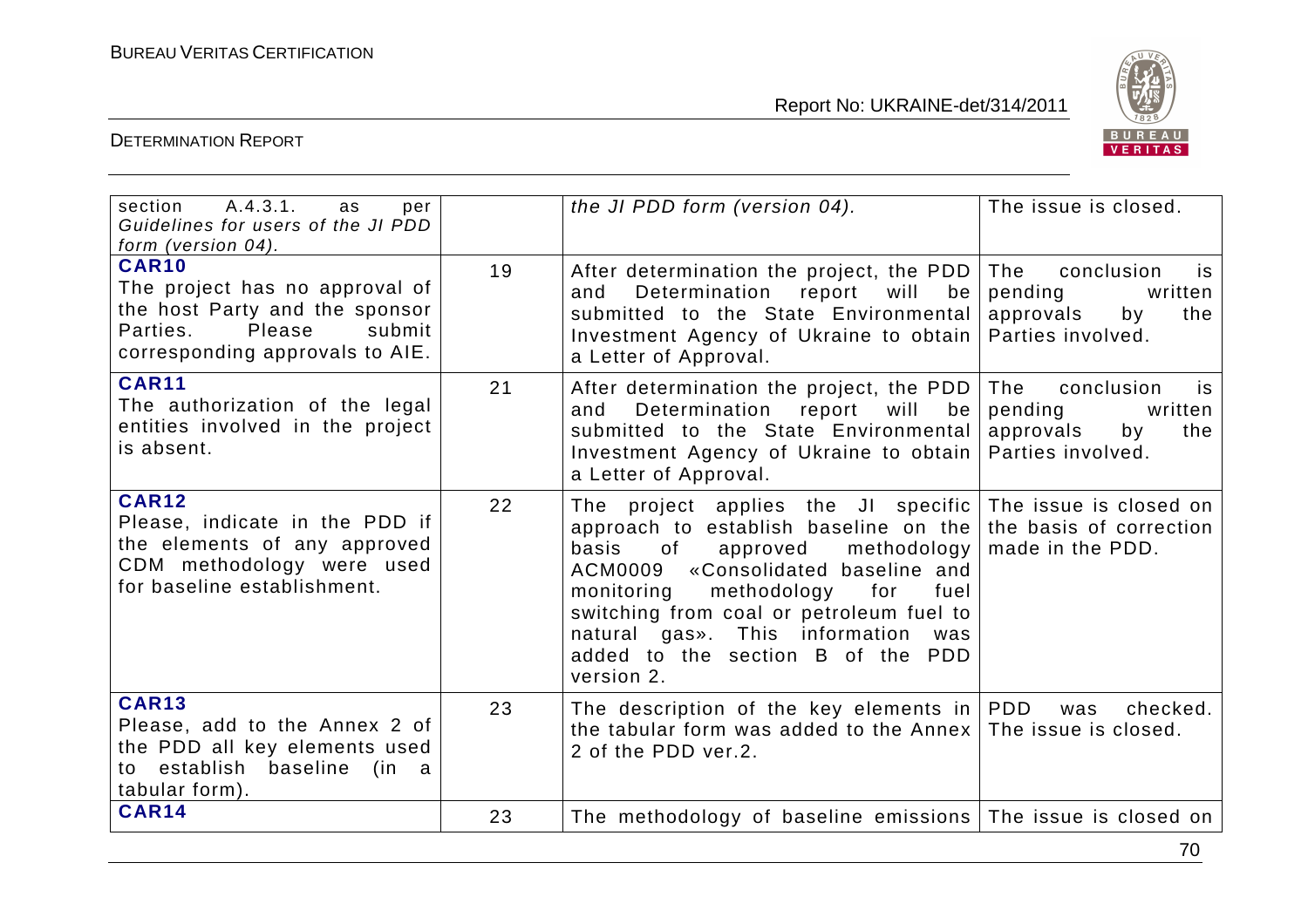

| Please, note that the value of<br>"lower<br>parameters<br>heating<br>value of natural gas" and "lower<br>heating value of fuel type<br>«fuel», which are used to<br>establish GHG emissions in the<br>baseline scenario,<br>do<br>not<br>the<br>depend<br>on<br>type<br>0f<br>consumers (individuals or legal<br>persons). Please<br>make<br>the<br>appropriate corrections to the<br>methodology for<br>calculating<br>baseline emissions, taking into<br>account this information. |    | was appropriately corrected in the PDD<br>version 2.                                                           |                                                       | the<br>basis<br>amendments.                                         | of                            | due |
|--------------------------------------------------------------------------------------------------------------------------------------------------------------------------------------------------------------------------------------------------------------------------------------------------------------------------------------------------------------------------------------------------------------------------------------------------------------------------------------|----|----------------------------------------------------------------------------------------------------------------|-------------------------------------------------------|---------------------------------------------------------------------|-------------------------------|-----|
| <b>CAR15</b><br>Please, for each of the key<br>parameters indicated<br>the<br>in<br>section B.1<br>provide<br>clear<br>justification of the choice of<br>description<br>data<br>0f<br>or<br>methods<br>measurement<br>and<br>procedures (to be) applied in<br>accordance with Guidelines for<br>JI PDD<br>users of the<br>form<br>version 04.                                                                                                                                        | 23 | The corresponding justification for each<br>of the key parameters was added to the<br>section B.1. of the PDD. |                                                       | The issue is closed on<br>the<br>basis<br>amendments<br>the PDD.    | 0f<br>made in                 | due |
| <b>CAR16</b><br>Please, clearly indicate in the<br>section B.1, of the PDD<br>the<br>condition when each of<br>the                                                                                                                                                                                                                                                                                                                                                                   | 23 | $k_{1, prepfuel}^b$<br>transfer of individual and central heat supply<br>systems to gas.                       | and $k_{1, \text{perfluid}}^p$ are applied in case of | The issue is closed on<br>basis<br>the<br>information<br>due<br>and | of<br>provided<br>corrections | the |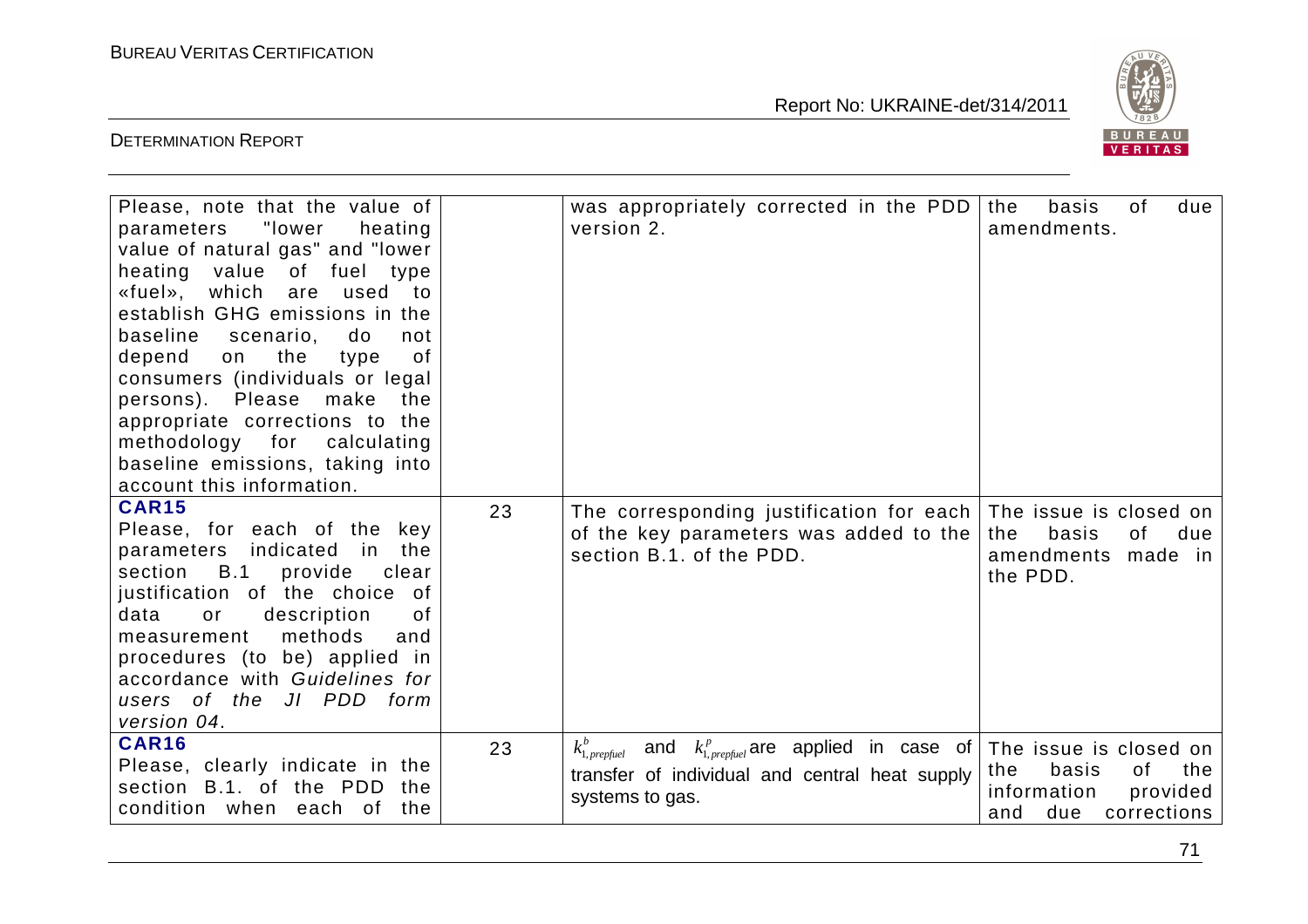

| parameters "the<br>average<br>coefficient of efficiency" (k1-k4,<br>k7) is applied for calculating<br>the baseline GHG emissions for<br>each individual consumer.                                                                                                                                                                                       |    | $k_{2,transfuel}^b$ and $k_{2,transfuel}^p$ are applied in case of<br>transfer of individual and central heat supply<br>systems to gas.<br>$k_{3,\text{eff}}^b$ and $k_{3,\text{eff}}^p$ are applied in case of transfer of<br>individual and central heat supply systems to<br>gas.<br>$k_{4, \text{pipes}}^b$ and $k_{4, \text{pipes}}^p$ are applied in case of transfer<br>of individual and central heat supply systems to<br>gas.<br>$k_{\text{t, fuel}}$ is applied only to individuals who were<br>previously connected to central heating system.<br>The necessary corrections were made in the<br>PDD version 2. | made in the PDD.                        |
|---------------------------------------------------------------------------------------------------------------------------------------------------------------------------------------------------------------------------------------------------------------------------------------------------------------------------------------------------------|----|----------------------------------------------------------------------------------------------------------------------------------------------------------------------------------------------------------------------------------------------------------------------------------------------------------------------------------------------------------------------------------------------------------------------------------------------------------------------------------------------------------------------------------------------------------------------------------------------------------------------------|-----------------------------------------|
| <b>CAR17</b><br>In "carbon emission factor for<br>fossil fuel of «fuel» type" is<br>used for establishing<br>the<br>baseline emissions. Please,<br>add the explanations and the<br>necessary references to justify<br>using of this parameter for the<br>present project. Specify QA/QC<br>procedures (to be) applied be<br>applied for this parameter. | 25 | respective explanations<br>The<br>and<br>references for justification of<br>the<br>parameter using of the current project is<br>provided in the PDD version 2.                                                                                                                                                                                                                                                                                                                                                                                                                                                             |                                         |
| <b>CAR18</b><br>Using a simple cost analysis<br>can not be applied for the<br>present project. Please, provide                                                                                                                                                                                                                                          | 28 | The financial analysis of the project's PDD<br>by<br>using benchmark<br>additionality<br>analysis is provided in the section B.2.                                                                                                                                                                                                                                                                                                                                                                                                                                                                                          | checked.<br>was<br>The issue is closed. |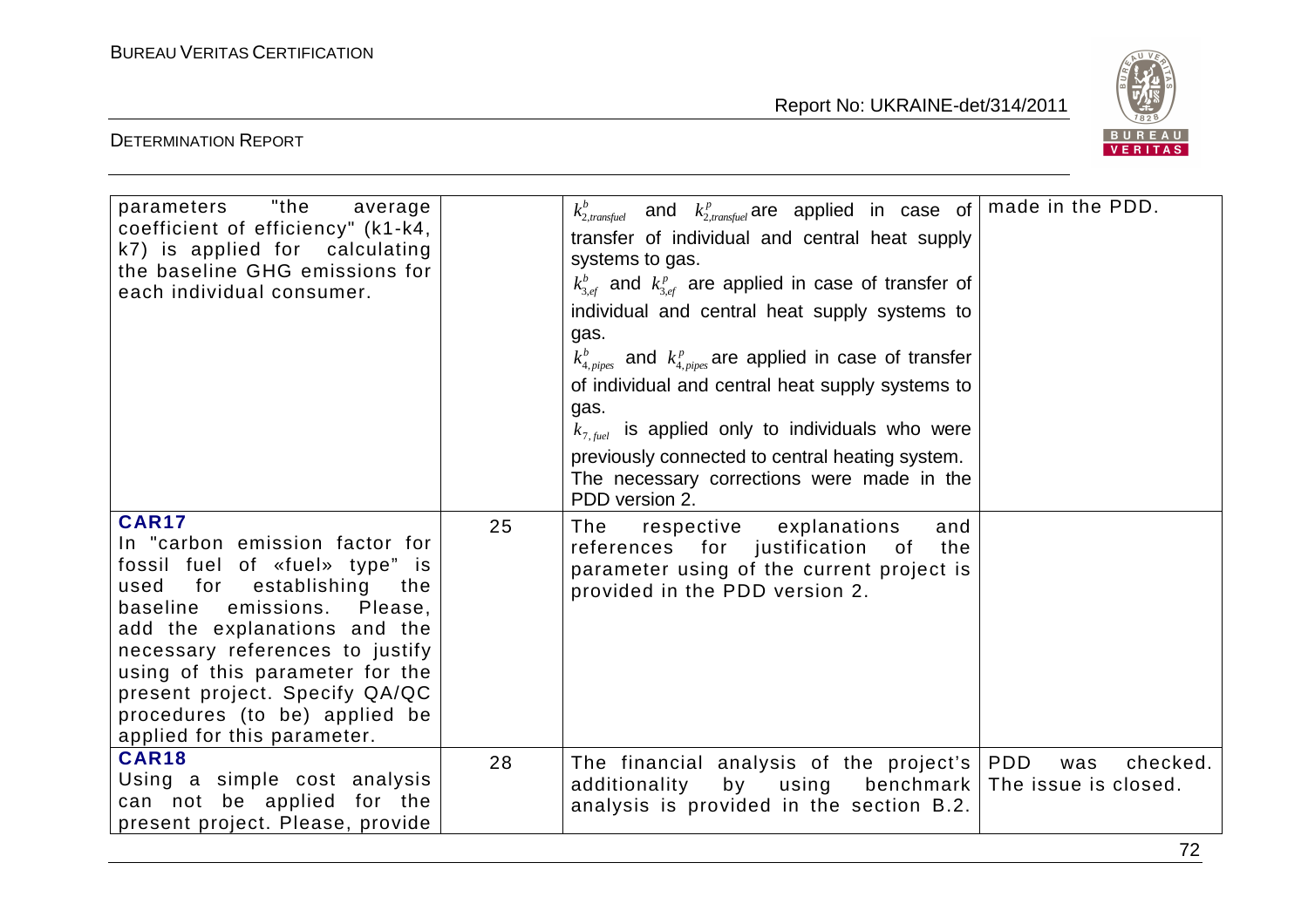

| additionality<br>analysis<br>using<br>benchmark analysis.                                                                                                                                                                                                                                               |    | of the PDD.                                                                                                                                                                                            |                                                                                                                               |
|---------------------------------------------------------------------------------------------------------------------------------------------------------------------------------------------------------------------------------------------------------------------------------------------------------|----|--------------------------------------------------------------------------------------------------------------------------------------------------------------------------------------------------------|-------------------------------------------------------------------------------------------------------------------------------|
| <b>CAR19</b><br>Please, provide a reference to<br>natural gas prices (purchase<br>and sale). Since the prices of<br>natural gas are different for<br>individuals and legal entities,<br>this must be taken into account<br>in calculations.                                                             | 28 | The financial model was corrected taking   The issue is closed on<br>account issued<br>requests. The<br>into<br>corresponding corrections are made in<br>the PDD version 2 and supporting<br>document. | basis<br>the<br>0f<br>the<br>corrections made in<br><b>PDD</b><br>the<br>and<br>supporting document.                          |
| <b>CAR20</b><br>Please, indicate the source of<br>data on investment costs for<br>the project. If total investment<br>costs were used in hryvnias,<br>exchange<br>than<br>rates<br>for<br>relevant years must be used<br>while converting. Please check<br>make<br>corresponding<br>and<br>alterations. | 28 | The financial model was corrected taking<br>into $account$ issued requests. The the<br>corresponding corrections are made in<br>the PDD version 2 and supporting<br>document.                          | The issue is closed on<br>basis<br>the<br>of<br>corrections<br>made<br>in<br><b>PDD</b><br>the<br>and<br>supporting document. |
| <b>CAR21</b><br>Since<br>the calculation<br>was<br>conducted in current prices<br>using the WACC nominal rate<br>as the<br>benchmark, please,<br>adjust the fair value of the<br>assets by some inflation factor<br>in the same way as it was done<br>operational<br>for                                | 28 | The fair value was corrected taking into   PDD<br>inflation<br>factor.<br>The<br>the<br>account<br>necessary corrections were made in the<br>PDD and the financial model.                              | checked.<br>was<br>The issue is closed.                                                                                       |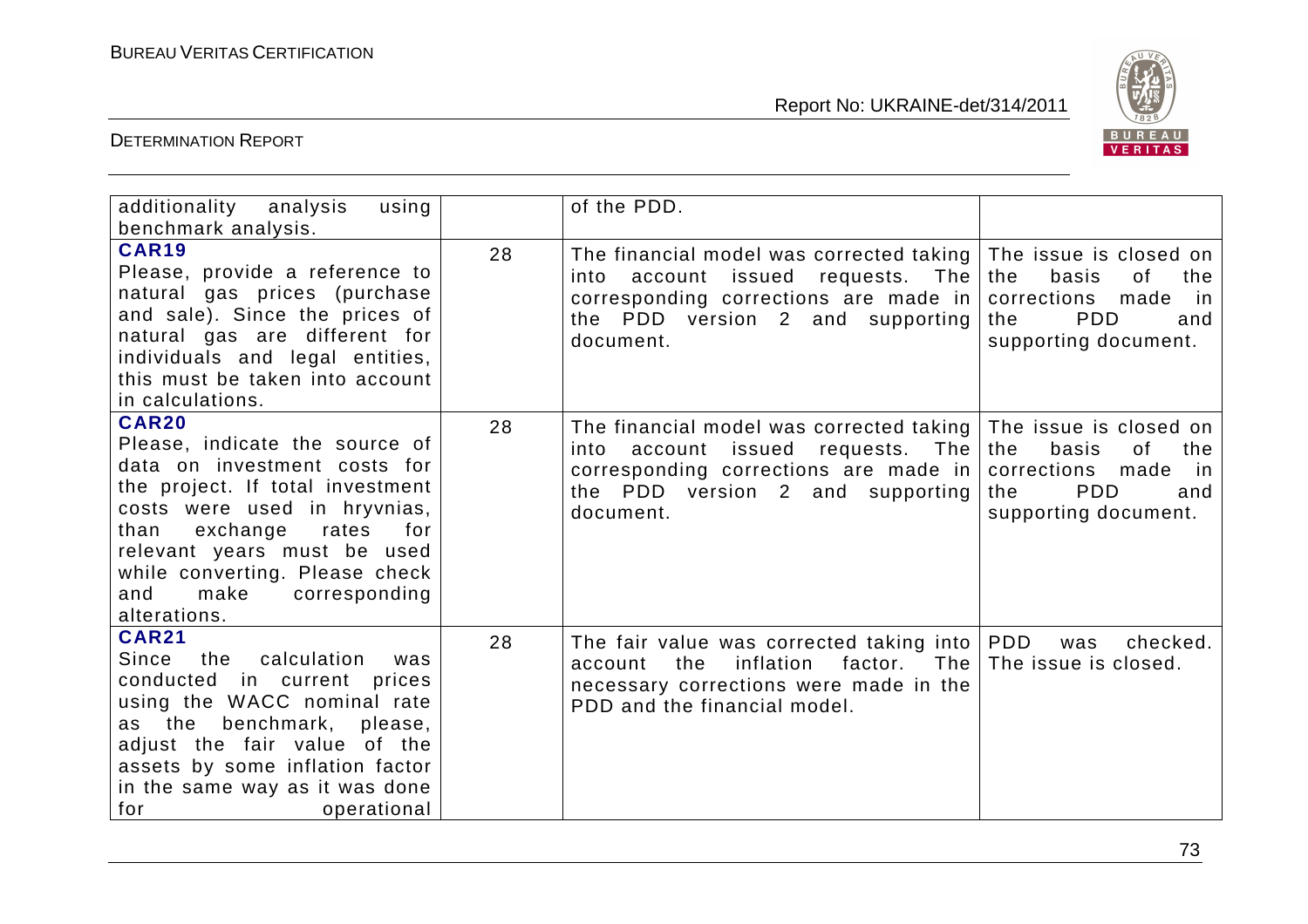

| revenues/expenses.                                                                                                                                                                                                                                                                                                                                                                                                                                                                                                                                               |       |                                                                                                                                                                                                                                                                        |                                                                                                                                       |
|------------------------------------------------------------------------------------------------------------------------------------------------------------------------------------------------------------------------------------------------------------------------------------------------------------------------------------------------------------------------------------------------------------------------------------------------------------------------------------------------------------------------------------------------------------------|-------|------------------------------------------------------------------------------------------------------------------------------------------------------------------------------------------------------------------------------------------------------------------------|---------------------------------------------------------------------------------------------------------------------------------------|
| <b>CAR22</b><br>Sensitivity analysis<br>of<br>the<br>project does not include<br>the<br>information on scenarios and<br>tables<br>under<br>consideration,<br>which would allow the reader to<br>recreate the results. Besides,<br>the table on the page 34 does<br>not fully coincide with the<br>relevant table provided in the<br>Excel financial model. For this<br>project it would be appropriate<br>to consider the sensitivity of<br>indexes<br>modification<br>two<br>price on natural gas and<br>investment costs amount in the<br>range of $+ -10\%$ . | 28    | The corresponding corrections were<br>the PDD version 2. The<br>made in<br>sensitivity analysis was supplemented<br>with the information on scenarios and<br>tables, which would allow recreating the<br>results.                                                      | The issue is closed on<br>the<br>basis<br>οf<br>the<br>corrections<br>made<br>in.<br><b>PDD</b><br>the<br>and<br>supporting document. |
| <b>CAR23</b><br>The GHG emission sources listed<br>in the section B.3. do not coincide<br>provided<br>with<br>those<br>by the<br>of<br>methodology<br>baseline<br>emissions calculation.<br>Please,<br>make corrections.                                                                                                                                                                                                                                                                                                                                         | 32(b) | The CAR was taken into account I the<br>PDD ver.2. The section B.3 contains the<br>baseline scenario boundary scheme and<br>greenhouse gas sources as well as<br>boundaries<br>of the project scenario,<br>compliance<br>which is<br>in<br>with<br>the<br>methodology. | The issue is closed on<br>the<br>basis<br>of<br>due<br>corrections<br>made<br>in.<br>the PDD.                                         |
| <b>CAR24</b><br>Please, state in the PDD the<br>starting date of<br>the<br>actual                                                                                                                                                                                                                                                                                                                                                                                                                                                                                | 34(a) | The appropriate corrections were made<br>in the PDD version 2.                                                                                                                                                                                                         | <b>PDD</b><br>checked.<br>was<br>The issue is closed.                                                                                 |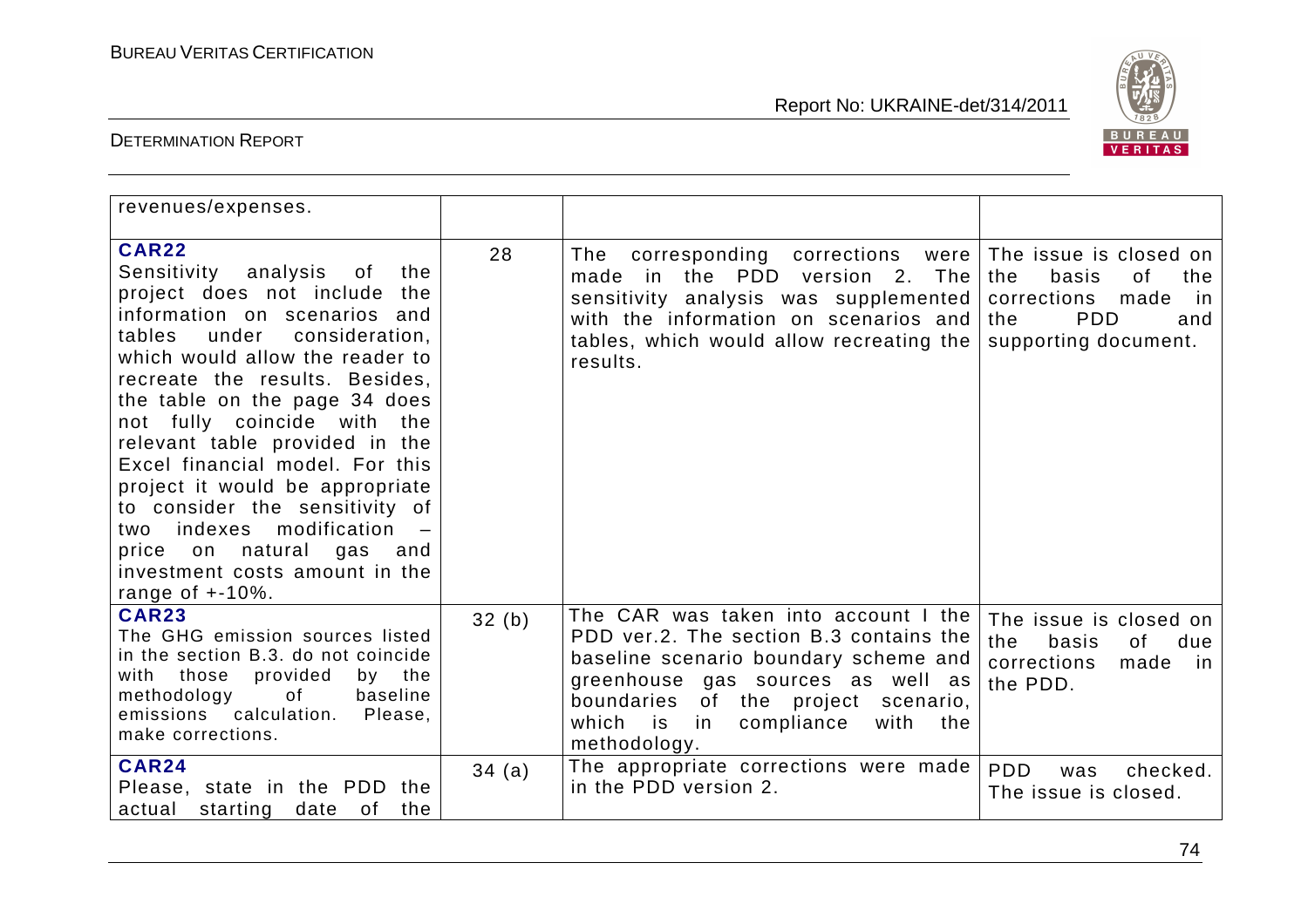

| project which is indicated in the<br>documentation on JI<br>project<br><b>OJSC</b><br>realization<br>at<br>"Odesagas".                                                                                |       |                                                                                                                                                          |                                                       |
|-------------------------------------------------------------------------------------------------------------------------------------------------------------------------------------------------------|-------|----------------------------------------------------------------------------------------------------------------------------------------------------------|-------------------------------------------------------|
| <b>CAR25</b><br>Please, indicate in the section<br>expected operational<br>C the<br>lifetime of the project in years<br>and months.                                                                   | 34(b) | The appropriate corrections were made<br>in the PDD version 2.                                                                                           | <b>PDD</b><br>checked.<br>was<br>The issue is closed. |
| <b>CAR26</b><br>Please, provide the length of<br>the crediting period taking into<br>account the project starting<br>date and the crediting period<br>length stated in the section A of<br>the PDD.   | 34(c) | The appropriate corrections were made<br>in the section C of the PDD version 2.                                                                          | <b>PDD</b><br>checked.<br>was<br>The issue is closed. |
| <b>CAR27</b><br>No. The necessary information<br>emission<br>reductions<br>to<br>as.<br>before 2012 and<br>after 2012<br>must bee added to the section<br>C of the PDD.                               | 34(d) | The information as to the expected<br>emission reduction unit amount till 2012<br>and after 2012 was presented in the<br>section C of the PDD version 2. | <b>PDD</b><br>checked.<br>was<br>The issue is closed. |
| <b>CAR28</b><br>All equations in the section D of<br>the PDD must be numbered as<br>per Guidance on criteria for<br>baseline setting and monitoring.<br>Please, make<br>corresponding<br>corrections. | 35    | All equations in the section D of the PDD<br>were numbered as per Guidance on<br>criteria<br>for<br>baseline<br>setting<br>and<br>monitoring.            | <b>PDD</b><br>checked.<br>was<br>The issue is closed. |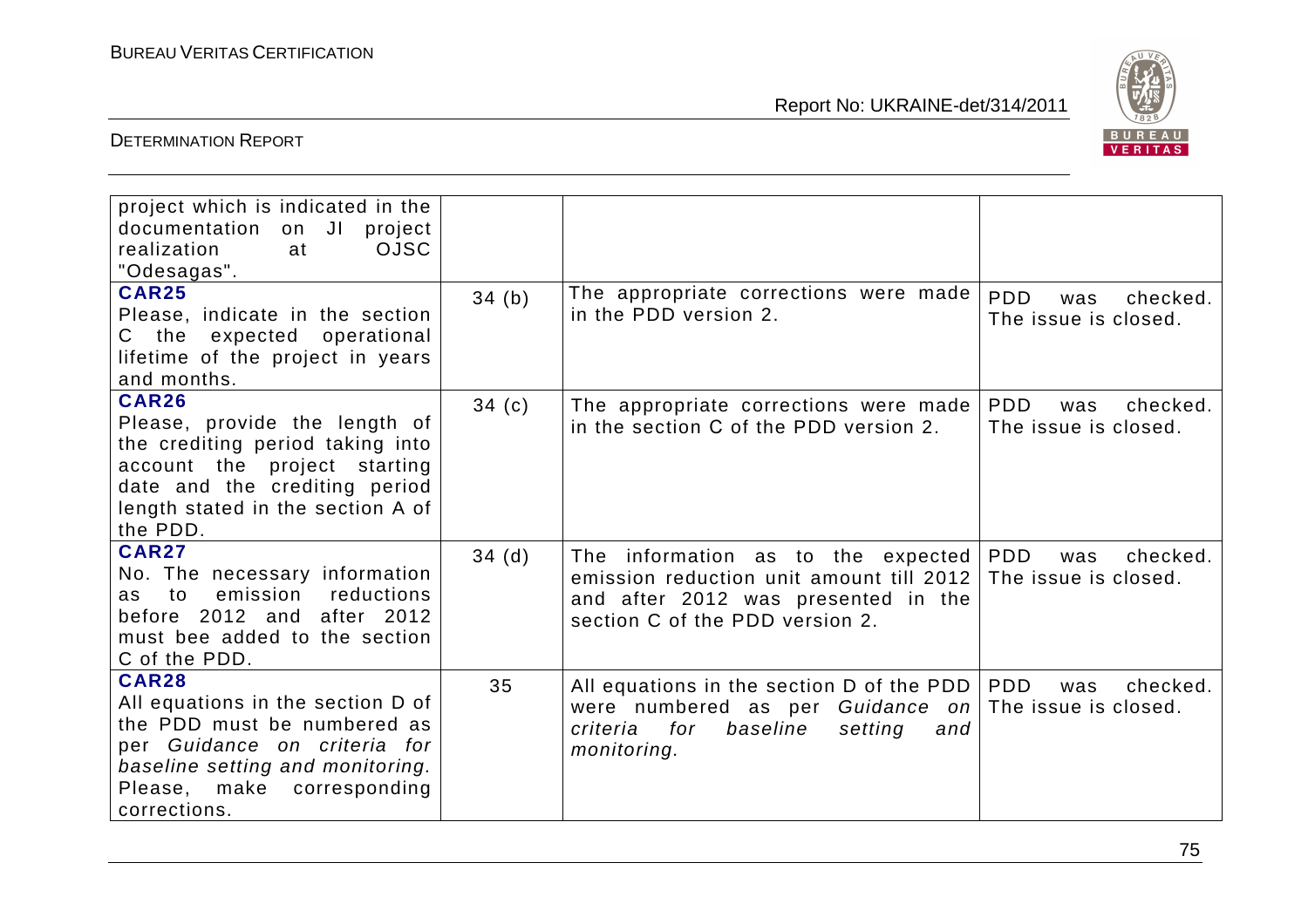

| <b>CAR29</b><br>for each of<br>Pease,<br>the<br>parameters listed in Tables<br>$D.1.1.1$ and $D.1.1.3$ , specify the<br>actual value of the period and<br>frequency of monitoring, and<br>Justification of the choice of<br>description<br>data<br>or<br>0f<br>methods<br>measurement<br>and<br>procedures (to be) applied,<br>according<br>to Guidelines for<br>JI PDD form<br>users of the<br>version 04. | 36(a) | The respective corrections were made in<br>the section D of the PDD version 2.                                                                                                                                                                                                                                            | <b>PDD</b><br>checked.<br>was<br>The issue is closed.  |
|-------------------------------------------------------------------------------------------------------------------------------------------------------------------------------------------------------------------------------------------------------------------------------------------------------------------------------------------------------------------------------------------------------------|-------|---------------------------------------------------------------------------------------------------------------------------------------------------------------------------------------------------------------------------------------------------------------------------------------------------------------------------|--------------------------------------------------------|
| <b>CAR30</b><br>All the monitored baseline and<br>project parameters must<br>be<br>added to the monitoring plan in<br>D.1.1.1<br>sections<br>the<br>and<br>D.1.1.3. of the PDD as per<br>Guidelines for users of the JI<br>PDD form (version 04).                                                                                                                                                           | 36(h) | The methodology of emission reduction   The issue is closed<br>calculation was changed taking into based on the provided<br>account the observations. The corrected<br>methodology was described in the<br>section D of the PDD version 2. The<br>monitoring plan was revised according to<br>the corrected methodology.  | information<br>and<br>appropriate<br>corrections made. |
| <b>CAR31</b><br>The monitoring of emission<br>factor for Ukrainian electricity<br>grid must be provided in the<br>PDD.<br>The<br>necessary<br>justification for<br>used<br>data<br>sources must be indicated.                                                                                                                                                                                               | 36(h) | The CAR has been taken into account I<br>the PDD ver.2 and in the ERUs<br>calculation.<br>The $CO2$ emission factors for 2004-2005<br>the "Operational<br>from<br>were taken<br><b>Guidelines</b><br>Project<br>Design<br>for<br>Joint Implementation<br>of<br><b>Documents</b><br>Projects Volume 1: General guidelines" | <b>PDD</b><br>checked.<br>was<br>The issue is closed.  |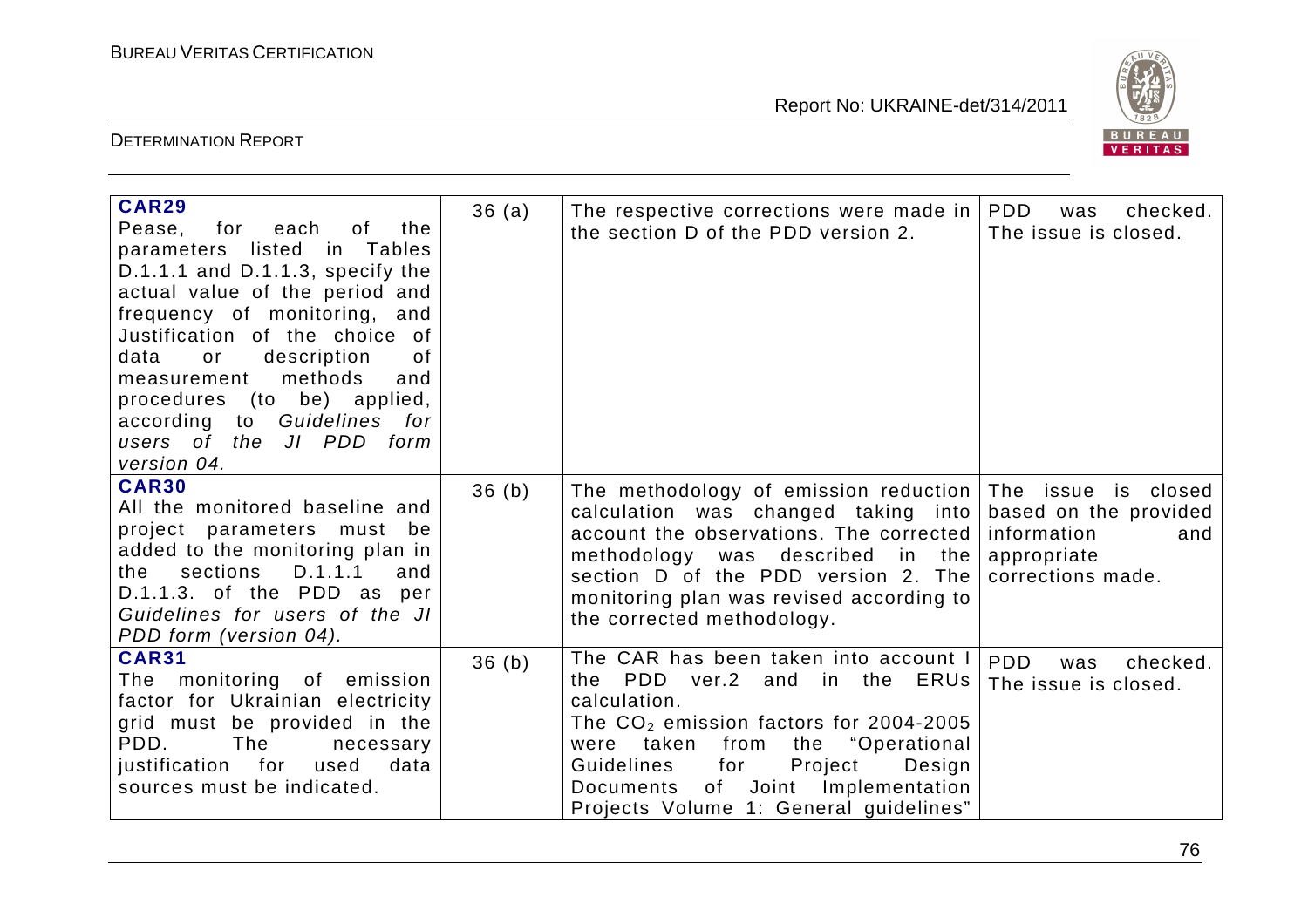DETERMINATION REPORT

Report No: UKRAINE-det/314/2011



| (ERUPT), issued<br>of<br>by<br>Ministry  |  |
|------------------------------------------|--|
| Economic Affairs of the Netherlands.     |  |
| Carbon dioxide emission factors for      |  |
| 2006-2007 are taken from the document    |  |
| "Carbon dioxide emission factors (for    |  |
| energy consumption according to the      |  |
| methodology "Ukraine - Assessment of     |  |
| new calculation of CEF", approved by     |  |
| TUV SUD 17.08.2007);                     |  |
| Carbon dioxide emission factors for      |  |
| 2008 are taken from Order of the         |  |
| National<br>Environmental Investment     |  |
| Agency of Ukraine (hereinafter - NEIAU)  |  |
| Nº 62 of 15.04.2011 "On approval of      |  |
| specific carbon dioxide emission factors |  |
| in 2008";                                |  |
| Carbon dioxide emission factors for      |  |
| 2009 are taken from the Order of NEIAU   |  |
| # 63 of 15.04.2011 "On approval of       |  |
| specific carbon dioxide emission factors |  |
| in 2009";                                |  |
| Carbon dioxide emission factors for      |  |
| 2010 are taken from the Order of NEIAU   |  |
| # 43 of 28.03.2011. "On approval of      |  |
| specific carbon dioxide emission factors |  |
| in 2010"                                 |  |
| Carbon dioxide emission factors for      |  |
| 2011 are taken from the Order of NEIAU   |  |
| # 75 of 12.05.2011. "On approval of      |  |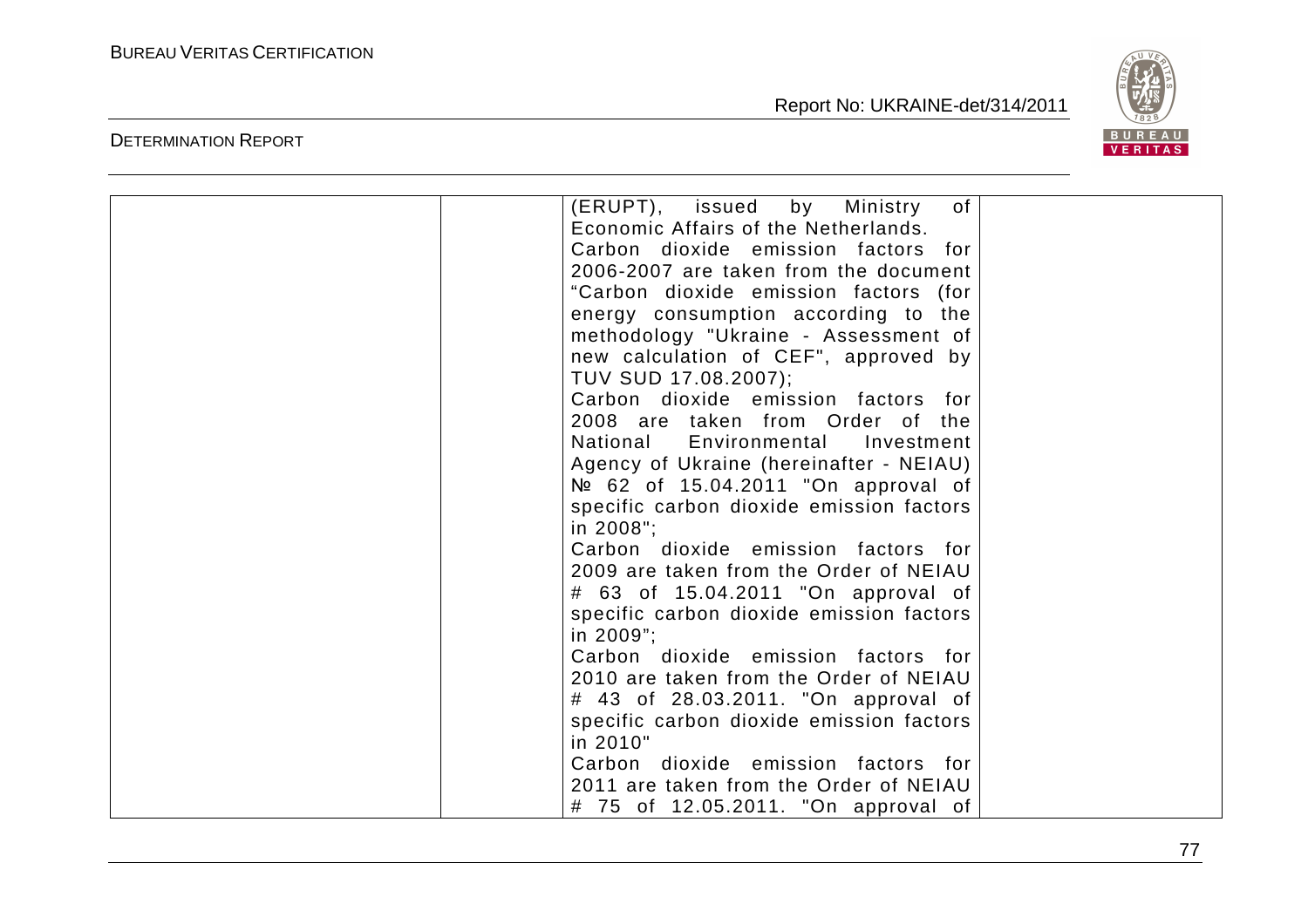

|                                                                                                                                                                                                                                                                                                                                                                                                                                                                                                                                                                                                                                                                                                                                                                                   |       | specific carbon dioxide emission factors<br>in 2011".                                                                                                                                                                                                                                                                                                                                                                                                                                                                                                                                                                                                                                                                                                                                                                                  |                                                                                       |
|-----------------------------------------------------------------------------------------------------------------------------------------------------------------------------------------------------------------------------------------------------------------------------------------------------------------------------------------------------------------------------------------------------------------------------------------------------------------------------------------------------------------------------------------------------------------------------------------------------------------------------------------------------------------------------------------------------------------------------------------------------------------------------------|-------|----------------------------------------------------------------------------------------------------------------------------------------------------------------------------------------------------------------------------------------------------------------------------------------------------------------------------------------------------------------------------------------------------------------------------------------------------------------------------------------------------------------------------------------------------------------------------------------------------------------------------------------------------------------------------------------------------------------------------------------------------------------------------------------------------------------------------------------|---------------------------------------------------------------------------------------|
| <b>CAR32</b><br>Please, after making alteration<br>of the monitoring plan and<br>adding of all<br>necessary<br>parameters to be monitored,<br>explicitly distinguish:<br>(i) Data and parameters that<br>are not monitored throughout<br>the crediting period, but are<br>determined only once (and thus<br>remain fixed throughout the<br>crediting period), and that are<br>available already at the stage<br>of determination:<br>(ii) Data and parameters that<br>are not monitored throughout<br>the crediting period, but are<br>determined only once (and thus<br>remain fixed throughout the<br>crediting period), but that are<br>not available at the stage of<br>determination;<br>(iii) Data and parameters that<br>are monitored throughout the<br>crediting period. | 36(d) | All parameters of the monitoring plan,<br>which was corrected taking into account<br>all issued remarks, are divided into<br>three groups:<br>(i) Data and parameters that are not<br>monitored throughout the crediting<br>period, but are determined only once<br>(and thus remain fixed throughout the<br>crediting period), and that are available<br>already at the stage of determination;<br>(ii) Data and parameters that are not<br>monitored throughout the crediting<br>period, but are determined only once<br>(and thus remain fixed throughout the<br>crediting period), but that are<br>not<br>available at the stage of determination;<br>(iii) Data and parameters<br>that are<br>throughout the<br>monitored<br>crediting<br>period.<br>Indicated parameters were listed in the<br>section D.1 of the PDD version 2. | The issue is closed on<br>the<br>due<br>basis<br>of<br>amendments made in<br>the PDD. |
| <b>CAR33</b><br>PDD should provide monitoring                                                                                                                                                                                                                                                                                                                                                                                                                                                                                                                                                                                                                                                                                                                                     | 36(f) | The methodology of baseline and project The issue is closed on<br>emissions calculation was altered to   the basis of the due                                                                                                                                                                                                                                                                                                                                                                                                                                                                                                                                                                                                                                                                                                          |                                                                                       |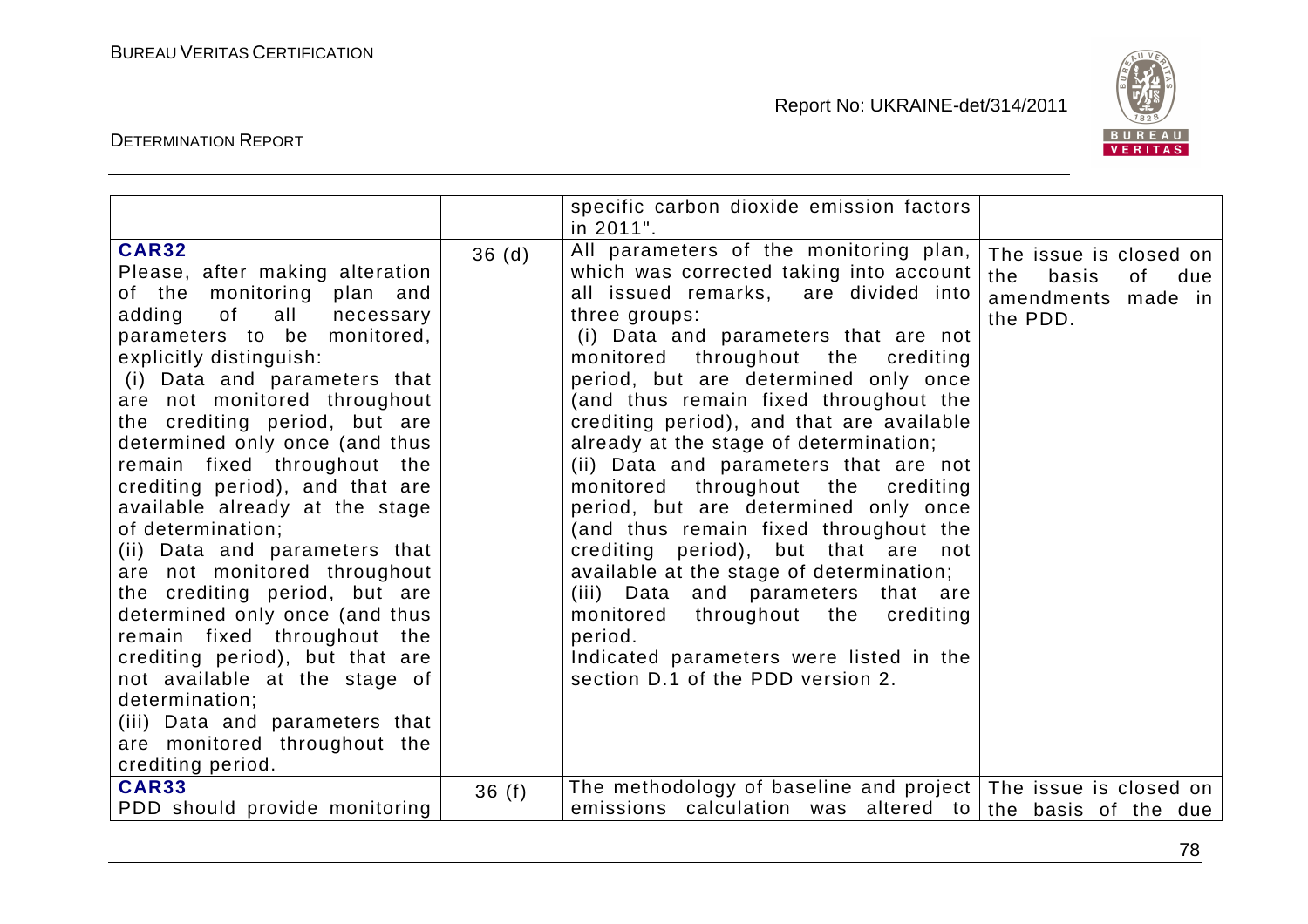

| GHG emissions from<br>of the<br>burning of gaseous fuel by<br>turbine<br>plants<br>for<br>gas<br>transportation of natural gas to<br>consumers. The algorithms and<br>formulae used to for their<br>estimation/calculation must be<br>included in the section D.1.1.2.<br>of the PDD. |              | consider emissions form each project corrections<br>equipment type, transmission line of<br>various types etc. must be included in<br>the sections D.1.1.2 and D.1.1.4 of the<br>PDD. All necessary algorithms and<br>formulae were included in the sections<br>D.1.1.2 and D.1.1.4 of the PDD version<br>2. | made<br>in<br>the PDD.                                                          |
|---------------------------------------------------------------------------------------------------------------------------------------------------------------------------------------------------------------------------------------------------------------------------------------|--------------|--------------------------------------------------------------------------------------------------------------------------------------------------------------------------------------------------------------------------------------------------------------------------------------------------------------|---------------------------------------------------------------------------------|
| <b>CAR34</b><br>Please,<br>include<br>key<br>all<br>monitored parameters to the<br>table<br>D.2.,<br>describe<br>quality<br>uncertainties<br>and<br>procedures<br>assurance<br>associated with them.                                                                                  | 36 (f) (vii) | All parameters to be monitored including The issue is closed on<br>quality control and quality assurance<br>undertaken for data<br>procedures<br>monitored were added to the section D.2<br>of the PDD.                                                                                                      | of<br>the<br>basis<br>amendments made in<br>the PDD.                            |
| <b>CAR35</b><br>Please, add to the PDD (section<br>D.3.) scheme identifying the<br>responsibilities<br>and<br>roles<br>establishing in the context<br>project of monitoring plan.                                                                                                     | 36(j)        | The detailed information concerning<br>responsibilities and roles distribution in<br>the monitoring was included in the<br>section D.3 of the PDD.                                                                                                                                                           | <b>PDD</b><br>checked.<br>was<br>The issue is closed.                           |
| <b>CAR36</b><br>According to the proposed<br>methodology, changes of GHG<br>emissions<br>due<br>to<br>fuel<br>transportation to consumers are<br>accounted by applying<br>the<br>correction factor. Therefore,                                                                        | 40(a)        | The<br>project boundary,<br>including<br>leakages, was specified in the PDD<br>ver.2. The respective corrections have<br>been made in the sections B and D of<br>the PDD.                                                                                                                                    | The issue is closed<br>based<br>the<br>on<br>corrections<br>made to<br>the PDD. |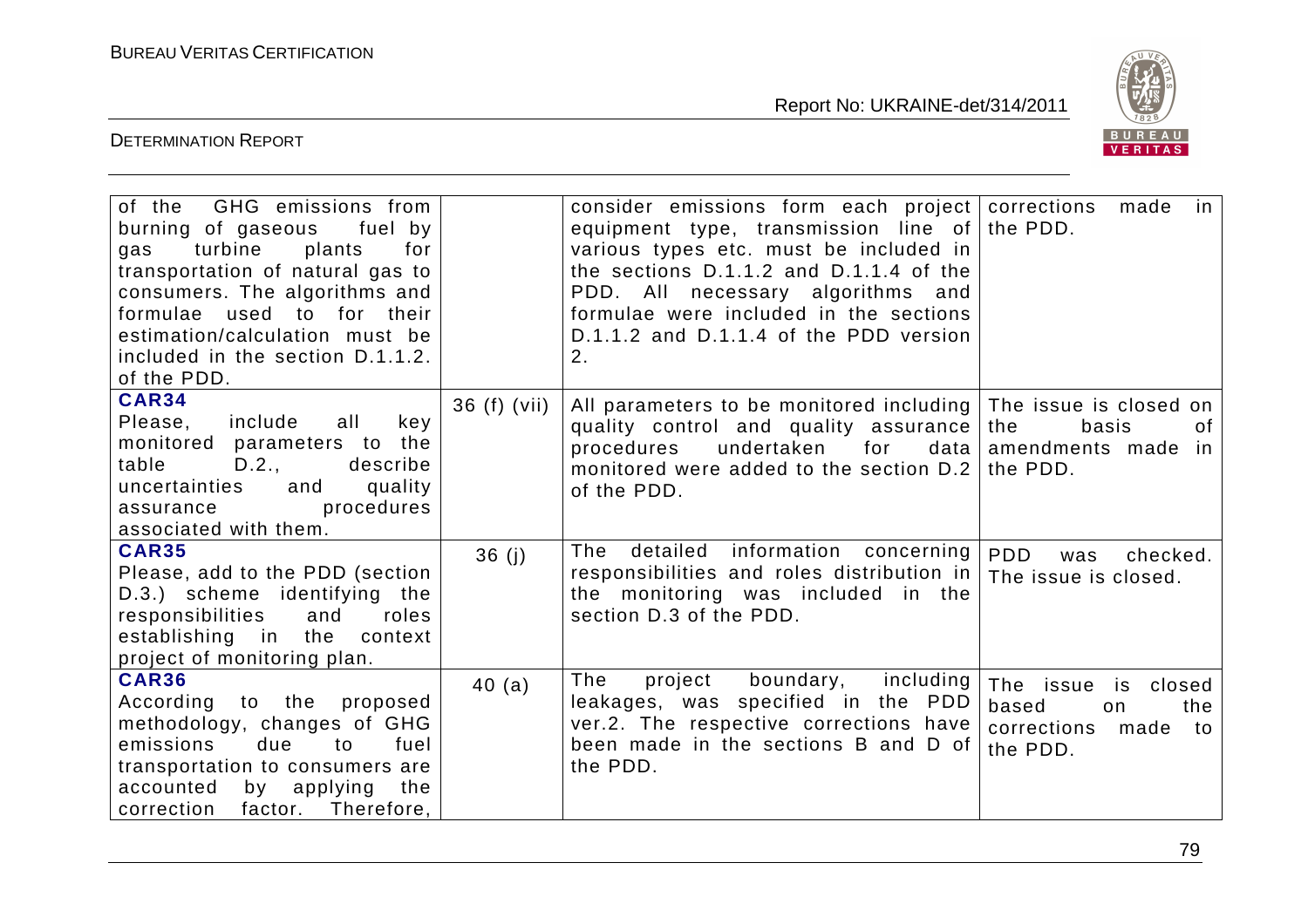

| emissions from oil and coal<br>transportation to the consumers<br>be considered<br>can not<br>as<br>make<br>leakage.<br>Please,<br>corresponding corrections.                                                                                                          |       |                                                                                                                                                                                                                                                                                       |                                                                                                                           |
|------------------------------------------------------------------------------------------------------------------------------------------------------------------------------------------------------------------------------------------------------------------------|-------|---------------------------------------------------------------------------------------------------------------------------------------------------------------------------------------------------------------------------------------------------------------------------------------|---------------------------------------------------------------------------------------------------------------------------|
| <b>CAR37</b><br>Algorithm of project<br>and<br>baseline emissions estimation<br>for each gas and emission<br>source must be clearly indicted<br>in the section E of the PDD.<br>Please, explain which data<br>(actual or historical) were used<br>for ERUs estimation. | 45    | For the period before 2010 the estimated<br>GHG emissions were calculated on the<br>basis of actual data, for the period after<br>2011 the forecasted data according to<br>the company development plan were<br>used. Necessary information was added<br>to the section E of the PDD. | The issue is<br>closed<br>based<br>the<br>on.<br>provided<br>information<br>and due corrections<br>made in the PDD.       |
| <b>CAR38</b><br>The amounts of ERUs estimates<br>in the Excel file and in the PDD<br>are not equal. Please, make<br>corresponding corrections.                                                                                                                         | 45    | The ERUs value was recalculated and<br>the respective corrections were provided<br>in the section E of the PDD version 2.                                                                                                                                                             | PDD and supporting<br>documents<br>were<br>checked. The issue is<br>closed.                                               |
| <b>CAR39</b><br>Information<br>concerning<br>emission sources in the project<br>is missing in the section E.<br>Please, add the appropriate<br>information to the PDD.                                                                                                 | 45    | The information concerning baseline and<br>project GHG emissions by sources has<br>been presented in the section E of the<br>PDD ver.2.                                                                                                                                               | The issue is closed on<br>the<br>basis<br>of<br>the<br>information<br>provided<br>and due corrections<br>made in the PDD. |
| CAR40<br>Please, provide in the PDD<br>information on environmental<br>impact<br>for<br>the<br>assessment                                                                                                                                                              | 48(a) | The required documentation has been The PDD and provided<br>provided to the AIE. The information<br>Environmental<br>regarding<br>Impact<br>Assessment has been added to the PDD                                                                                                      | documentation<br>were<br>checked. The issue is<br>closed.                                                                 |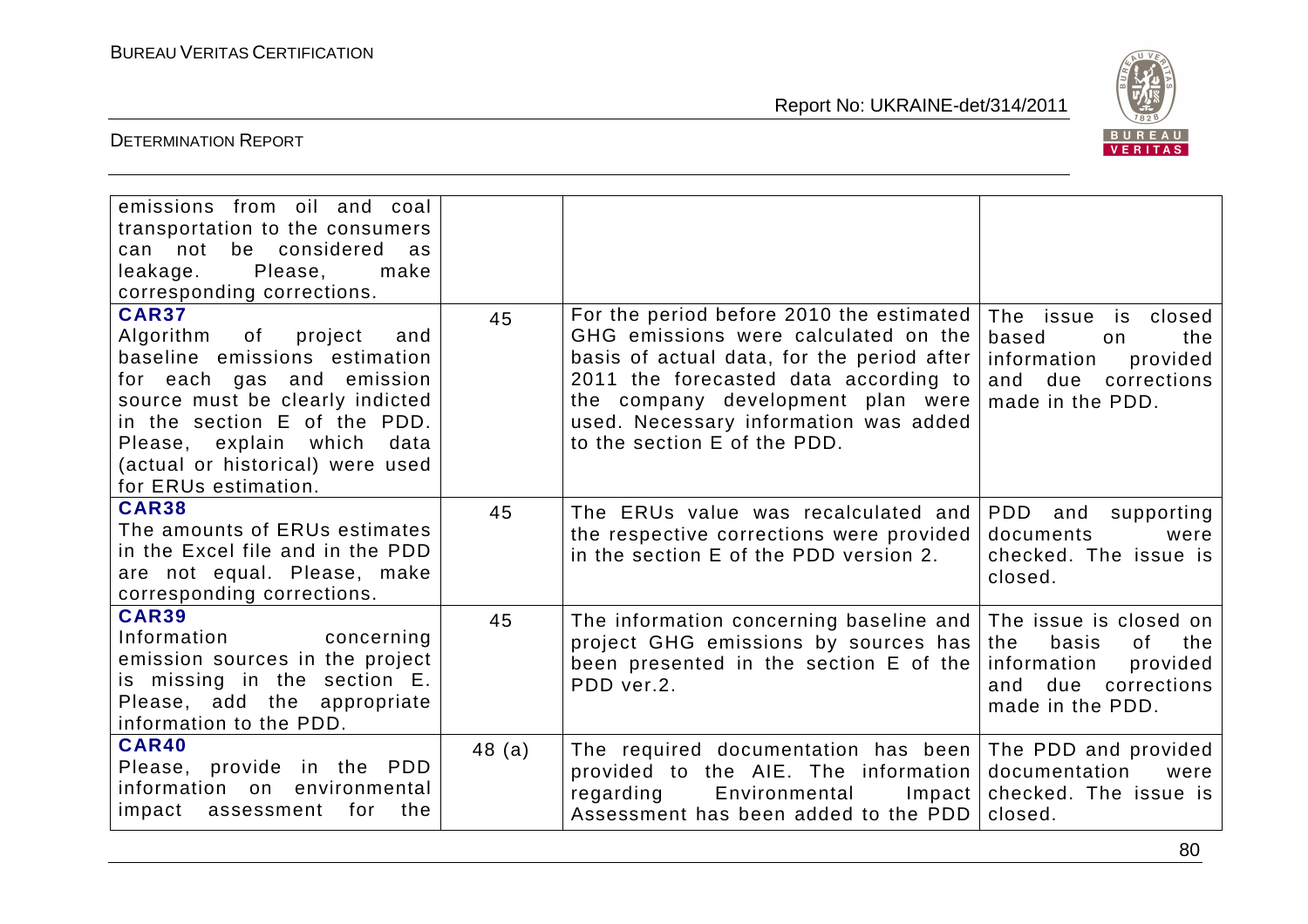

| provide<br>project<br>the<br>and                                                                                                                                                                                                                                                                                                                                |       | ver.2.                                                                                                                                                                                                                                                                                                                                                           |                                                                                                  |
|-----------------------------------------------------------------------------------------------------------------------------------------------------------------------------------------------------------------------------------------------------------------------------------------------------------------------------------------------------------------|-------|------------------------------------------------------------------------------------------------------------------------------------------------------------------------------------------------------------------------------------------------------------------------------------------------------------------------------------------------------------------|--------------------------------------------------------------------------------------------------|
| necessary documentation.                                                                                                                                                                                                                                                                                                                                        |       |                                                                                                                                                                                                                                                                                                                                                                  |                                                                                                  |
| <b>CAR41</b><br>OJSC "Odesagas" conducted<br>EIA for new construction within<br>the project. This envisages<br>providing<br>consultation<br>with<br>stakeholders according to the<br>legislation of Ukraine. Please<br>add the relevant information to<br>the PDD.                                                                                              | 49    | In pursuance of Art. 18 of the Law of The issue is closed<br>Ukraine "On planning and development<br>of areas" and Art. 11 of the Law of information<br>Ukraine "On ecological expertise", OJSC<br>"Odesagas" informs the public through<br>local media on the implementation of<br>territory planning. This information has<br>been included into the PDD ver.2 | based<br>the<br>on<br>provided<br>appropriate<br>and<br>made to<br>corrections<br>the PDD.       |
| FAR <sub>1</sub><br>Please, submit any documented<br>instruction indicating that the<br>data monitored are to be kept<br>for two years after last ERUs<br>transfer as per JI determination<br>and verification manual.                                                                                                                                          | 36(m) | The order on monitored data storage This issue must<br>during two years after the last transfer of   checked<br>ERUs will be prepared and provided to verification process.<br>the verifiers at the verification.                                                                                                                                                | be<br>during<br>the                                                                              |
| <b>CL01</b><br>It seems unlikely that<br>an<br>alternative which provides<br>a<br>partial implementation<br>0f<br>project activities<br>may<br>be<br>considered in the context of the<br>present project. Please, provide<br>evidence that the alternative<br>1.3. can be considered as the<br>plausible scenario to establish<br>the baseline for the project. | 22    | Refer to the section B.1 of the PDD<br>ver.2. The mentioned alternative has<br>been excluded from the list of plausible<br>alternatives during the baseline setting.                                                                                                                                                                                             | The issue is closed on<br>the<br>basis<br>0f<br>information<br>provided<br>and corrections made. |